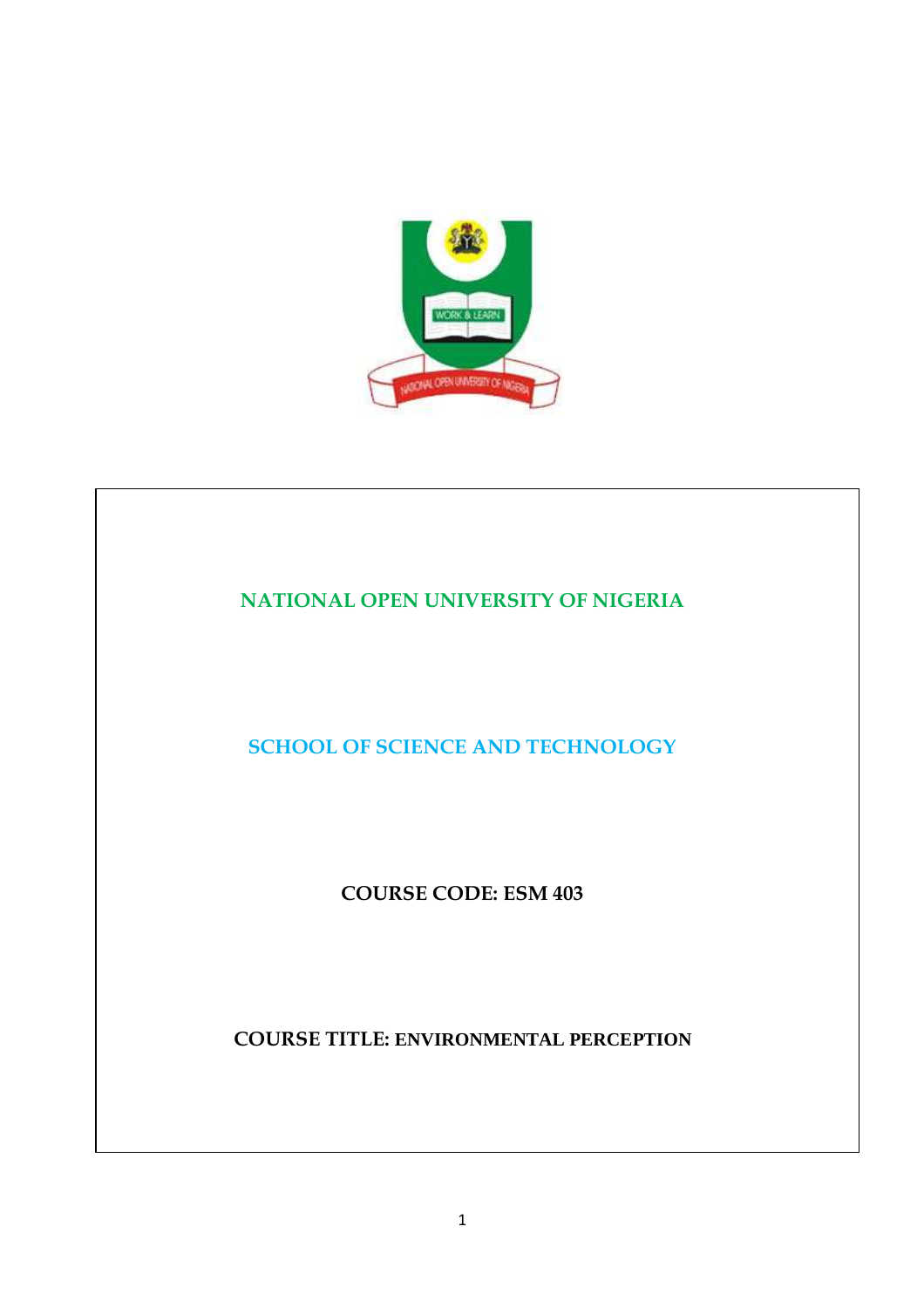# **ESM 403: ENVIRONMENTAL PERCEPTION**

**BY** 

**ODAFIVWOTU OHWO, Ph.D AND GODWIN EKOP, Ph.D DEPARTMENT OF GEOGRAPHY UNIVERSITY OF LAGOS, LAGOS** 

# **NATIONAL OPEN UNIVERSITY OF NIGERIA**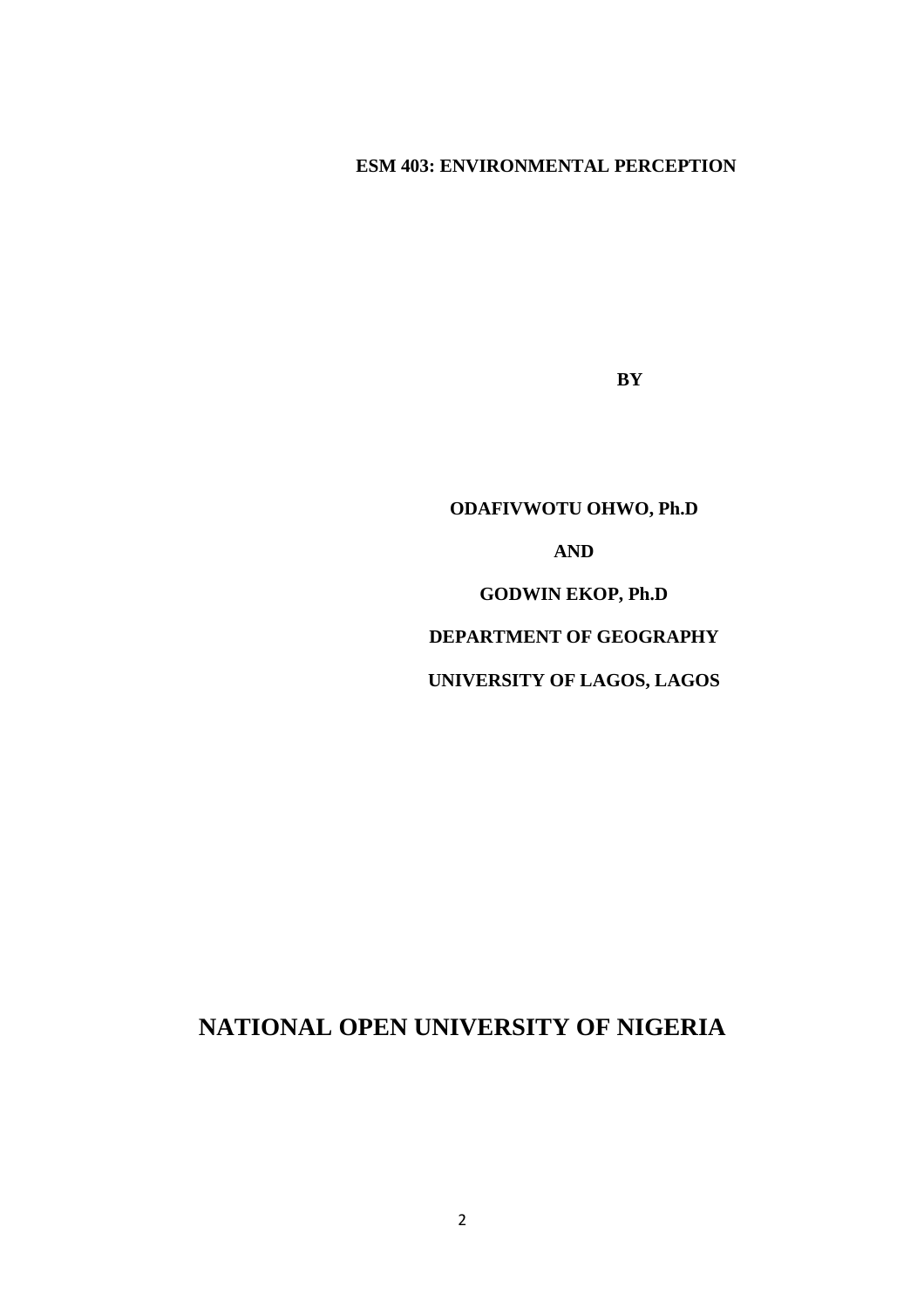# **TABLE OF CONTENTS**

# **MODULE 1**

| Unit 1: Components of the Environment |                 |
|---------------------------------------|-----------------|
| Unit 2: Man-Environment Relationship  | 12 <sup>°</sup> |
| Unit 3: Man and the Lithosphere       | 19              |
| Unit 4: Man and the Hydrosphere       | 27              |
| Unit 5: Man and the Atmosphere        | 35              |

# **MODULE 11**

| Unit 1: The Concept of Perception                        | 45  |
|----------------------------------------------------------|-----|
| Unit 2: Perceptual Process                               | 53  |
| Unit 3: Factors Affecting Perception                     | 61  |
| Unit 4: The Objective and Perceived Environment          | 67  |
| Unit 5: Perception and Formation of Environmental Images | 72. |

# **Module III**

| Unit 1: Cognitive Development                                           | 78  |
|-------------------------------------------------------------------------|-----|
| Unit 2: Environmental Perception and Decision Making                    | 87  |
| Unit 3: Perception and Environmental Resource Management                | 95  |
| Unit 4: Waste Perception and Management                                 | 102 |
| Unit 5: Environment Perception and Renewable Alternative Energy Sources | 144 |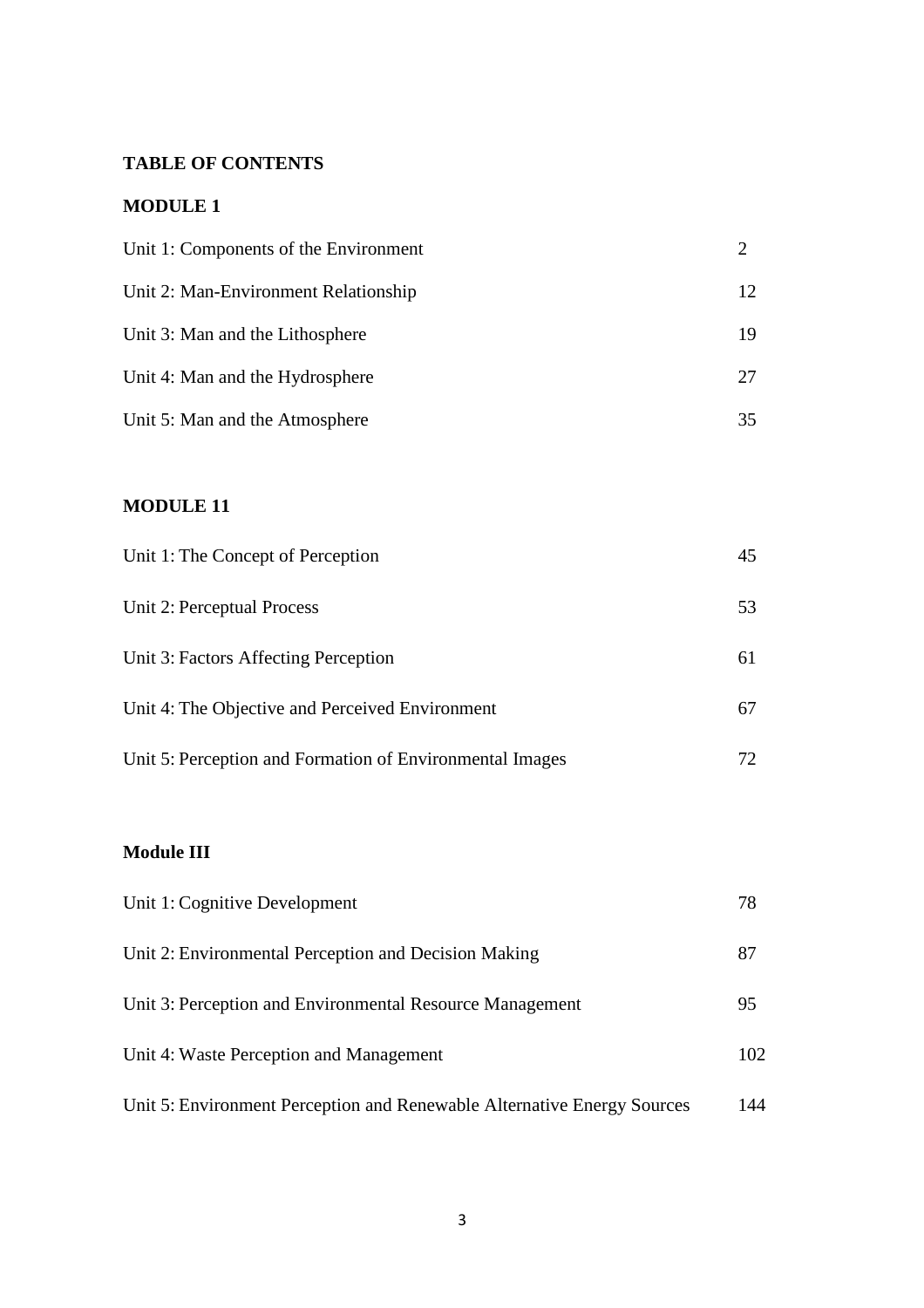#### **MODULE I**

- Unit 1: Components of the Environment
- Unit 2: Man-Environment Relationship
- Unit 3: Man and the Lithosphere
- Unit 4: Man and the Hydrosphere
- Unit 5: Man and the Atmosphere

#### **UNIT 1: COMPONENTS OF THE ENVIRONMENT**

#### **Contents**

- 1.0 Introduction
- 2.0 Objectives
- 3.0 Main Content
- 3.1 The Lithosphere (Land)
- 3.2 The Hydrosphere (Water)
- 3.3 The Atmosphere (Air)
- 3.4 The Biosphere (Life bearing layer)
- 4.0 Conclusion
- 5.0 Summary
- 6.0 Tutor Marked Assignment
- 7.0 References / Further Reading

#### **1.0 Introduction**

The environment can be defined as all factors (living and non living) that actually affect an individual organism or population at any point in the life cycle (Botkin and Keller, 1998).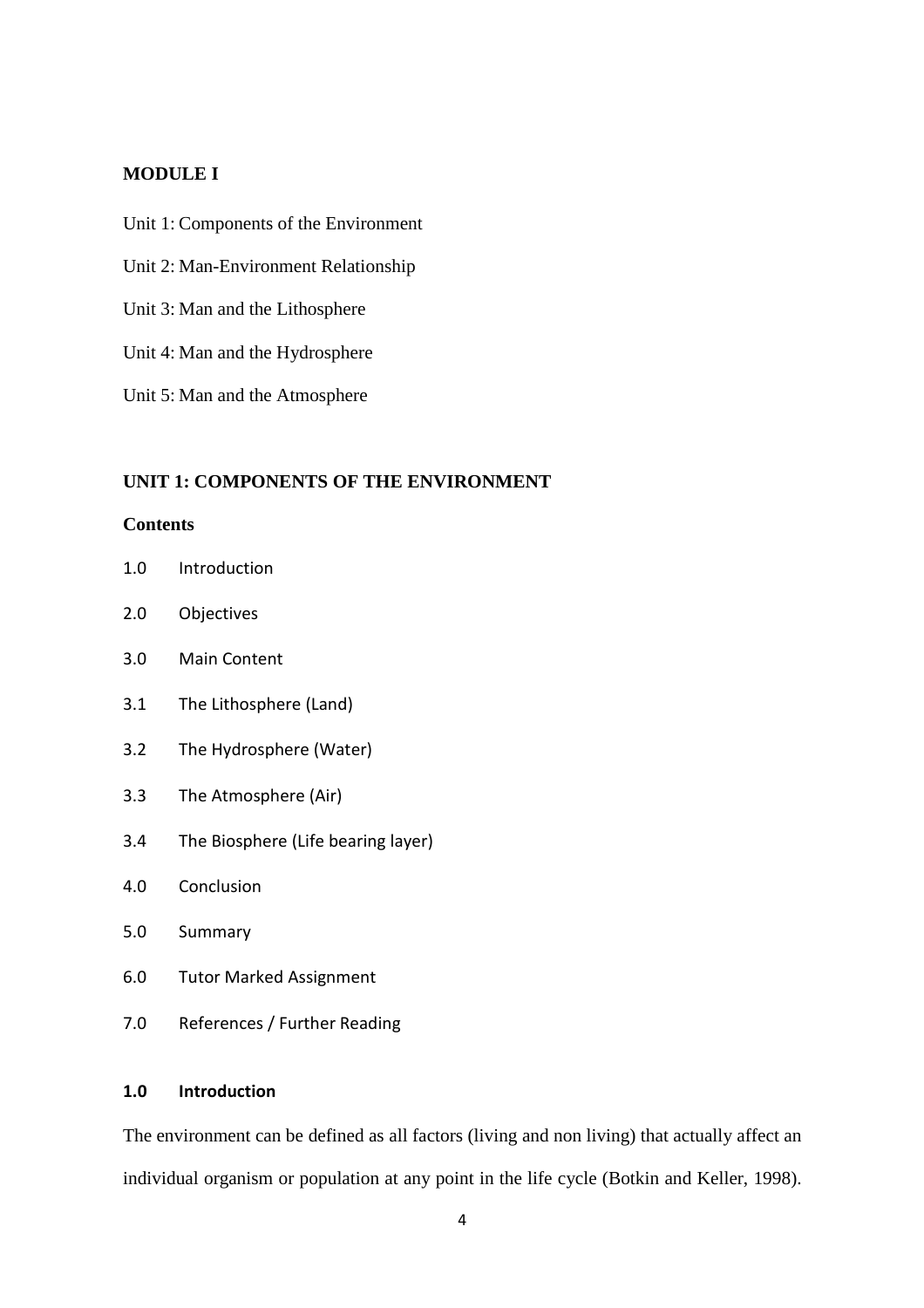Similarly, Olomo (1999) defined environment as the whole sum of surrounding external conditions, within which an organism, community or object exist. It may be natural or man made. From the above definitions, the environment entails all the factors that affect the behavior and performance of an organism especially man in a given area. Environment is also sometimes used to denote a certain set of circumstances surrounding a particular occurrence.

There are four major components or elements of the environment, which include the atmosphere (air), lithosphere (land), hydrosphere (water) and the biosphere (life bearing layer). Because the biosphere is the life supporting layer of the atmosphere, hydrosphere and the lithosphere, it can simply be inferred that the air, land and water are the principal components or elements of the environment. It should be noted that the four major components of the environment do not exist in isolation. There is however, a continuous exchange of energy and matter amongst them. The discussions in this unit shall focus on the major components of the environment

#### **2.0 Objective**

The learning objectives are as follows:

- (1) To define environment
- (2) To list and discuss the major components of the environment.

#### **2.0 Main Content**

#### **3.1 The Lithosphere (Land)**

The lithosphere is the outer layer of planet Earth, with an approximate thickness of about 100 km; of which the plates that contain the ocean basins and the continents are composed. The term lithosphere has often been applied to the entire layer of the earth,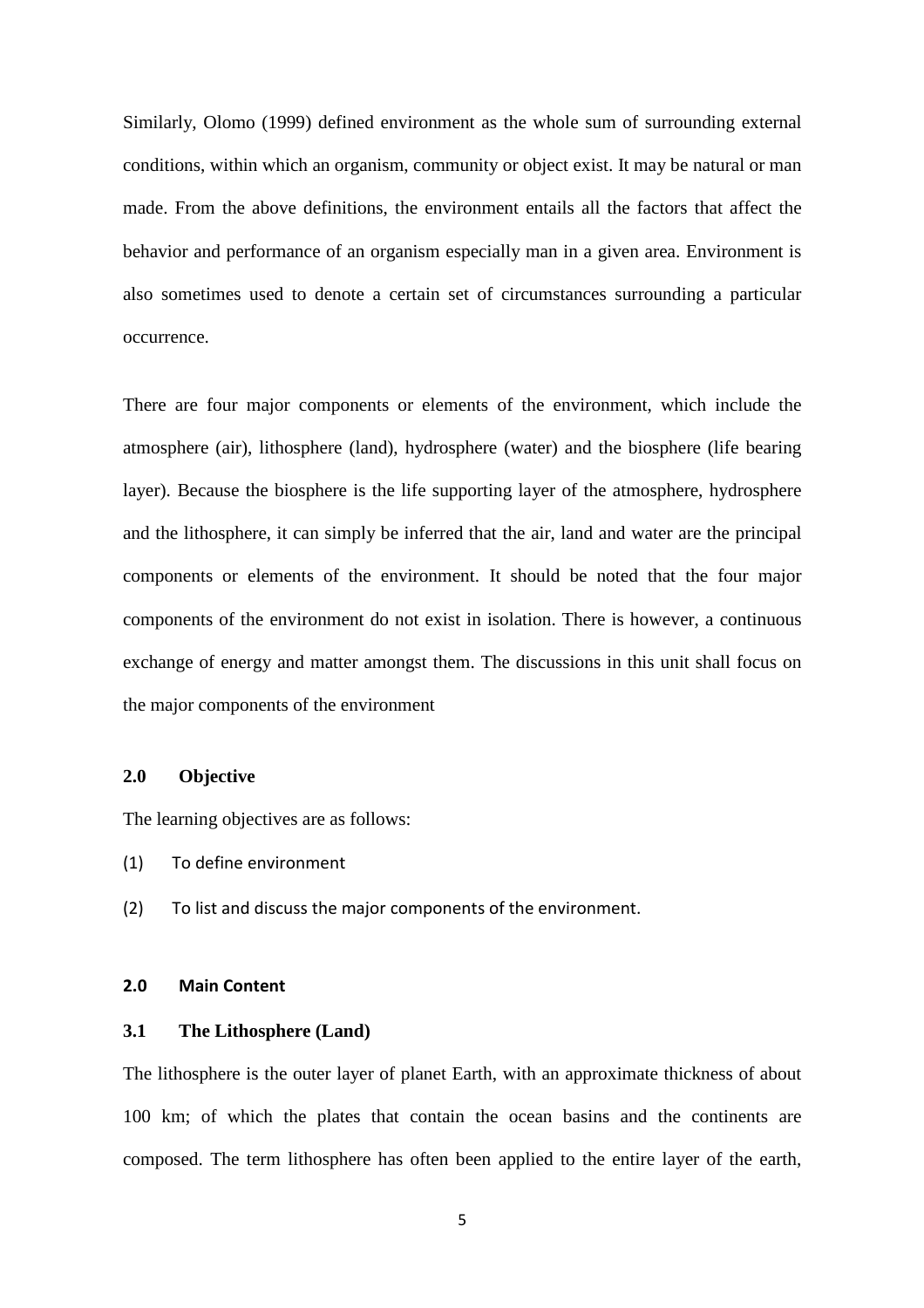from the earth crust to the innermost crust. In recent times, the use of the term lithosphere has been largely restricted to the outermost layer of the earth consisting of the hard brittle rocks (Olomo, 1999). The lithosphere is not composed of uniform thickness. It is thicker in the core of the continents where it ranges between 80–100 km, and thinner beneath the ocean, where it lies approximately 40 km.

The nature of the lithosphere gives a false impression that it forms a continuous layer, which completely surrounds the earth; instead it occurs in several blocks, called lithosphere plates, which rests upon the atmosphere. The outmost layer of the lithosphere is called the earth's crust, which has direct contact with the atmosphere, biosphere and hydrosphere.

The lithosphere is the home of man and thousand of other living species (both plants and animals). The lithosphere houses several kinds of minerals and rock types. It is also a supporting pillar for agricultural practices which helps to sustain life. Most of the mineral resources required by man in his quest for industrial development are obtained from the lithosphere.

There are three major types of rocks in the lithosphere. They are igneous rock, sedimentary rock and metamorphic rock. Most of the sedimentary and metamorphic rocks are formed from an original igneous rock. Volcanic eruptions are usually the main sources of the formation of igneous rocks. When a molten magma from a volcanic eruption comes in contact with the atmosphere, or within the lithosphere, it cools and solidifies to form different types of igneous rocks, which are subsequently weathered on the earth surface and later deposited elsewhere to form sedimentary rocks. In situations where the chemical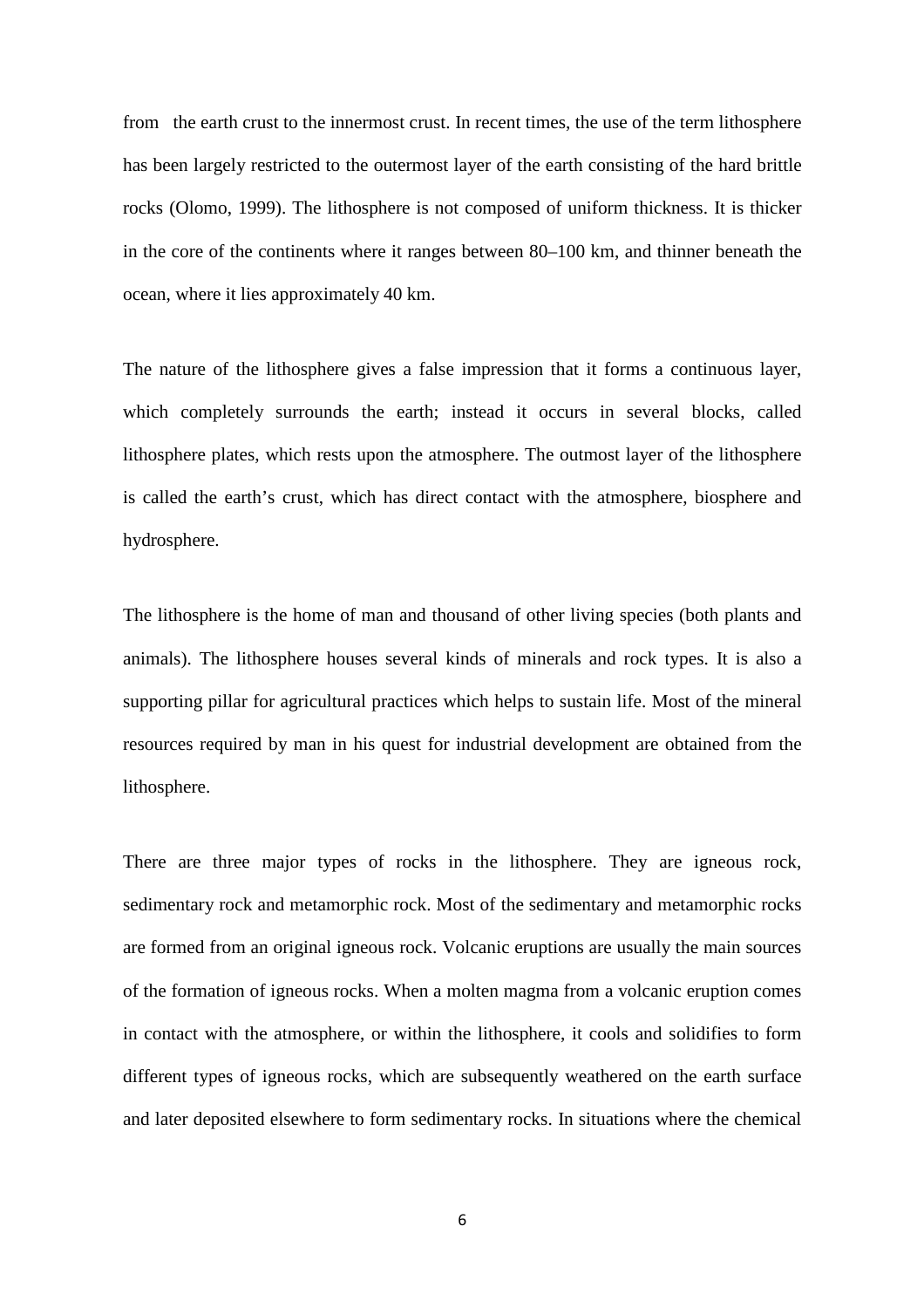or physical compositions of the rocks are altered through the application of heat and pressure, it forms metamorphic rocks.

The major processes in the lithosphere are weathering and continental drift. These processes take place at a slow pace. Their impacts are usually not easily noticeable, especially in the short term. Weathering which is the physical, chemical, and biological breakdown of rocks and minerals helps in the process of soil formation.

#### **3.2 The Hydrosphere (Water)**

The total free water of the earth in its three states – liquid, solid and gas is generally referred to as hydrosphere. About 97% of Earth's water is in the salty oceans, while another 2% is found in ice caps and glaciers. Together, the oceans and ice tie up more than 99% of the total water; unfortunately, both sources are generally unsuitable for human use because of salinity and location. Thus, the amount of water which all the people, plants, and animals on earth compete is much less than one percent of the total (Botkin and Keller, 1998).

Fresh water in the liquid state is found on and beneath the earth surface. Water occupying openings in soil and rock is called subsurface water; most of which is held in deep storage, while water held in the soil within the reach of plant roots is just about 0.011% of the hydrosphere. Water held in streams, lakes, marshes and swamps is called surface water. Figure 1.0 shows the various sources of water in the hydrosphere.

The oceans are the ultimate receptacle for terrestrial water flowing from rivers. Because of their size and mixing, the oceans dilute many human produced, wastes to less harmful or harmless levels. They play a major role in regulating the climate of the earth by helping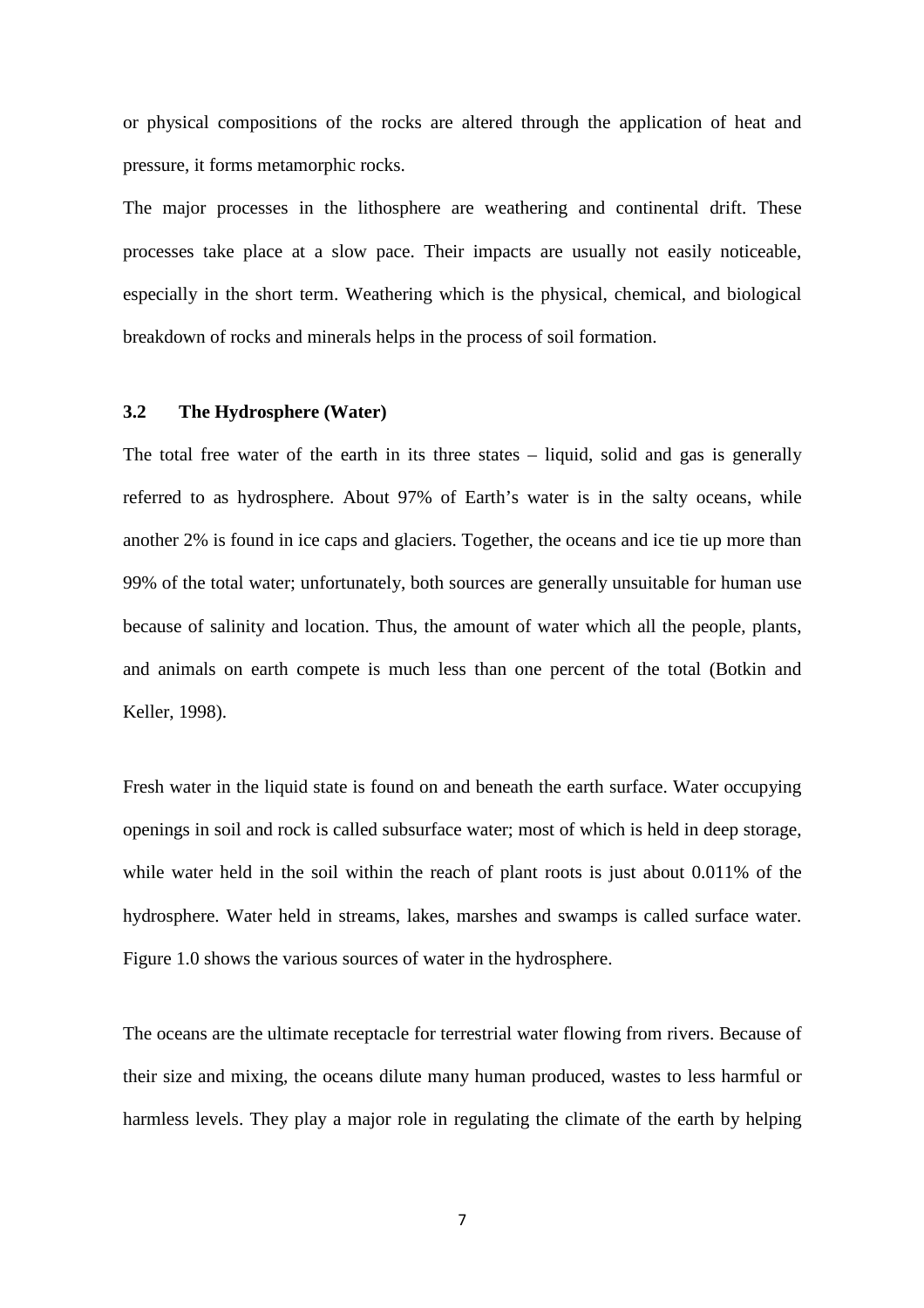distribute solar heat through ocean currents and evaporation as part of the hydrologic cycle. They also participate in other major bio-geochemical cycles.

In addition, the oceans serve as gigantic reservoir of carbon dioxide, which helps regulate the temperature of the atmosphere. Oceans provide habitats for about 250,000 species of marine plants and animals, which are food for many organisms, including human beings. They also serve as a source of iron, sand, gravel, phosphates, line, magnesium, oil, natural gas, and many other valuable resources (Miller, 1996).

The total average annual water yield (runoff) from earth's rivers is approximately 47,000 km<sup>3</sup>, but its distribution is far from uniform. Compare with other resources, water is used in tremendous quantities. In recent years, estimates of the total mass (or weight) of water used on earth per year has been approximately 100 times the world's total production of minerals, including petroleum, coal, metal ores, and non metals (Botkin and Keller, 1998).

The various location of water available in and on the earth surface are linked together by the hydrologic cycle-the movement and endless recycling of water between the atmosphere, the land surface, and underground.



**Figure 1.0: Various Sources of Water in the Hydrosphere Source: Olomo, R.O. 1999 Elements of Environmental Studies.**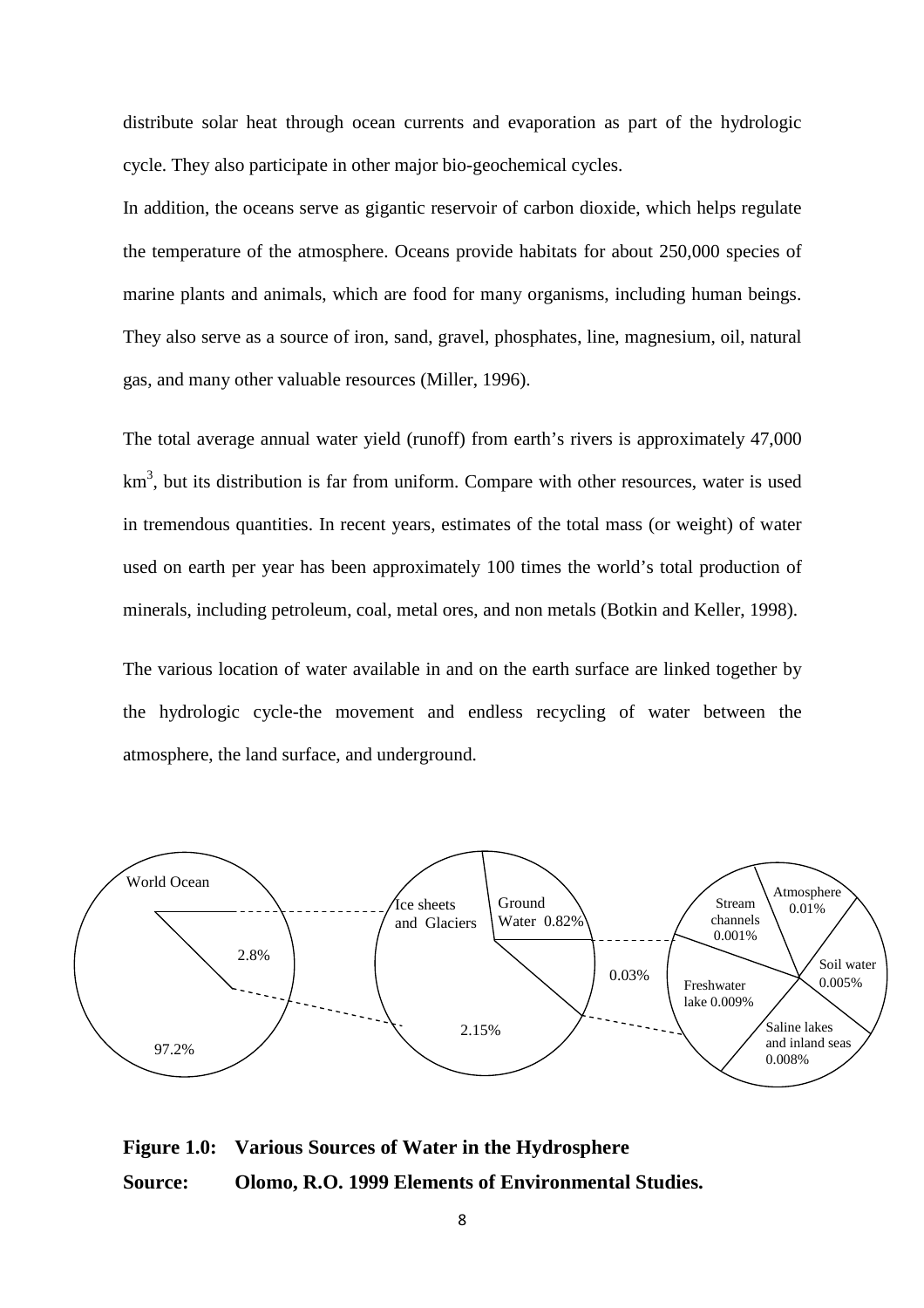#### **3.3 The Atmosphere (Air)**

The atmosphere is the gas or vapour envelope which surrounds a heavenly body. The atmosphere provides life's most fundamental needs for survival-oxygen, pressure and proper temperature. Without the atmosphere, one side of our planet would be frozen, while the other part would be over heated by solar radiation. Fortunately, the atmosphere transmits just the right amount of sunlight and contains just the right mixture of oxygen, nitrogen and carbon dioxide to sustain life (Olomo, 1999).

The atmosphere is divided into several spherical layers-much like the successive layers of skin on an onion. About 95% of the air is found in the innermost layer known as the *troposphere,* extending only about 17 kilometers above the earth's surface. About 99% of the volume of clean, dry air in the troposphere consists of two gases: nitrogen (78%) and oxygen (21%). The nitrogen gas is a key chemical in the nitrogen cycle and the oxygen is necessary for cellular respiration in plant and animals as part of the carbon cycle. The remaining volume of air in the troposphere has slightly less than 1% argon and about 0.035% carbon dioxide. Air in the troposphere also holds water vapour in amounts varying from 0.01% by volume at the frigid poles to 5% in the humid tropics.

Large masses of air in the troposphere are constantly churning and swirling as air heated by the sun rises and is replaced by cooler air. The physical processes causing these movements throughout the troposphere are a key factor determining the earth's climate and weather (Miller, 1996).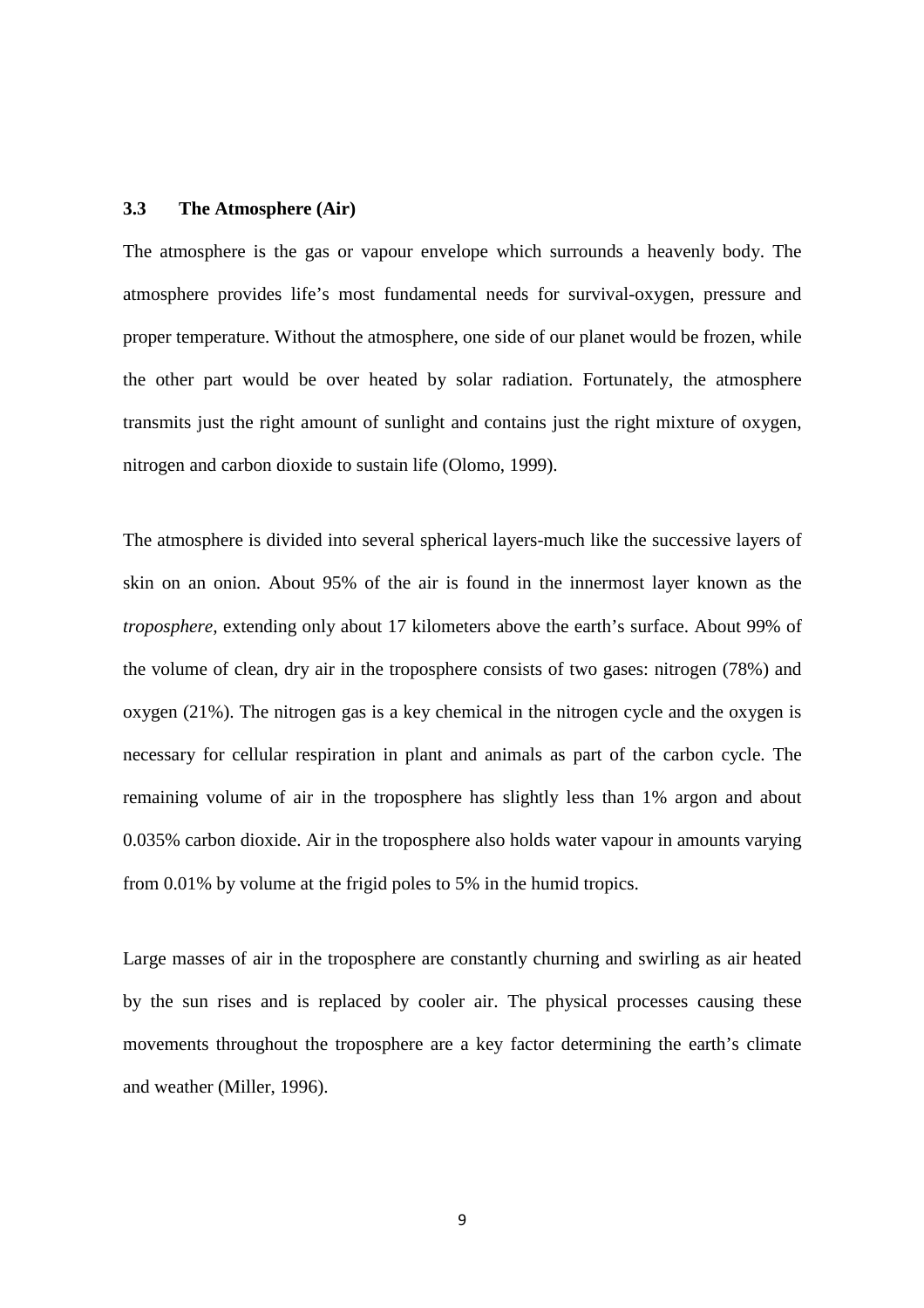The *stratosphere* is the second layer of the atmosphere, extending from 17 to 48 kilometers above the earth's surface. It contains small amounts of gaseous ozone  $(O_3)$  that filters out about 99% of the incoming harmful ultraviolent (UV) radiation. By preventing large amounts of UV radiation from reaching the earth's surface, the thin gauze of ozone in the stratosphere protects people from increased sunburn, skin cancer, eye cancer, and cataracts. This global sunscreen also prevents damage to some plants and aquatic organisms.

By filtering out high-energy UV radiation, *stratospheric* ozone also keeps much of the oxygen in the *troposphere* from being converted to ozone. The trace amounts of ozone that do form in the *troposphere* as a component of urban smog damage plants, the respiratory systems of people and other animals, and materials such as rubber. Thus, our good health depends on having enough "good" ozone in the *troposphere*. Unfortunately, our activities are decreasing ozone in the stratosphere and increasing it in the *troposphere*.

The *mesosphere* is the next layer to the *stratosphere*. It extends from 50 to 80 km. The *mesosphere* is credited to be the coldest part of the atmosphere because of its steady declining temperature. In spite of its height the composition of the air at this point is similar to what obtains at sea level.

The next layer to the *mesosphere* is the *thermosphere*, which extends from 80 to 300 kilometers, characterized by high temperature. The temperature ranges from  $500^{\circ}$ C to  $2000^{\circ}$ C depending on the level of activity on the sun's surface. The composition of the atmosphere at this layer is quite different from other layers. Even within the thermosphere, the composition is not uniform; hence, the distance between 100 and 300 kilometers is called the *heterosphere*, and the atmosphere below is called the *homosphere*.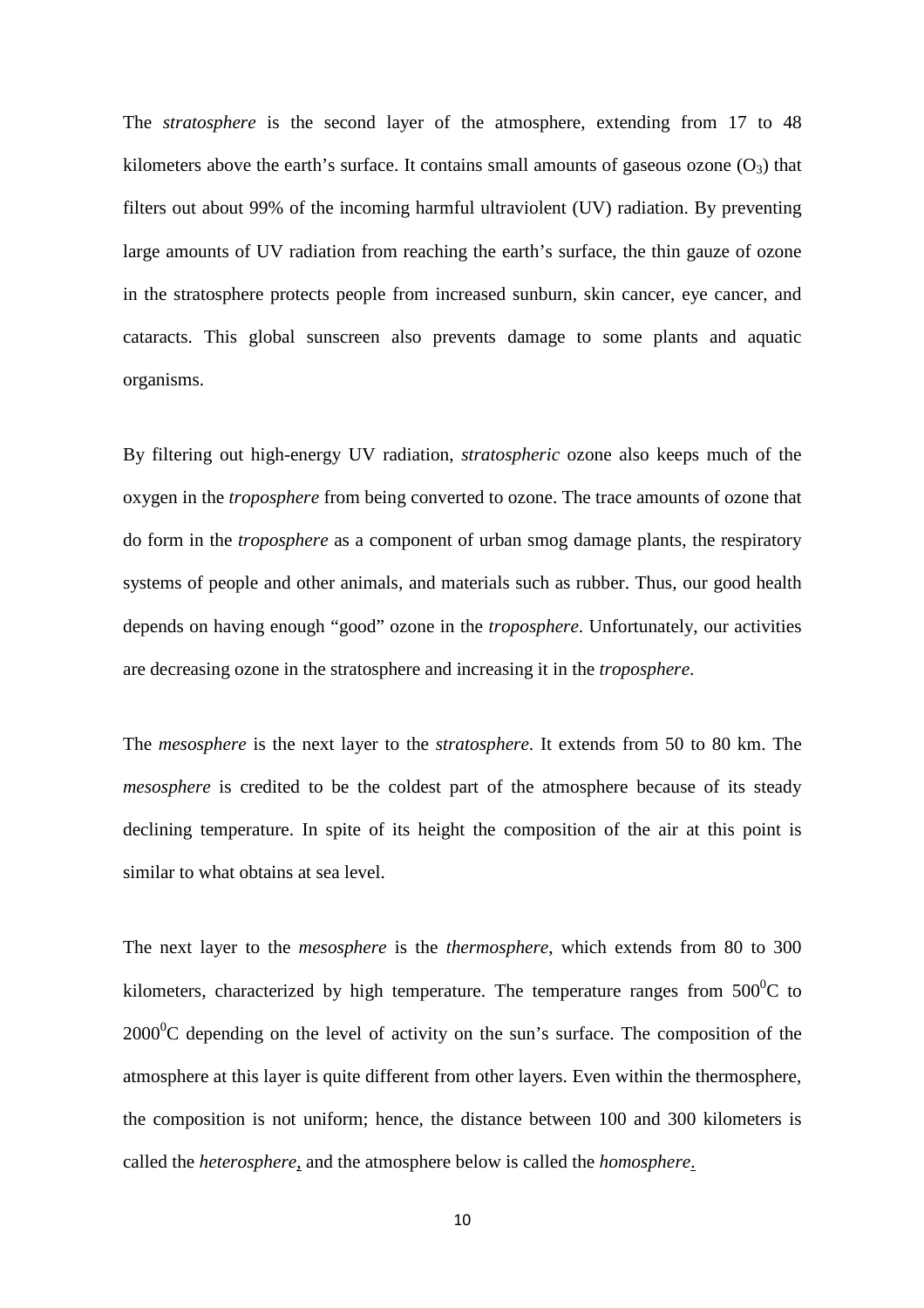#### **3.4 The Biosphere (Life bearing layer)**

The biosphere can simply be defined as the life supporting or bearing layer of a planet. On planet Earth, the biosphere is the life supporting layer of the atmosphere, *hydrosphere* and *lithosphere*. This layer extends from the depths of the oceans to the summit of mountains. However, most life exists within a few meters of the surface. The biosphere can therefore be said to comprise of all the living organisms on earth and their interacting environment.

In the biosphere, there is a complex system of interactions between and among different species that make up the biosphere. The interactions involve exchange of energy and matter. The plants in the biosphere are the primary producers of food with the help of the sun's energy in the process of photosynthesis. The plants in the biosphere are generally referred to as *autotroph*. The herbivores-plant eating organisms; the carnivores-flesh eating animals; and *omnivores* – eater of both plants and flesh, e.g. man, all depend on one another in a complex food relationship called the food web. The exchange of elements between organisms and their physical environments is called biogeochemical cycle or nutrient cycle. Figure 1.1 shows a diagrammatic representation of the inter-relationship among the four components of the environment.

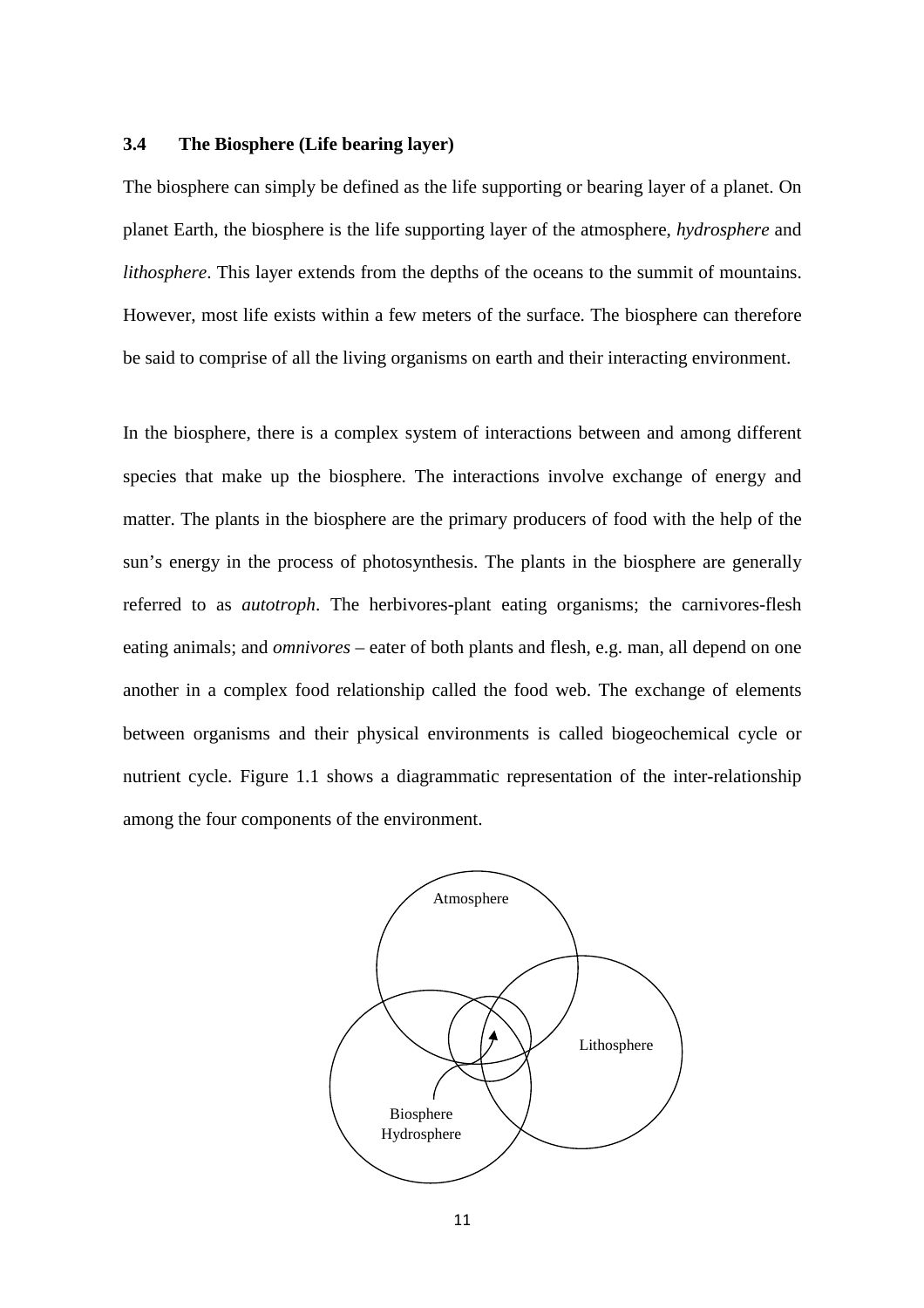# **Figure 1.1: Diagrammatic Representation of the Inter-relationship among the Components of the Environment**

# **Source: Olomo, R.O. 1999 Elements of Environmental Studies. Self Assessment Exercise**

Do you agree that there exist an inter-relationship among the four major components of the environment? Give reasons for your answer.

# **4.0 Conclusion**

Having gone through this unit, you should by now be familiar with the definition of the environment and its major components. The processes in the four components of the environment interact and influence one another. The processes of interaction help to sustain planet earth as a habitable planet. It also throws up most of the environmental challenges confronting man in the biosphere.

#### **5.0 Summary**

- Environment can be defined as all factors (living and non living) that actually affect an individual organism or population at any point in the life cycle.
- There are four major components of the environment-hydrosphere (water), lithosphere (land), atmosphere (air) and biosphere (life bearing layer).
- Several dynamic processes take place in the four components of the environment, influencing one another. Also, there exist a complex inter-relationship among the living and non living components of the biosphere in the form of exchange of matter and energy.

#### **6.0 Tutor Marked Assignment**

12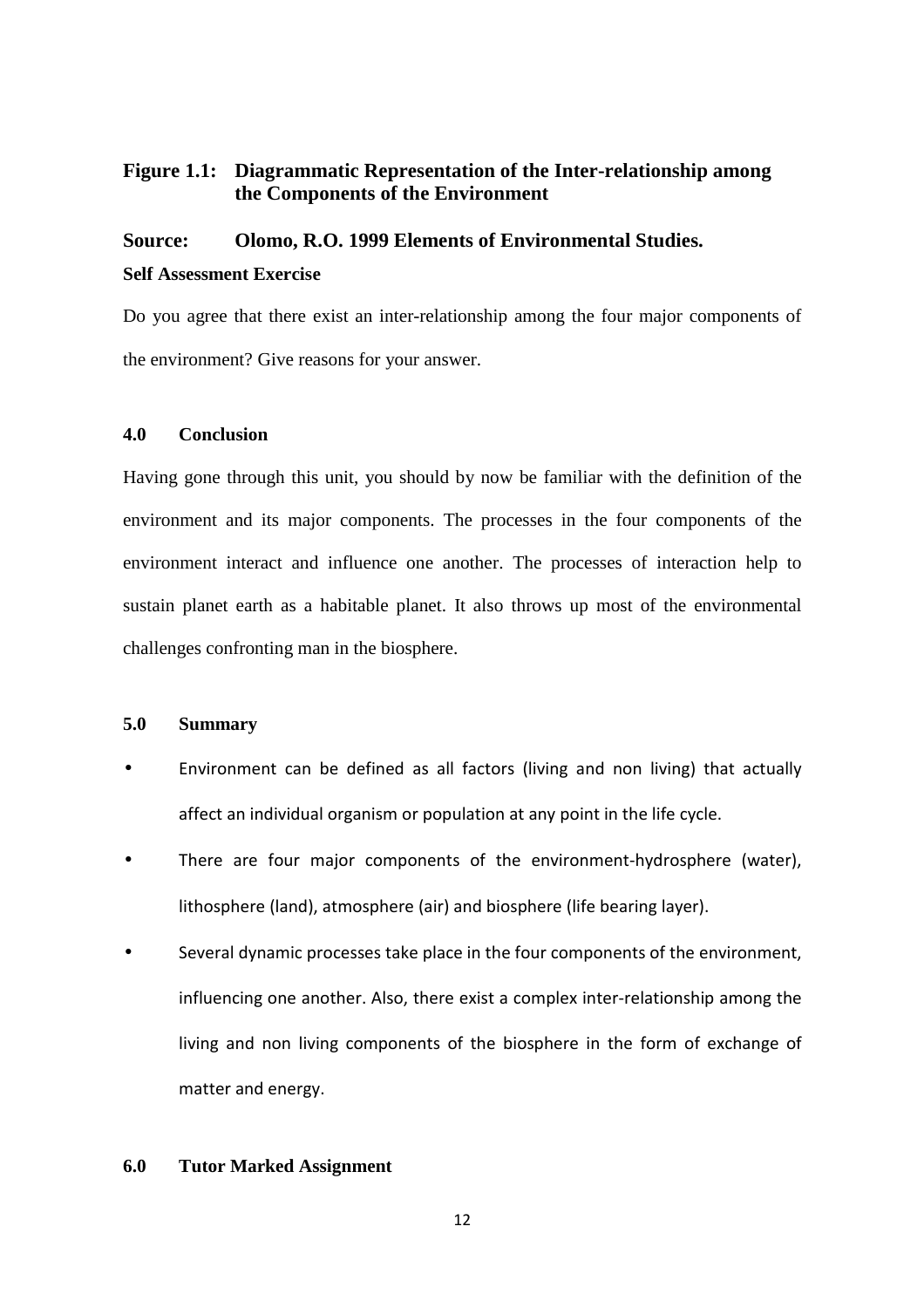- (1) The four major components of the environment are  $\frac{1}{\sqrt{1-\frac{1}{\sqrt{1-\frac{1}{\sqrt{1-\frac{1}{\sqrt{1-\frac{1}{\sqrt{1-\frac{1}{\sqrt{1-\frac{1}{\sqrt{1-\frac{1}{\sqrt{1-\frac{1}{\sqrt{1-\frac{1}{\sqrt{1-\frac{1}{\sqrt{1-\frac{1}{\sqrt{1-\frac{1}{\sqrt{1-\frac{1}{\sqrt{1-\frac{1}{\sqrt{1-\frac{1}{\sqrt{1-\frac{1}{\sqrt{1-\frac{1}{\sqrt{1-\frac{1}{$  $\qquad \qquad \text{and} \qquad$
- (2) The life bearing layer of the environment is also known as \_\_\_\_\_\_\_\_
- (3) The three major types of rocks are  $\qquad \qquad , \qquad \qquad$  and  $\qquad \qquad$
- (4) The layer of the atmosphere that does not extend beyond 17 km is called (a) stratosphere (b) mesosphere (c) troposphere (d) thermosphere
- (5) Which of the following is also referred to as the coldest part of the atmosphere? (a) mesosphere (b) troposphere (c) stratosphere (d) thermosphere
- (6) The primary producers of the biosphere are collectively referred to as (a) herbivores (b) omnivores (c) carnivores (d) autotroph

#### **7.0 References / Further Reading**

- Ayoade, J.O. (1983). *Introduction to Climatology for the Tropics.* Spectrum Books Ltd Ibadan.
- Botkin, D.B. and Keller, E.A. (1998). *Environmental Science. Earth as a Living Planet Second Edition*, John Wiley and Sons Inc. New York
- Miller, G.T. (1996). *Living in the Environment: Principles, Connections and Solutions, Nineth Edition*, Wadsworth Publishing Company, Belmont, California.
- Olomo, R.O. (1999) "Elements of Environmental Studies" in *History ad Philosophy of Science* by Elakhame L.A; Azi S.O; Olomo R.O; and Ighodaho O.A. Edo State University Publishing House, Ekpoma.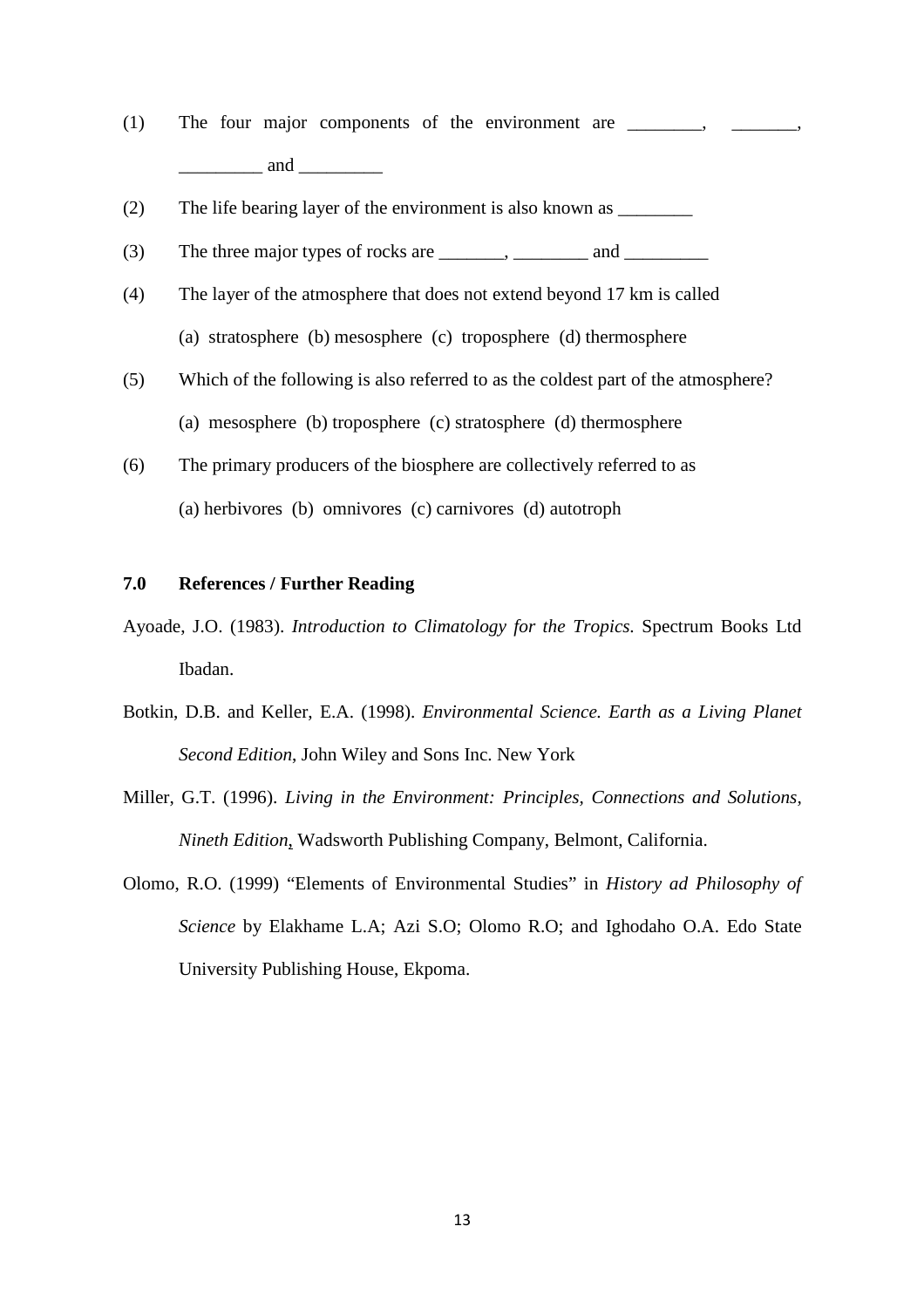#### **UNIT 2: MAN-ENVIRONMENT RELATIONSHIP**

#### **Contents**

- 1.0 Introduction
- 2.0 Objective
- 3.0 Main Content
- 3.1 Environmental Determinism
- 3.2 Environmental Possibilism
- 4.0 Conclusion
- 5.0 Summary
- 6.0 Tutor Marked Assignment
- 7.0 Reference / Further Reading

#### **1.0 Introduction**

The relationship between man and his environment did engage the attention of early philosophers and scholars, and it became an important aspect of their studies. Because of the patterns of human settlements (a long river, such as the Nile) and other activities during the early civilization, researchers became pre-occupied with describing and explaining human behavior in terms of the physical environments which gave rise to the concept of environmental determinism. However, it was later recognized that man has the capacity to modify the environment to suite his needs, which led to the concept of environmental possibilism. These two concepts that offer explanations or manenvironment relationship shall be the focus of this unit.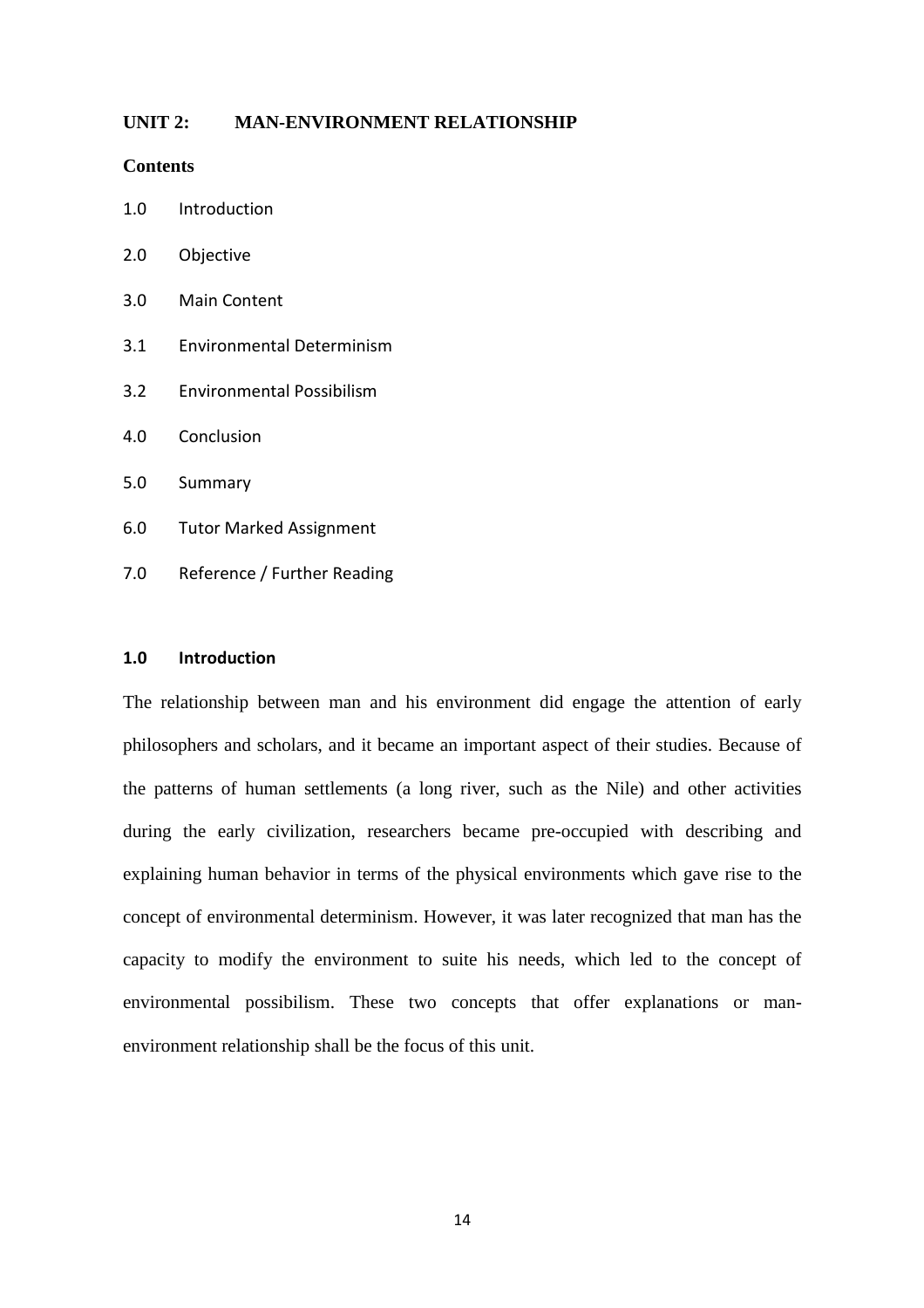#### **2.0 Objectives**

The learning objectives are as follows:

- (1) To discuss the concept of environmental determinism.
- (2) To discuss the concept of environmental possibilism.

#### **3.0 Main Concept**

#### **3.1 Environment Determinism**

The concept of environmental determinism is based on the view that the human attributes of a place are largely determined by the physical attributes such as topography, soil and climate. Reasons for human behavior were seen as a result of only physical factors, with other possible explanatory variables being overlooked or ignored. The doctrine of environmental determinism was devised in an attempt to explain the relationship between man and the environment, resulting in distinct regional landscape.

According to Johnston (1979), environmental determinism is a theoretical belief that the nature of human activities was controlled by parameters of physical world within which it was set. The environment especially climate was regarded as the major factor underlying areal differentiation of geographic phenomena. The major theme of environmentalism is based on the foundation that nature determines what man can do.

During the nineteenth and early twentieth centuries, there were serious supporting views of environmental determinism. One of the major proponents Ellen Semple, in her study titled, "Influence of Geographic Environment", published in 1911, was concerned with an examination of the influence of the physical environment on man. She declared on the first page of the book as follows: "Man is a product of the earth's surface. This means not merely that he is a child of the earth, dust of her dust; but that the earth has mothered him,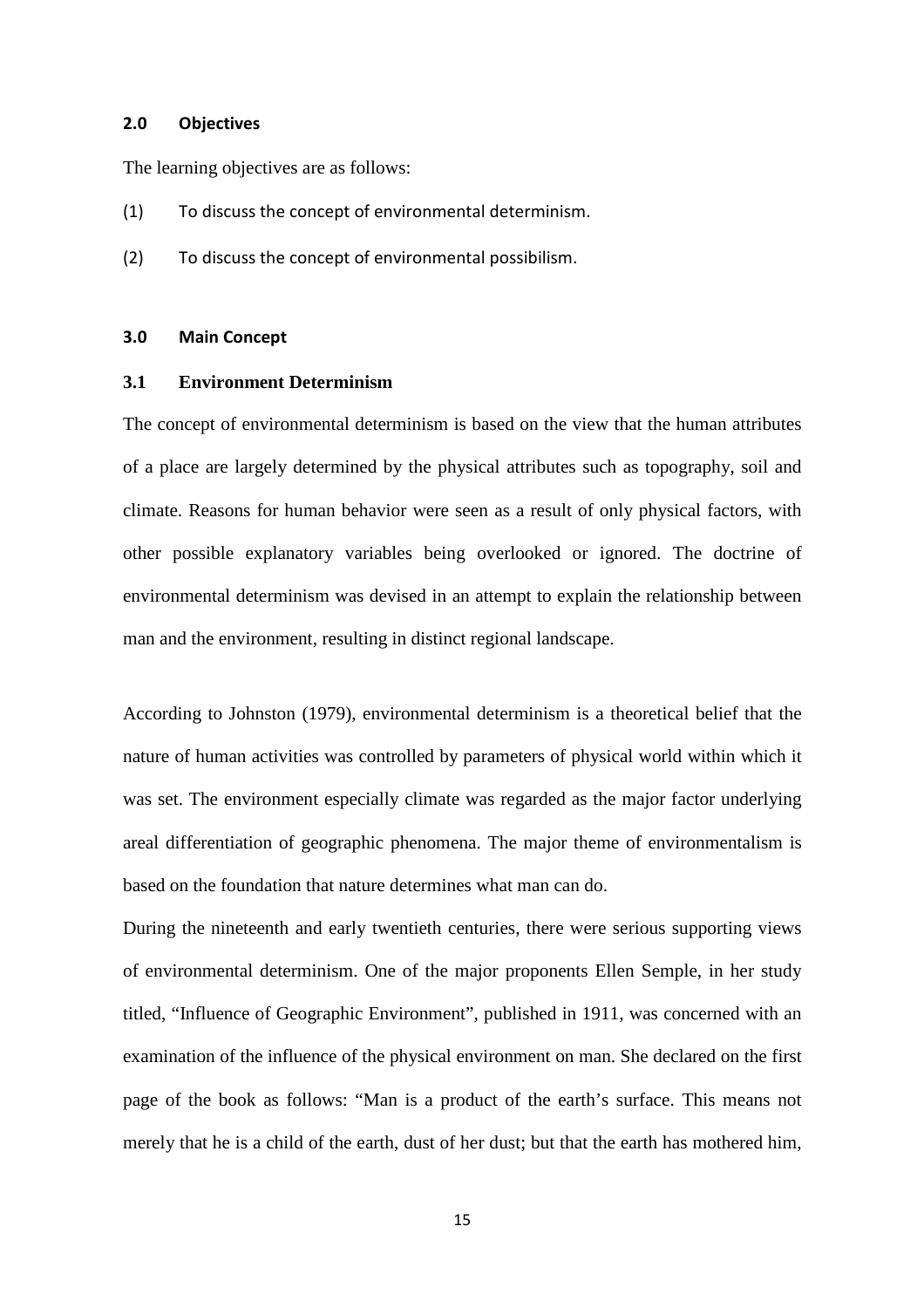fed him, set him tasks, directed his thoughts, confronted him with difficulties that have strengthened his body and sharpened his wits, given him his problems of navigation or irrigation and at the same time whispered hints for their solution".

She empirically observed various effects of changing environment on human activities and behavior. She asserted, "The mountain dweller is essentially conservative. There is little in his environment to stimulate him to change and little reached him from the outside world. Hence, innovation is repugnant to him, and that a mountain environment often occasions a forced development in the form of agriculture among peoples who still linger in a low stage of subsistence".

Another major proponent of environmental determinism is Demolins. His work in two volumes was concentrated on the influence of the environment on man. He claimed that environment conditions the types of work, and in part the social organization of man; and that the route, defined by him as including not just the regions passed by migrating folks but also the place where they eventually settled, moulds the character and social institutions of the people. Demolins thus liked climate to vegetation, type of food, occupation and kind of social and political organization of any society, for instance, he observed that hand crafts dominate in pastoral societies resulting in a sort of family workshop, communal work, which is neither intensive nor progressive. This means no division of labour, no problem of wages rate, no unemployment. Other prominent proponents of environmentalism include Ratzel Friedrick, Hacket, Buckle, and Ellsworth Huntington amongst others.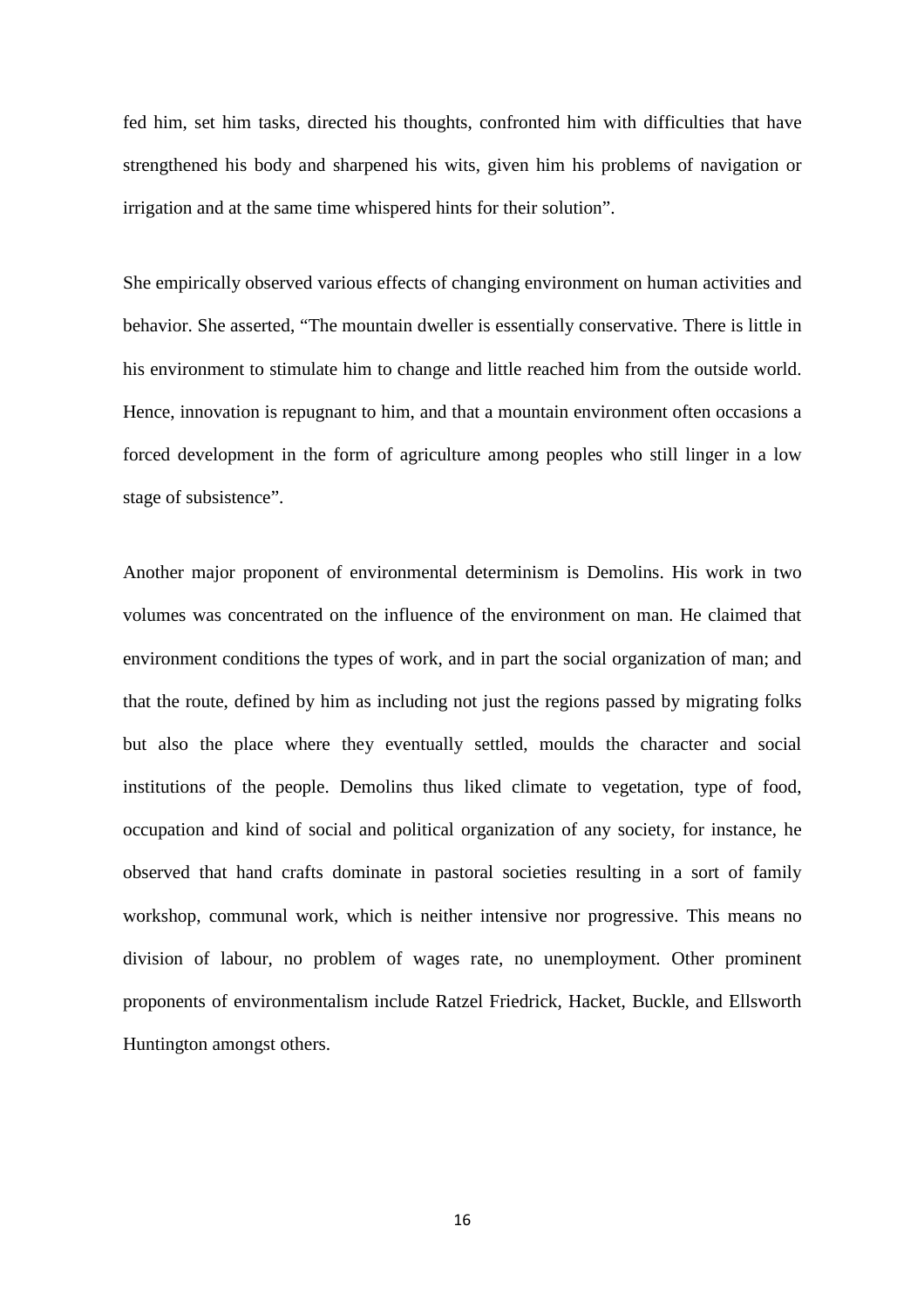#### **3.2 Environmental Possibilism**

The concept of environmental determinism faced much opposition particularly if viewed along the argument that many works of man on the globe reveal many facts for which environmental forces alone can give no satisfactory explanation. This failure led to the advent of possibilism. The possibilists believed that environmental factors are only permissive, not deterministic. Thus, environmental factors like climate can only influence to a limited extent the location, growth and distribution of certain geographic phenomena.

Possibilism regarded man as an active rather than a passive agent and uphold the view that man has the capabilities to change his environment to suit him. For instance, man has tired to change the environment as his preferences changed, and this is exemplified in new landscapes, irrigated fields, discovery of drought resistant hybrids, industrial location and population distribution decisions etc.

The greatest advocates of possibilism came from France and Germany. They asserted that man himself was the controlling agent and that he determined the landscape, creating something very different from that which nature had originally provided.

In France, Vidal de la Blache was one of the major advocates of environmental possibilism. He pointed out the weakness of deterministic arguments, the futility of setting humanity's natural surroundings in opposition to his social milieu and of regarding one as dominating the other. He considered it even less useful to tackle these relationships along systematic lines in the hope of discovering general laws that might govern the relationship between human beings and nature. He further stated that it is unreasonable to draw boundaries between natural and cultural phenomena; instead, they should be regarded as united and inseparable. In an area of human settlement, nature changes significantly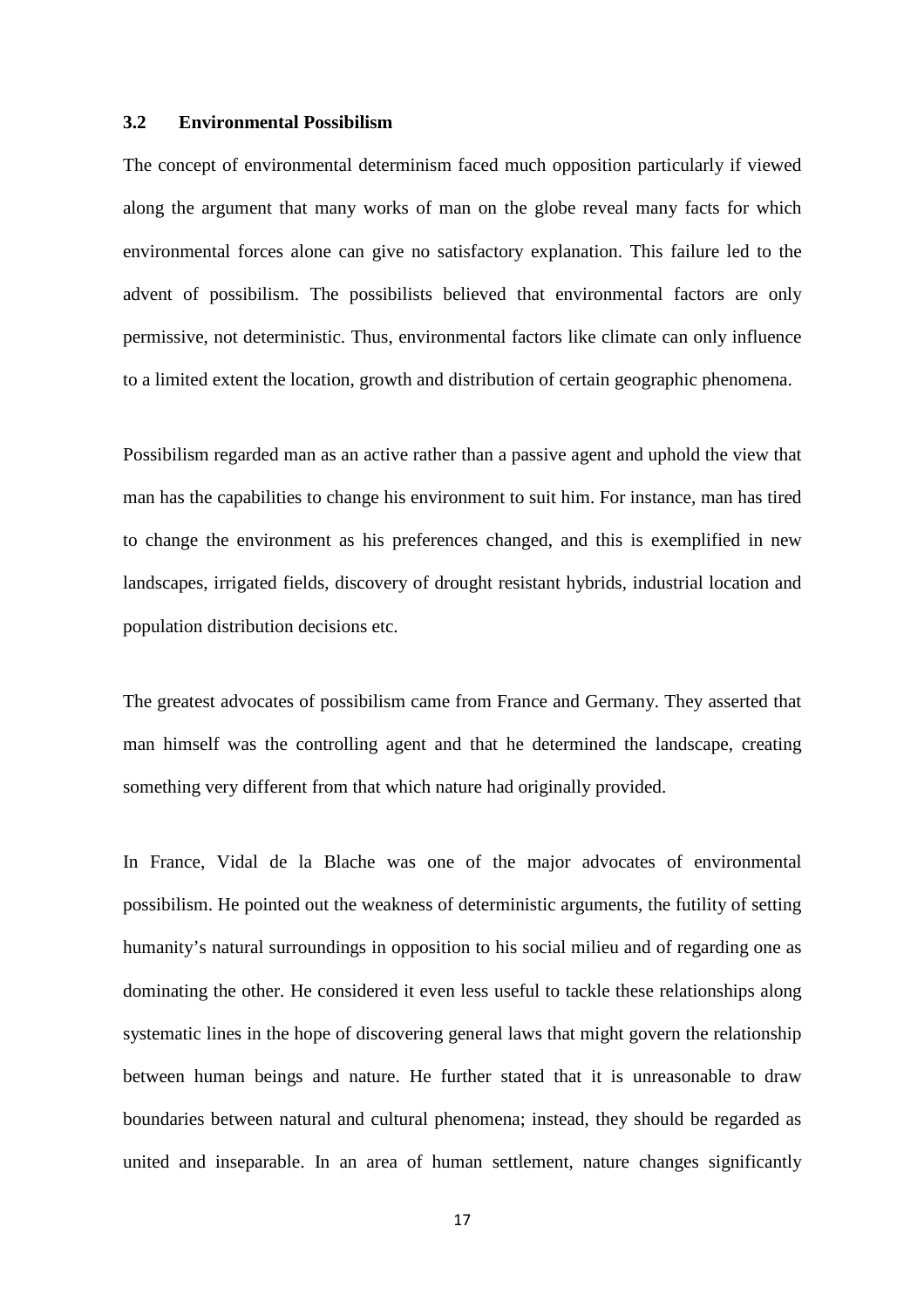because of the presence of human beings and these changes are greatest where the community's level of material culture is the highest.

Alfred Hettner was one of the most significant contributors to environmental possibilism in Germany. Initially, he was intrigued by the idea of humanity's dependence upon nature. Gradually however, he modified his environmentalism and in 1907, declared that "as far as we restrict discussion to the influence of nature upon human beings, we are only dealing with possibilities not certainties". In his monumental presentation of the history, content and methodology of geography, Hettner asserted that geographical synthesis is distorted when nature is regarded as dominant and humanity as subsidiary. Other major scholars whose works and writings are closely linked with environmental possibilism are Febvre and Brunches in France, and Isaiah Bowman and Carl Sauer in the United States of America.

#### **Self Assessment Exercise**

What reasons do you have to oppose environmental determinism?

#### **4.0 Conclusion**

The concept of environmental determinism is based on the foundation that man is subject to environmental dictates, that is, his activities are guided to the extent that the environment provides or offers. However, due to technological development, man has been able to modify his environment. The ability of man to influence his environment as an active rather than a passive agent, led to the concept of possibilism.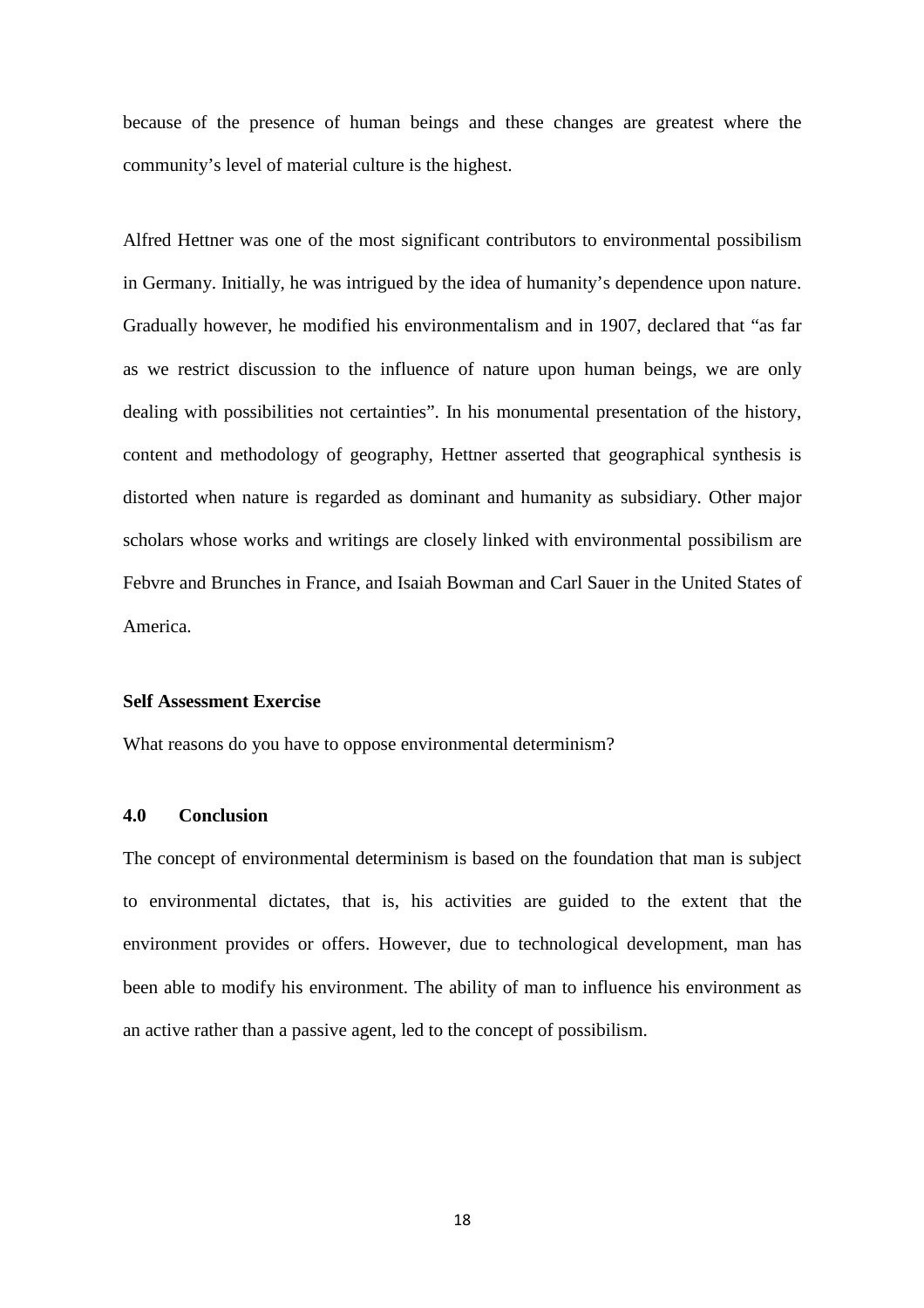The man-environment relationship has impacted both negatively and positively on the four components of the environment, as would be revealed in the subsequent units of this module.

#### **5.0 Summary**

- The concept of environmental determinism is based on the view that the human attributes of a place are largely determined by the physical attributes such as topography, soil and climate. Reasons for human behavior were seen as a result of only physical factors, with other possible explanatory variables being over looked or ignored.
- Environmental possibilism regarded man as an active rather than a passive agent, and uphold the view that man has the capabilities to change his environment to suit him as his preferences changes.

#### **6.0 Tutor-Marked Assignment**

\_\_\_\_\_\_\_\_\_\_

- (1) The first attempt to explain man-environment relationship led to the concept of
- (2) \_\_\_\_\_\_\_\_\_\_\_ regarded man as an active rather than a passive agent with capabilities to modify his environment to suit him.
- (3) \_\_\_\_\_\_\_\_\_\_ was regarded as the major environmental factor underlying areal differentiation of geographic phenomena.
- (4) The greatest advocates of environmental possibilism came from which of the following groups of countries

(a) France and USA (b) Germany and France (c) Germany and USA (d) None of the above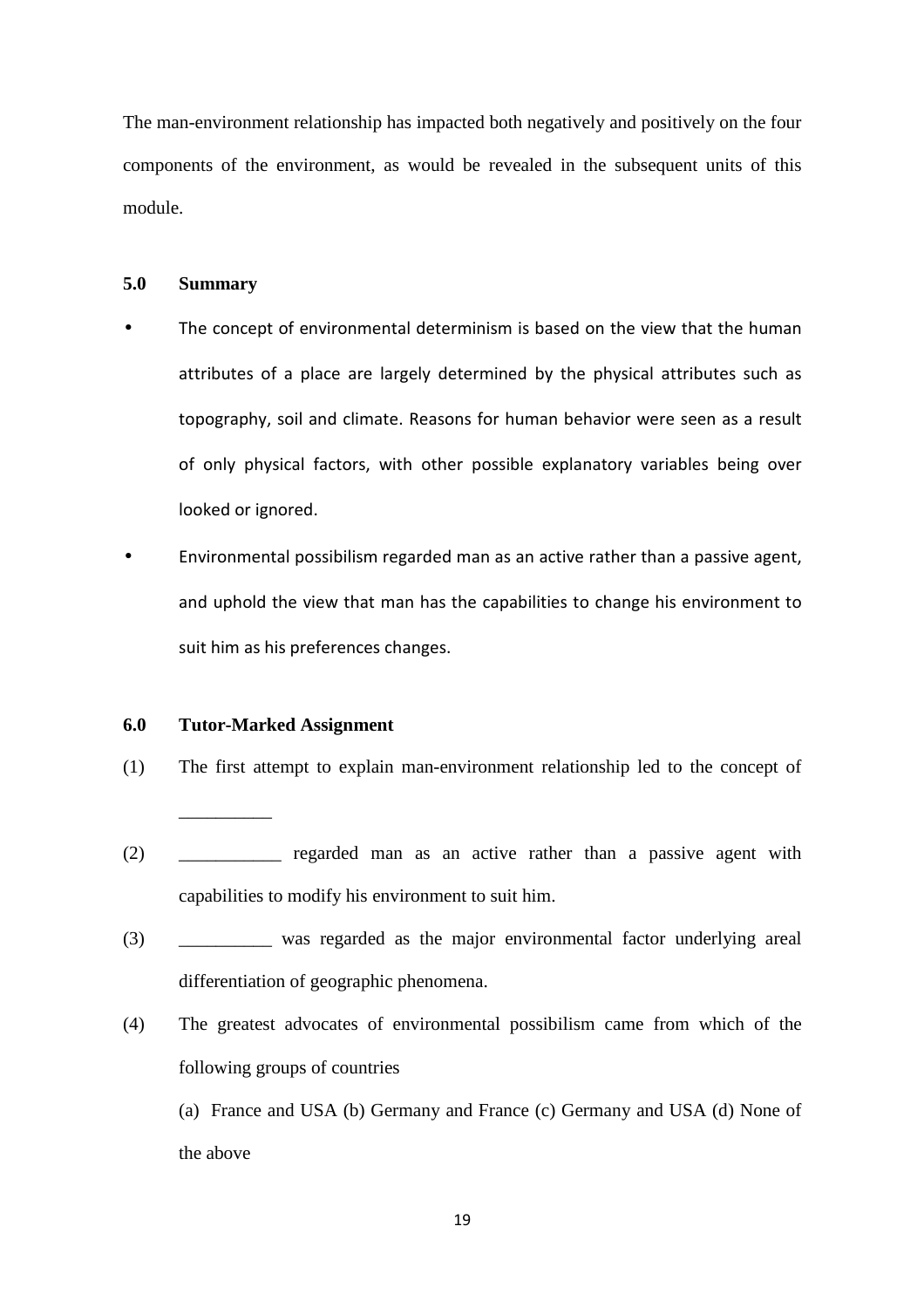- (5) Which of the following is a proponent of environmental determinism? (a) Ellen Semple (b) Vidal de la Blache (c) Alfred Hettner (d) Carl Sauer
- (6) Which of the following is a proponent of environmental possibilism? (a) Ellen Semple (b) Ellsworth Huntington (c) Ratzel Friedrick (d) none of the above

# **7.0 References / Further Reading**

- Holt-Jenson, A. (1999). *Geography. History and Concepts. A Student's Guide, Third Edition,* Sage Publications Ltd. London.
- Olomo, R.O. (1999) "Elements of Environmental Studies" in *History ad Philosophy of Science* by Elakhame L.A; Azi S.O; Olomo, R.O; and Ighodalo O.A. Edo State University Publishing House Ekpoma.
- Onokerhoraye, A.G. (1994). *Geographic Thought: Philosophy and Methodology*. The Benin Social Science Series for Africa, University of Benin.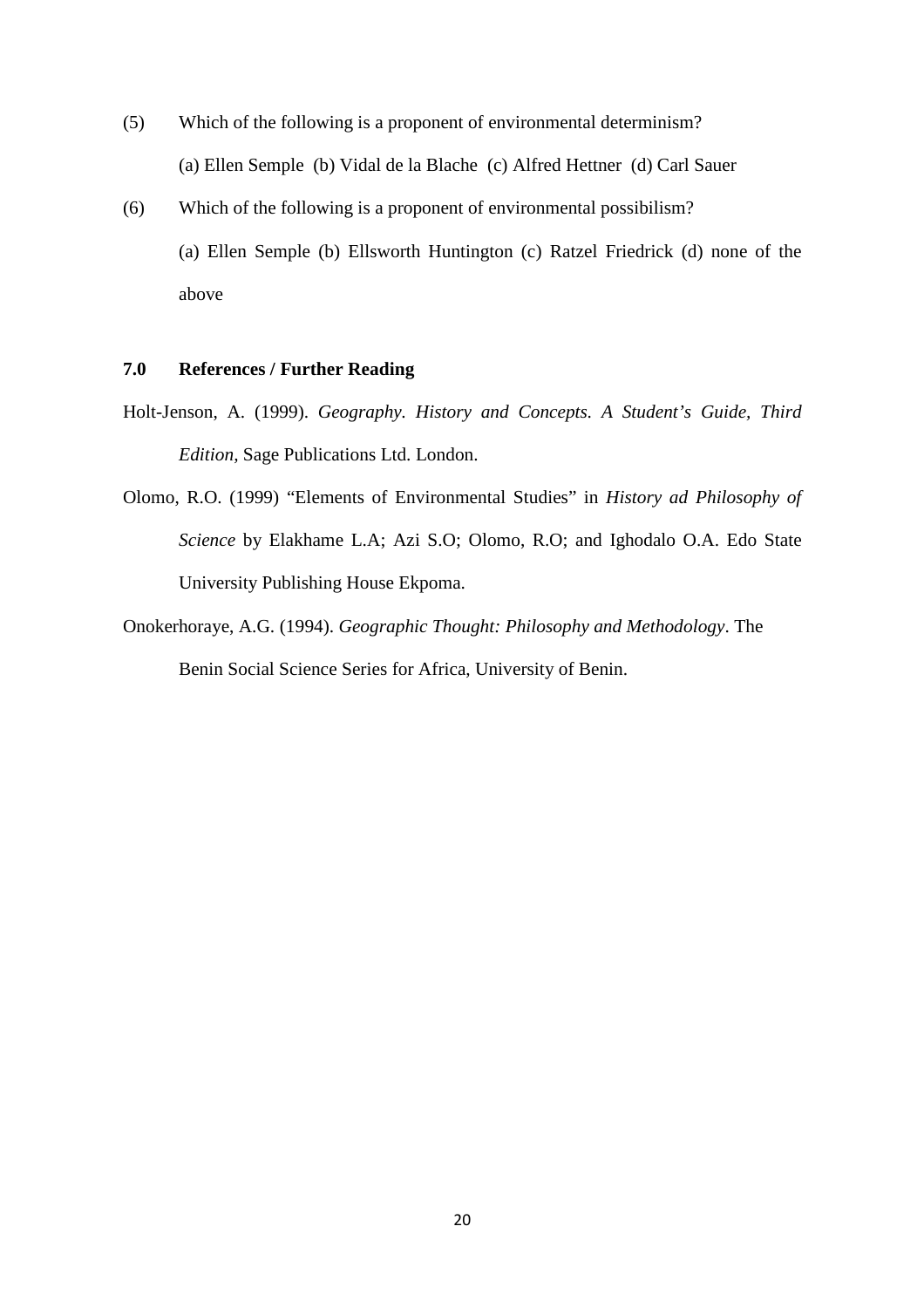#### **UNIT 3: MAN AND THE LITHOSPHERE**

#### **Contents**

- 1.0 Introduction
- 2.0 Objective
- 3.0 Main Content
- 3.1 Effects of Agriculture on the Lithosphere
- 3.2 Impacts of Mineral Exploration and Exploitation on the Lithosphere.
- 3.3 Impacts of Urbanization on the Lithosphere
- 4.0 Conclusion
- 5.0 Summary
- 6.0 Tutor Marked Assignment
- 7.0 References/Further Reading

#### **1.0 Introduction**

Man's quest for food and technological development has impacted negatively and positively on the lithosphere (land), one of the major components of the environment. Some of the activities of man that have had profound impact on the lithosphere are agriculture, mineral exploration and exploitation and urbanization process. Thus, discussions in this unit shall be limited to these activities of man on the lithosphere.

## **2.0 Objective**

The learning objectives are as follows:

- (1) To identify the impact of agriculture on the lithosphere.
- (2) To discuss how urbanization process affects the lithosphere.
- (3) To assess the impact of mineral exploration and exploitation on the lithosphere.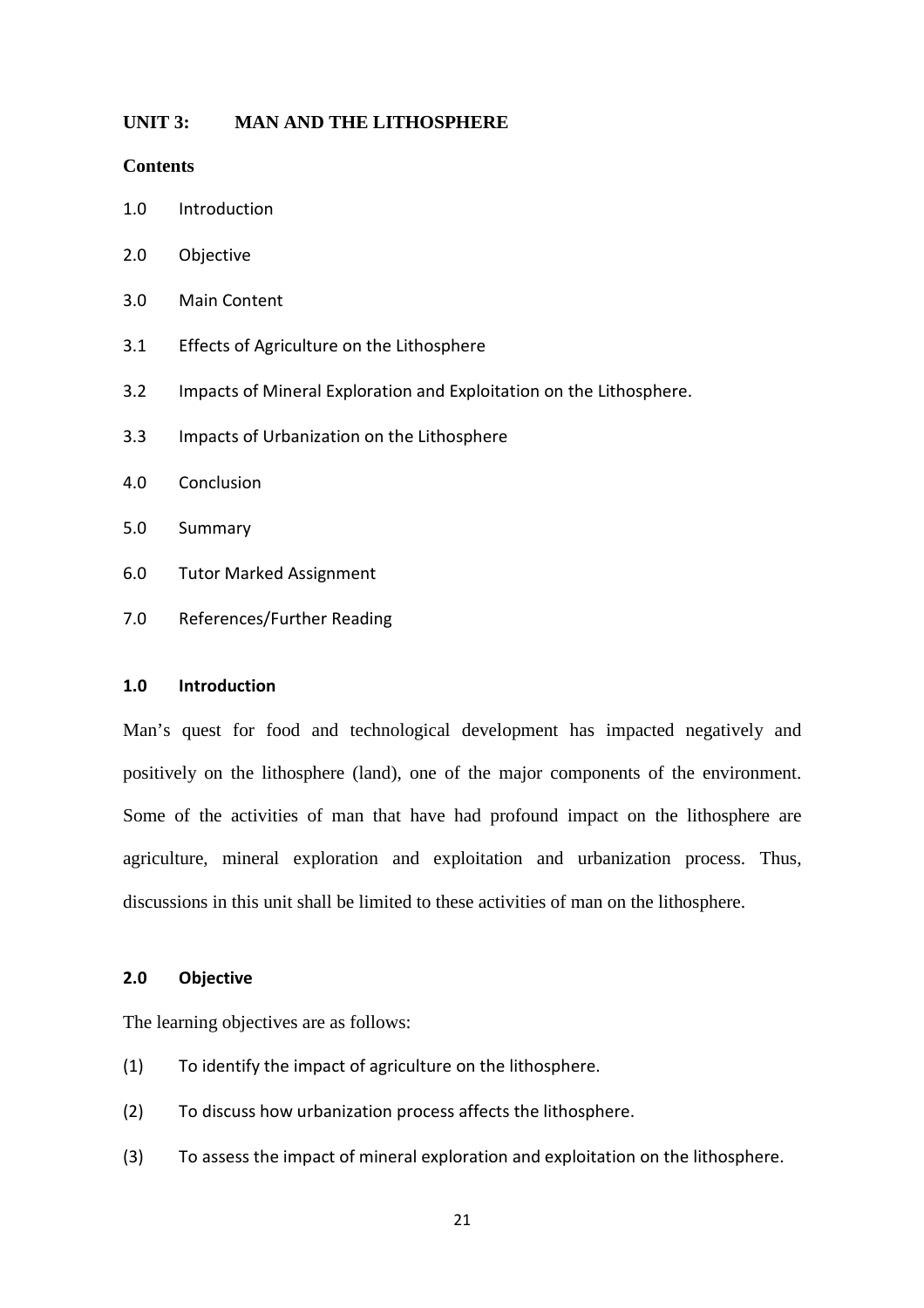#### **3.0 Main Content**

#### **3.1 Effects of Agriculture on the Lithosphere**

Agriculture is reputed to be the oldest and largest industry in the world. In fact, more than 50 percent of the world's working population is still engaged in agriculture. The various types of agricultural practices have serious implications on the lithosphere. These implications can be both positive and negative. For instance, the introduction of irrigation process has proved to be beneficial in increasing agricultural productivity in the semi-arid and arid regions of the world. Also, the use of pesticides have created a revolution in agriculture in the short time, but the long term effects of some of these chemicals have proved extremely undesirable, especially if not well applied.

Agriculture has both primary and secondary effects on the lithosphere. A primary effect, also called an on-site effect, is an effect on the area where the agriculture takes place. A secondary effect, or off-site effect, is an effect on an environment away from the agricultural site, typically downstream and downwind.

The major agricultural effects on the lithosphere include deforestation, soil erosion, overgrazing, accumulation of toxic metals and toxic organic compounds. For instance, Botkin and Keller (1998) stated that "since the end of World War II, human food production activities have seriously damaged more than 1 billion ha (2.47 billion acres) of land (about 10.5% of the world's best soil). Overgrazing, deforestation, and destructive crop practices have damaged approximately 9 million ha (22 million acres) to the point that recovery will be difficult, restoration of the rest will require serious actions".

When land is cleared of its natural vegetation, such as forest or grassland, the soil begins to lose its fertility. Some of this occurs by physical erosion. Once the protection of the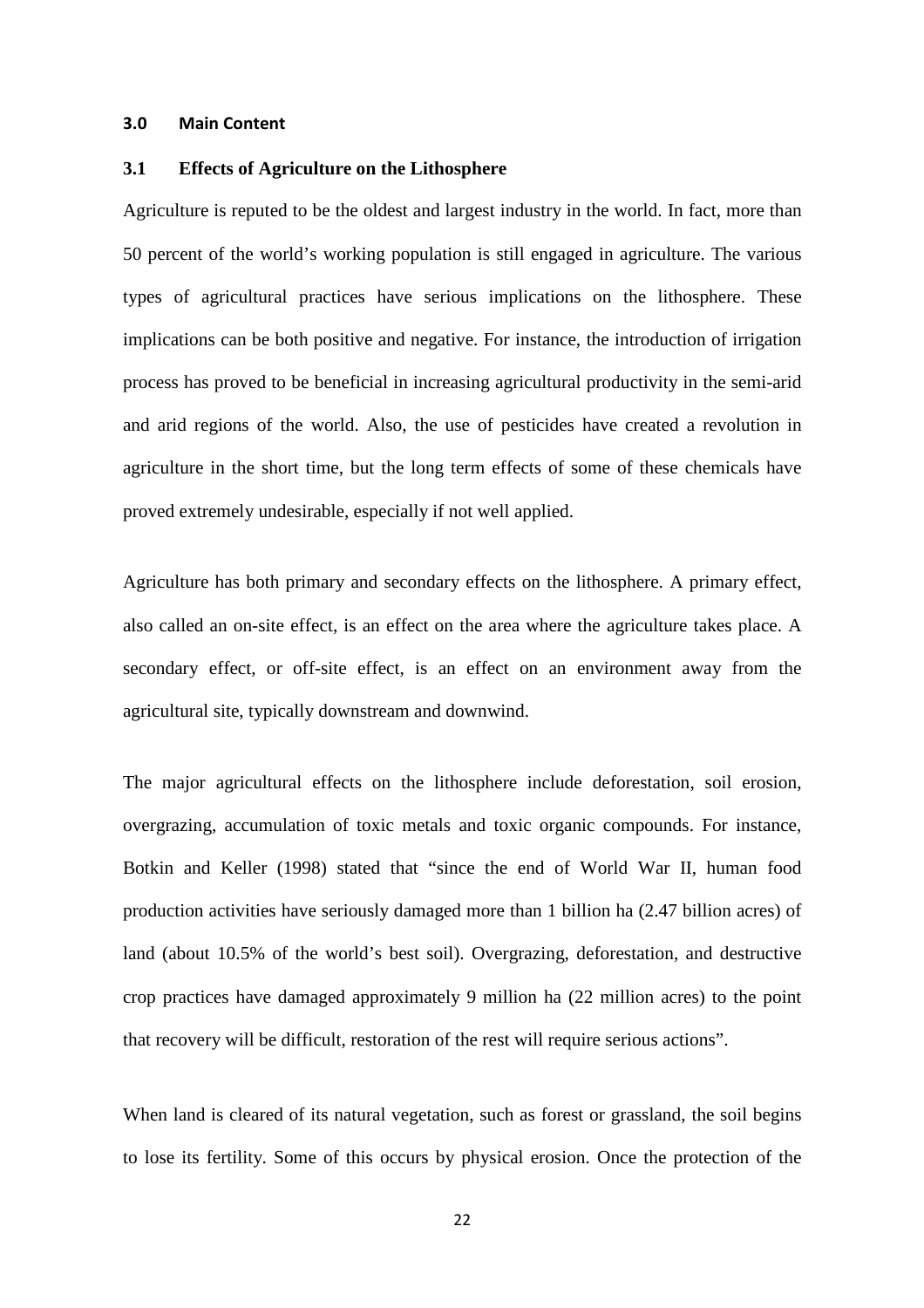vegetative cover is lost, the soil is exposed directly to water and wind, which removed the loosed soil. In addition, the introduction of heavy, earth-moving machinery after World War II has led to a considerable increase in the compaction of soil and the loss of the proper soil structure for crop production. Farmed soil also loses fertility when chemical elements are dissolved in water and transported away in streams and sub-surface runoff.

The plowing of grasslands and cutting down of massive forest areas destroy and degrade the habitats of many forms of plant and animal wildlife, causing or hastening extinction. Poor management of many of the cleared areas can lead to greatly increased deforestation and soil erosion. Overgrazing of grasslands by huge herds of sheep, goats and cattle help convert once fertile land to desert (Miller, 1996). In addition, Botkin and Keller (1998) noted that feed lots have become widely known in recent years as sources of local pollution. The cattle are often kept at extremely high densities and fed with a grain or forage that is transported to the feedlot. Manure builds up in large mounds. When it rains, the manure pollutes local streams. Feedlots are popular with meat producers because they are economical for the rapid production of good-quality meat. However, large feedlots require intense use of energy and other resources and have negative environmental effects.

#### **3.2 Impacts of Mineral Exploration and Exploitation on the Lithosphere**

The technological development of man is heavily supported by the availability of mineral resources in the lithosphere. Without these mineral resources, the level of man's technological development today would have been different. Minerals are so important to people that the standard of living increases with availability, proper exploitation and management. Just image how transportation would have been today in the absence of petroleum resources.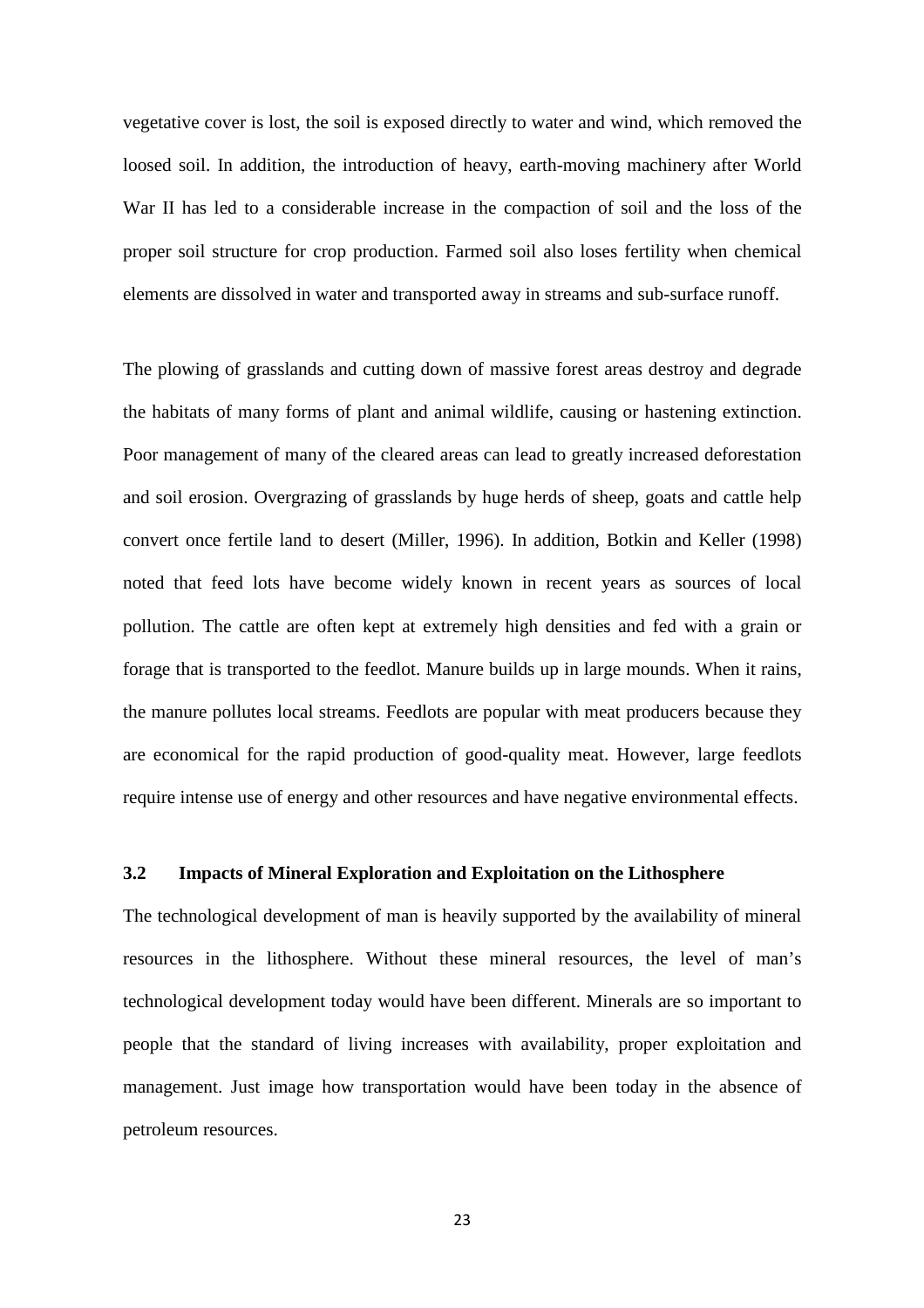In spite, of the associated importance of mineral resources to man, its exploitation have serious consequences on the environment. However, the impact depends on such factors as the quality of the mineral itself, mining procedures, local hydrologic conditions, climate, rock types, size of operation, topography, and many more interrelated factors. Botkin and Keller (1998) noted that the impact varies with the stage of development of the resource. For example, the exploitation and testing stages involve considerably less impact than do the mining and processing stages.

Exploration activities for mineral deposit may include recognizance survey, collection and analysis of remotely sensed data, drilling and host of other activities. As earlier noted, these activities have minimal impact on the lithosphere when compared to exploitation activities. However, care has to be taken in sensitive areas such as arid lands, marches, and areas underlain by permafrost. For example, some arid lands are covered by a thin layer of pebbles over fine silt several centimeters thick. The layer of pebbles, called desert pavement, protects the finer material from wind erosion. When the desert pavement is disturbed by road construction or other activities, the fine silts may be eroded, impairing physical, chemical and biological properties of the soil and possibly scarring the land for many years. Marches and other wetlands, such as the northern tundra, are very sensitive to even seemingly small disturbances such as vehicular traffic (Botkin and Keller, 1998).

A potential problem associated with mineral resource development is the possible release of harmful trace elements to the environment. At mine sites, surface drainage is often altered and runoff from precipitation may infiltrate waste material, leaching out trace elements and minerals. Trace elements such as copper, cadmium, cobalt, lead amongst others, when leached from mining wastes and concentrated in soil, plants or water may be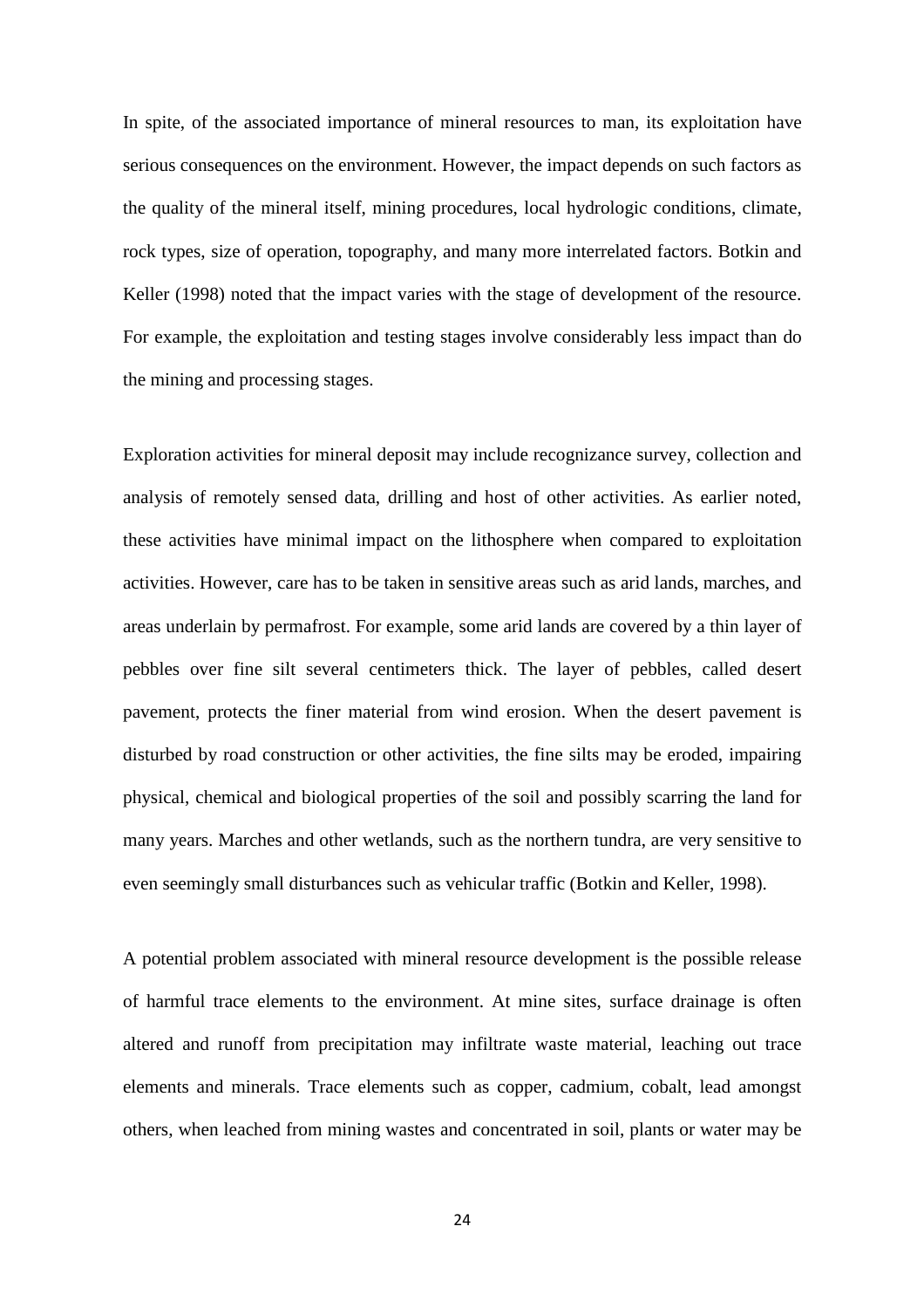toxic or may cause diseases in people and other animals that drink the water, eat the plants, or use the soil.

Environmental degradation tends to extend beyond the excavation and surface plant areas of both surface and subsurface mines. Large mining operations disturb the land by directly removing materials in some areas and dumping waste in others, thus changing topography. At the very least, these actions produce severe aesthetic degradation.

#### **3.3 Impacts of Urbanization on the Lithosphere**

The rapid growth in world population has increased the rate of urbanization all over the world. The resultant urban centres impact significantly on the lithosphere. For instance, there are several studies which illustrate clearly that urbanization can create significant changes in erosion rates. The highest rates of erosion are produced in the construction phase, when there is a large amount of exposed ground and much disturbance produced by vehicular movements and excavation (Goudie, 1990). Studies by Wolman and Shick (1967) and Wolman (1967) have shown that the equivalent of many decades of natural or even agricultural erosion may take place during a single year in areas cleared for construction. In Maryland, U.S.A. they found that sediment yields during construction reached 53,000t  $\text{km}^{-2}$  y<sup>-1</sup>, while in the same area; rates under forest were around 400t km-2  $y<sup>-n</sup>$ . New road cutting in Georgia were found to have sediment yields up to 20,000 – 50,000t  $\text{km}^{\text{-2}} \text{ y}^{\text{-1}}$ .

Botkin and Keller (1998) observed that the nature of urban centre has a great impact on soils. They noted that most soil in the urban centres is covered by cement, asphalt, or stone; the soil no longer has its natural cover of vegetation and the natural exchange of gases between the soil and air is greatly reduced. Such soil loses organic matters, because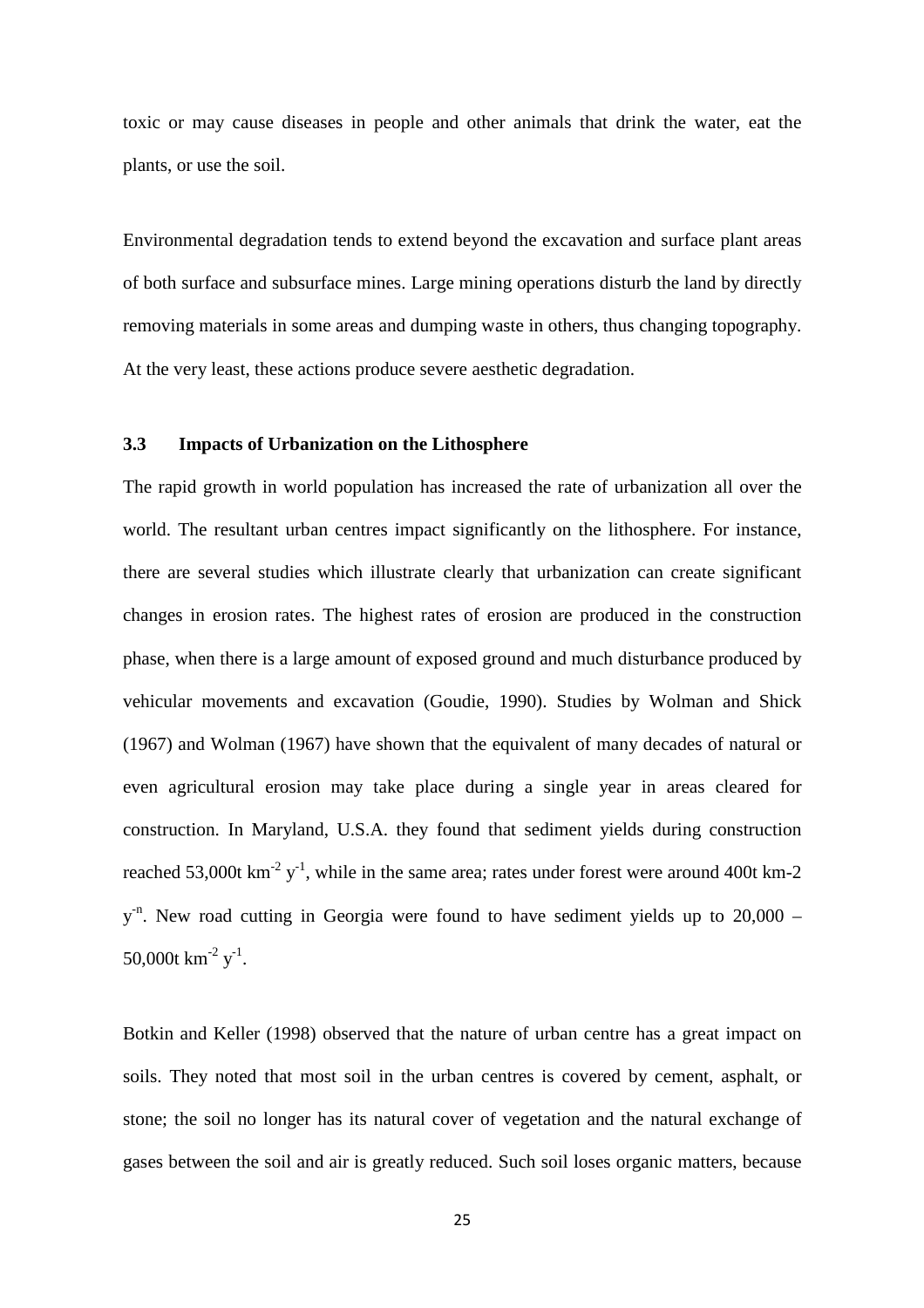they are no longer replenished by vegetation growth. Soil organisms die from lack of food and oxygen. The process of construction and the weight of the buildings compact the soil, which restricts water flow. City soils are more likely to be compacted, water logged, imperious to water flow, and lacking in organic matter.

Another major impact of urbanization on the lithosphere is indiscriminate waste disposal. Most of our urban centres in Nigeria lack an efficient waste disposal system. It is a common practice to see people dispose of their waste in drainage systems, on the road or any available space. This practice has led to the pollution of the soil, encouraged flooding and reduced the quality and aesthetic value of the environment; with its attended consequences on human, animal, plant and other micro organisms that live on the lithosphere.

#### **Self Assessment Exercise**

Can you identify and discuss the various ways in which man impact on the lithosphere

#### **4.0 Conclusion**

Man's various activities have significantly impacted on the lithosphere as revealed from the above discussions. If these impacts, which are in most cases negative, are not well managed, the dream of achieving sustainable environment will not be attained.

#### **5.0 Summary**

• The major agricultural effects on the lithosphere include deforestation, soil erosion, overgrazing, accumulation of toxic metals and toxic organic compounds.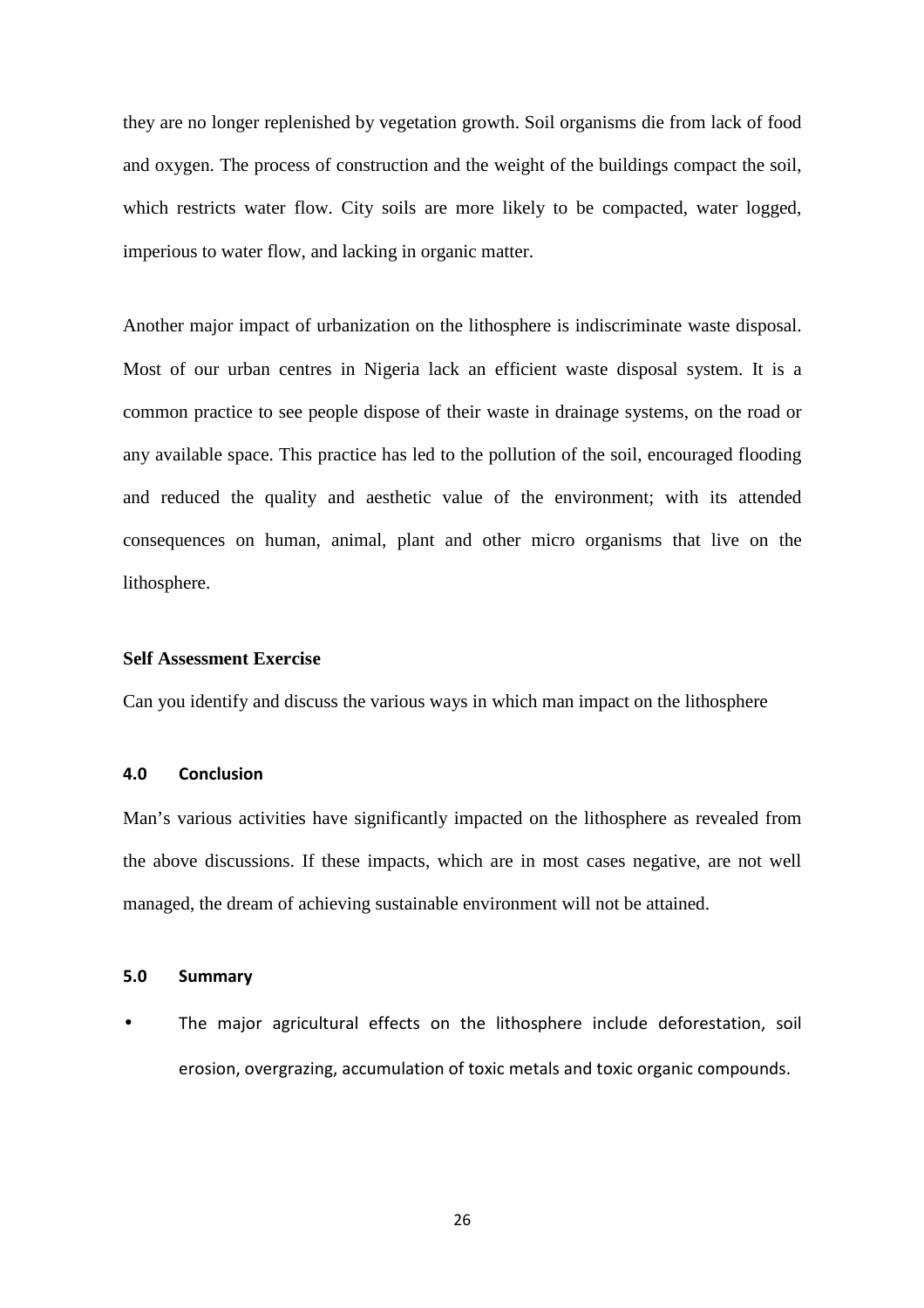- The impact of mineral exploitation on the lithosphere depends on such factors as the quality of the mineral itself, mining procedures, local hydrologic conditions, climate, rock types, and many more interrelated factors.
- A potential problem associated with mineral resource development is the possible release of harmful trace elements to the environment.
- The potential impacts of urbanization on the lithosphere include increase in the rate of erosion, flooding, pollution, and the reduction of the quality and aesthetic value of the environment.

#### **6.0 Tutor Marked Assignment**

- (1) Agriculture has both primary and secondary effects on the lithosphere. A primary effect is also known as \_\_\_\_\_\_\_\_\_
- (2) Studies have revealed that the highest rates of erosion are produced during the \_\_\_\_\_\_\_\_ phase of work on the lithosphere.
- (3) Which of the following is not an associated impact of agricultural practices on the lithosphere?

(a) erosion (b) deforestation (c) pollution (d) none of the above

- (4) The impact of mineral exploitation on the environmental depends on all the following factors except
	- (a) The quality of mineral itself
	- (b) Mining procedures
	- (c) Exploitation rights
	- (d) Size of operation.

(5) Which of the following is not an impact of urbanization on the lithosphere?

(a) Increase in the rate of erosion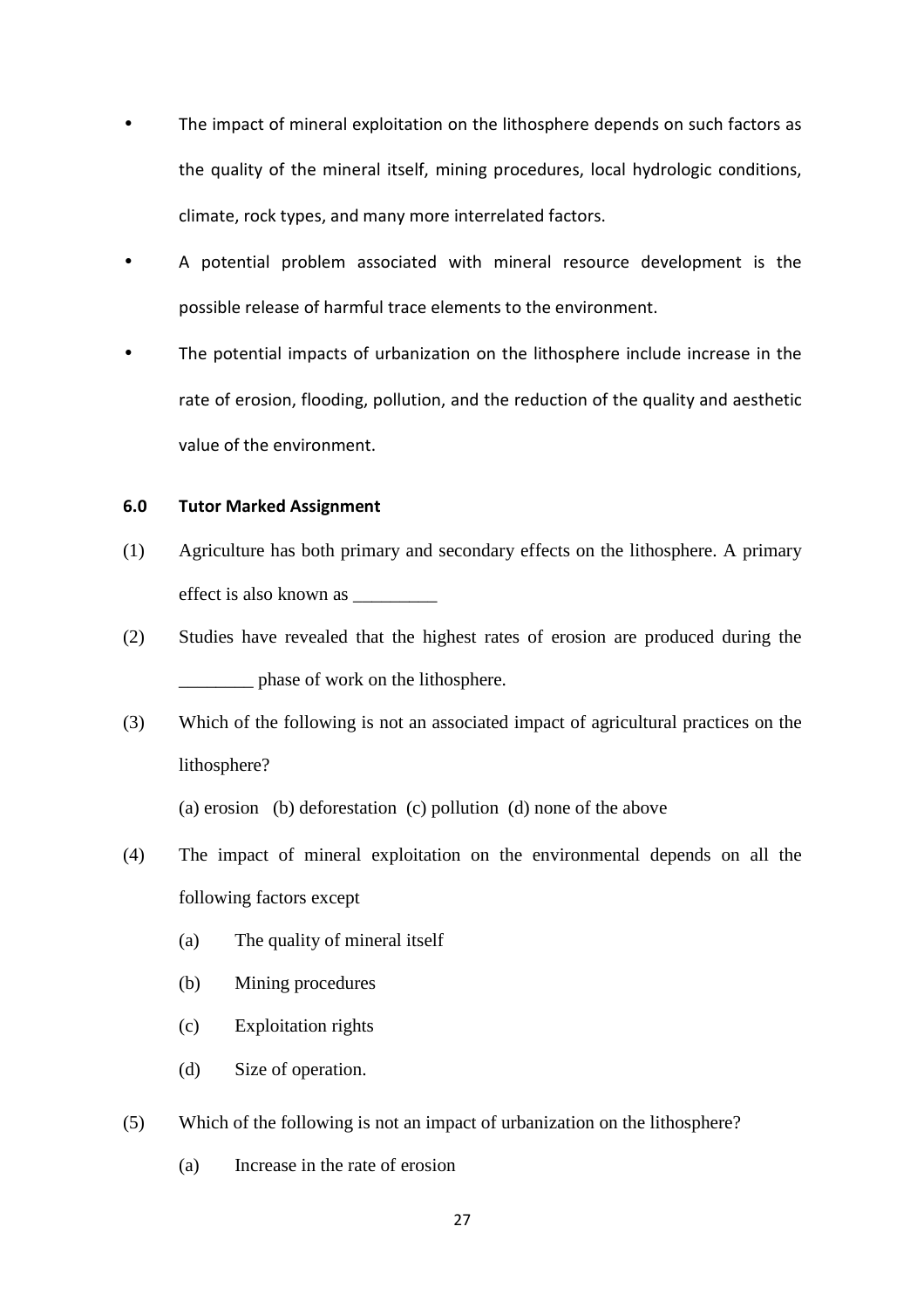- (b) Increase in flooding
- (c) Reduce the aesthetic quality of the lithosphere
- (d) Increase the rate of afforestation
- (6) Which of the following statements is correct?
	- (a) Agricultural practices impact only on the lithosphere
	- (b) Forest helps to protect the soil from erosion
	- (c) Control grazing of grassland causes soil erosion
	- (d) None of the above

#### **1.0 References / Further Reading**

- Botkin, D.B. and Keller E.A. (1998). *Environmental Science. Earth as a Living Planet; Second Edition,* John Wiley and Sons Inc.
- Goudie, A. (1990). *The Human Impact on the Natural Environment, Third Edition*, Basil Blackwell Ltd. UK.
- McDomell, M.J. and Pickett, S.T.A. (1993). *Humans as Components of Ecosystems. The Ecology of Subtle Human Effects and Populated Areas.* Springer-Verlag, New York Inc.
- Miller, G.T. (1996). *Living in the Environment Principles, Connections and Solutions, Nineth Edition,* Wadswroth Publishing Company, Belomot, California.
- Olomo, R.O. (1999). "Elements of Environmental Studies", in *History and Philosophy of Science* by Elakhame L.A; Azi, S.O; Olomo, R.O; and Ighodalo, O.A. Edo State University Publishing House, Ekpoma.
- Osuntokun, A. (1997). *Dimensions of Environmental Problems in Nigeria.* Davidson Press, University of Ibadan, Ibadan.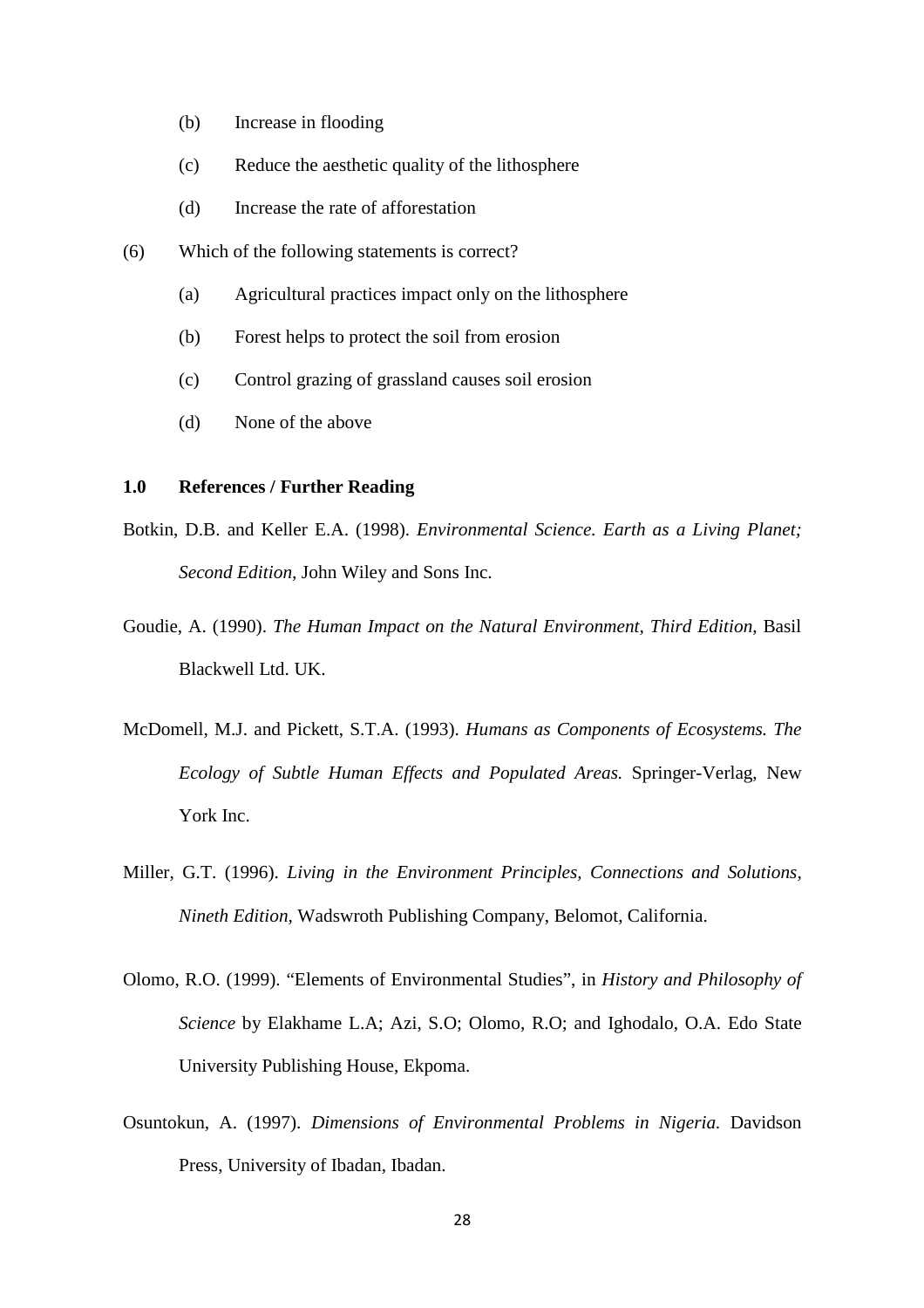#### **UNIT 4: MAN AND THE HYDROSPHERE**

#### **Contents**

- 1.0 Introduction
- 2.0 Objective
- 3.0 Main Content
- 3.1 Water Pollution
- 3.2 Depletion of Freshwater Resources
- 4.0 Conclusion
- 5.0 Summary
- 6.0 Tutor Marked Assignment
- 7.0 References/Further Reading

#### **1.0 Introduction**

The impacts of man's activities in the hydrosphere are mainly felt in the areas of water pollution and depletion of freshwater resources. These impacts affect both surface and groundwater resources. Therefore, this unit will focus on how man's activities pollute and deplete freshwater resources in the biosphere.

#### **2.0 Objectives**

The learning objectives are as follows:

- (1) To identify the various activities of man that pollute the hydrosphere
- (2) To discuss the factors that lead to the depletion of freshwater resources.

# **3.0 Main Content**

# **3.1 Water Pollution**

Water pollution is the introduction into fresh or ocean water of chemical, physical, or biological material that degrades the quality of the water and affects the organisms living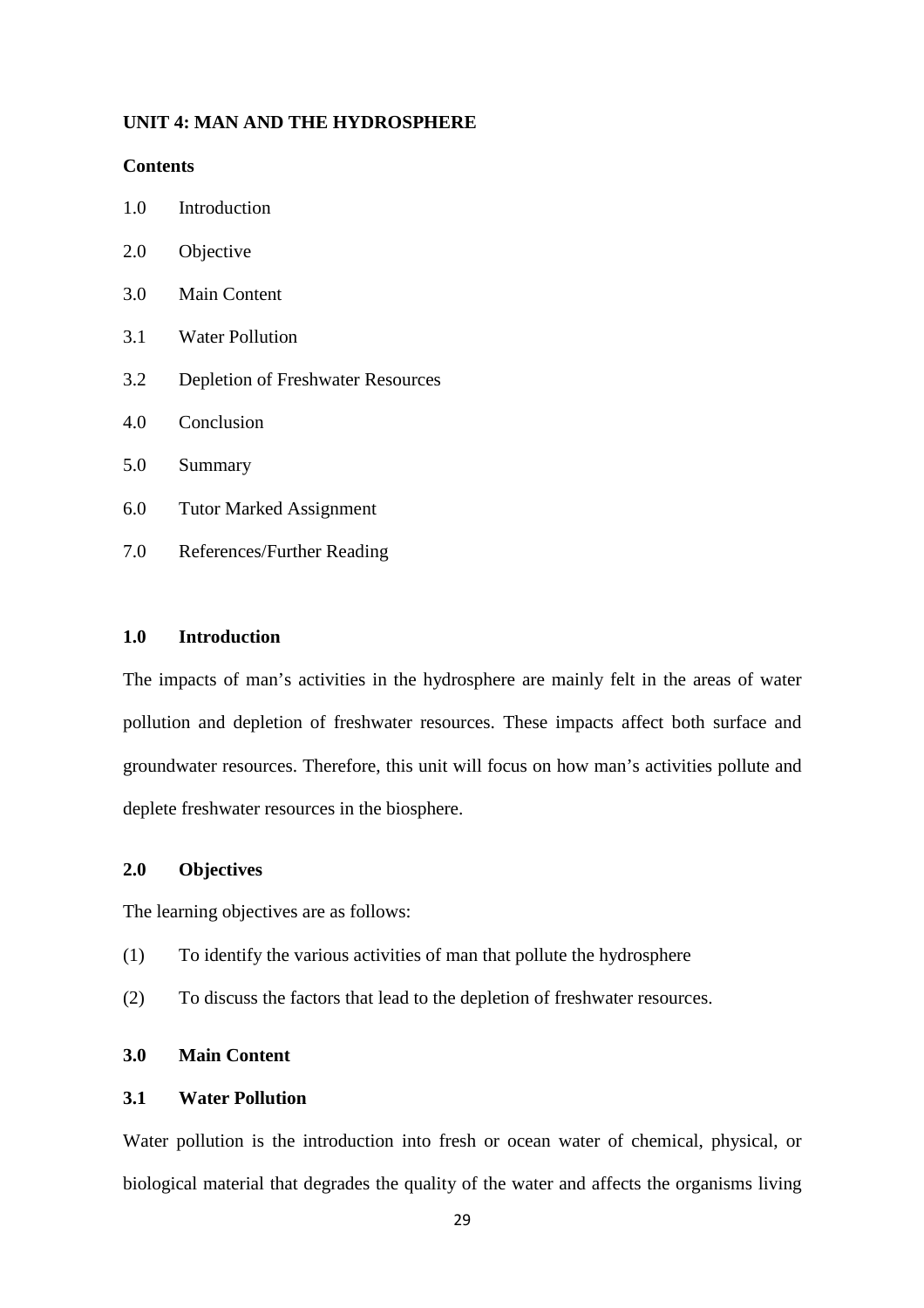in it. Water pollution has two underlying causes: industrialization and the human population explosion, both of which produce wastes products that we cannot dispose of cannot dispose of as fast as we produce them (Arms, 1994).

Pollutants, substances that cause pollution, get into the water supply at thousands of different points, which can be classified as point and nonpoint sources. Point sources are distinct and confined, such as pipes from industrial or municipal sites that empty into streams or rivers. Pollution from point sources is relatively easy to control because the source can be identified and regulated. Non point sources, such as runoff are diffused and intermittent and are influenced by factors such as land use, climate, hydrology, topography, vegetation, and geology. Common non-point sources include runoff from streets, or fields, agricultural farms, mining sites and forestry. Non point sources are difficult to monitor and control. Only efforts by every individual can control pollution from such widespread sources.

When surface water is polluted, groundwater also becomes contaminated because it is recharged from surface water supplies. Groundwater migrates slowly compared to surface water, hence, once contaminated, becomes difficult to clean up. However, surface water flows rapidly and flushes pollution downstream.

One method of solid-wastes disposal that has affected groundwater resources is the sanitary landfill method in which waste is not allowed to burn. Instead, layers of waste are continually buried, usually by sand or clay available on the landfill site. The waste is thus situated in the unsaturated zone. Here it can react with rainwater that infiltrates the ground surface. This water picks up a wide variety of chemical compounds from the waste body and carries them down to the water table, thereby polluting the groundwater supply and making it unsuitable for human consumption.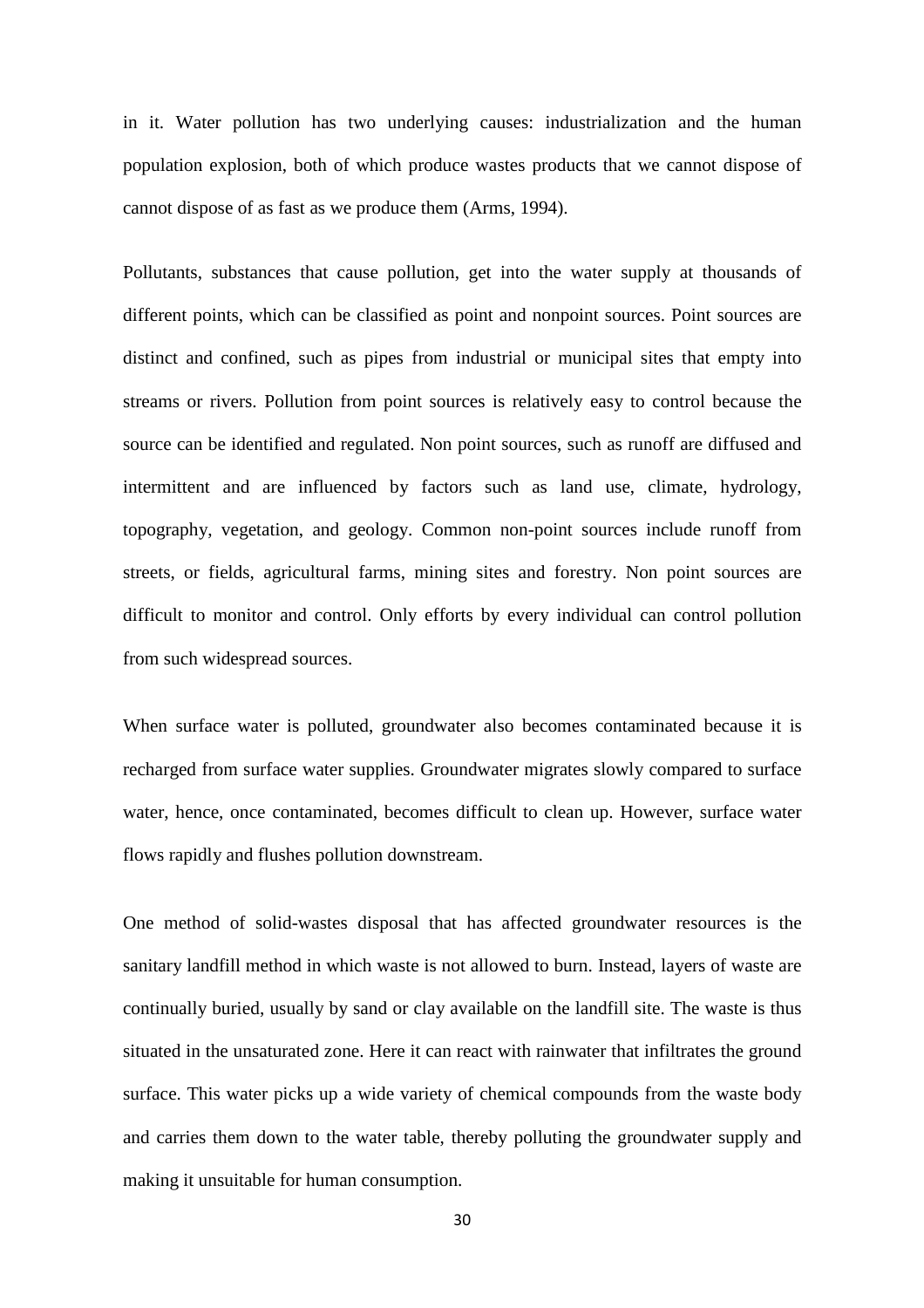Another source of contamination in coastal wells is saltwater intrusion. Since fresh water is less dense than saltwater, a coastal aquifer can be underlain by a layer of saltwater from the ocean. When the aquifer is depleted due to over withdrawal, the level of saltwater rises and eventually reaches the well from below, rendering the well unsuitable for human use.

Studies in Nigeria have confirmed that man's activities impact significantly on the hydrosphere. For instance, Obasi and Balogun (2001) noted that as an environment gets urbanized, there is usually the influx/increase in population, with increase industrial development, which in turn increases waste generation, when discharged into watercourses affects the quality of water supply. In a similar vein, Kehinde (1998) revealed that groundwater in the entire Lagos metropolitan area is coming under increasing pressure from the consequences of uncontrolled exploitation and indiscriminate discharge of all types of wastes into domestic and industrial septic systems, and at illegal dump sites spread throughout the city, all of which are causing widespread subsurface contamination. Added to this problem is the fact that a considerable proportion of the urban population still depend on shallow domestic well and uses septic tanks or pit latrines. As a result both surface and groundwater, which are intricately linked in the hydrological cycle, are put at great risk of pollution and over exploitation by an undiscerning populace (Kehinde, 1998).

# **3.2 Depletion of Freshwater Resources**

Over the years, groundwater has been extensively used in different parts of the world as a major source of fresh water supplies. For instance, in the United States about half of the drinking water (96% in rural areas and 20% in urban areas) 40% of the irrigation water, and 23% of all fresh water used is withdrawn from underground aquifers (Miller, 1996).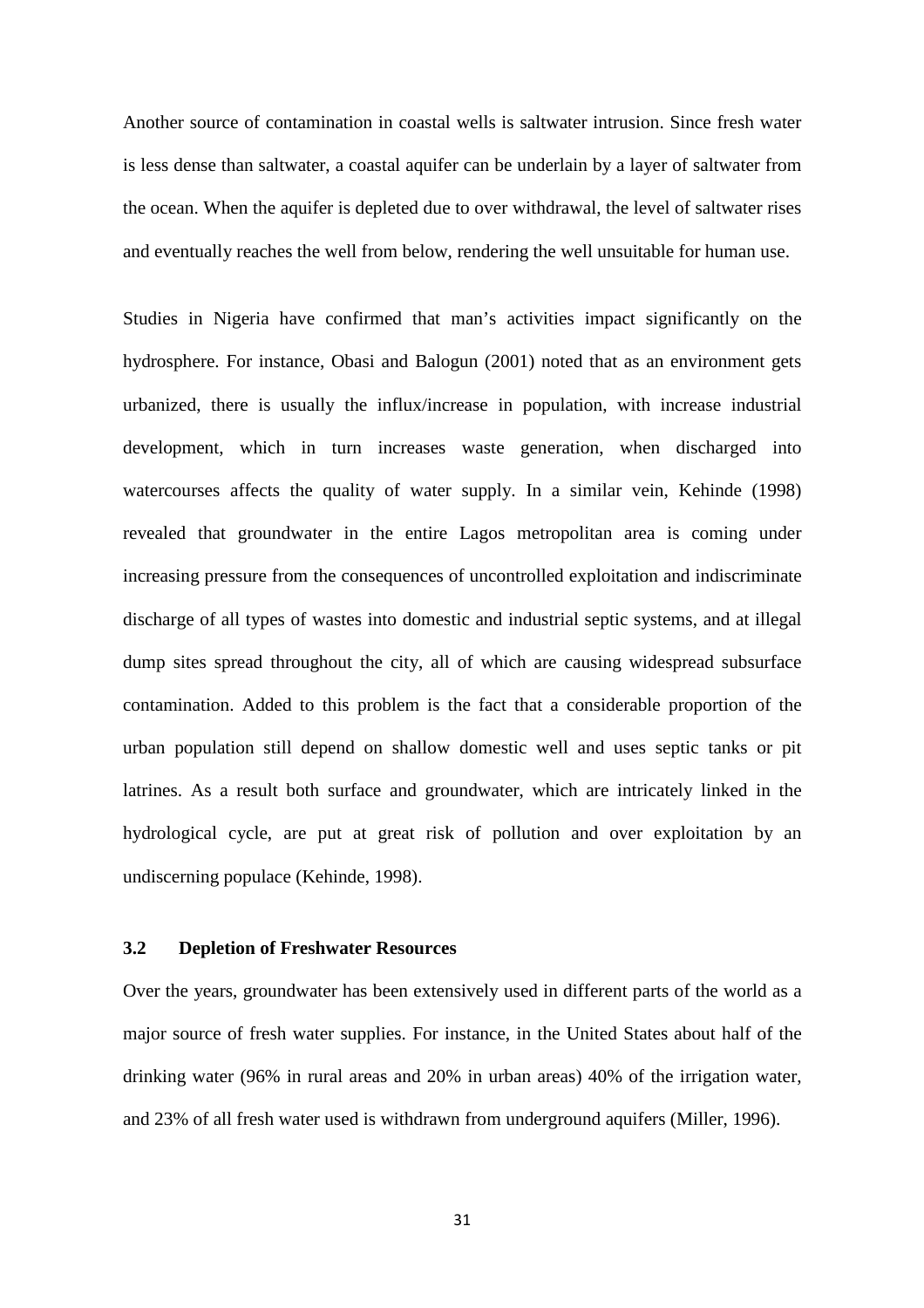Overuse of groundwater however, can cause or intensify several problems: aquifer depletion (when groundwater is withdrawn faster than it is recharged by precipitation), subsidence (sinking of land when groundwater is withdrawn), intrusion of salt water into aquifers, and groundwater contamination, as revealed by several studies. For example, a study by Onwuka and Adekile (1988) on water supply in Ikeja area of Lagos revealed that static water levels in the area have been declining at an annual rate of about 2.0m as a result of over abstraction. According to them the total annual recharge to the aquifer system is not able to sustain the annual withdrawal rate from the system, thus leading to a situation of water mining, with all its negative consequences on water quality, the ecosystem and engineering structures.

Also commenting on the water supply situation in Ikeja, Kehinde (1998) noted that the inadequacy of public supply for both domestic and industrial uses led to the reliance on dug wells and boreholes for private supplies, which tap the uppermost aquifer system, putting the system under undue strain, with serious implications for the environment.

A by product of water table depletion is subsidence – a sinking of the land in response to the removal of water from underlying sediments. This problem according to Strahler and Strahler (2006) has plagued a number of major cities that rely heavily on groundwater wells for their water supply.

There are several cases of human interaction in the hydrosphere which has serious implications on the hydrologic cycle. Olomo (1999) identified three of such interactions, which include:

(i) Activity which affects precipitation input into the cycle. For example, cloud seeding with silver iodide, which alters the distribution of rainfall.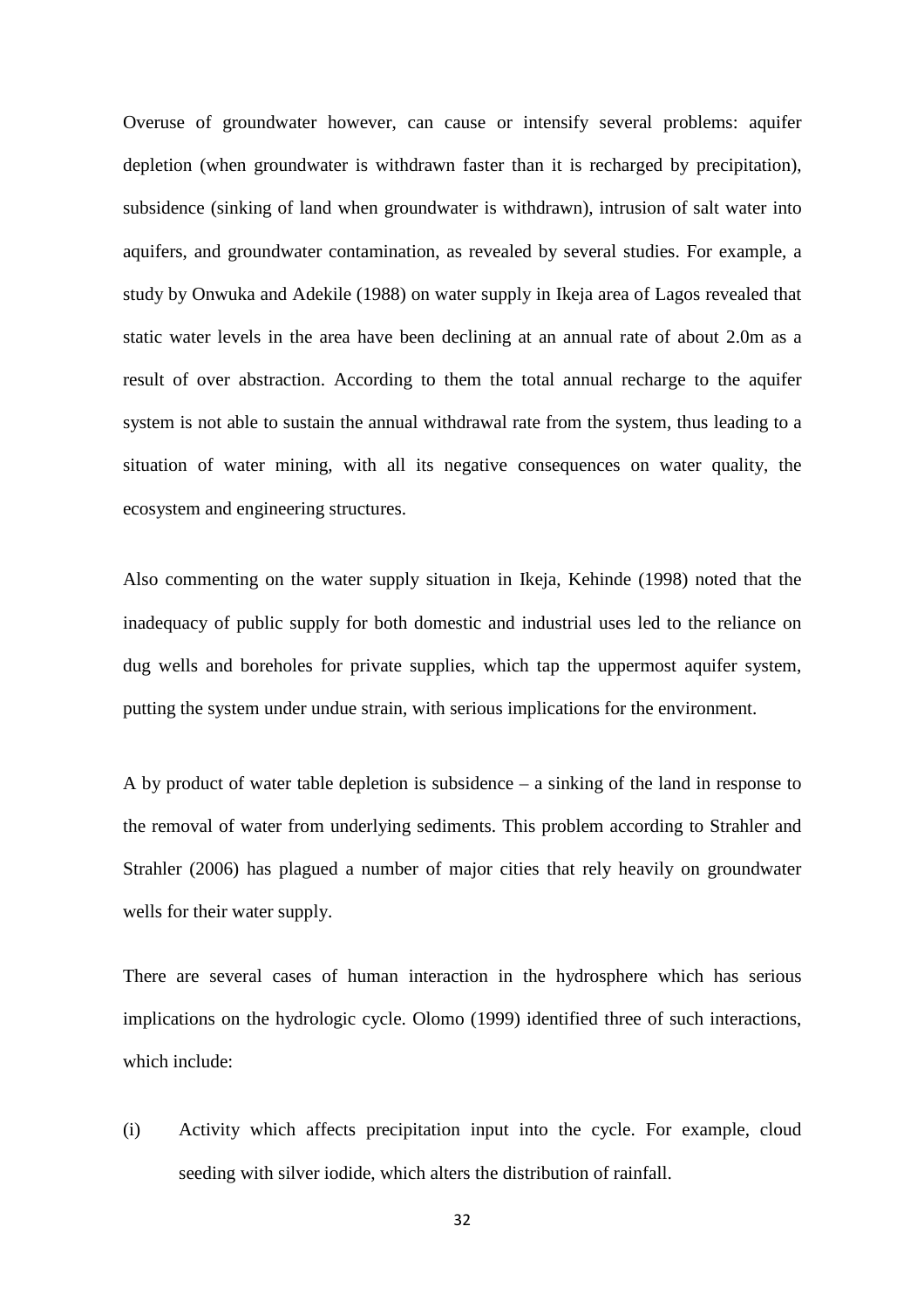- (ii) Creation of artificial lakes when building dams, thus increasing the rate of evaporation; and
- (iii) Decrease of evaporation caused by draining of swamps, and other reclamation works, which reduces the amount of water available to the atmosphere.

#### **Self Assessment Exercise**

Can you account for how man's activity pollute and deplete the freshwater resources in the biosphere?

#### **4.0 Conclusion**

The various activities of man have several effects on the hydrosphere, which include but not limited to pollution and depletion of fresh water resources. These impacts are further re-enforced by rapid population growth rate, industrialization, agriculture and mining activities. The solution to these major problems require the concerted efforts of everyone, as all is involved in one way or the other in polluting or depleting our limited fresh water resources.

#### **5.0 Summary**

- The impacts of man's activities in the hydrosphere are mainly felt in the areas of water pollution and depletion of fresh water resources.
- Over use of groundwater can cause or intensify several problems; which include aquifer depletion, subsidence, intrusion of salt water into aquifers and groundwater contamination.

#### **6.0 Tutor Marked Assignment**

(1) The impact of man's activities in the hydrosphere are mainly felt in the depletion of freshwater resources and \_\_\_\_\_\_\_\_\_\_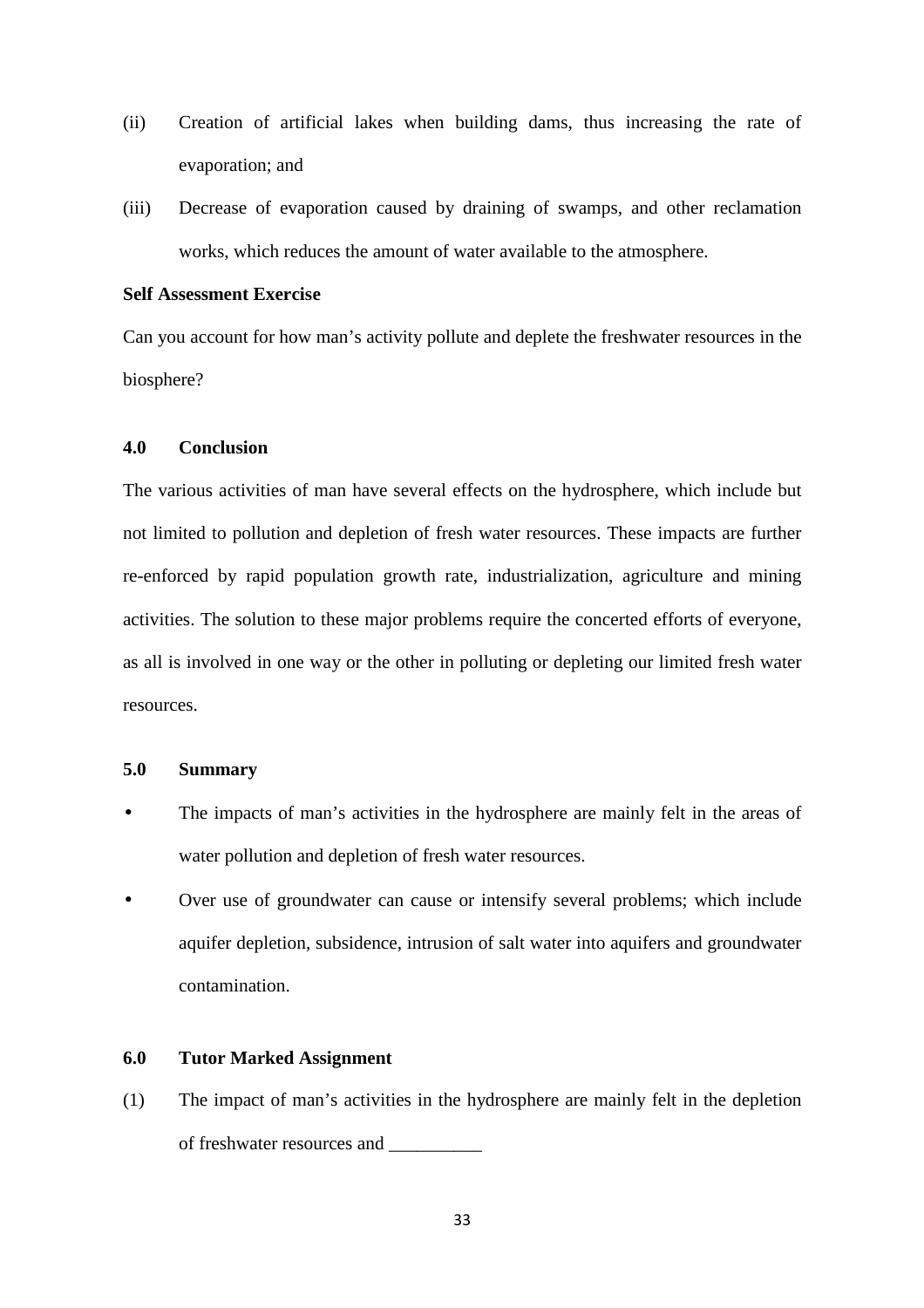- (2) The various sources of pollution may be broadly classified into \_\_\_\_\_\_\_\_\_ and
- (3) One method of solid-waste disposal that has affected groundwater resources is the \_\_\_\_\_\_\_\_\_\_
- (4) Which of the following is not true/?

 $\overline{\phantom{a}}$  . The set of  $\overline{\phantom{a}}$ 

- (a) Pollution of surface water may pollute groundwater
- (b) Problems of groundwater pollution are difficult to remedy
- (c) Ocean is the largest source of freshwater
- (d) Non of the above
- (5) Which of the following is not true of groundwater overuse?
	- (a) It can lead to subsidence
	- (b) It can lead to groundwater mining
	- (c) It can lead to salt water intrusion in coastal areas.
	- (d) It can lead to increase in evaporation.
- **///**
- (6) Which of the following is incorrect about pollution?
	- (a) It reduces the quality of water supply
	- (b) Its effect is limited to human health
	- (c) It can affect the value of the environment
	- (d) None of the above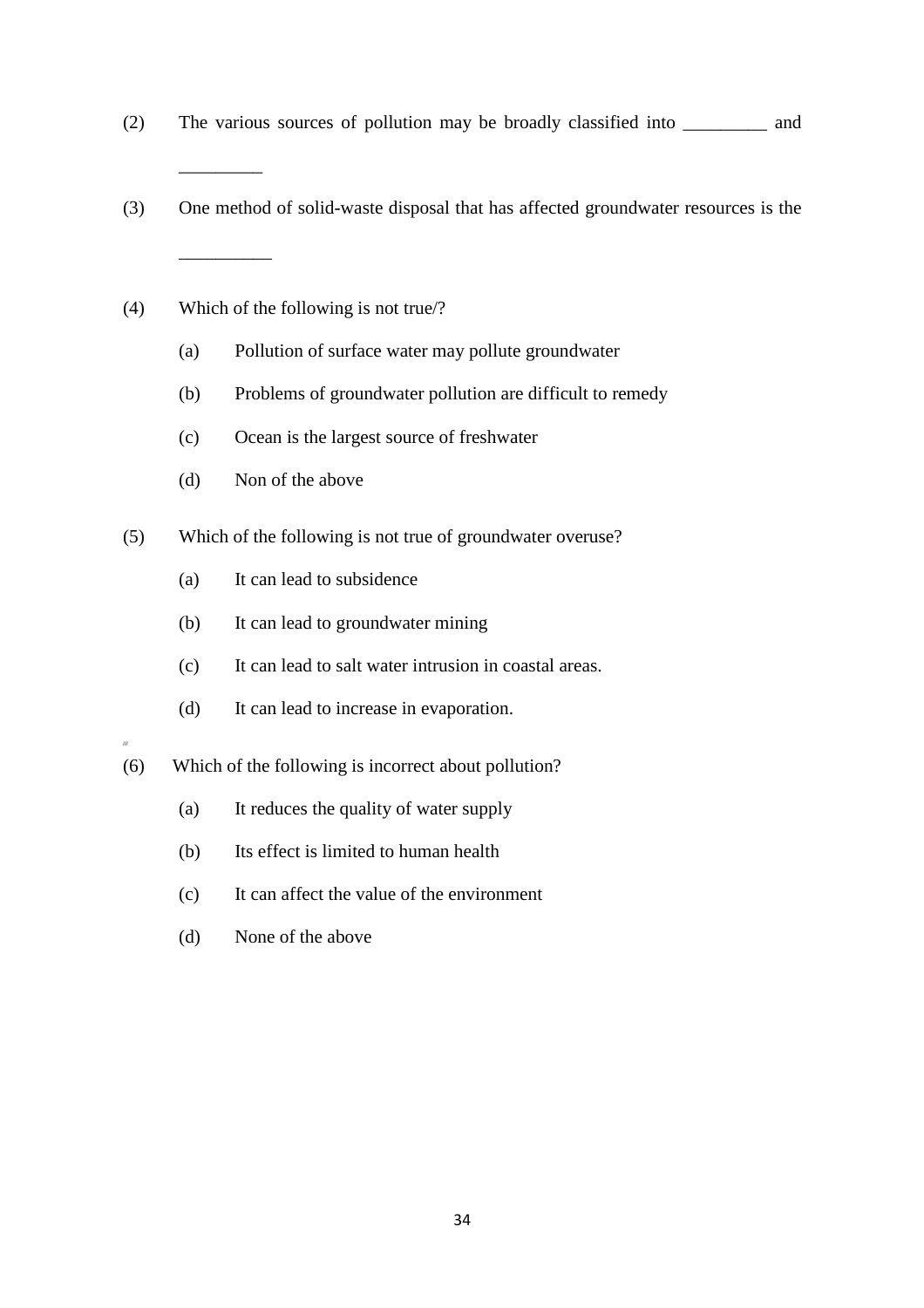#### **7.0 References / Further Reading**

- Arms, K. (1994). *Environmental Science, Second Edition.* Sanders College Publishing U.S.A.
- Christopherson, R.W. (2007). *Elemental Geosystems, Fifth Edition.* Pearson Prentice Hall Upper Saddle River, N.J. 07458.
- Kehinde, M.O. (1998). "The Impact of Industrial Growth on Groundwater Quality and Availability; A Case Study of Ikeja Industrial Area', in Osuntokun, A (ed), *Current Issues in Nigerian Environment,* Davidson Press, Ibadan in Association with Friedrich Ebert Foundation, University of Lagos.
- Miller, G.T. (1996). *Living in the Environment Principles, Connections and Solutions, Nineth Edition,* Wadsworth Publishing Company, Belomot, California.
- Obasi, R.A. and Balogun, O. (2001). "Water Quality and Environmental Impact Assessment of Water Resources in Nigeria". *African Journal of Environmental Studies.*
- Olomo, R.O. (1999). "Elements of Environmental Studies", in *History and Philosophy of Science* by Elakhame L.A; Azi, S.O; Olomo, R.O; and Ighodalo, O.A. Edo State University Publishing House, Ekpoma.
- Onwuka, M. and Adekile D. (1998). "Demand Recharge Study of the Groundwater Resources of the Ikeja Area of Lagos State, Nigeria". In *Proceedings of the First Annual Symposium and Exhibition of Water and SanitationNigerian Water and Sanitation Association*.
- Strahler A. and Strahler A. (2006). *Introducing Physical Geography, Fourth Edition.* John Wiley and Sons Inc.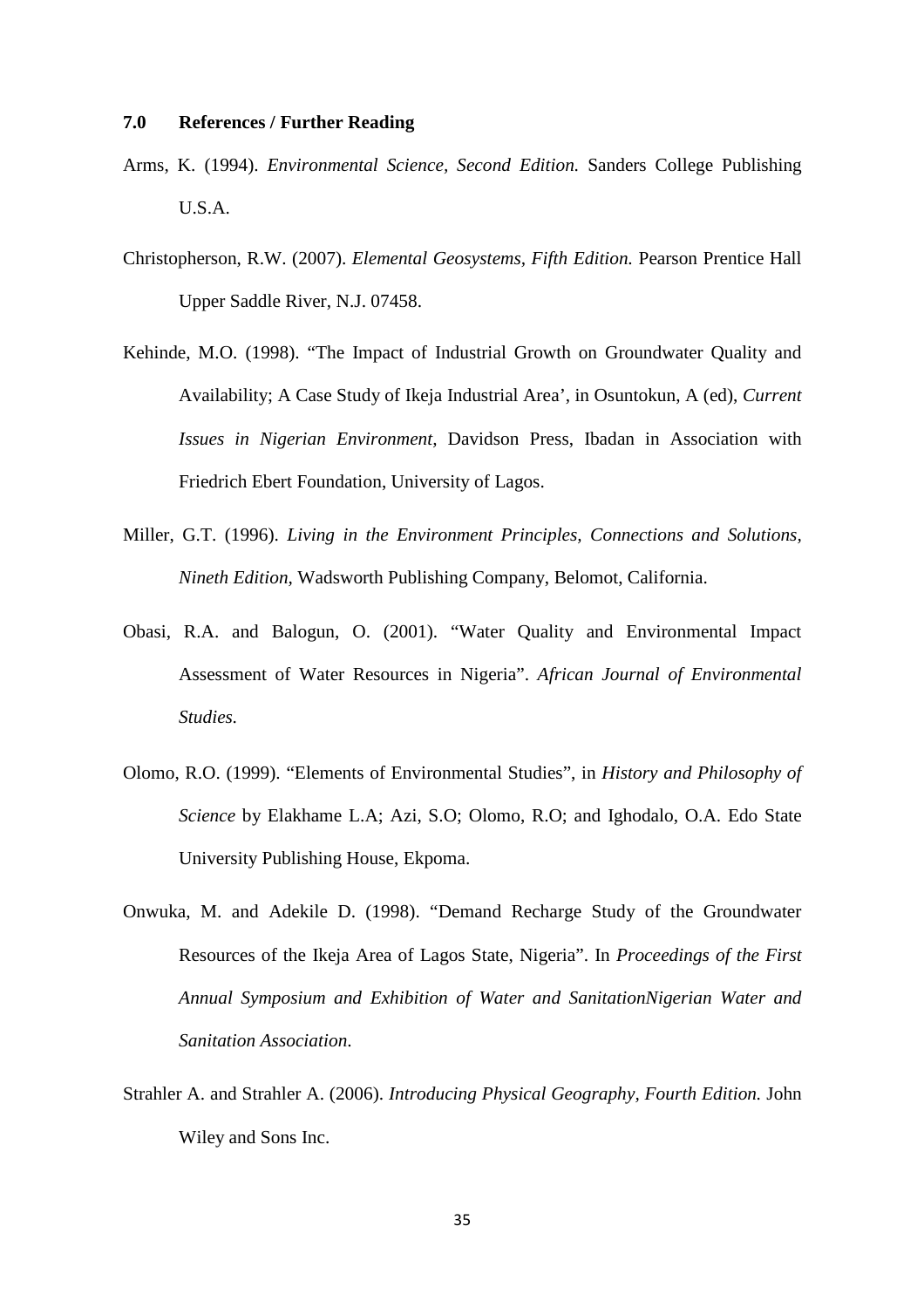#### **UNIT 5: MAN AND THE ATMOSPHERE**

#### **Contents**

| 1.0<br>Introduction |
|---------------------|
|---------------------|

- 2.0 Objective
- 3.0 Main Content
- 3.1 Atmospheric Pollution
- 3.2 Global Warming
- 3.3 Ozone Depletion
- 4.0 Conclusion
- 5.0 Summary
- 6.0 Tutor Marked Assignment
- 7.0 References/Further Reading

#### **1.0 Introduction**

Man's technological prowess, increase in population, urbanization and agricultural activities have jointly impacted on the atmosphere. The impacts of man in the atmosphere are much more evident in the concept of global warming, ozone depletion and atmospheric pollution. These impacts are currently enjoying global debate and attention because of their potential implications for human, animal and plant lives. For this reason, man's impact in the atmosphere will be discussed along these three major divide, which are interrelated.

# **2.0 Objectives**

The learning objectives are as follows:

(1) To account for the causes of ozone depletion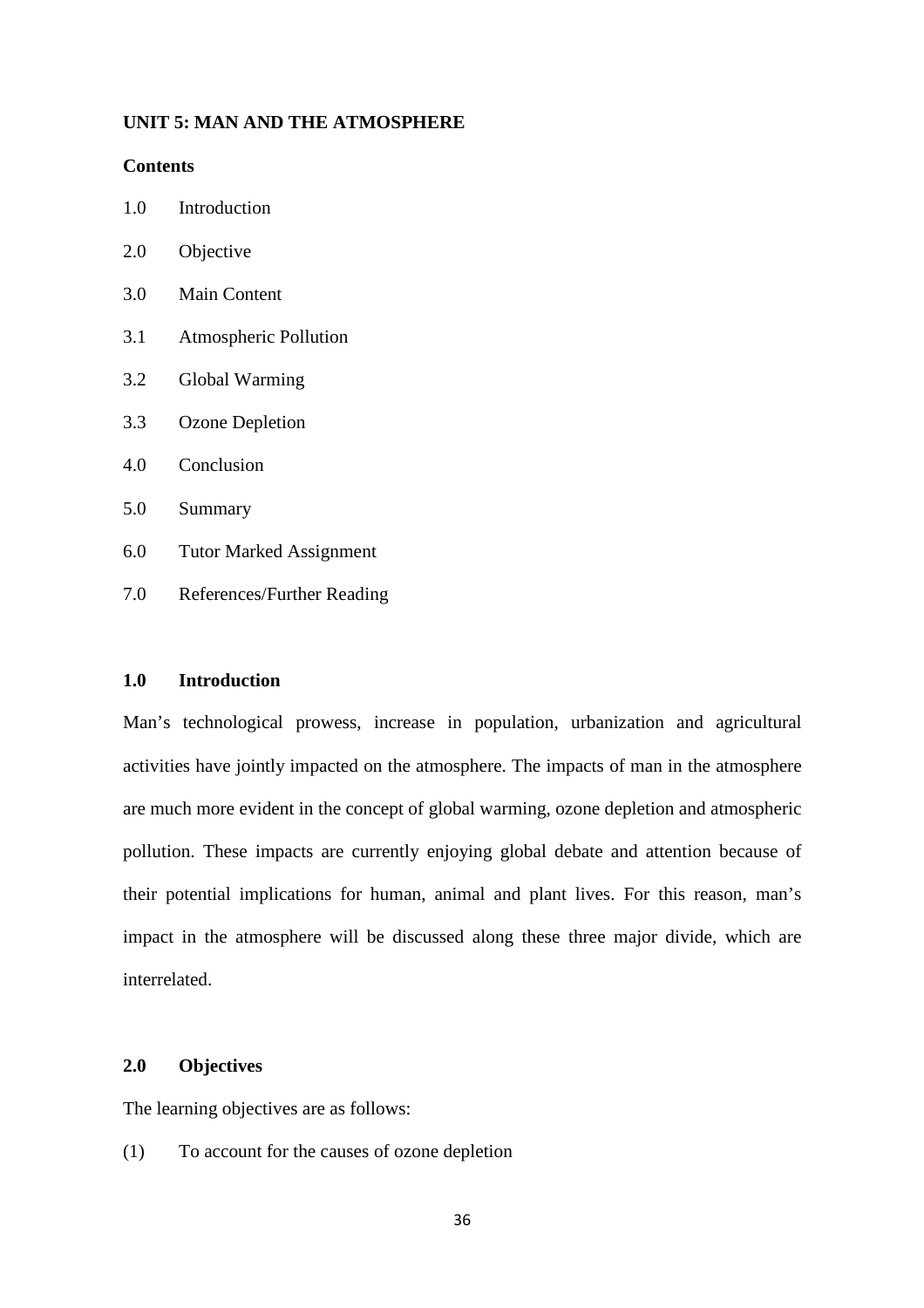- (2) To discuss the factors responsible for global warming
- (3) To identify some activities of man that pollutes the atmosphere.

#### **3.0 Main Content**

#### **3.1 Atmospheric Pollution**

Several activities of man have contributed in polluting the troposphere – the lowest part of the atmosphere, which has direct contact with most living organisms. Activities such as bush burning, vehicular emission, industrial emission amongst others are responsible for polluting the atmosphere. It should be noted however, that many of the pollutants in the atmosphere have natural as well as human-related origin. Some examples of natural emissions of air pollutants include the release of gases, such as sulphur dioxide from volcanic eruptions; the geyser and hot spring activities and the emission of a variety of particles from wildfires and windstorms. Of importance to us in this discussion is the human-induced atmospheric pollution.

Beginning with the industrial revolution in the eighteenth century, air pollution became more noticeable. This is a clear indication that human-induced atmospheric pollution is very significant. The fact that the atmosphere is the fastest moving fluid medium in the environment has made it one of the most convenient places for the disposal of unwanted materials by man. The uncontrolled disposal of waste into the atmosphere, with the believe that it has an unlimited sink capacity for waste has increase atmospheric pollution.

As clean air moves across the earth's surface, it collects various chemicals produced by natural events and human activities. Once in the troposphere, these potential air pollutants mix vertically and horizontally and often react chemically with each other or with natural components of the atmosphere. There are hundreds of potential air pollutants in the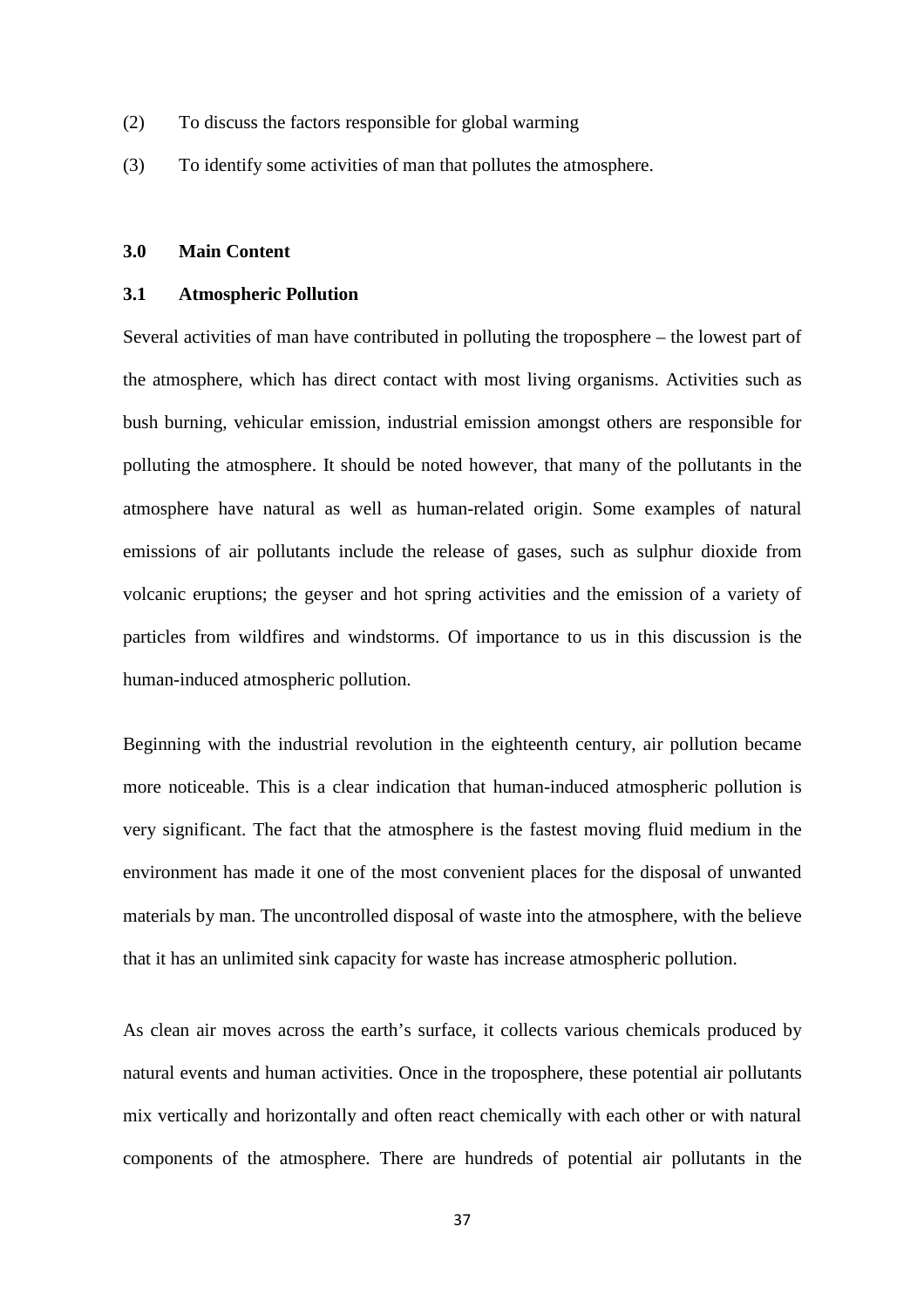troposphere. However, Miller (1996) identified nine major classes of pollutants, which cause most outdoor air pollution:

- (1) Carbon oxides: carbon monoxide (CO) and Carbon dioxide  $(CO_2)$ .
- (2) Sulfur oxides: sulfur dioxide  $(SO_2)$  and sulfur trioxide  $(SO_3)$
- (3) Nitrogen oxides: nitric oxide (NO), nitrogen dioxide  $(NO<sub>2</sub>)$  and nitrous oxide  $(N_2O)$
- (4) Volatile organic compounds (VOCs): hundreds of compounds such as methane (CH4) benzene  $(C_6H_6)$ , and chlorofluorocarbons (CFCs).
- (5) Suspended particulate matter (SPM); thousands of different types of solid particles such as dust (soil), soot (carbon), asbestos, and lead, arsenic, cadmium, nitrate  $(NO_3)$  and sulfare  $(SO4^2)$  salts and liquid droplets of chemicals such as sulfuric acid (H2SO4) oil, PCBs, dioxins, and DDT, malathion, and other pesticides.
- (6) Photochemical oxidants: Ozone  $(O_3)$ , PANs (petroxyaclyl nitrates), hydrogen peroxide  $(H_2O_2)$  hydroxyl radicals  $(OH)$ , and aldehydes such as formaldehyde  $(CH<sub>2</sub>O)$  formed in the atmosphere by the reaction of oxygen oxides, and volatile hydrocarbons under the influence of sunlight.
- (7) Radioactive substances: radon-222, iodine-131, stontium-90, plutonium 239, and other radioisotopes that enter the atmosphere as gases or suspended particulate matter.
- (8) Heat: produced when any kind of energy is transformed from one form to another – for example, when fossil fuels are burned in cars, factories, homes, and power plants.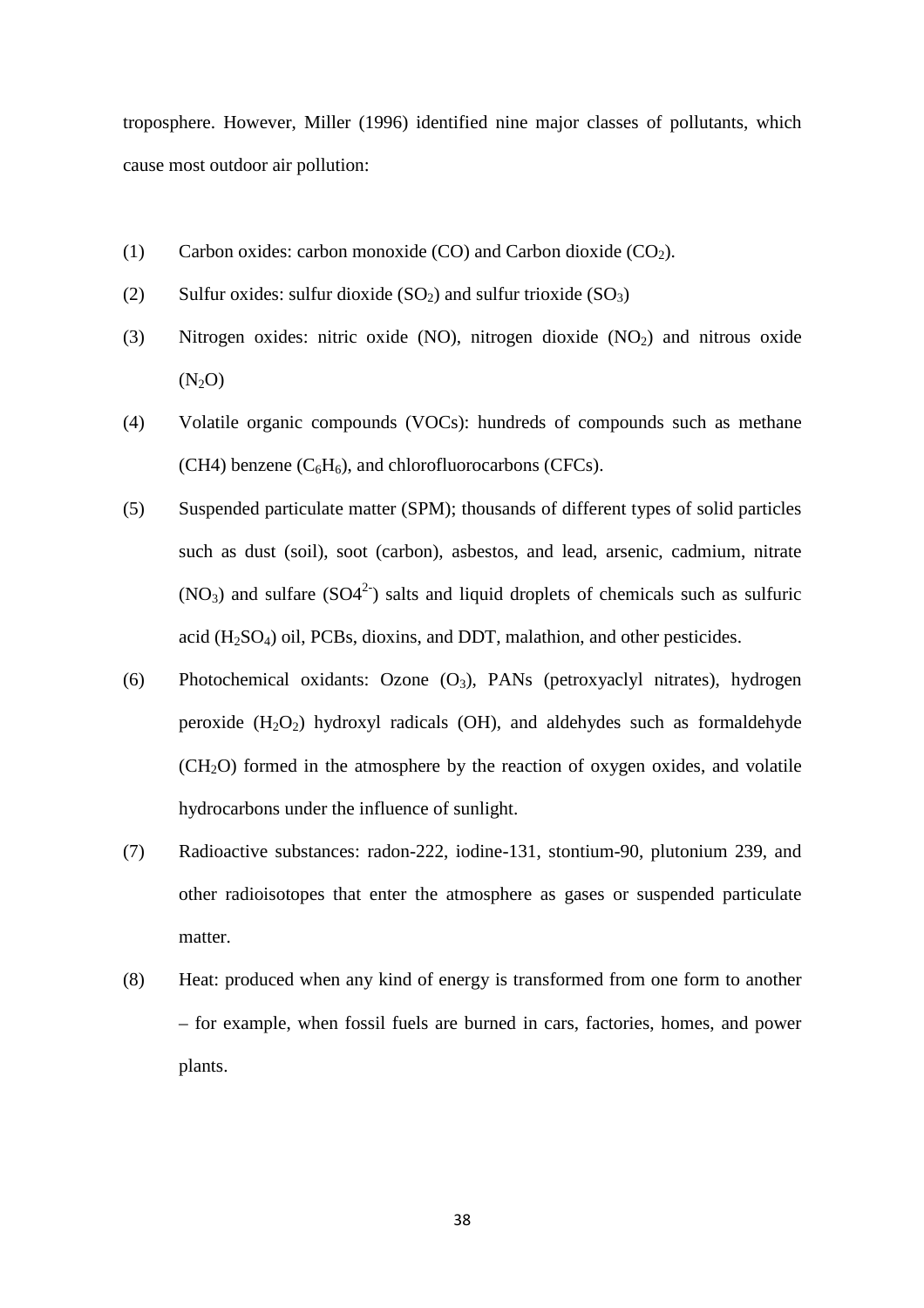(9) Noise: produced by motor vehicles, airplanes, trains, industrial machinery construction machinery, lawn mowers, vacuum cleaners, food blenders, sirens radio etc.

Each of these chemicals or forms of energy (heat and noise) can be classified as either a primary or secondary air pollutant. A primary air pollutant, such as sulfur dioxide, is one that directly enters the air as a result of natural events or human activities. A secondary air pollutant, such as sulfuric acid, is one that is formed in the air through a chemical reaction between two or more air components.

Most of the pollutants that causes atmospheric pollution are added to the troposphere as a result of human activities, mainly the burning of fossil fuels in power and industrial plants (stationary source) and in vehicles (mobile sources).

Air pollution has considerable effects on many aspects of our environment: visually aesthetic resources, vegetation, animals, soils, water quality, natural and artificial structures, and human health. Air pollutants can affect human health in several ways. The effects on an individual depend on the dose or concentration of exposure and other factors, including individual susceptibility. Some of the primary effects of air pollutants include toxic poisoning, causing cancer, birth defects, eye irritation, and irritation of the respiratory systems, an increased susceptibility to viral infections, causing pneumonia and bronchitis, an increased susceptibility to heart disease, and aggravation of chronic diseases such as asthma and emphysema (Botkin and Keller, 1998).

Botkin and Keller (1998) also noted that the effects of air pollution on vegetation include damage to leaf tissue, needles, or fruit; reduction in growth rates or suppression of growth;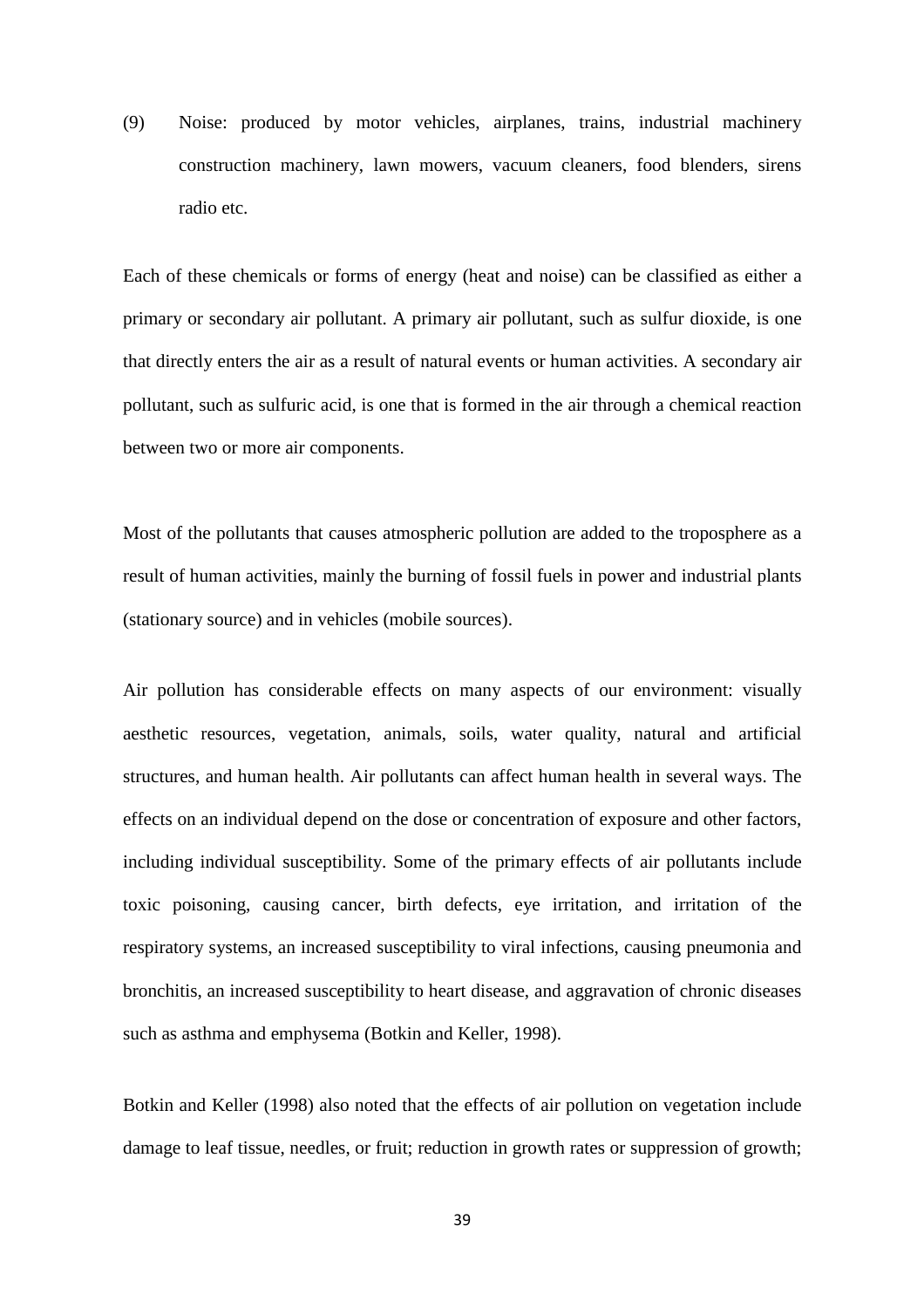increased susceptibility to a variety of diseases, pests, and adverse weather; and the disruption of reproductive processes. Air pollution can equally degrade soil and water resources when pollutants from the air are deposited.

#### **3.2 Global Warming**

This is the natural or human-induced increase in average global temperature of the atmosphere near the Earth's surface. The four major determinants of temperature at or near the earth surface are the amount of solar radiation reaching the earth; the amount of radiation reflected by the Earth; heat retention capacity by the atmosphere; and evaporation and condensation of water vapour.

The chemical content of the troposphere and stratosphere is one of the factors determining the earth's average temperatures. In the troposphere, carbon dioxide, water vapour, and trace amounts of ozone, methane, nitrous oxide, and chlorofluorocarbons play a key role in this temperature regulation processes. These gases, collectively known as greenhouse gases, act somewhat like a pane of glass in a greenhouse. They let in visible light from the sun but prevent some of the resulting infrared radiation, or heat from escaping back into space. They reradiate it back toward the earth's surface. The resulting heat building raises the temperature of the air in the troposphere, a warming action called the greenhouse effect (Miller, 1996).

The gases we are concerned with in this discussion are those that result in part from anthropogenic processes, that is, those that result from human activities. These gases include carbon dioxide, CFCs, methane, nitrous oxides and ozone, all of which have increased significantly in the atmosphere in recent years. The significant increase of these gases relates principally to two factors, which include the burning of fossil fuel, which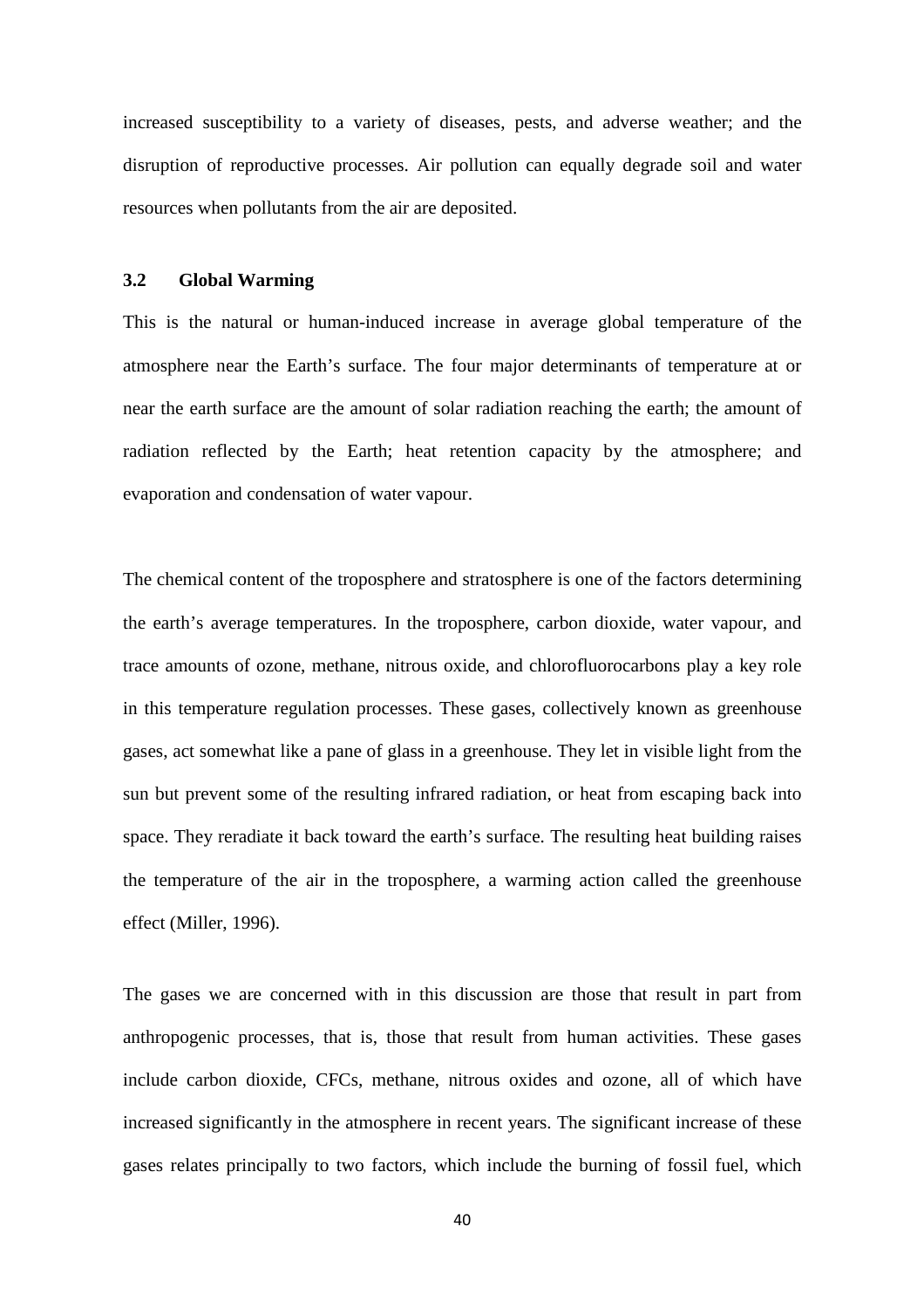Botkin and Keller (1998) noted adds about 5.4 billion metric tons of carbon each year to the atmosphere, and deforestation, which adds another 1.6 billion metric tons per year, increasing the concentration of atmospheric carbon dioxide  $(CO<sub>2</sub>)$ ; and other human activities that emit other greenhouse gases, such as CFCs, ozone, methane, and nitrous oxides.

Although the specific effects of global warming are still difficult to predict, however, two potential effects of global warming are climate change and sea level rise. Both effects if not checked have the potential to adversely affect plant, animal and human lives.

## **3.3 Ozone Depletion**

Ozone  $(O_3)$  is a triatomic form of oxygen, in which three atoms of oxygen are bonded in an uneasy union. Ozone is a strong oxidant, which reacts with many different materials in the atmosphere. In the lower atmosphere, ozone is a pollutant produced by photochemical reactions involving sunlight, nitrogen oxides, hydrocarbons, and diatomic oxygen. In the stratosphere, however, ozone provides an essential shield against damaging ultraviolet radiation. About 90% of the ozone in the atmosphere are concentrated in the stratosphere, were the peak concentration is about 300ppb. The altitude of the peak concentration varies from about 25km near the equator to 15km in the Polar Regions. The ozone layer in the stratosphere is often called the ozone shield, because it absorbs most of the ultraviolet radiation that is potentially damaging to life on Earth.

The depletion of the ozone layer (life protector) is one of the major impacts of man's interaction with the atmosphere. The groups of gases called the chlorofluorocarbons (CFCs), which are responsible for the stratospheric ozone depletion, are human produced. They are used as working gas in refrigerators and air-conditioners, and as propellants in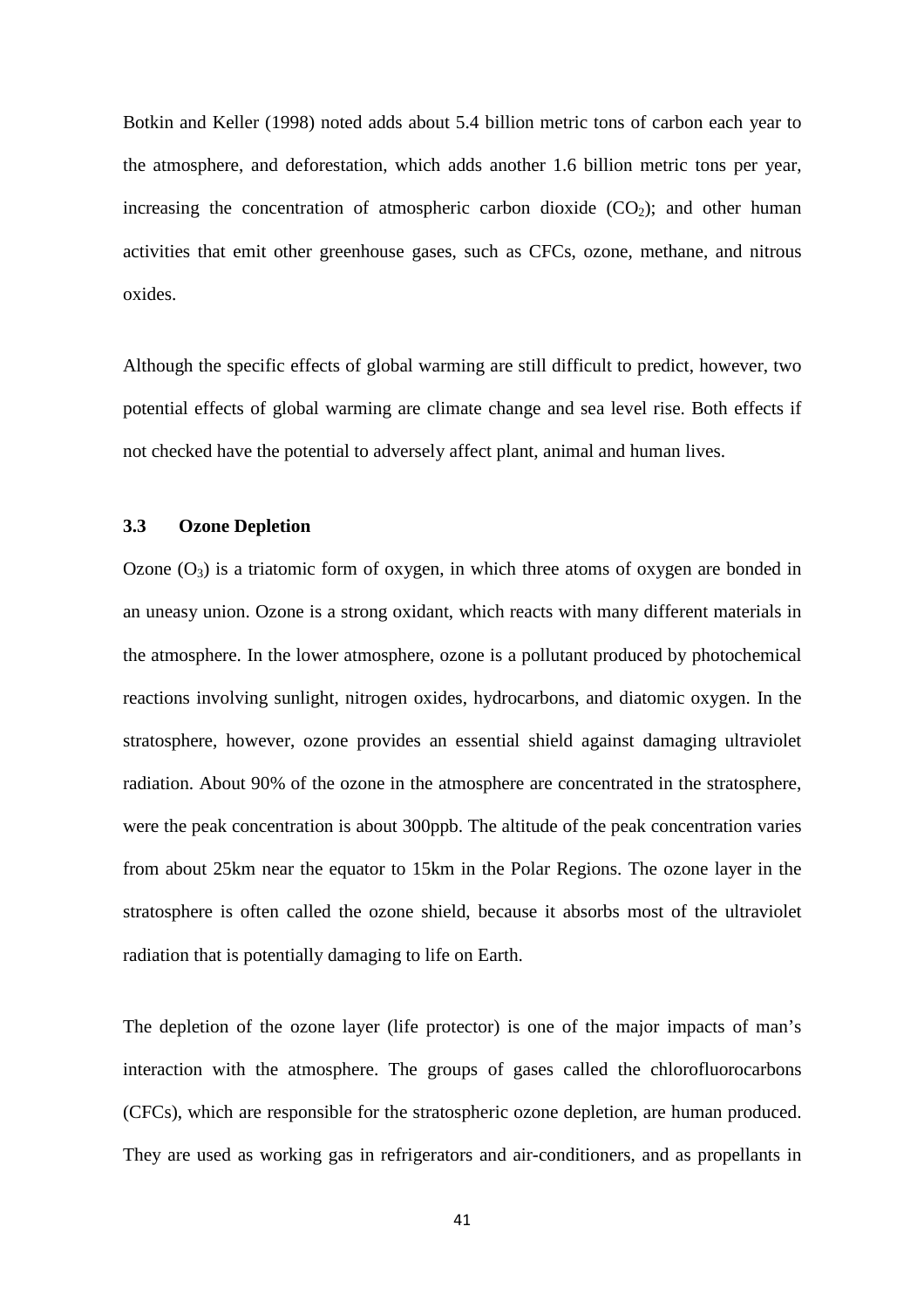aerosol spray cans. They are also used in cleaning electronic parts, hospital sterilants, and as blowing agents to puff liquid plastic into Styrofoam and other plastic foams used for insulation and packaging (Miller, 1996).

The hypothesis that ozone in the stratosphere is being depleted by the presence of chlorofluorocarbons (CFCs) was first suggested by two chemists, Mario Molina and Sherwood Rowland, in 1974. The major features of their hypothesis are presented by Botkin and Keller (1998), are as follows:

- The CFCs emitted in the lower atmosphere by human activity are extremely stable. They are unreactive in the lower atmosphere and therefore have a very long residence time (about 100 years).
- Because CFCs have a long residence in the lower atmosphere and because the lower atmosphere is very fluid with abundant mixing, the CFCs eventually (by the process of dispersion) wonder upward and enter the stratosphere. Once they have reached altitudes above most of the stratospheric ozone, they may be destroyed by the highly energetic solar ultraviolet radiation. This process releases chlorine, a highly reactive atom.
- The reactive chlorine released may then enter into reactions that deplete ozone in the stratosphere.
- The result of the depletion of ozone is an increase in the amount of ultraviolent B radiation that reaches the Earth's surface.

Ozone depletion has a number of serious potential environmental effects, including damage to Earth's food chains, both on land and in the oceans. The human health effects may include increases in all types of skin cancers and cataracts and suppression of immune systems.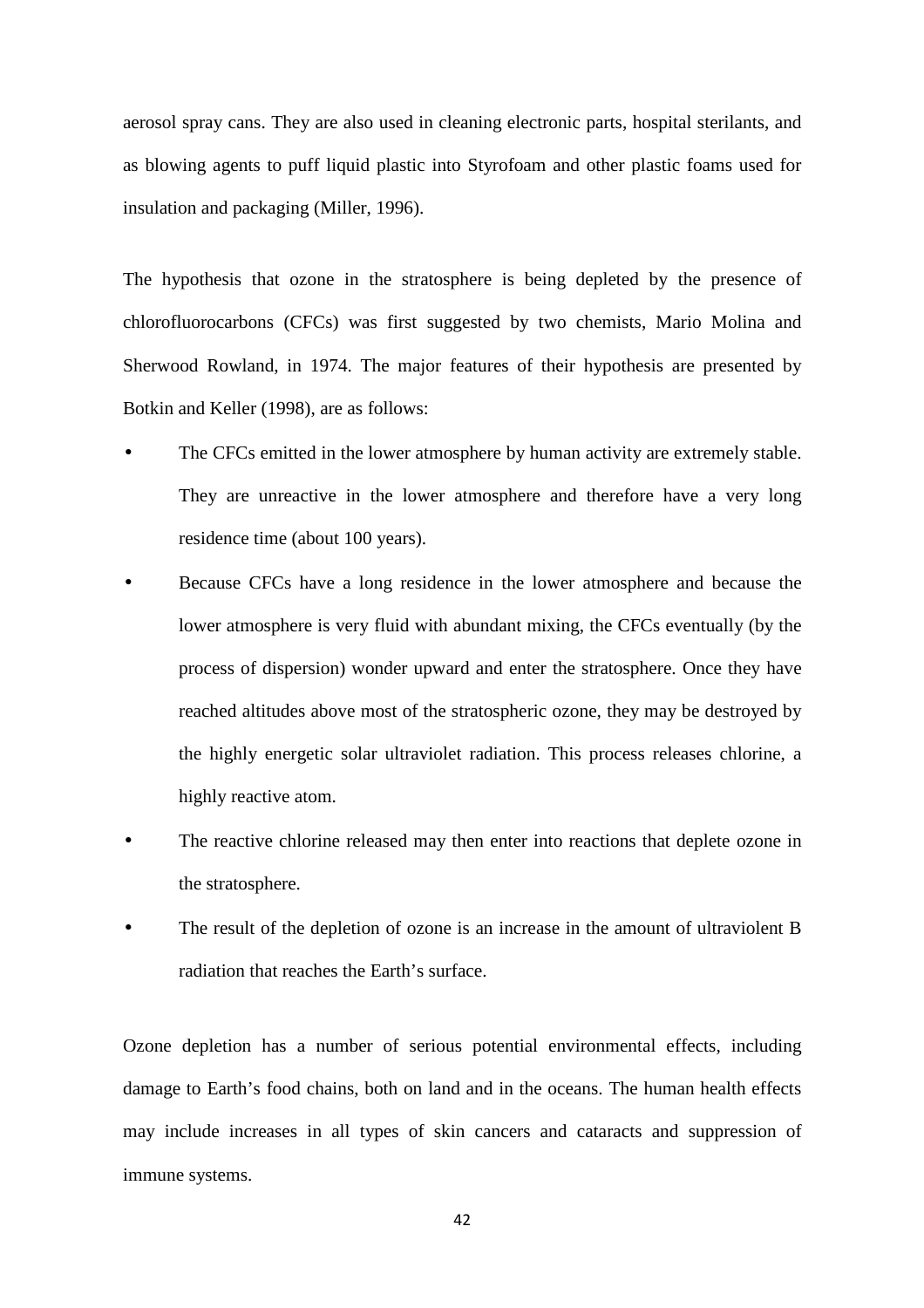An unfortunate aspect of ozone depletion is that if the emissions of all ozone depleting chemicals should stop today, the problem will still remain with us for about another 100 years, because of the high residence time of CFCs in the atmosphere.

This situation however, should not prevent us from taking actions against further emissions of CFCs into the atmosphere. If action is not taken now, the problem will be further aggravated.

## **Self Assessment Exercise**

\* Are you convinced of the concept of global warming? Explain

\* Do you think the ozone layer is actually being depleted? Explain

## **4.0 Conclusion**

Man's interactions with the atmosphere have created several problems, which include global warming, ozone depletion and atmospheric pollution. These problems as revealed in the discussions above have impacted negatively on the quality of the atmosphere, with dire consequences on human, animal and plant lives. Unfortunately, most of these problems are inadvertently caused as a result of man's quest for better living and comfort.

In spite of the huge problems, however, hope is not totally lost, as a collective positive action by everyone today, would go a long way in ameliorating the bad situation.

#### **5.0 Summary**

• Man's activities such as industrial emissions, vehicular emissions, bush burning, amongst others pollute the atmosphere.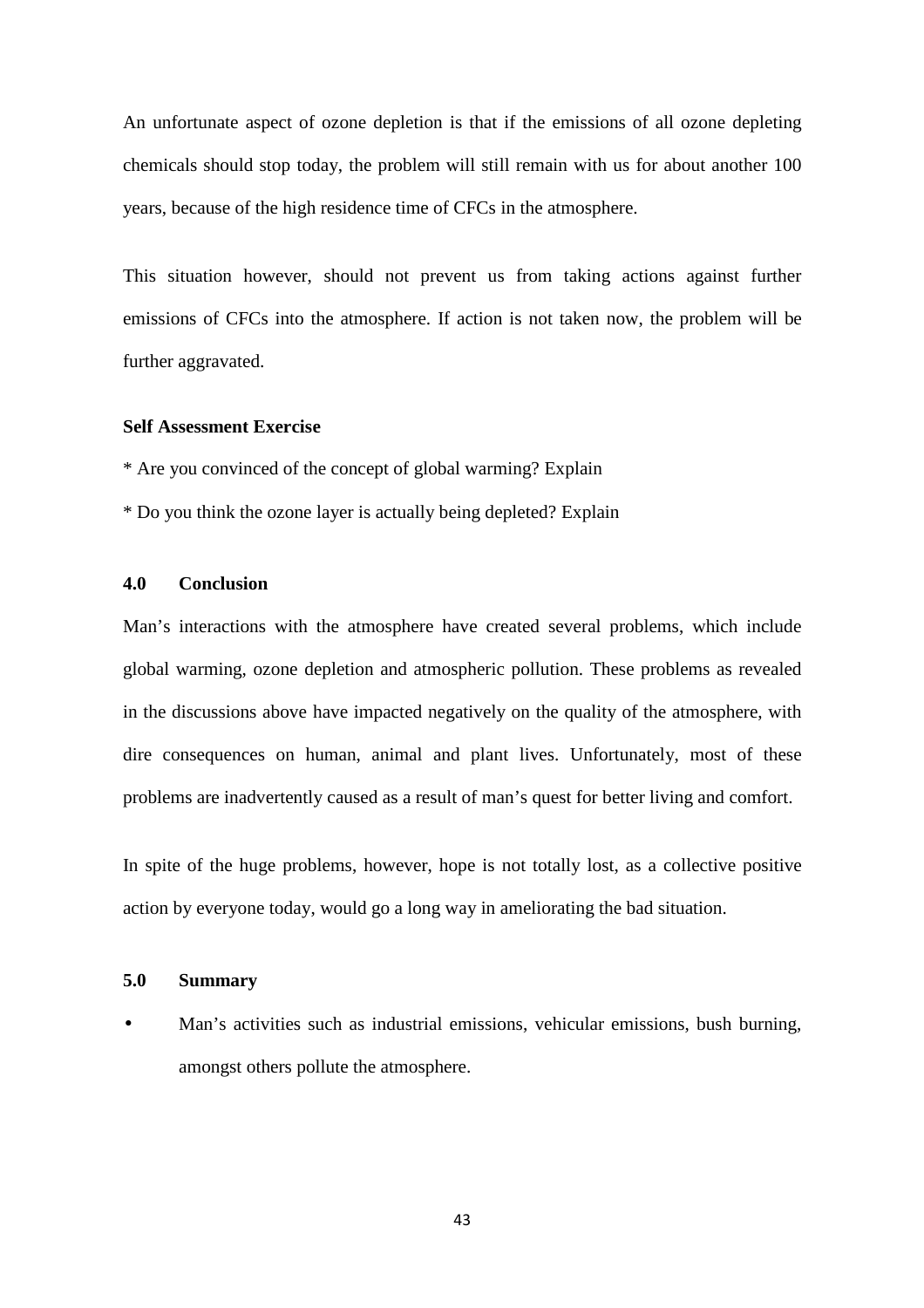- Some of the major air pollutants include carbon oxides, sulfur oxides, nitrogen oxides, volatile organic compounds, suspended particulate matter, photochemical oxidants, radioactive substances and heat.
- The greenhouse gases are responsible for global warming, because they let in visible light from the sun but prevent some of the resulting infrared radiation from escaping back into space.
- The ozone depleting substances, which are called chlorofluorocarbons (CFCs) are human produced and are used as working gas in refrigerators, air conditioners, and as propellants in aerosol spray cans.
- Atmospheric pollution, global warming and ozone depletion, have serious negative consequences on human, animal and plant lives.

#### **6.0 Tutor Marked Assignment**

- (1) Man's impact in the atmosphere are much more evident in the concept of global warming, atmospheric pollution and \_\_\_\_\_\_\_\_\_\_\_
- (2) Substances that pollute the atmosphere are collectively called \_\_\_\_\_\_\_\_\_\_
- (3) The natural or human-induced increases in average global temperature of the atmosphere near the Earth's surface is called \_\_\_\_\_\_\_\_\_\_\_
- (4) Which of the following is not a greenhouse gas? (a) oxygen (b) carbon dioxide (c) water vapor (d) nitrous oxide
- (5) Which of the following is a potential effect of ozone depletion? (a) damage to food chain (b) skin cancer (c) cataracts (d) all of the above
- (6) Ozone depleting substances are collectively called
	- (a) PCBs (b) SPMs (c) CFCs (d) UVB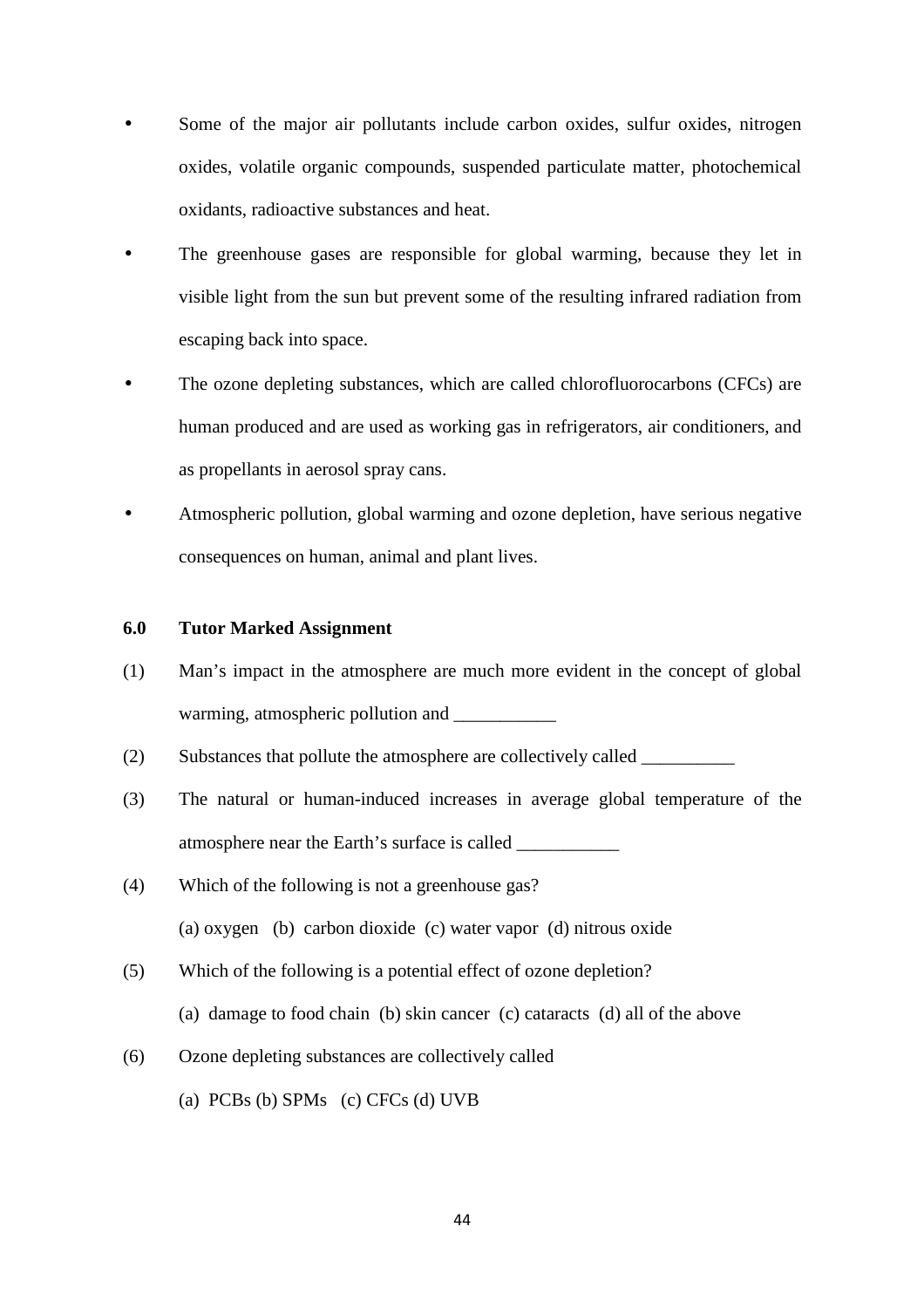## **7.0 References / Further Reading**

- Botkin, D.B. and Keller E.A. (1998). *Environmental Science. Earth as a Living Planet; Second Edition,* John Wiley and Sons Inc.
- Miller, G.T. (1996). *Living in the Environment: Principles, Connections and Solutions, Nineth Edition,* Wadsworth Publishing Company, Belomot, California.
- Osuntokun, A. (1997). *Dimensions of Environmental Problems in Nigeria.* Davidson Press, University of Ibadan, Ibadan.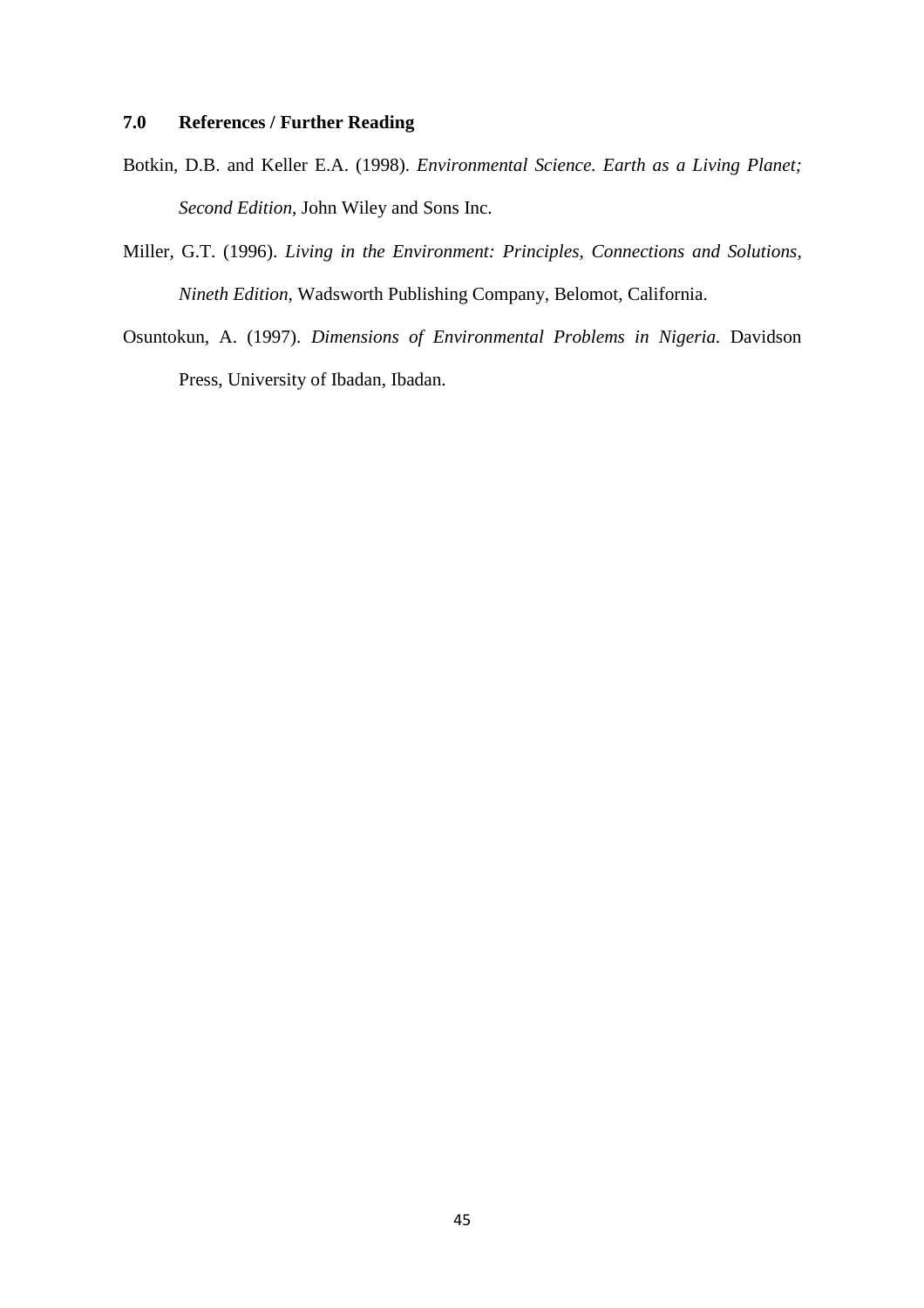#### **MODULE 11**

- Unit 1: The Concept of Perception
- Unit 2: Perceptual Process
- Unit 3: Factors Affecting Perception
- Unit 4: The Objective and Perceived Environment
- Unit 5: Perception and Formation of Environmental Images

## **UNIT 1: THE CONCEPT OF PERCEPTION**

## **Contents**

- 1.0 Introduction
- 2.0 Objective
- 3.0 Main Content
- 3.1 Nature of Perception
- 3.2 Sensory Systems of Perception
- 4.0 Conclusion
- 5.0 Summary
- 6.0 Tutor Marked Assignment
- 7.0 References/Further Reading

# **1.0 Introduction**

Our understanding and appreciation of the environment is influenced by our perception. What then is the nature of perception? What are the sensory systems of perception? Answers to these questions will be the focus of this unit.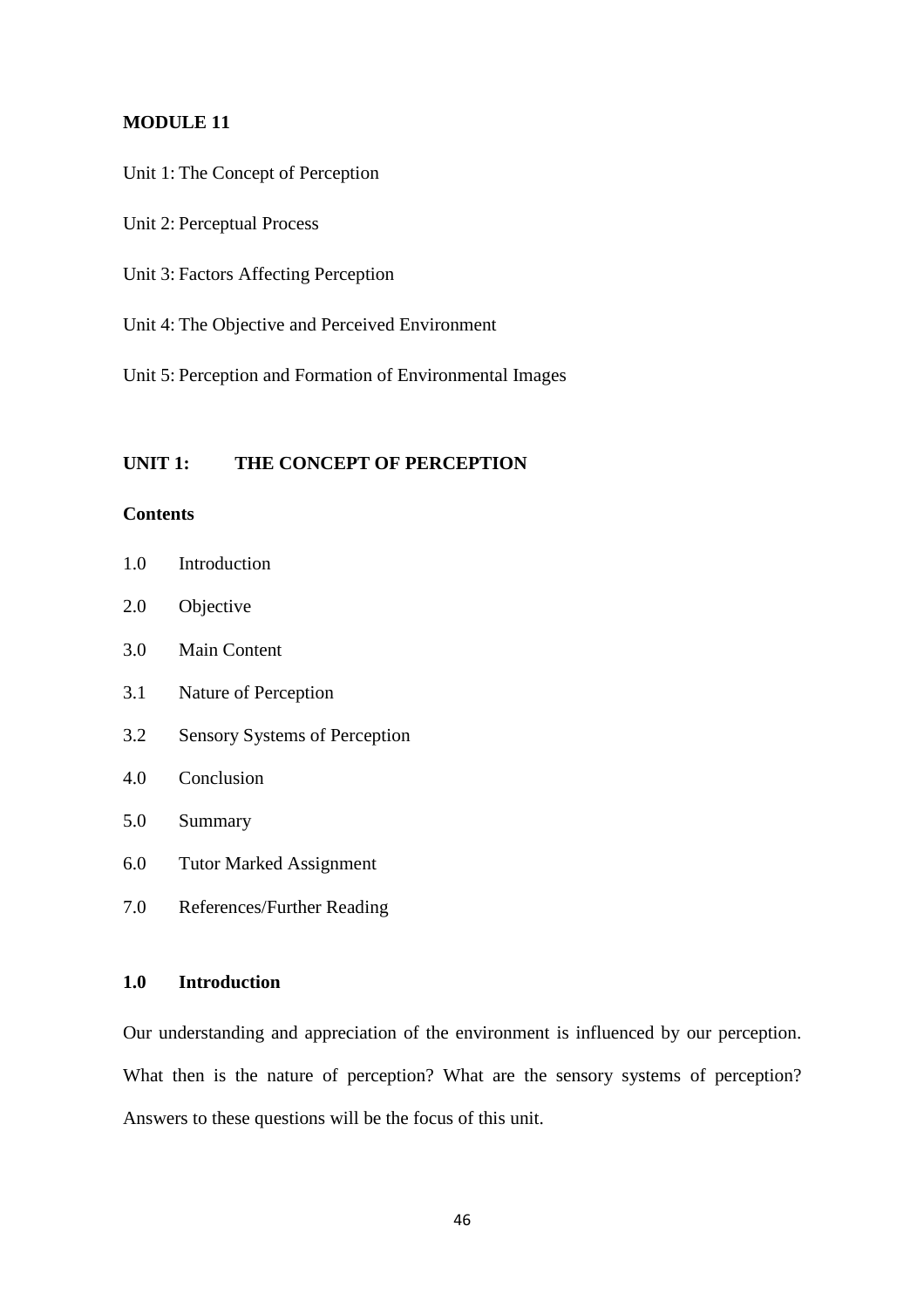#### **2.0 Objectives**

The learning objectives are as follows:

- (1) To define perception
- (2) To list and discuss the sensory systems of perception

## **3.0 Main Content**

### **3.1 Nature of Perception**

The word perception originates from the Latin word *percepio*, which means the process of attaining awareness or understanding of the environment by organizing and interpreting sensory information. Perception can simply be defined as the process by which an individual becomes aware of, and interprets information about the environment. All perception involves signals in the nervous system, which in turn result from physical stimulation of the sense organs. For example, vision involves light striking the retinas of the eyes, smell is mediated by odour molecules and hearing involves pressure waves. Perception is not the passive receipt of these signals, but an active process, which can be shaped by learning, memory and expectation (http://en.wikipedia. org/wiki/perception, 2011).

Our perception of the external world begins with the senses, which lead us to general empirical concepts representing the world around us, within a mental framework relating new concepts to preexisting ones. Perception takes place in the brain. Using sensory information as raw material, the brain creates perceptual experiences that go beyond what is sensed directly. Familiar objects tend to be seen as having a constant shape, even though the retinal images they cast change as they are viewed from different angles. This is because our perceptions have the quality of constancy, which refers to the tendency to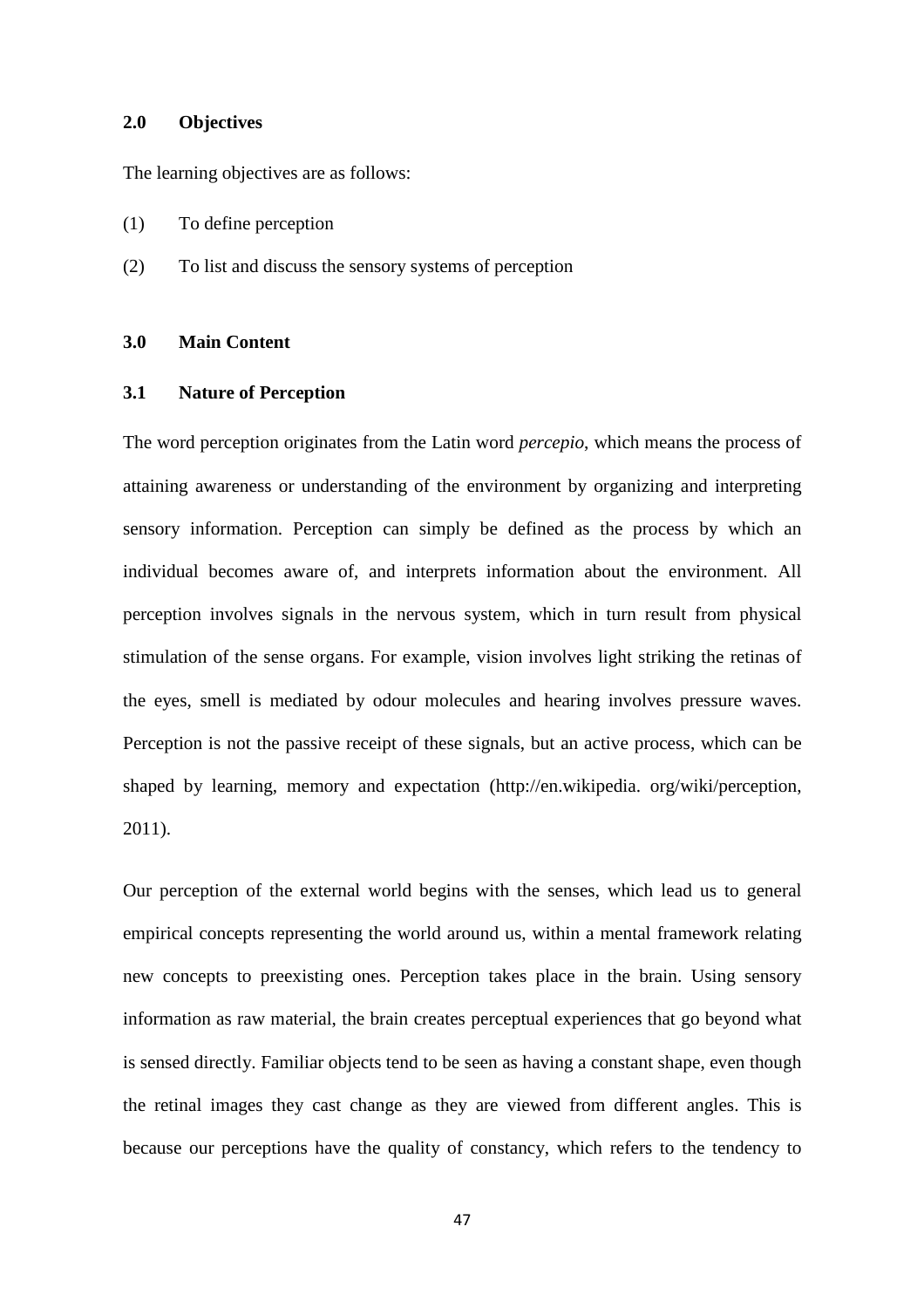sense and perceive objects as relatively stable and unchanging despite changing sensory stimulation and information. Once we have formed a stable perception of an object, we can recognize it from almost any position, at almost any distance, and under almost any illumination. For example, a white house looks like a white house by day or by night and from any angle. The sensory information may change as illumination and perspective change, but the object is perceived as constant (Cherry, 2011).

There are different types of perceptual constancy, which include size, shape, colour and brightness constancies. The ability to perceive an object as the same regardless of its distance is known as size constancy; the sameness of an object irrespective of the angle it is viewed is called shape constancy. The ability to perceive familiar objects as retaining their colour in spite of changes in sensory information is called colour constancy. Brightness constancy is the ability to perceive an object to be the same, even when the amount of light reaching the retina changes. These constancies help us to relate and understand the environment, without which, the world would have been very confusing.

Perception can broadly be classified into internal and external. Internal perception, which is also known as *interoception* gives us internal messages in our bodies. Such messages may include hunger, thirst etc. On the other hand, external perception also known as *exteroception* or sensory perception, informs us of the world outside our bodies, with the help of our five sense organs-eye, tongue, skin, ear and nose.

## **3.2 Sensory Systems of Perception**

A sensory system is a part of the nervous system responsible for processing sensory information. Our sensory systems comprise of the various components involved in vision, smell, touch, taste and hearing. A sensory system consists of sensory receptors, neural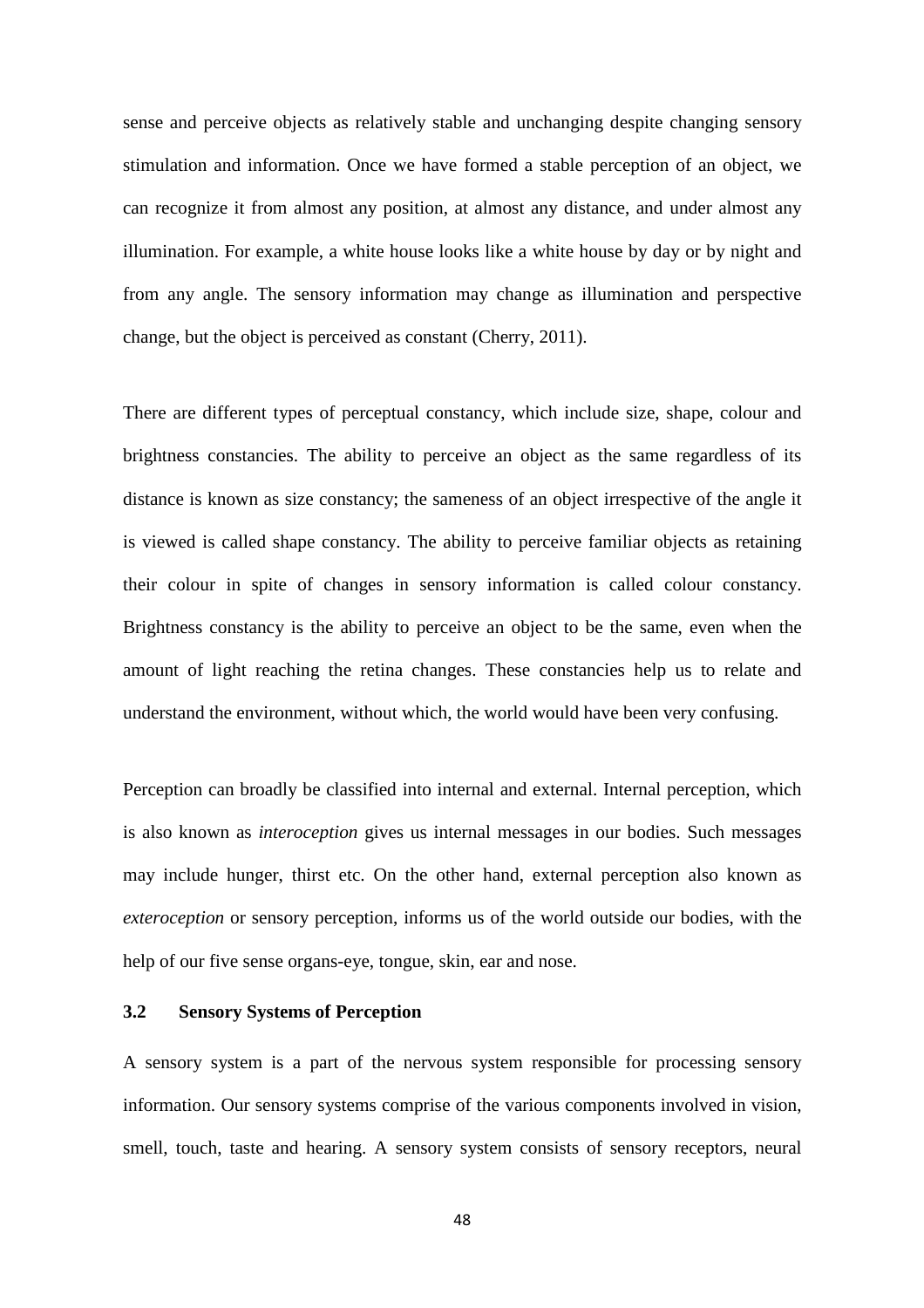pathways, and parts of the brain involved in sensory perception. Our senses are transducers (transform image formed at the retina into electrical signals) from the physical world to the realm of the mind. The receptive field is the specific part of the world to which a receptor organ (e.g. eye) and receptor cells respond. For instance, the part of the world an eye can see, is its receptive field (http://en.wikipedia. org/wiki/perception, 2011).

#### **3.2.1 Vision (Eye)**

Visual perception is the ability to interpret visible light information reaching the eyes, which is then made available for planning and action. The various components involved in vision are known as the visual system. The act of seeing starts when the lens of the eye focus an image of the outside world onto a light-sensitive membrane in the back of the eye, called the retina. The retina is actually part of the brain that is isolated to serve as a transducer for the conversion of patterns of light into neuronal signals. The lens of the eye focuses light on the photoreceptive cells of the retina, which detect the photons of light and respond by producing neural impulses. These signals are processed in a hierarchical fashion by different parts of the brain, from the retina to the lateral geniculate nucleus, to the primary and secondary visual cortex of the brain (Cherry, 2011). Ibn al-Haytham, who is credited as "father of optics", pointed out that personal experience has an effect on what people see and how they see, and that vision and perception are subjective.

#### **3.2.2 Hearing (Ear)**

Hearing (or audition) is the ability to perceive sound by detecting vibrations. Frequencies capable of being heard by humans are called audio or sonic. The range is typically considered to be between  $20H<sub>z</sub>$  and  $20,000H<sub>z</sub>$ . Frequencies higher than audio are referred to as ultrasonic, while frequencies below audio are referred to as infrasonic. The auditory system includes the ears and inner structures which produce neutral signals in response to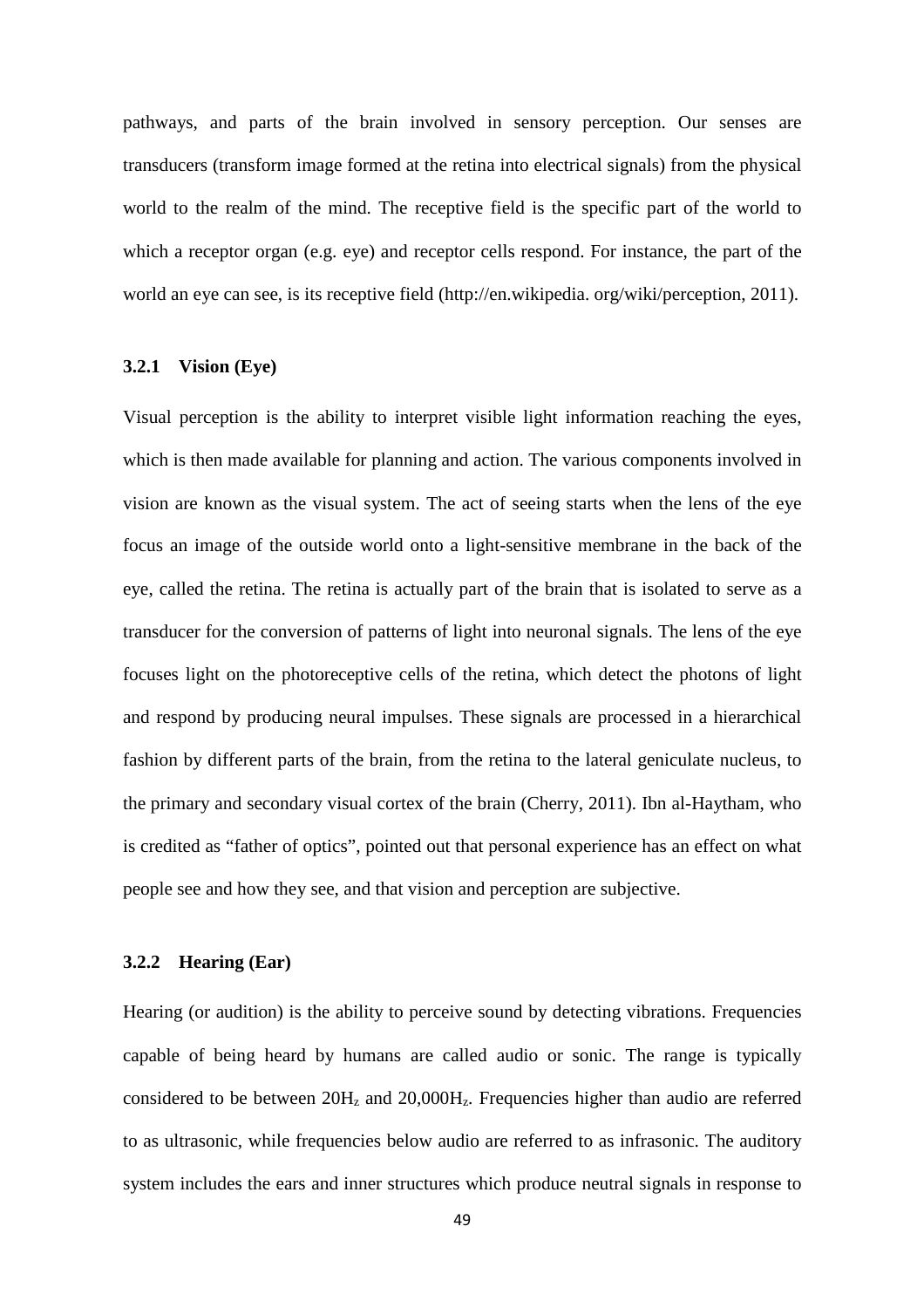the sound. The primary auditory cortex, within the temporal lobe of the human brain, is where auditory information arrives in the cerebral cortex. Sound does not usually come from a single source in real life situation, sounds from multiple sources and directions are superimposed as they arrive at the ears. Hearing involves the computationally complex of sorting out the sources of interests, often estimating their distance and direction as well as identifying them.

#### **3.2.3 Touch (Skin)**

Haptic perception is the process of recognizing objects through touch. Gibson (1966) defined the haptic system as "the sensibility of the individual to the world adjacent to his body by use of his body". The process involves a combination of *somatosensory* perception of patterns on the skin surface (e.g. edges, curvature, and texture) and *proprioception* (movement) of hand position and conformation. People can rapidly and accurately identify three-dimensional objects by touch. The concept of haptic perception is related to the concept of extended physiological *proprioception*, which when using a tool such as a stick, perceptual experience is transparently transferred to the end of the tool.

#### **3.2.4 Taste (Tongue)**

Taste is the ability to perceive the flavor of substances including, but not limited to food. Humans receive tastes through sensory organs called taste bubs, or *gustatory calyculi*, which is concentrated on the upper surface of the tongue. The human tongue has 100 to 150 taste receptor cells on each of the roughly ten thousand taste buds. There are five primary tastes: sweetness, bitterness, sourness, saltiness, and umami. Other tastes can be mimicked by combining these basic tastes. All basic tastes are classified as either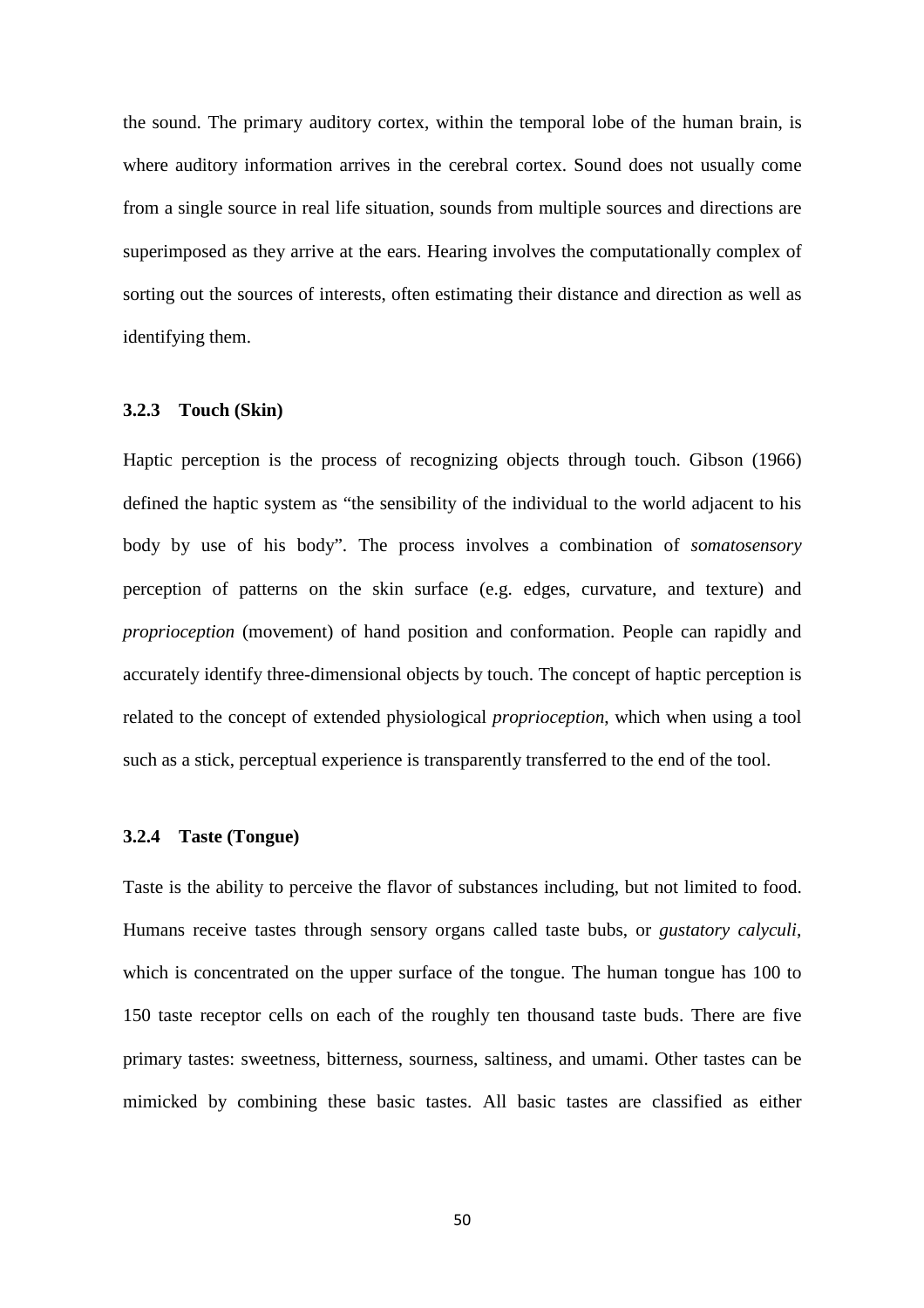appetitive or aversive, depending upon whether the things they sense are harmful or beneficial.

#### **3.2.5 Smelling (Nose)**

Smell is detected by the *olfactory epithelium* of the nose. The sense of Olfaction is complex. Odour perception is influenced by many factors unique to each individual as well as external environmental factor. The basis of odour perception is the contact between chemical molecules, mainly in the gaseous state, which can be detected by the *olfactory epithelium*. The odourous molecules come into contact with the *olfactory epithelium* at the top of the nasal cavity and stimulate multiple chemical receptors.

## **Self Assessment Exercise**

How can you convinced someone that perception cannot take place without the sensory system

### **4.0 Conclusion**

Having gone through this unit, you should by now know that all perception involves signals in the nervous system, which in turn result from physical stimulation of the sense organs. Perception being an active process is influenced by learning, memory, experience and expectation. This explains why two different persons would give different account of the same situation.

## **5.0 Summary**

• Perception is the set of processes by which an individual becomes aware of, and interprets information about the environment.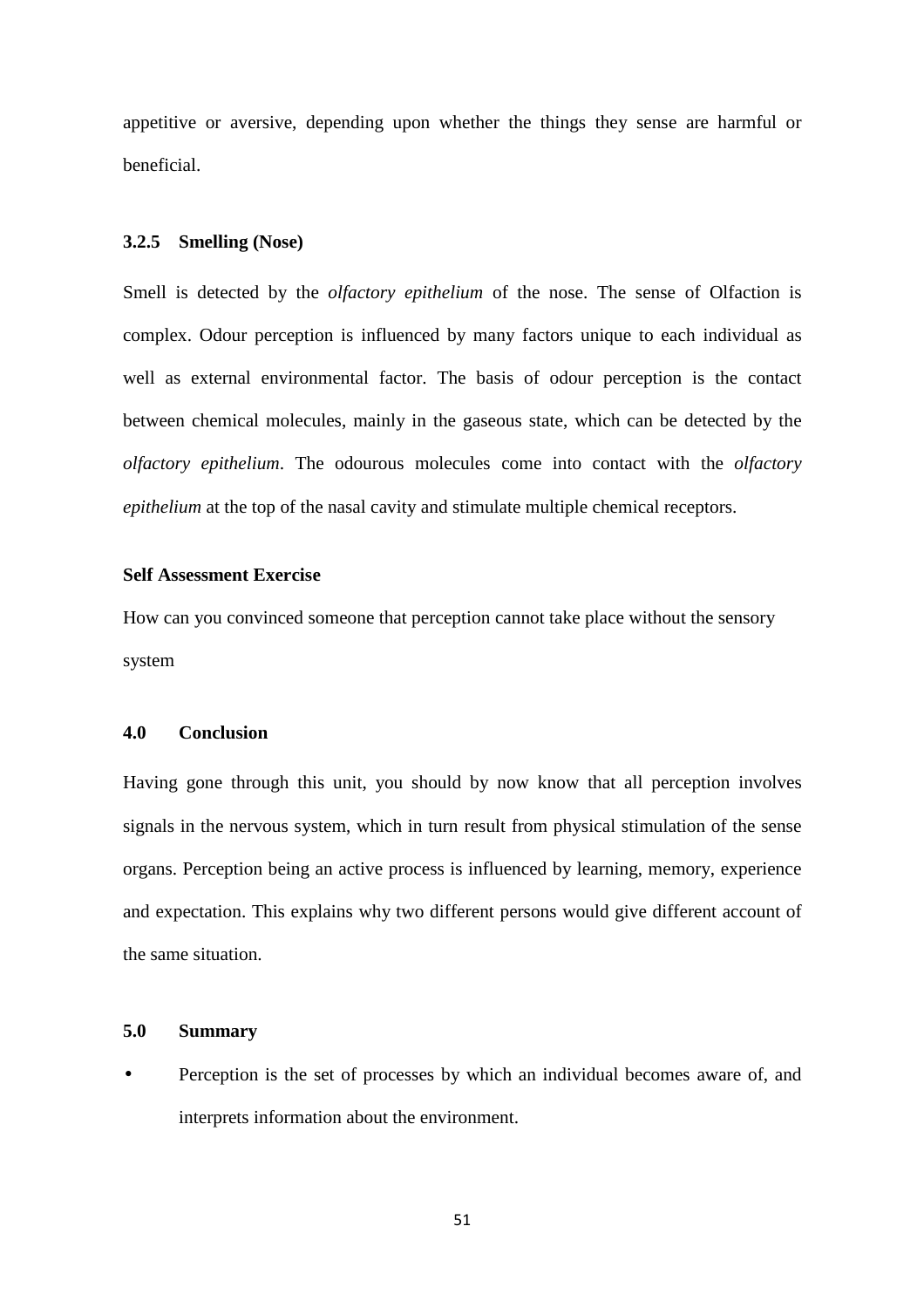- There are four major types of constancies size, shape, colour and brightness. These constancies help us to relate and understand the environment, without which, the world would have been very confusing.
- Commonly recognized sensory systems are those for vision, hearing touch, taste and smell.

## **6.0: Tutor Marked Assignment**

- (1) The process by which an individual becomes aware of and interprets information about the environment is called \_\_\_\_\_\_\_\_\_\_\_
- (2) The tendency to sense and perceive objects as relatively stable and unchanging despite changing sensory stimulation and information is called\_\_\_\_\_\_\_\_\_
- (3) The five common sensory systems are \_\_\_\_\_\_\_\_, \_\_\_\_\_\_\_\_, \_\_\_\_\_ ,

and  $\Box$ 

- (4) The various components involved in vision are known as the \_\_\_\_
- (5) Haptic perception is the process of recognizing objects through
	- (a) smell (b) touch (c) vision (d) none of the above
- (6) Humans receive tastes through sensory organs called
	- (a) taste cort (b) taste sic (c) gustatory calyculi (d) olfactory epithelium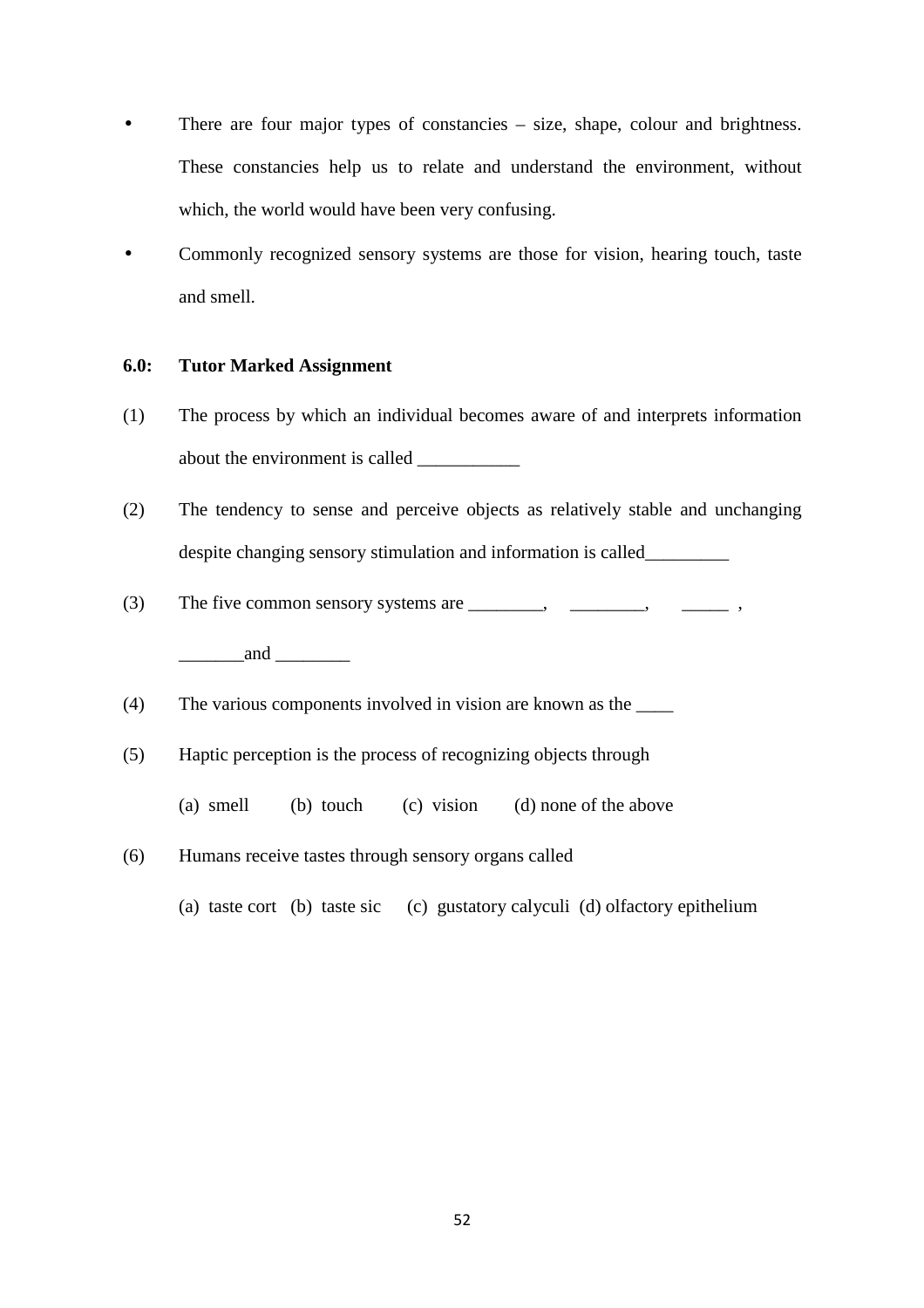# **7.0 References/Further Reading**

Cherry, K. (2011). Perception and the Perceptual Process, About.com

Guide 23/07/2011

http://en.wikipedia.org/wiki/perception, 10/07/2011.

http://blog.Octotech.com/bid/s6315/what-is-the process-of-olfaction-odor-perception,

23/07/2011.

http://managementconsultingcourse.com/lesson33 perception and person perception pdf.10/07/2011.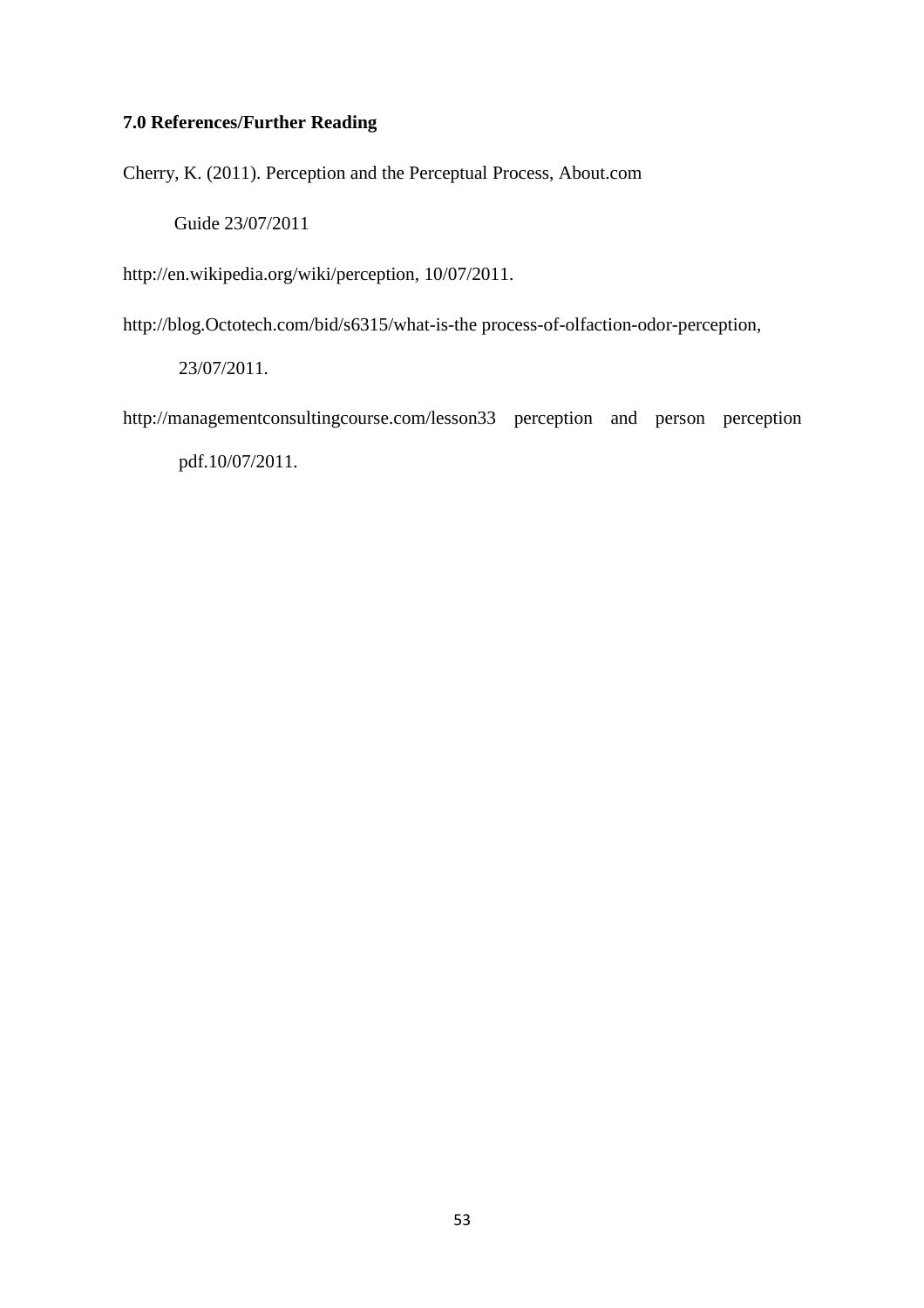## **UNIT 2: PERCEPTUAL PROCESS**

## **Contents**

- 2.0 Objective
- 3.0 Main Content
- 3.1 Perceptual Process Defined
- 3.2 Steps in the Perceptual Process
- 4.0 Conclusion
- 5.0 Summary
- 6.0 Tutor Marked Assignment
- 7.0 References / Further Reading

# **1.0 Introduction**

Having been introduced to what perception is in the preceding unit, we shall now take a look at the perceptual process. This unit will therefore defined and analyze the steps involved in the perceptual process.

## **2.0 Objectives**

The learning objectives are as follows:

- (1) To define perceptual process
- (2) To list and discuss the steps in the perceptual process.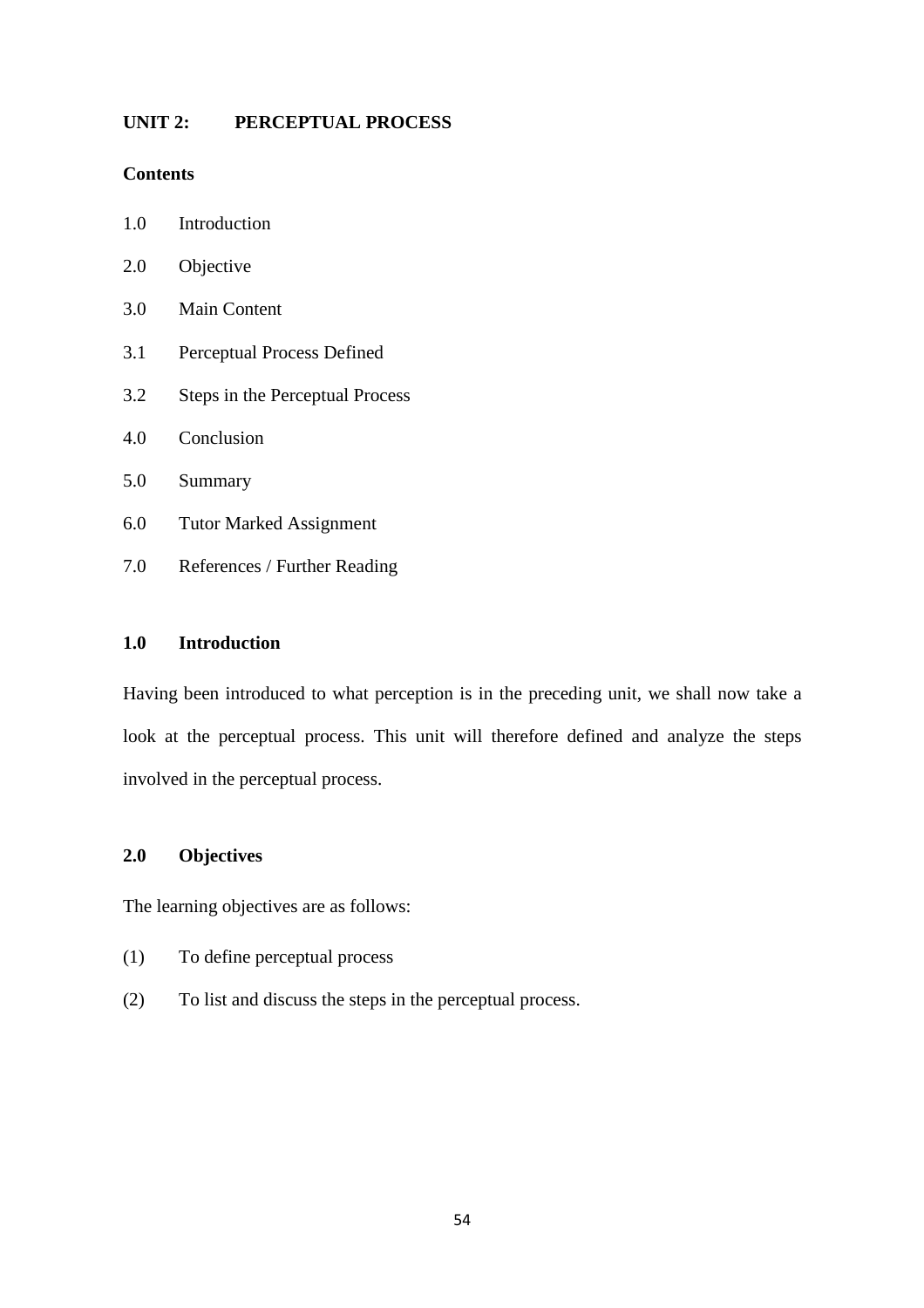#### **3.0 Main Content**

#### **3.1 Perceptual Process Defined**

Cherry (2011) defined perceptual process as a sequence of steps that begins with the environment and leads to our perception of a stimulus and an action in response to the stimulus. This process is continual, but we do not spend a great deal of time thinking about the actual process that occurs when we perceive the many stimuli that surround us at any given moment. As a matter of fact, the process of transforming the light that falls or our retina into an actual visual image happens unconsciously and automatically. The subtle changes in pressure against our skin that allow us to feel object, occur without a single thought.

The perceptual process begins with an object in the real word, termed the distal stimulus or distal object. By means of light, sound or other physical processes, the object stimulates the body's sensory organs. These sensory organs transform the input energy into neutral activity – a process called transduction. This raw pattern of neutral activity is called the proximal stimulus. These neutral signals are transmitted to the brain and processed. The resulting mental recreation of the distal stimulus is the percept (http://en.wikipedia.org/wiki/perception, 2011). For a better understanding, let us take an example of a person looking at a ball. The ball itself is the distal stimulus, the light that enters the person's eyes from the ball and stimulates the retina, that stimulation is the proximal stimulus, while the balls image reconstructed by the brain of the person is the percept. The different kinds of sensation such as warmth, sound, and taste are called sensory modalities.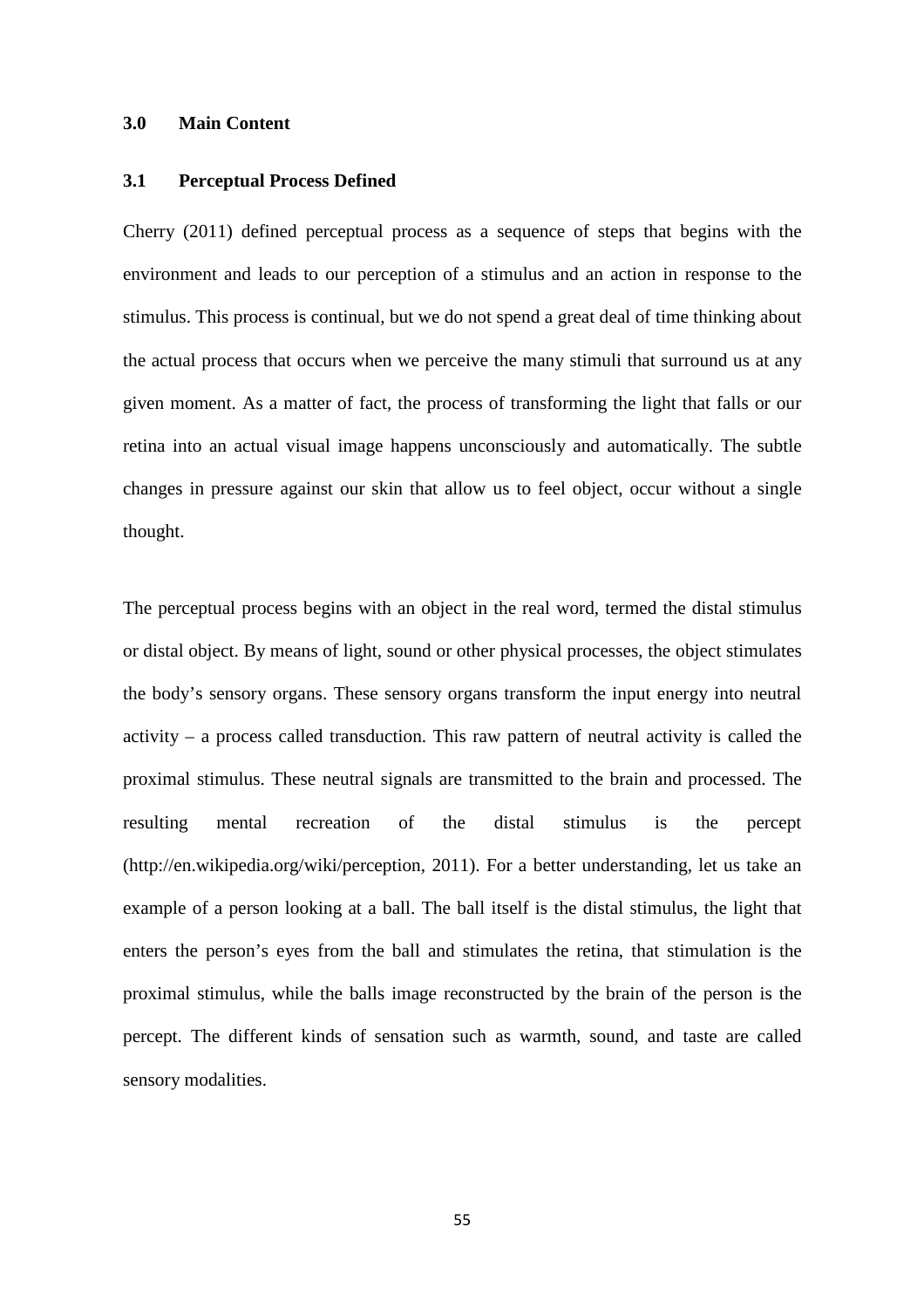Stimuli are not necessarily translated into a percept and rarely does a single stimulus translate into a percept. An ambiguous stimulus may be translated into multiple percepts, experienced randomly, one at a time, in what is called multistable perception. And the same stimuli, or absence of them, may result in different percepts depending on subject's culture and previous experiences. Ambiguous figures demonstrated that a single stimulus can result in more than one percept; for example, the Rubin vase which can be interpreted either as a vase or as two faces. The percept can bind sensations from multiple senses into a whole. For instance, the picture of talking person on a television screen is bound to the sound of speech from speakers to form a percept of a talking person (http://llen.wikipedia.org/wiki/perception, 2011).

## **3.2 Steps in the Perceptual Process**

There are several steps involved in the perceptual process, which starts with an environmental stimulus and ends with an action. Cherry (2011) identified eight steps in the perceptual process. The steps include the following: the environmental stimulus, the attended stimulus, the image on the retina, transduction, neutral processing, perception, recognition, and action.

## **The Environmental Stimulus**

As earlier noted, the environmental stimulus is the very first step in the perceptual process. It includes anything that has the potential to be perceived by or five senses (eye, nose, skin, tongue and ear). It might also involve the sense of proprioception, such as the movements of the arms and legs or the change in position of the body in relation to objects in the environment. Examples of environmental stimuli include buildings, cars, animals, rivers etc.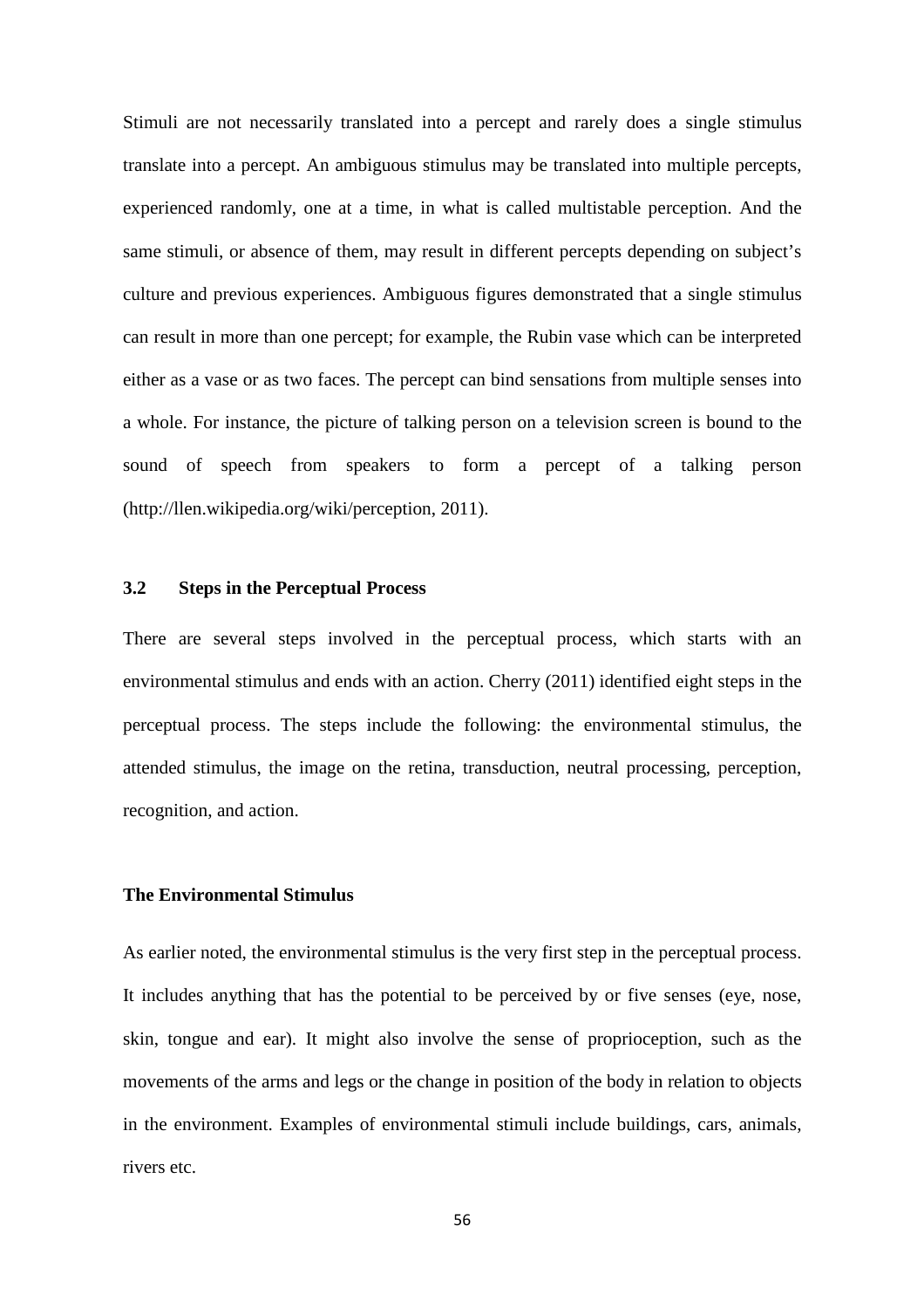#### **The Attended Stimulus**

We have just learnt that environmental stimulus are numerous, however, the particular thing or object in the environment that captures, our attention is called the attended stimulus. Attended stimulus can be said to be discriminately, because it pays special attention to a particular stimulus of interest to the neglect of other stimuli in the same environment.

#### **The Image on the Retina**

Having selected our stimulus of interest (attended stimulus), it is then formed on the retina as an image. The first part of this process involves the light actually passing through the cornea and pupil and onto the lens of the eye. The cornea helps focus the light as it enters the eye, and the iris of the eye controls the size of the pupils in order to determine how much light to let in. The cornea and lens act together to project an inverted image on the retina.

## **Transduction**

The process of transformation of the image formed at the retina into electrical signals is called transduction. This process allows the visual messages to be transmitted to the brain for interpretation. The retina contains many photoreceptor cells, which contain protein known as rods and cones. The rods and cones contain a molecule called retinal, which is responsible for transducing the light into visual signals that are then transmitted via nerve impulses. Rods are primarily for seeing things in low light, while cones are associated with detecting colour and shapes at normal light levels.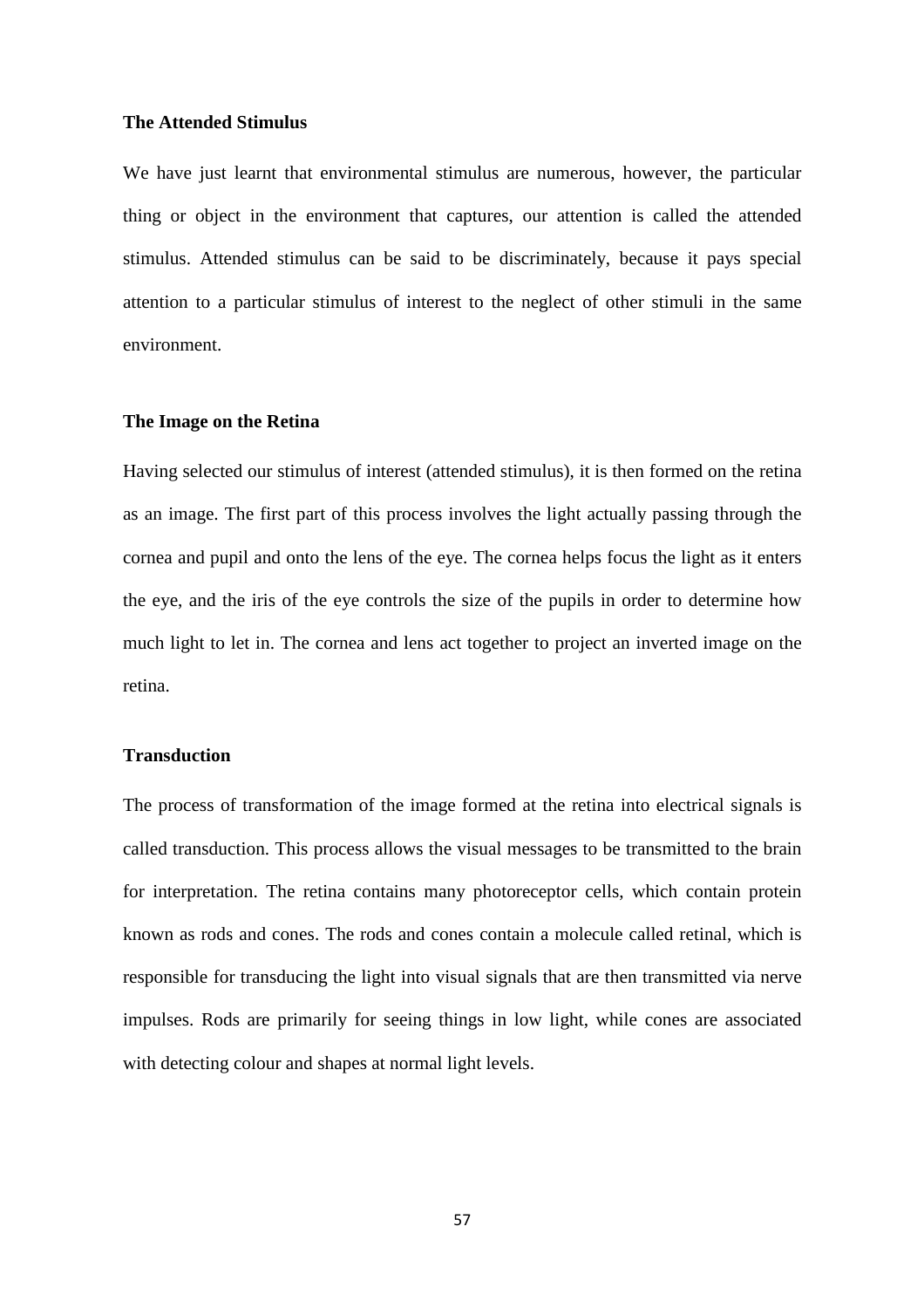#### **Neural Processing**

The electrical signals transmitted during transduction, then undergone neural processing. The path followed by a particular signal depends on what type of signal it is (i.e. an auditory signal or a visual signal). Through the series of interconnected neurons located throughout the body, electrical signals are propagated from the receptors cells to the brain.

#### **Perception**

At this stage we actually perceive the stimulus object in the environment. It is at this stage we become consciously away of the stimulus object. It is one thing to be aware of stimuli in the environment, and quite another to actually become fully consciously aware of what we have perceived. In the next stage of the perceptual process, we will sort the perceived information into meaningful categories.

## **Recognition**

The ability of an individual to interpret and make meaning of a perceived stimulus object is known as recognition. The brain does this by categorizing and interpreting what we are sensing. The recognition stage is an essential part of the perceptual process since it allows us to make meaning of the world around us.

#### **Action**

This is the final stage of the perceptual process, which involves responding to the stimulus object in the environment. The response may involve some type of motor action towards the perceived and recognized stimulus. Action could be of different forms depending on the nature of the environmental stimulus in question. For example, the action could be informed of tears, in recognition of someone in a fatal accident, or an explosive laughter to a funny comedian. Figure 2.0 shows a simplified diagrammatical representation of the perceptual process.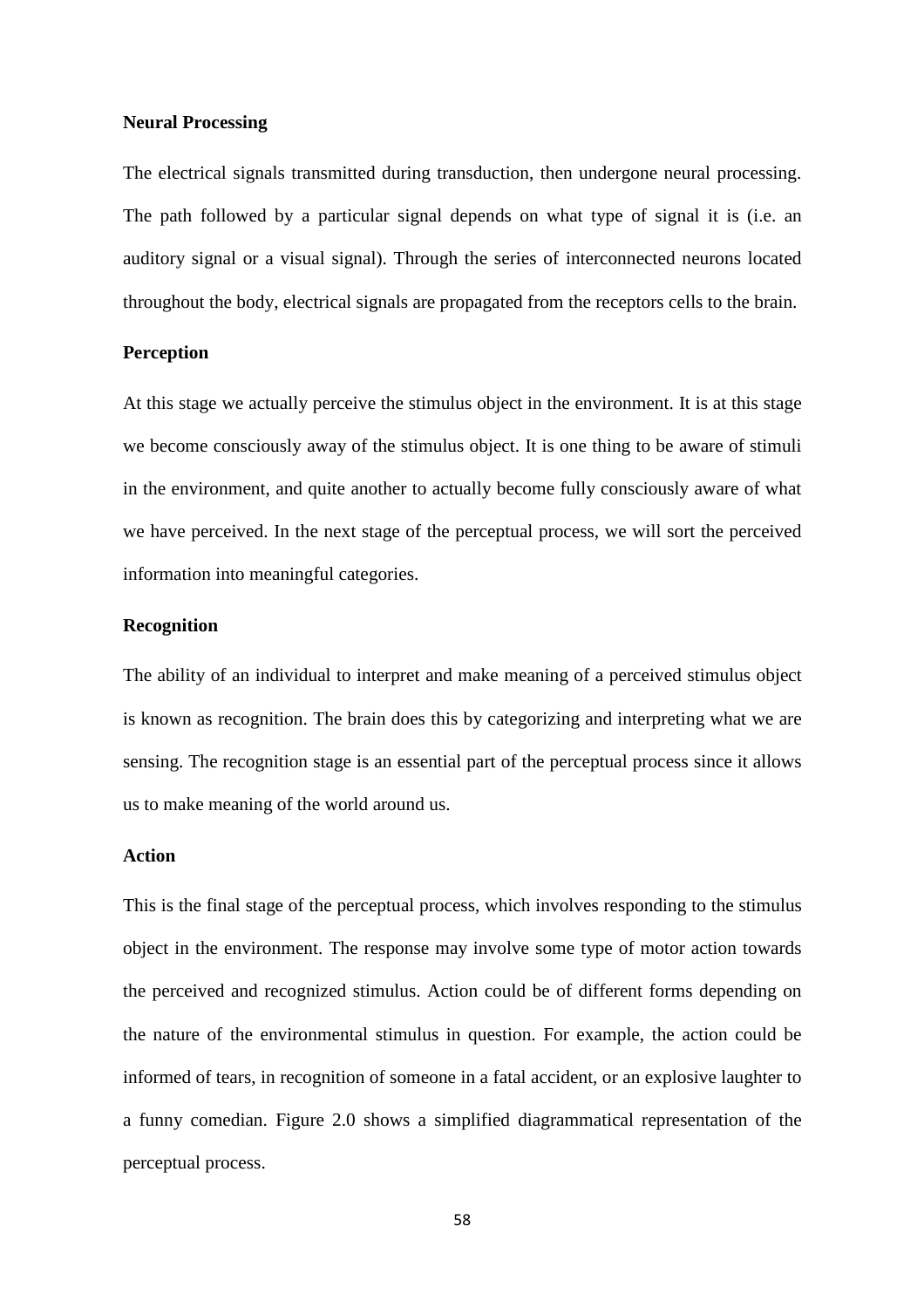# **Figure 2.0: A Simplified Diagrammatic Representation of the Perceptual Process.**

**Source: http://managementconsultingcourse.com/lesson33 perceptionandpersonperception.pdf 10/7/11** 

## **Self Assessment Exercise**

Cherry identified eight steps in the perceptual process; can you list and explain each of the steps?

# **4.0 Conclusion**

The perceptual process involves a sequence of steps, which are interconnected beginning with environmental stimulus and ending with an action in response to the stimulus. Because the perceptual process could take place within some few seconds, makes us not to be consciously aware and appreciate the identified eight steps in the process.

The brain is the "engine box" of the perceptual process. It drives the process, without which, the process would be inconclusive.

## **5.0 Summary**

• Perceptual process is a sequence of steps that begins with the environment and leads to our perception of a stimulus and an action to the stimulus.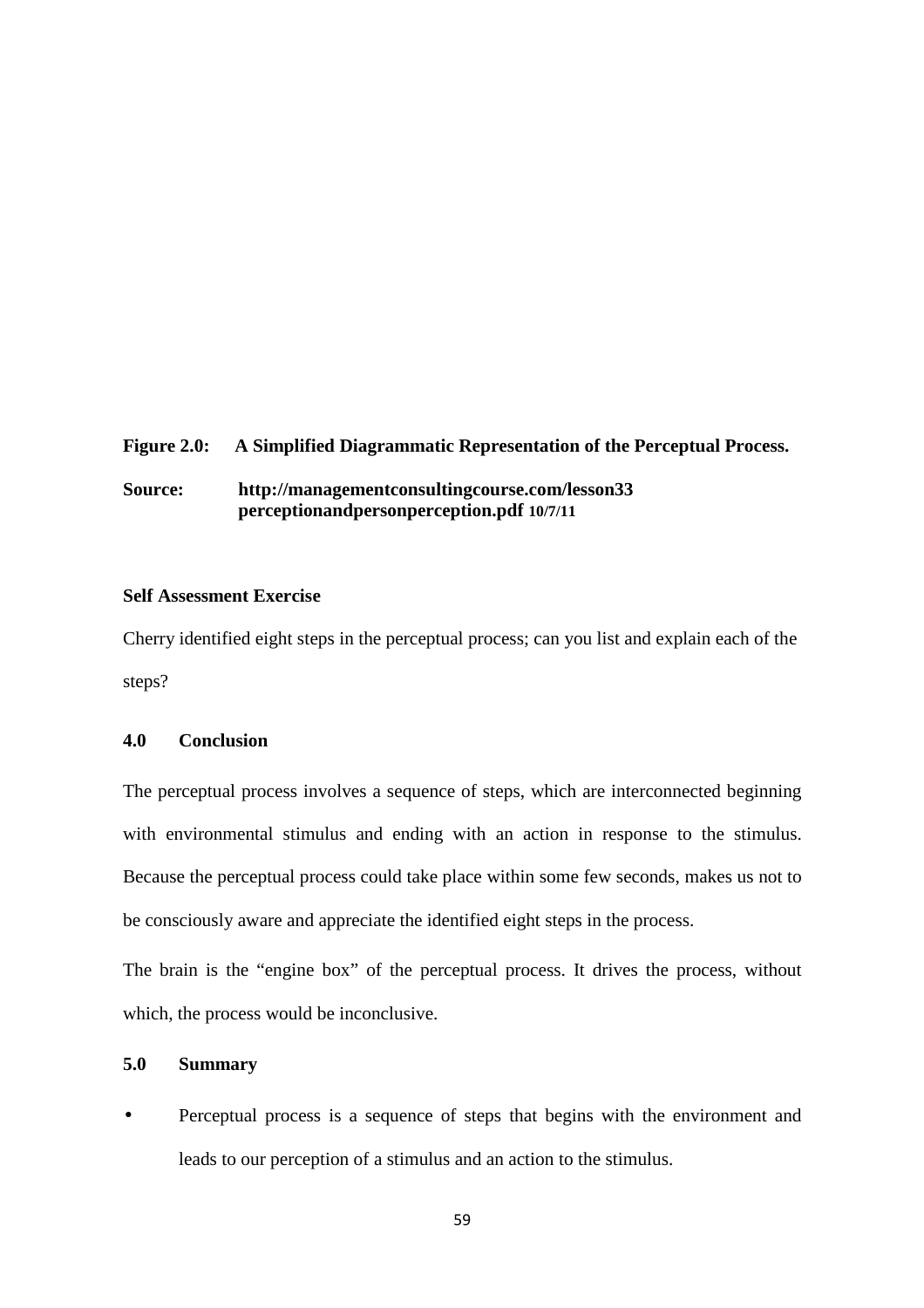• The perceptual process can be classified into eight interconnected steps, which include environmental stimulus, the attended stimulus, image on the retina, transduction, neutral processing, perception, recognition and action.

#### **6.0: Tutor Marked Assignment**

- (1) The perceptual process begins with an object in the real word termed the \_\_\_\_\_\_\_\_ object.
- (2) Anything that has the potential to be perceived by our senses is called  $\overline{\phantom{a}}$  , we can also the contract of  $\overline{\phantom{a}}$
- (3) The particular thing or object in the environment that captures our attention is called the \_\_\_\_\_\_\_\_\_\_
- (4) Which of the following is the process of transformation of the image formed at the retina into electrical signals?

(a) neutral processing (b) transduction (c) perception (d) recognition

(5) Which of the following is not a step in the perceptual process?

(a) environmental stimulus (b) action (c) neutral pattern (d) non of

the above

(6) Which of the following is an example of environmental stimulus?

(a) chair (b) river (c) bed (d) all of the above

# **7.0: References/Further Reading**

Cherry, K. (2011). Perception and the Perceptual Process, About.com Guide. http://en.wikipedia.org/wiki/perception.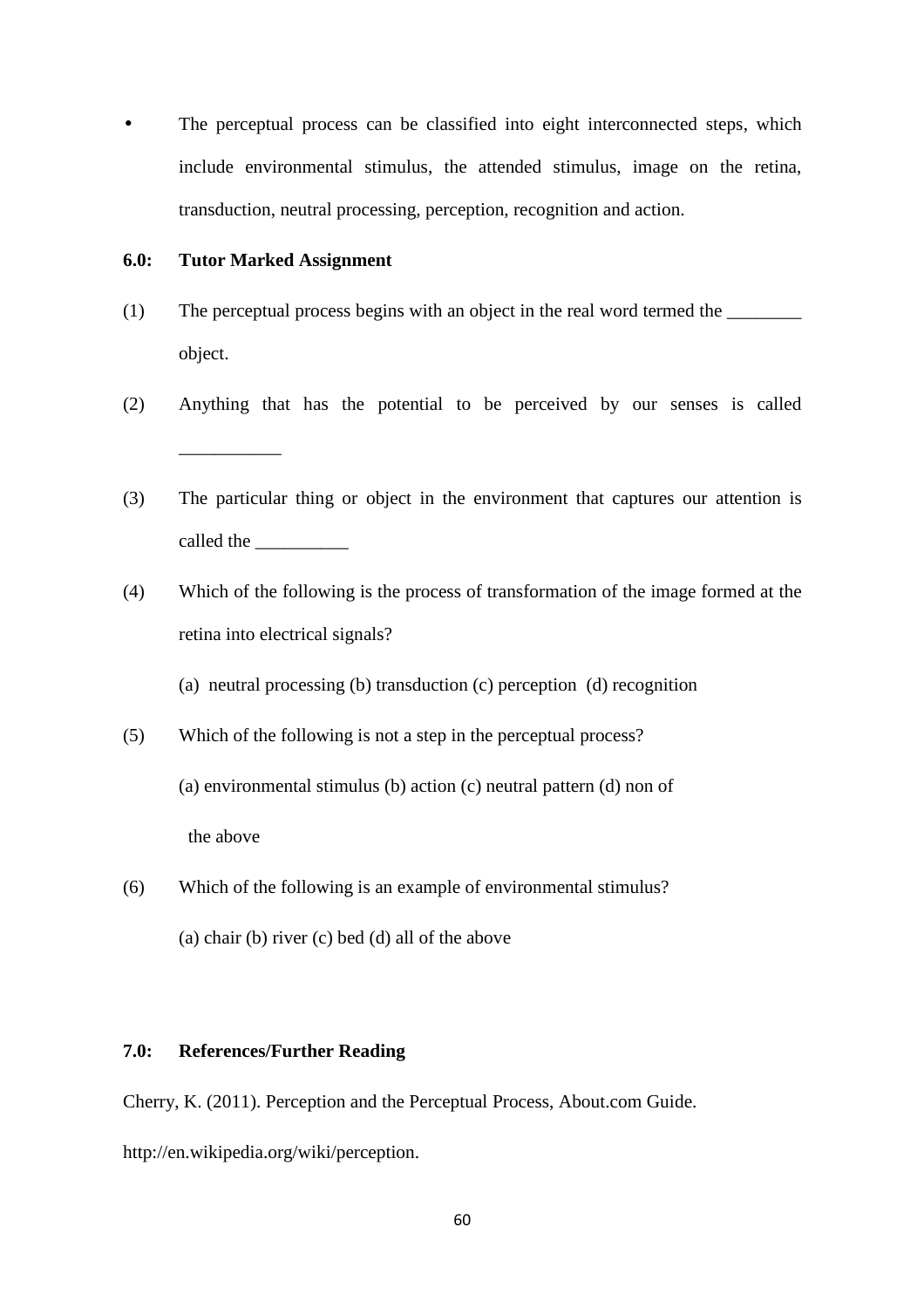## **UNIT 3: FACTORS AFFECTING PERCEPTION**

## **Contents**

- 1.0 Introduction
- 2.0 Objective
- 3.0 Main Content
- 3.1 Internal Factors
- 3.1.1 Sensory Limits and Thresholds
- 3.1.2 Psychological Factors
- 3.2 External Factors
- 3.2.1 The Target
- 3.2.2 The Situation
- 4.0 Conclusion
- 5.0 Summary
- 6.0 Tutor Marked Assignment
- 7.0 References/Further Reading.

## **1.0 Introduction**

Having known what perception is, let us examine the factors that have the potentials to affect perception. These factors are numerous but thy can be broadly classified into twointernal and external factors. Internal factors are within the perceiver, which include sensory limits and thresholds, and psychological deposition. External factors include the stimulus object or target and the situation surrounding the environmental stimulus, which are outside the perceiver.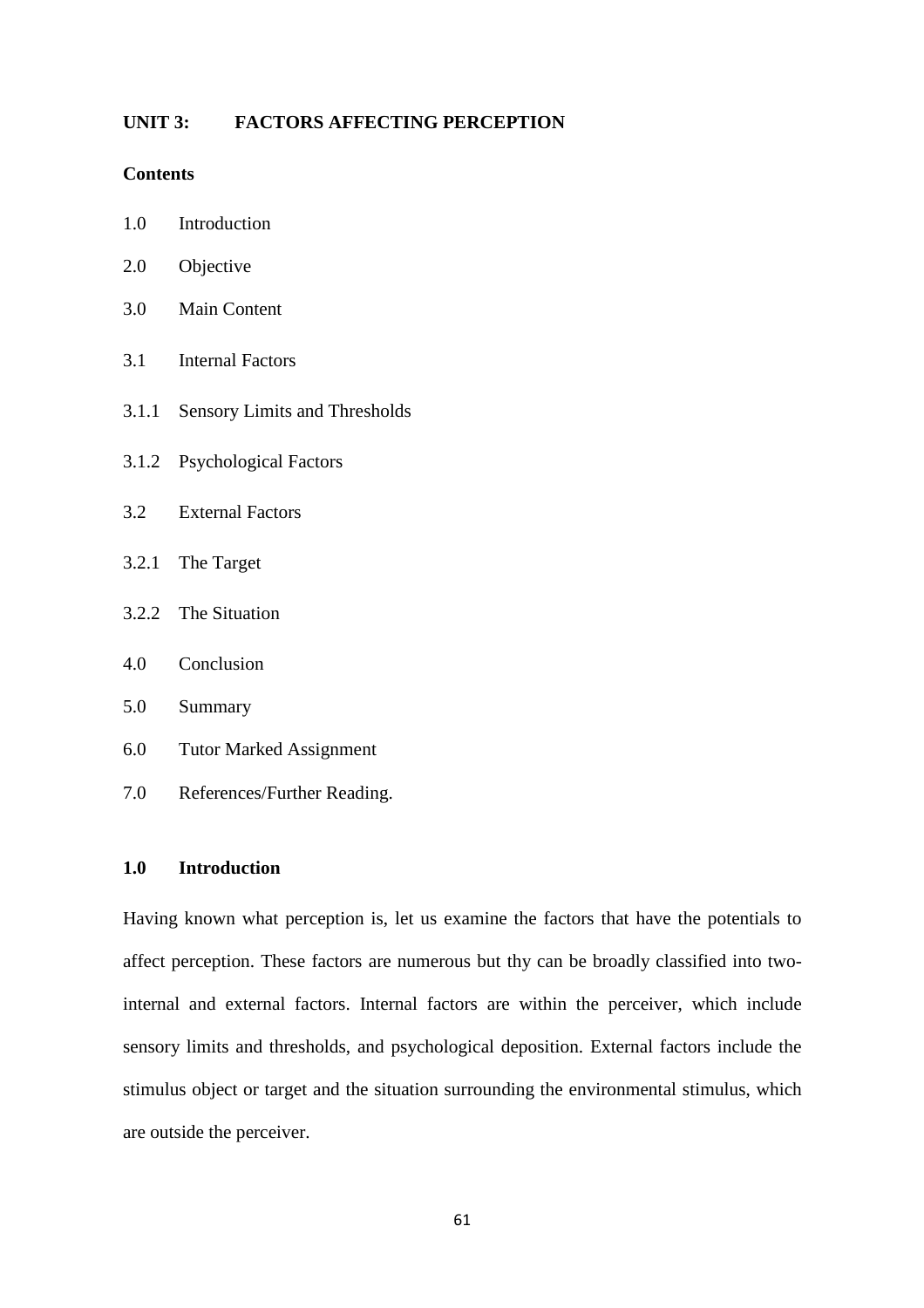#### **2.0 Objective**

The learning objectives are as follows:

- (1) To list both the internal and external factors affecting perception.
- (2) To discuss how these factors affect perception.

#### **3.0 Main Contents**

#### **3.1 Internal Factors**

As earlier stated, internal factors affecting perception include our sensory limits and threshold, and psychological disposition. These factors have strong influences in our perception of environmental stimuli.

#### **3.1.1 Sensory Limits and Thresholds**

Our sensory organs (eye, ear, tongue, skin and nose) have specialized nerves, which respond differently to the various forms of energy they receive (see unit 1 of module II). For instance, our eyes receive and convert light waves into electrical energy, which are transmitted to the visual cortex of the brain to create the sensation of vision and subsequently leading to perception. Similarly, the ear perceives sound by detecting vibrations. The auditory system produces neural signals in response to the sound. It should be noted however, that each sense receptor requires a minimum level of energy to excite it before perception can take place. The minimum level is called the absolute threshold  $- a$ point below which we do not perceive energy. The differential threshold is the smallest amount by which two similar stimuli must be different in order to be perceived as different (http://managementconsultingcourse.com/lesson33 perception and person perception.pdf 2011).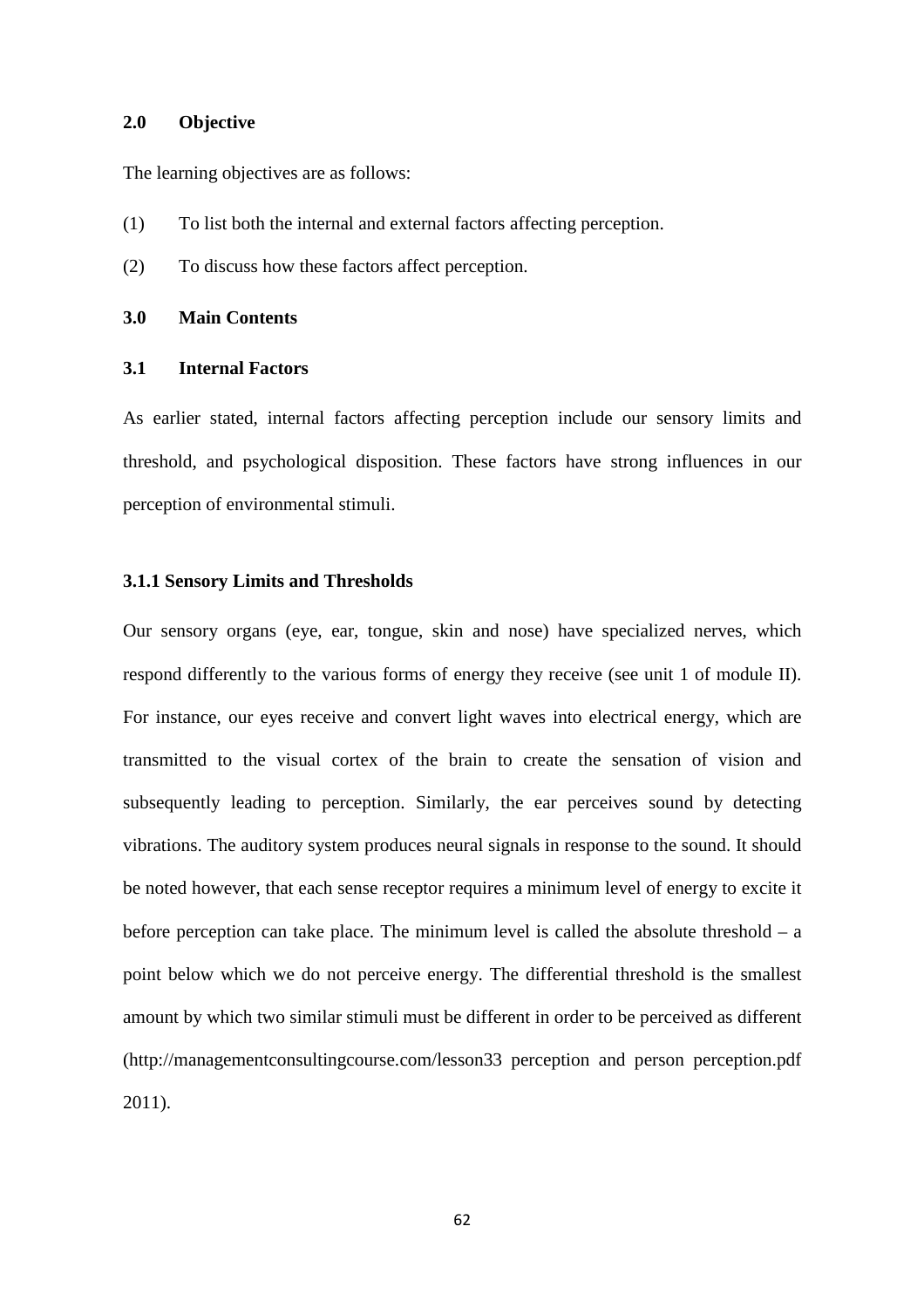Since our sense organs play a significant role in the perceptual process, it therefore means that the medical state of our senses influence our perception of environmental stimuli. For example, a blind person may lack visual perception but active in his auditory perception.

#### **3.1.2 Psychological Factors**

Our psychological dispositions such as experience, values, attitude, interest, habits, motives, learning and personality have a bearing or great influence on the formation of perception. The internal set or the inclination to perceive certain stimuli in a particular way also influences one's perception. This to a large extent explains why people have different preferences and react to environmental stimuli differently. Things compatible to one's learning, interest, attitude and personality are likely to get more attention than others. For example, an environmentalist may be more interested in news items on flooding or erosion than news items like motor racing.

## **3.2 External Factors**

The two major external factors that affect perception are the target itself and the situation surrounding the target.

#### **3.2.1 The Target**

The characteristics of the target or environmental stimulus that is being observed can affect perception. Since the interest or attention of the perceiver is necessary for perception, researchers have shown that environmental stimuli, which have the following characteristics (large size, bright colour, loud, contrast, moving, intense and frequency), have the tendency to be given more attention. For example, the bigger the size of an environmental stimulus, the higher the probability of its perception. An environmentalist can easily perceive gully erosion than sheet erosion.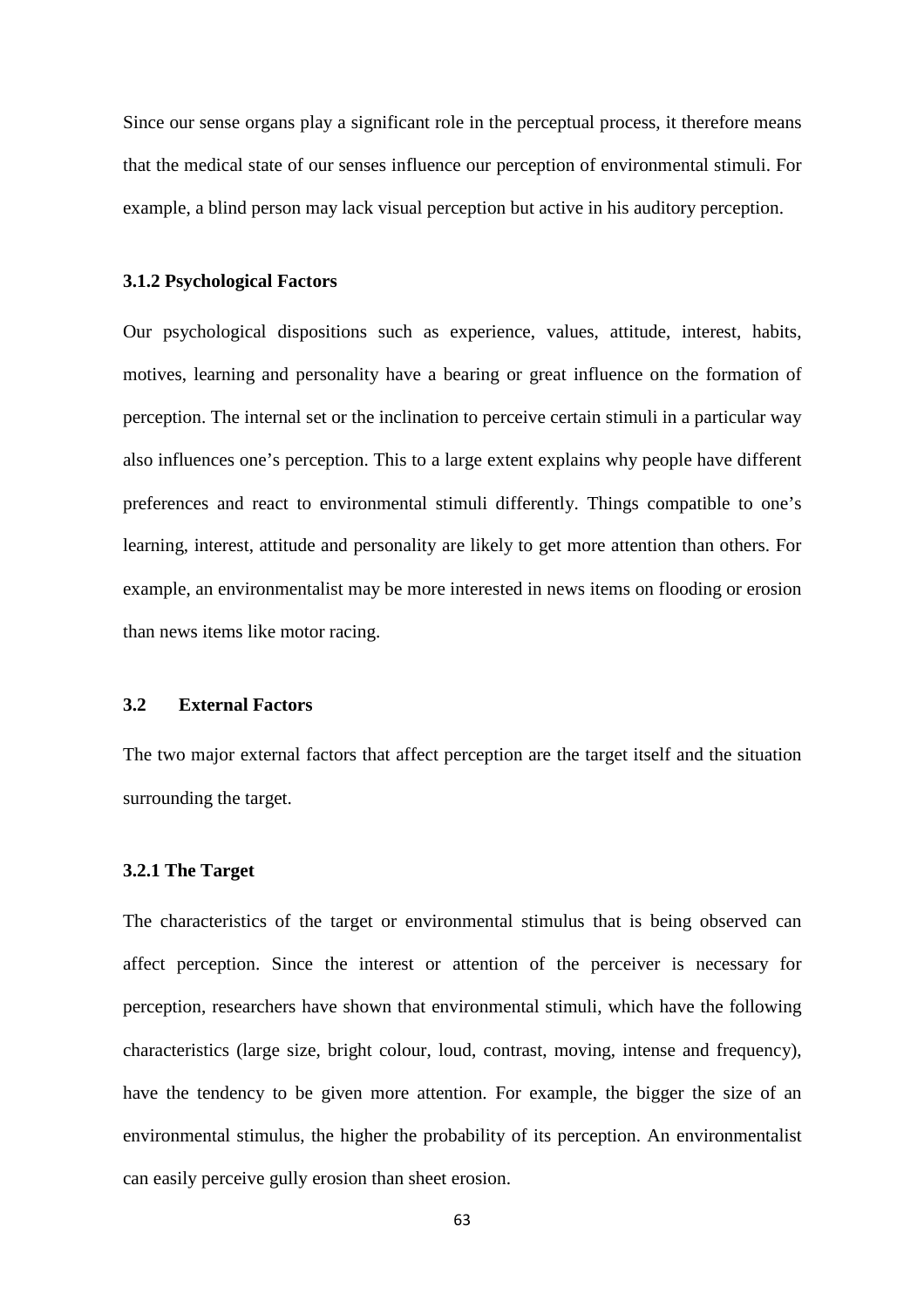Researches on human behaviour have also revealed that the more intense the stimuli, the higher the attention or recognition it gets in the perceptual process. For example, a high velocity river may have more impact on a perceiver than a calm lake.

Repeated external stimulus usually gets more attention than non-repeated stimulus. For example, a regular footballer is better perceived than a once a while substitute in a football team.

In the same vein, stimuli that contrast with the surrounding are more likely to be perceived than stimuli that have poor contrast because the former are more attention catching. Hence, warning signs are written with black ink or paint on yellow background because it was found that the contrast is maximum for this set of colours, so it is clearly visible even from a far distance.

#### **3.2.2 The Situation**

The situation or the contexts in which we see an environmental stimulus affect our perception. For example, a light rain shower during the rainy season will not attract much attention compare to a heavy downpour that causes flooding during the peak of the dry season.

#### **Self Assessment Exercise**

What do you think is responsible for people having different perception of the same object or event?

#### **4.0 Conclusion**

The discussions have revealed that several factors, which could be grouped into twointernal and external factors, affect our perception. This is the reason why a group of

64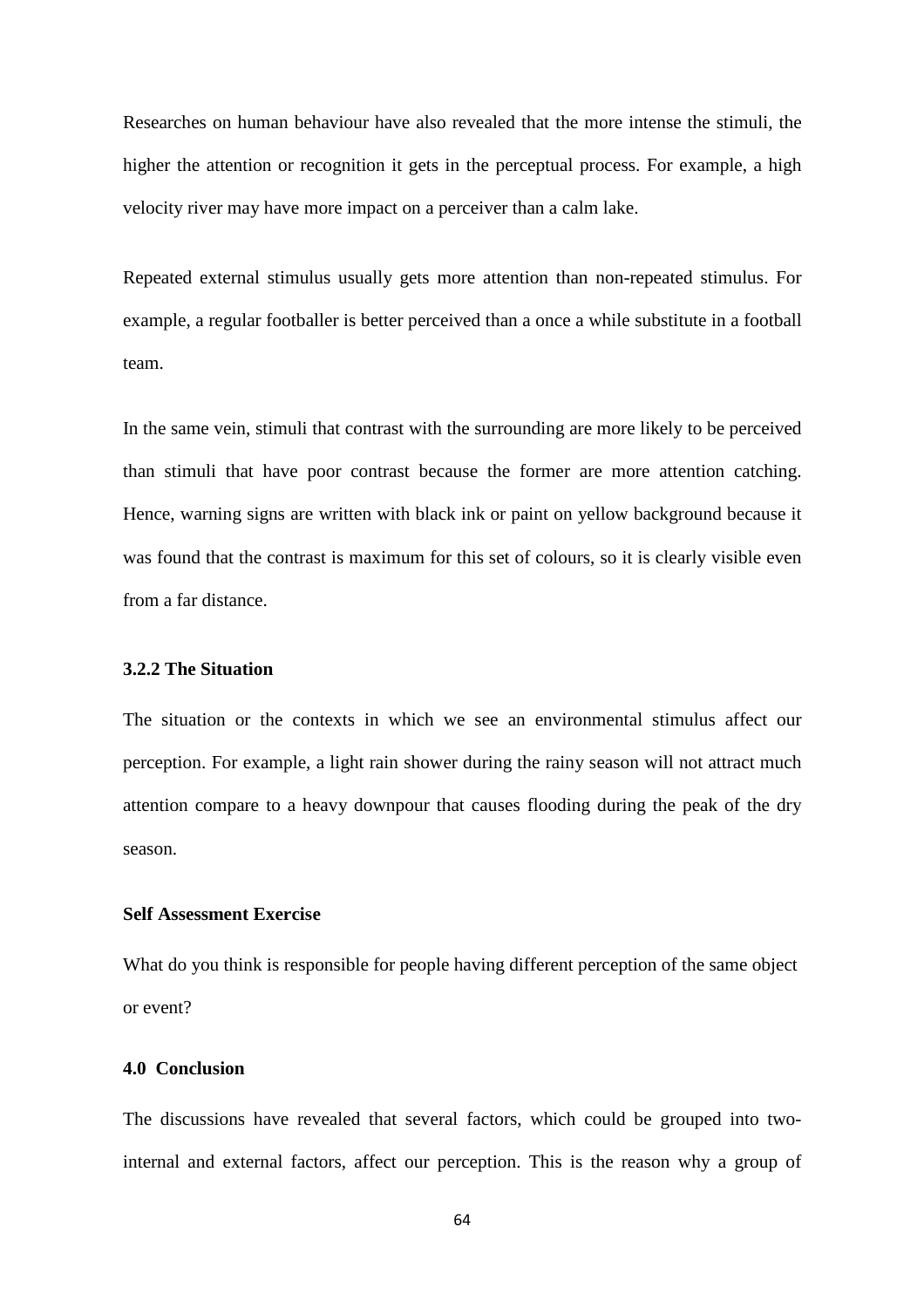people viewing the same situation or stimulus gives different accounts. The account given by each individual in the group is dependent on their psychological make-up, past experiences and learning, assessment of the stimulus and the situation surrounding the target.

## **5.0 Summary**

- There are several factors that affect our perception, which could be grouped into two-internal and external factors.
- The internal factors include psychological, sensory limits and thresholds; while the external factors include the target and the situation.

#### **6.0 Tutor Marked Assignment**

- (1) Factors affecting perception can be grouped into \_\_\_\_\_\_\_\_ and \_\_\_\_\_\_
- (2) The minimum level of energy needed by a sense receptor to excite it before perception can take place is called \_\_\_\_\_\_\_\_\_
- (3) The target and situation are examples of \_\_\_\_\_\_\_\_\_ factors affecting perception.
- (4) Which of the following is not an example of psychological factor? (a) value (b) sensory limit (c) interest (d) motives
- (5) Which of the following is a characteristic of environmental stimulus that affects perception?

(a) colour (b) contrast (c) frequency (d) all of the above

(6) In the study of perception, target can also be referred to as

(a) goals (b) objective (c) stimulus (d) none of the above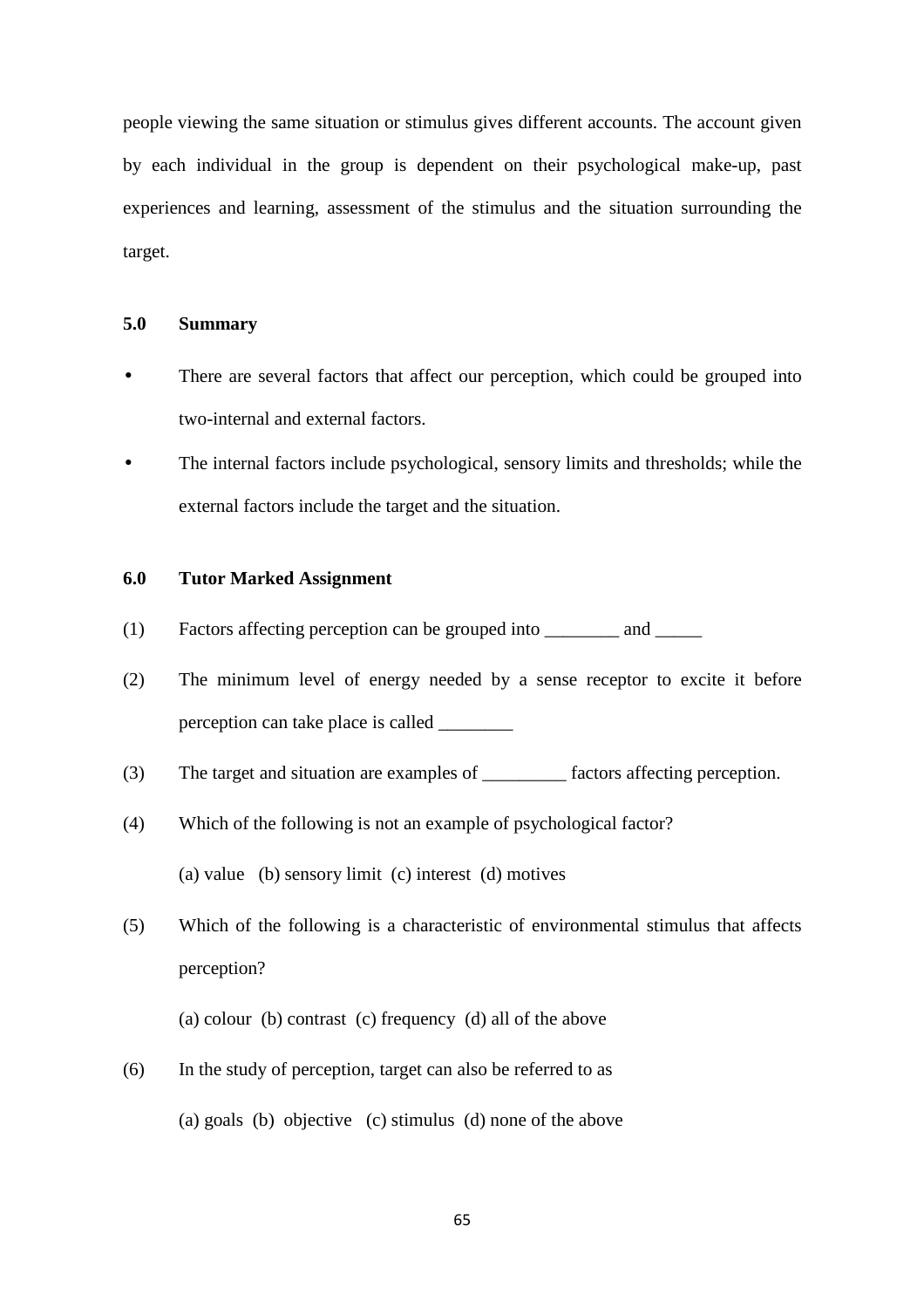# **7.0: References / Further Reading**

http://www.list4everything.com/list-of-factors-affecting-perception.html. 23/7/11.

http://www.notes forexams.com/wp.contact/uploads/2011/01/perception.pdf. 23/7/11.

http://managementconsultingcourse.com/lesson33 perception and person perception.pdf.

10/7/11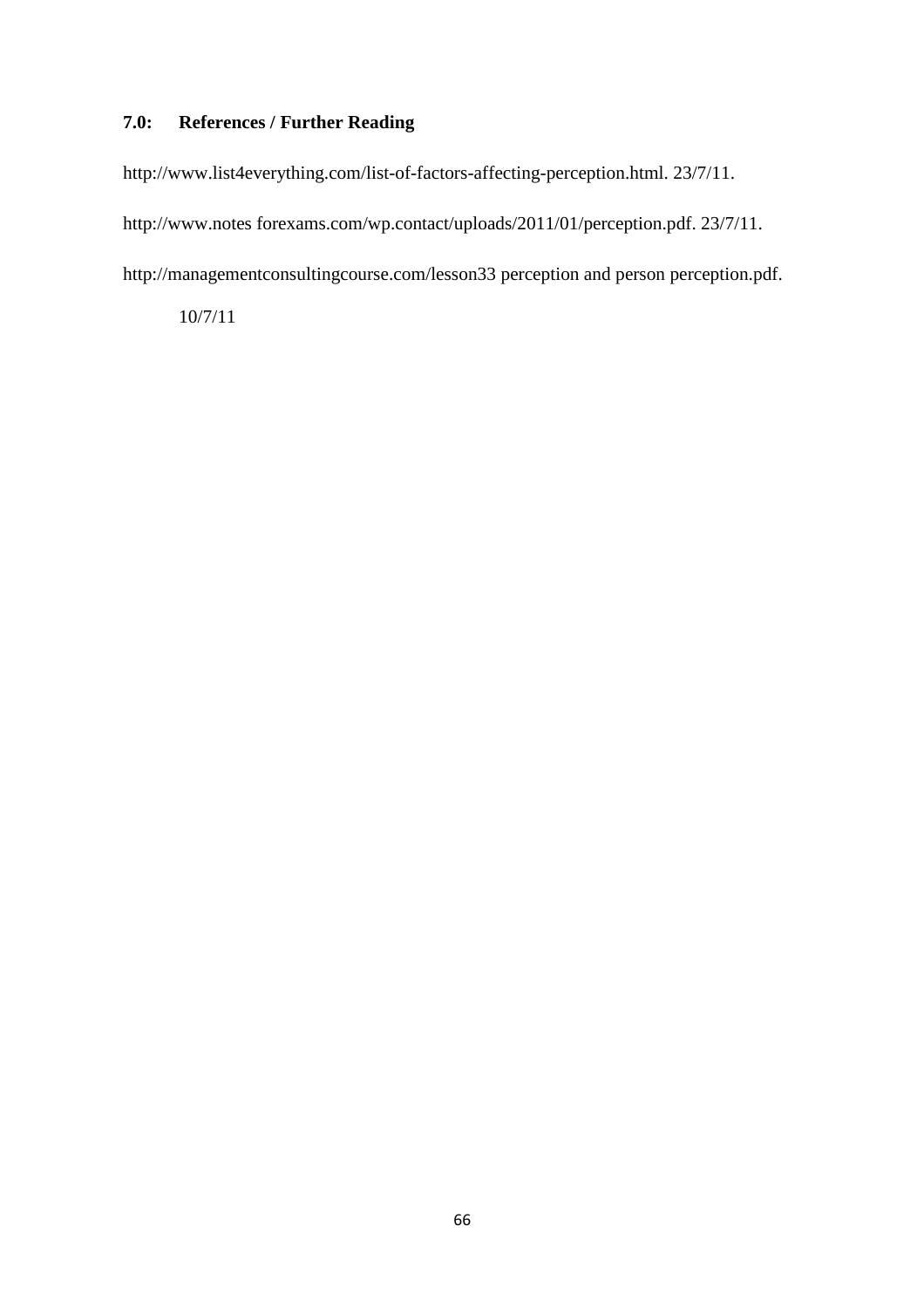## **UNIT 4: THE CONCEPT OF OBJECTIVE AND PERCEIVED ENVIRONMENT**

## **Contents**

- 1.0 Introduction
- 2.0 Objective
- 3.0 Main Content
- 3.1 Objective and Perceived Environment
- 4.0 Conclusion
- 5.0 Summary
- 6.0 Tutor Marked Assignment
- 7.0 References/Further Reading

# **1.0 Introduction**

This unit will be concerned with the examination of the relationship between objective and perceived environment. Since we have observed in the preceding unit that several factors affect the perceptual process, one may then ask, is the objective world or environment the same as the perceived environment? This question shall be the focus of this unit.

## **2.0 Objective**

The learning objectives are as follows;

- (1) To distinguish between objective and perceive environment.
- (2) To examine the relationship between objective and perceived environment.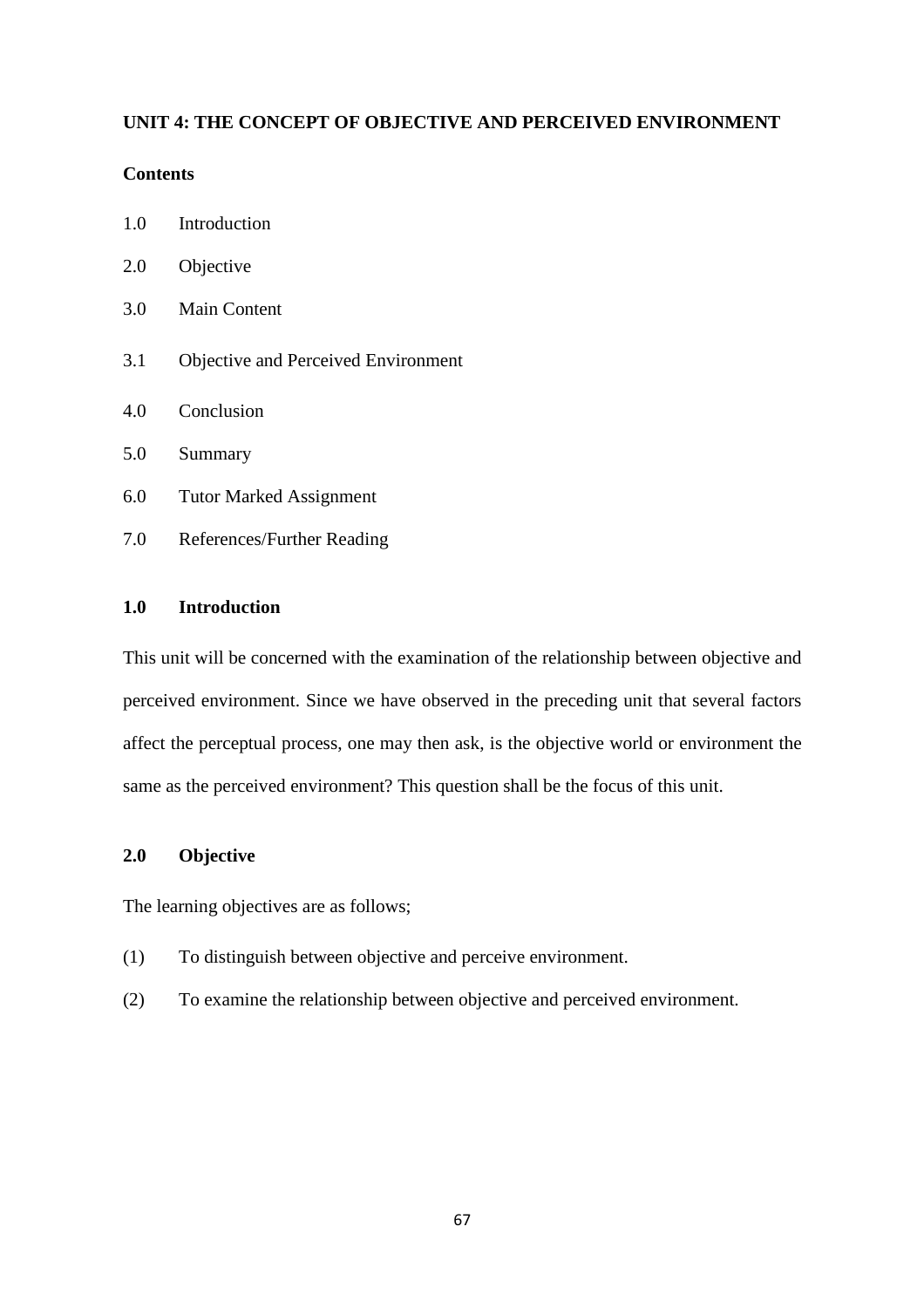#### **3.0 Main Content**

#### **3.1 Objective and Perceived Environment**

Perception is a unique field of inquiry. In all other scientific disciplines, the purpose is to explain objective facts and events. Objective in this context means that the event to be explained is independent of the observer, is observable to all, and is not mere illusions. By independent of the observer, we mean that it can be safely assumed that these events are actually taking place whether anyone is observing them or not. If there is ever reason to think our observation of what is happening is faulty or illusory, then we correct it. For example, trees appear to be moving when one is in a fast moving vehicle. In reality, this is not true. Hence, the apparent movement of tree is disregarded.

Many objects or natural events studied in most scientific disciplines are open to direct inspection. For instance, the soil profile of a given area can be directly observed. In many cases, vision is aided by optical instruments, but that does not alter the fact that the starting point is what we perceive. As long as people agree about what they observe, and as long as there is no reason to suspect that our senses are deceiving us, scientists are quite willing to assume the objectivity of the event (Rock, 1975).

In the field of perception however, the interest is not in the objective event like in the physical sciences, but in how things appear. Thus, in the study of perception, it is the appearance of things that is the focus of attention rather than the objective reality. Rock (1975) noted that the facts to the explained are the sensory impressions we have of the world around us, via the different sense modalities of vision, audition, and others, and the task is to account for these impressions. Whether a given perception is veridical (i.e. truthfully reflecting the objective state of affairs) or illusory (i.e. not in accord with the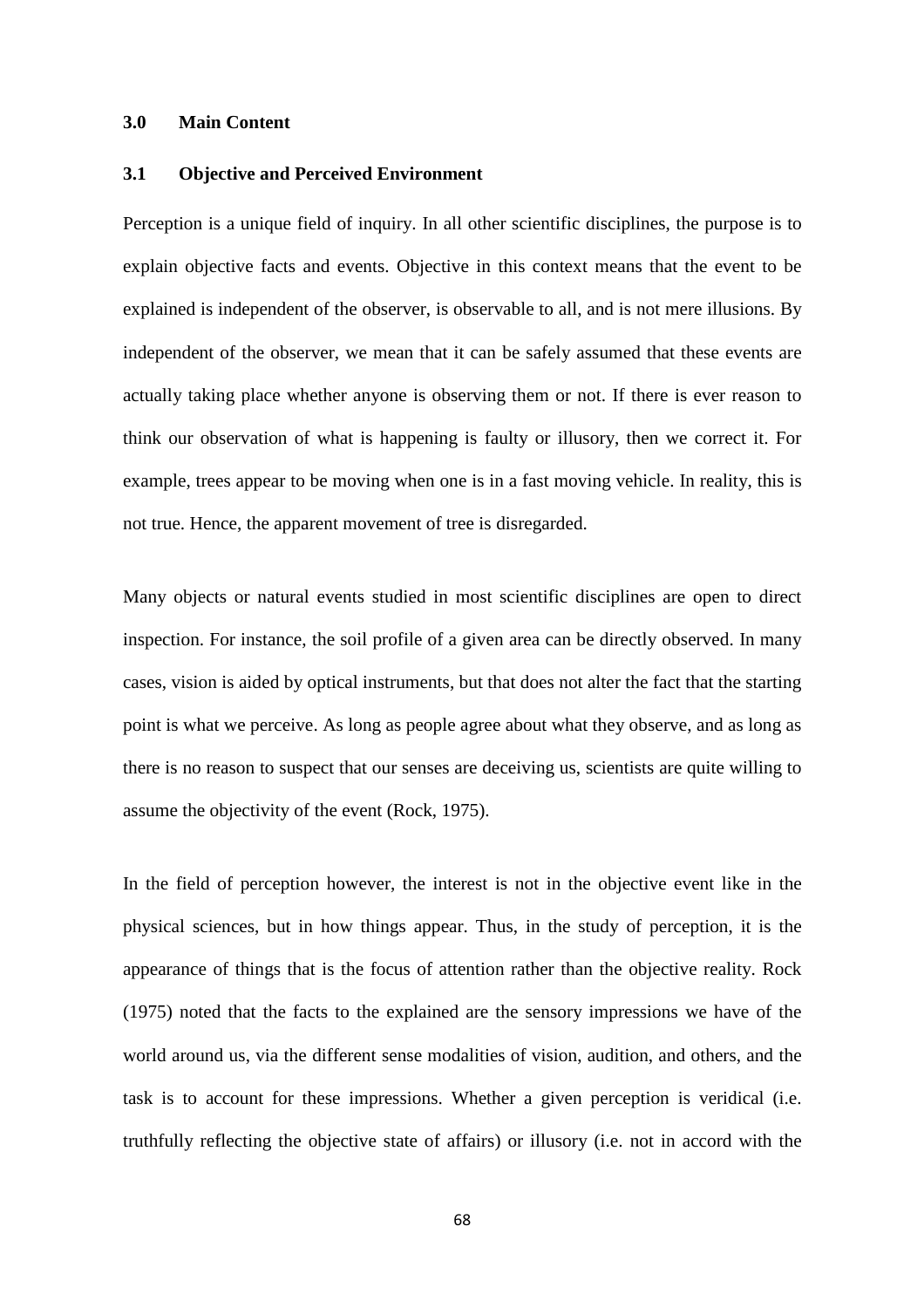objective state of affairs) does not affect its status as a fact of perception requiring explanation.

With the development of modern science, it has become increasingly clear that the physical world or objective environment, as it might be described by the physicist, and the world as we perceive it are not one and the same thing. For example, physicists speak of electromagnetic waves, which are not perceptible. Since the environment as it appears to us differs in so many respects from the objective environment, it would seem that the environment we perceive is the end result of events that occur in the nervous system and in this sense is a construction. It bears a certain kind of similarity to the objective environment, but it also very different from it. Even though our conception of the objective environment as derived from physics is a construction, it is an intellectual and not a sensory construction.

When we consider perception such as color, taste, or smell, it becomes more evident that the perceived environment and the objective environment as described by physics are qualitatively different. Where for example, the physicist refers to electromagnetic vibrations of varying wavelength, we experience the hues, red, green, blue, and so on; similarly, where the physicists refers to certain chemical compounds, we experience tastes or smells. The point is that hues and tones have no existence other than as contents in the consciousness of living beings.

The sensations of hue, pitch, taste, and the like were distinguished by philosophers from those of size, form, and the like, presumably because they were purely psychological events, or constructions, as such do not exist in the objective environment. These sensations are called secondary qualities. Primary qualities were those that directly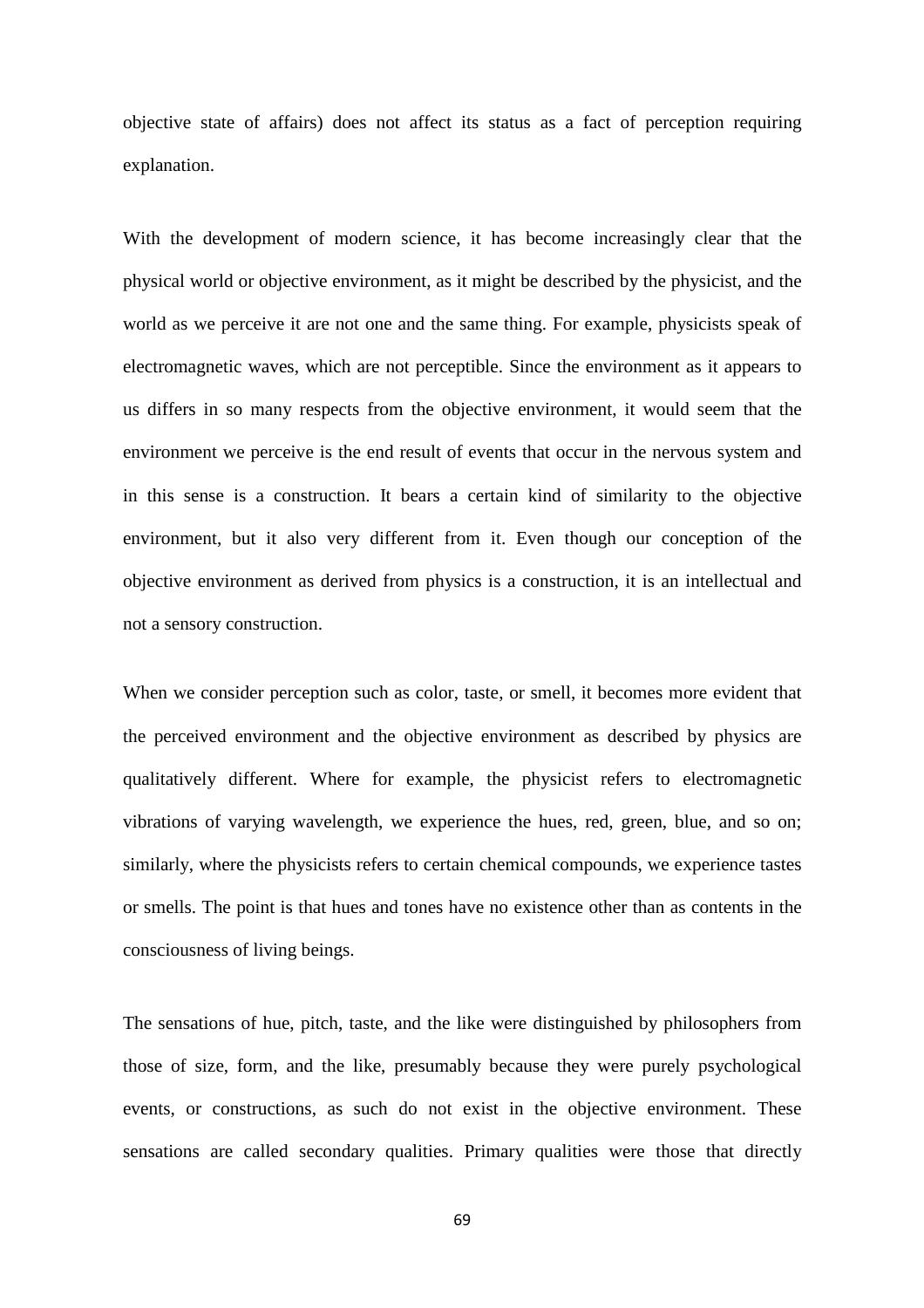correspond with the objects they represent. For instance, a perceived triangle has the same formal properties as the real triangle being perceived, namely, three sizes and three angles. Although the distinction between primary and secondary qualities is, therefore of great interest, it must not be permitted to obscure the fact that all perception, of primary as well as other qualities, is the end result of events in the brain and, therefore, is at most a symbolic representation of objects in the objective environment (Rock, 1975).

The question now is, if perception results from events in the nervous system of living beings, how do we obtain valid knowledge? Clearly we obtain such knowledge from our perceptions. Even though that the perceived environment is not the same with the environment that is the object of perception, one can still say that there is a high degree of correspondence. We can determine whether or not a correspondence exists between a particular perception and an object in the environment by performing certain kinds of operations. For example, we can measure whether two lines that appear to be the same length are indeed the same length.

#### **Self Assessment Exercise**

Do you think there is any difference between objective and perceived environment?

## **4.0 Conclusion**

The discussions have shown that there is a degree of difference between the objective environment and the perceived environment most especially from the perspective of the physical sciences, especially physics. The major reason for the difference between objective and perceived environment is the fact that all perception of both primary and secondary qualities of an object, is the end result of events in the brain, which is at most, a symbolic representation of objects in the objective environment.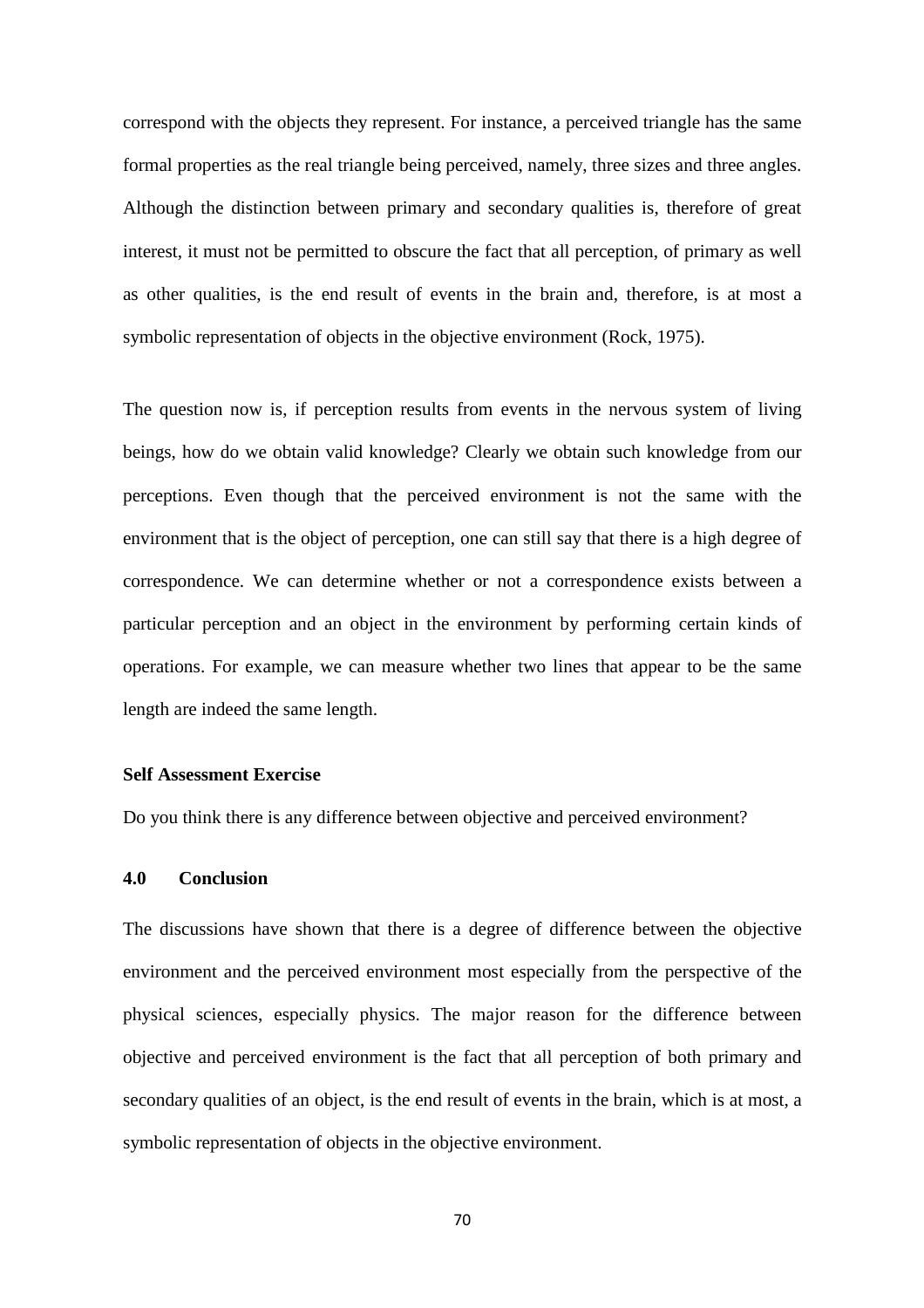#### **5.0 Summary**

- In the study of perception, it is the appearance of things that is the focus of attention rather than objective reality.
- The perceived environment bears a certain kind of similarity to the objective environment, but also very different from it, because it is a sensory construction.

## **6.0 Tutor Marked Assignment**

- (1) In perceptual studies, when the explained event is independent of the observer, not illusions and observable to all, it is called \_\_\_\_\_\_\_\_\_\_\_
- (2) In the study of perception, it is the \_\_\_\_\_\_\_\_ of things that is the focus of attention.
- (3) When perception truthfully reflect the objective state of affairs it is said to be \_\_\_\_\_\_\_\_\_\_
- (4) Perception that is not in accordance with the objective state of affairs is called. (a) differential (b) illusory (c) false (d) none of the above
- (5) Which of the following perceptual sensation is not a primary quality? (a) hue (b) size (c) form (d) all of the above
- (6) Which of the following perceptual sensation is an example of secondary quality? (a) hue (b) pitch (c) taste (d) all of the above

#### **7.0 References/Further Reading**

Rock, I. (1975). *An Introduction to Perception.* Macmillan Publishing Co. Inc. New York.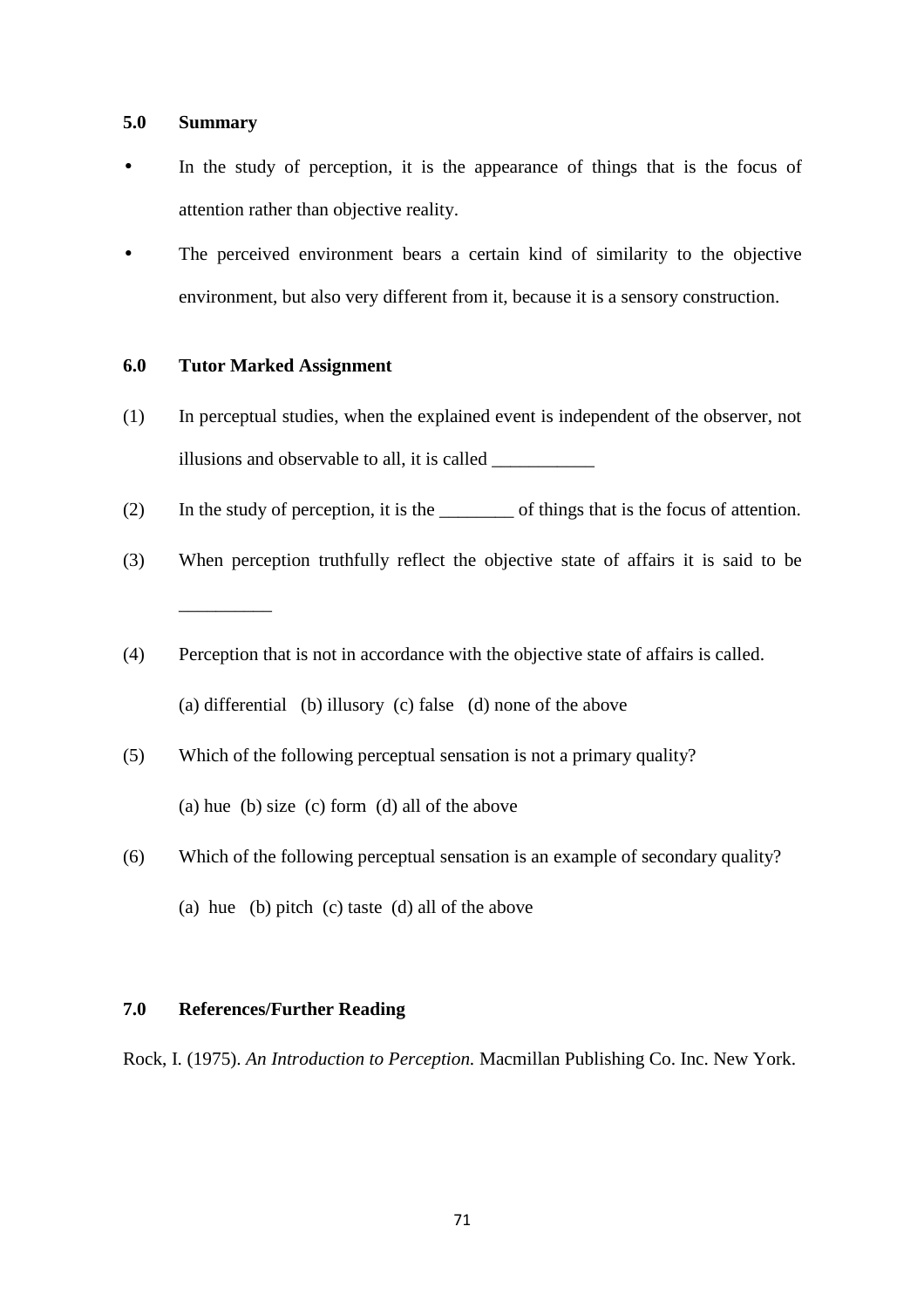# **UNIT 5: PERCEPTION AND FORMATION OF ENVIRONMENTAL IMAGES**

## **Contents**

- 1.0 Introduction
- 2.0 Objective
- 3.0 Main Content
- 3.1 What is Cognition?
- 3.2 Cognition and Perception
- 4.0 Conclusion
- 5.0 Tutor Marked Assignment
- 6.0 References / Further Reading

## **2.0 Introduction**

The formation of environmental images is heavily dependent on our senses, which are significant components of the perceptual process. Therefore, the formation of environmental images is within the ambit of perception and cognition. Thus, discussions in this unit will centre on cognition and perception.

# **3.0 Objective**

The learning objectives are as follows:

- (1) To define cognition
- (2) To explain the factors influencing the formation of environmental images.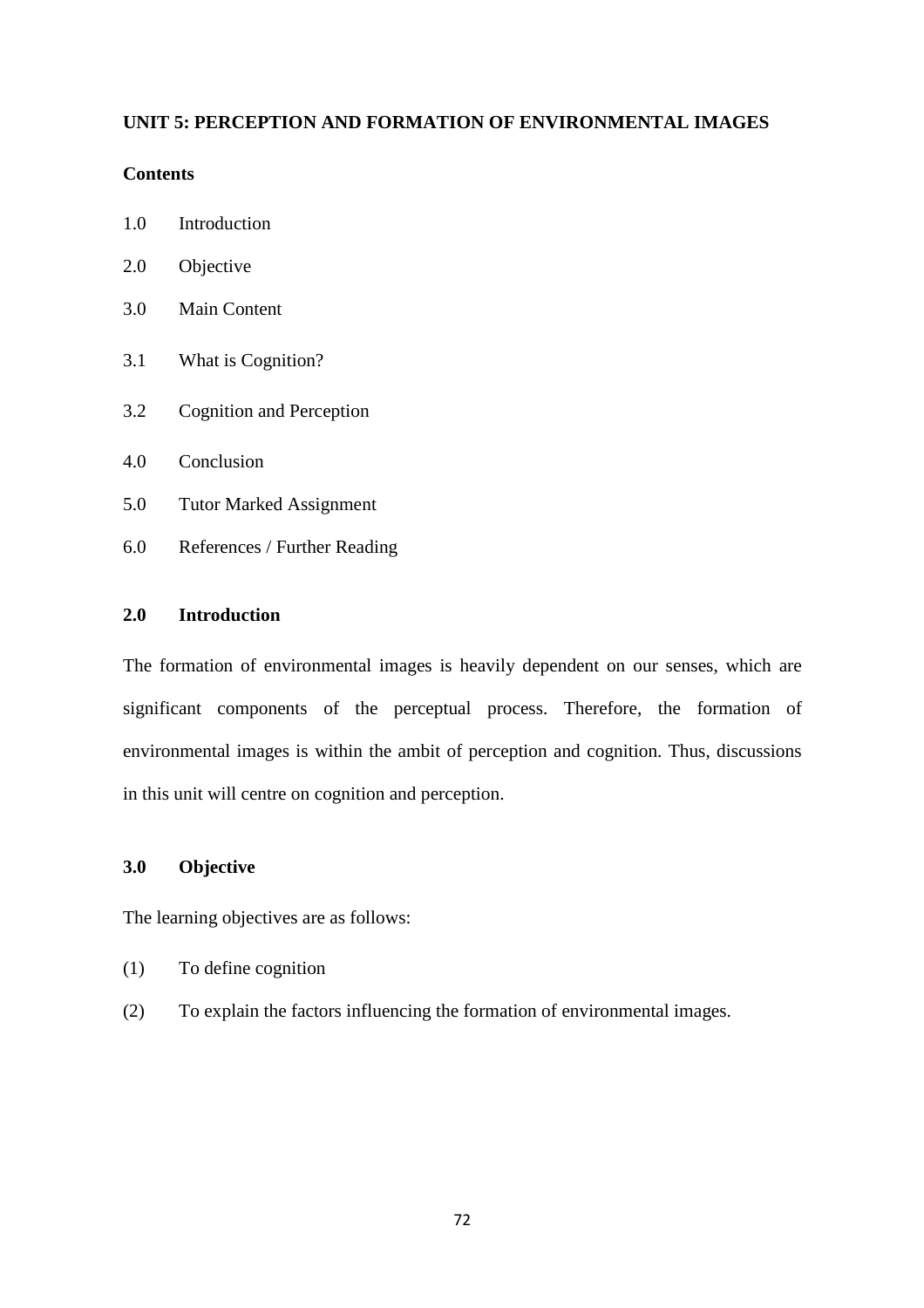### **4.0 Main Content**

#### **3.1 What is Cognition?**

Cognition is a scientific term, which originated from the Latin word "cognoscere", meaning, to conceptualize", "to know" or "to recognize". Cognition can however be defined as the mental processes that take place in gaining and understanding information. It involves the basic thinking process of an individual, including his/her memory, perception, knowledge and judgment. Cognition involves the process of "knowing" things and handling information. The use of knowledge is said to direct our actions towards a particular goal. Our very own memories and past experiences defined what we know and will determine how we see and how we will react in the future.

The term cognition varies in different disciplines; however, in this discussion, we are concerned with its usage in psychology and cognitive science, where it refers to an information processing view of an individual's psychological functions. Cognitive process is the way we process information. For example, when we think of a river, we associate it with information related to the use of a river, which include sailing, swimming, washing, fishing etc. The cognitive process influences how we form environmental images.

# **3.2 Cognition and Perception**

Cognition and perception are both influenced by our senses. They are also associated with images, inner representation, mental maps and schemata's in which personal experiences and values are used to filter the barrage of environmental stimuli to which the brain is subjected,; thus allowing the mind to work with a partial, simplified (and often distorted) version of reality (Knoy and Pinch, 2006).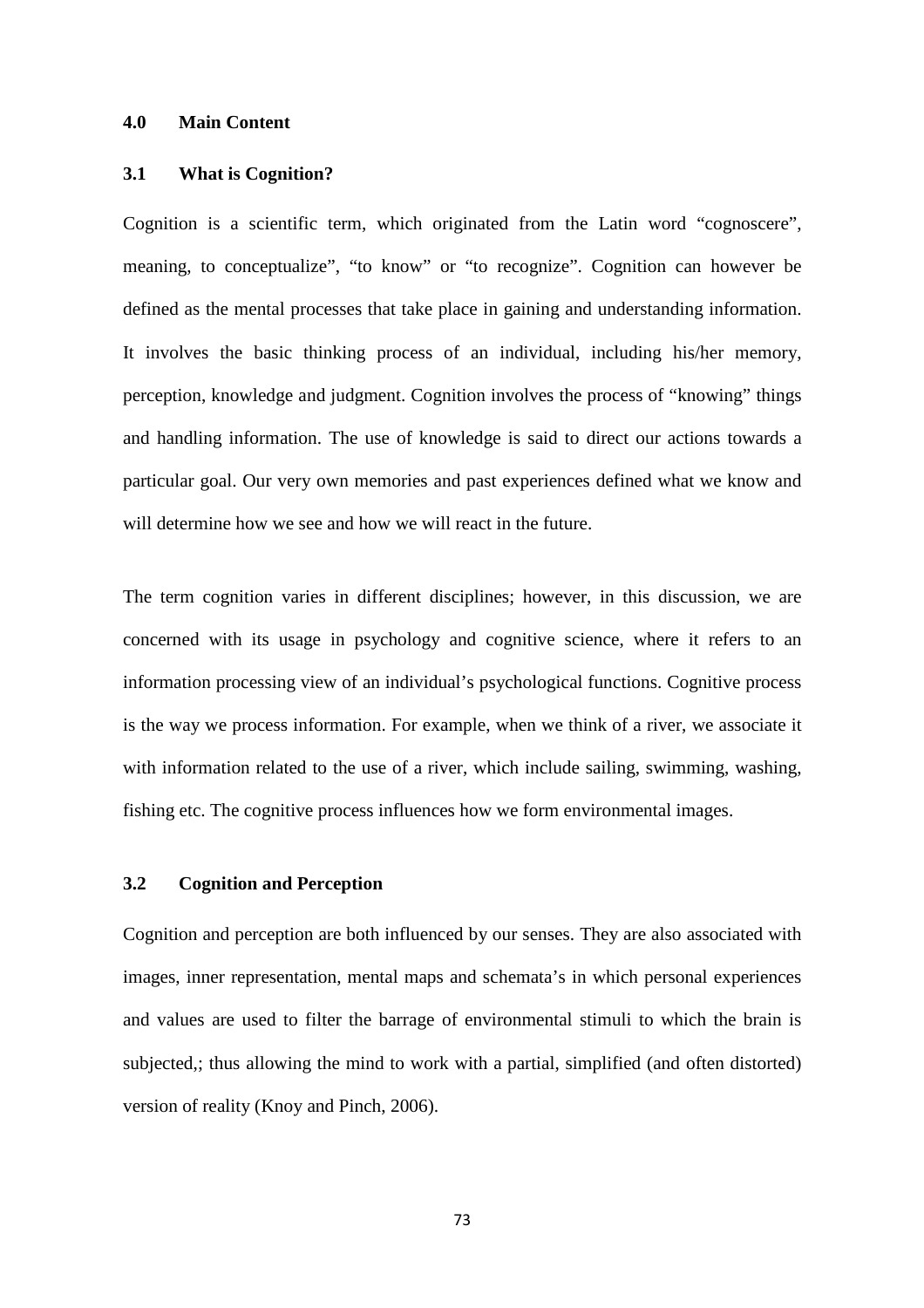The same environmental stimuli may evoke different responses from different individuals, because of the various factors that affect both perception and cognition. However, there may be situations whereby certain aspects of environmental images will be held in common over quite large groups of people due to similarities in their socialization, past experiences, learning and urban environment.

Knoy and Pinch (2006) noted that we do not have a single image or mental map that can be consulted or recalled at will. Rather, we appear to possess a series of latent images that are unconsciously operationalized in response to specific behavioural tasks.

Underlying the organization of people mental maps is the cognitive distance between image elements, and this is another aspect of imagery that has been shown to exhibit interesting and important regularities. Cognitive distance is the basis for the spatial information stored in cognitive representations of the environment. It is generated from a variety of mechanisms that include the brain's perception of the distance between visible objects, the use-patterns and structure of the visible environment, and the impact of symbolic representations of the environment such as maps and road signs. For majority of people for example, intra-urban cognitive distance is generally greater than objective distance, regardless of city size and their usual means of transportation, although there is evidence to suggest that this overestimation declines with increasing physical distance.

It has been suggested that people's images and cognitive distance estimates are a function of the number of environmental stimuli, or cues, they encounter along the parts. It is also suggested that different types of urban structure will result in the selection of different cues, thus generating a different metric of cognitive distance and producing different kinds of mental maps. For example, residents of concentrically zoned cities might be expected to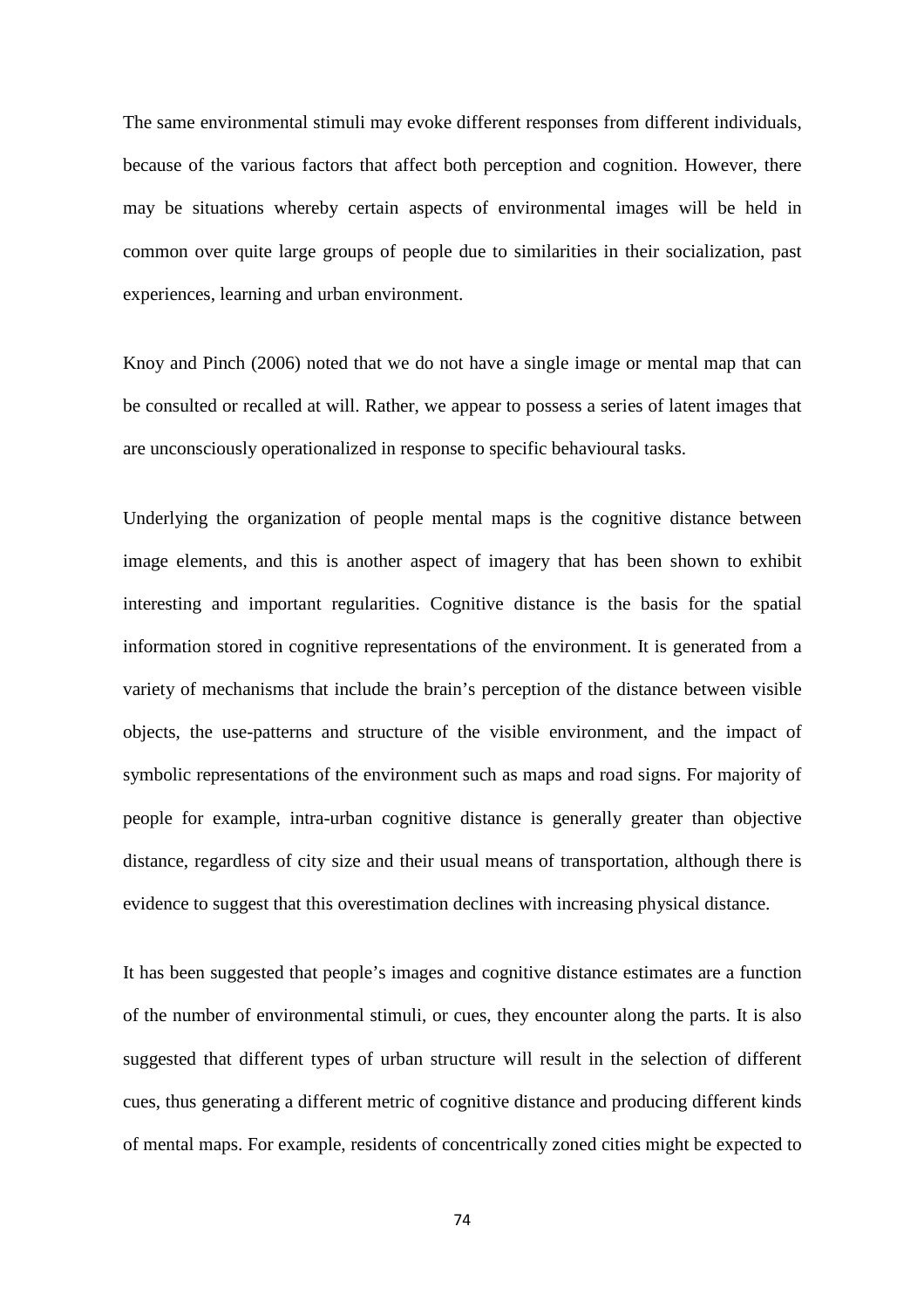respond more to changes in land use than residents of sectorally structured cities, who might be expected to respond more to traffic-related cues along the typical path from suburb to city centre and back (Knoy and Pinch 2006).

Our primary interaction with the natural environment, as with other aspects of our experience, is through our senses, as earlier noted. This makes us to form feelings and impressions that both shape and are shaped by our basic cognitive structures and values. At deeper levels of processing, they form more explicit beliefs and attitudes, imageries, even theories and ideologies. These cognitions, perceptions and attitudes affect both individuals own well being and that of their environment. For example, people feel good in a healthy natural environment and feel better knowing that their natural environment is healthy.

# **Self Assessment Exercise**

Can you account for the role of cognition and perception in the formation of environmental images?

# **5.0 Conclusion**

Our environmental image construct is significantly influenced by cognition and perception, which in turn depend heavily on our senses. Since cognition and perception are influenced by several internal and external factors, there are usually variations between the natural environment and our perceived environment images.

### **6.0 Summary**

The formation of environmental images is influenced by cognition and perception, which is in turn dependent on our senses.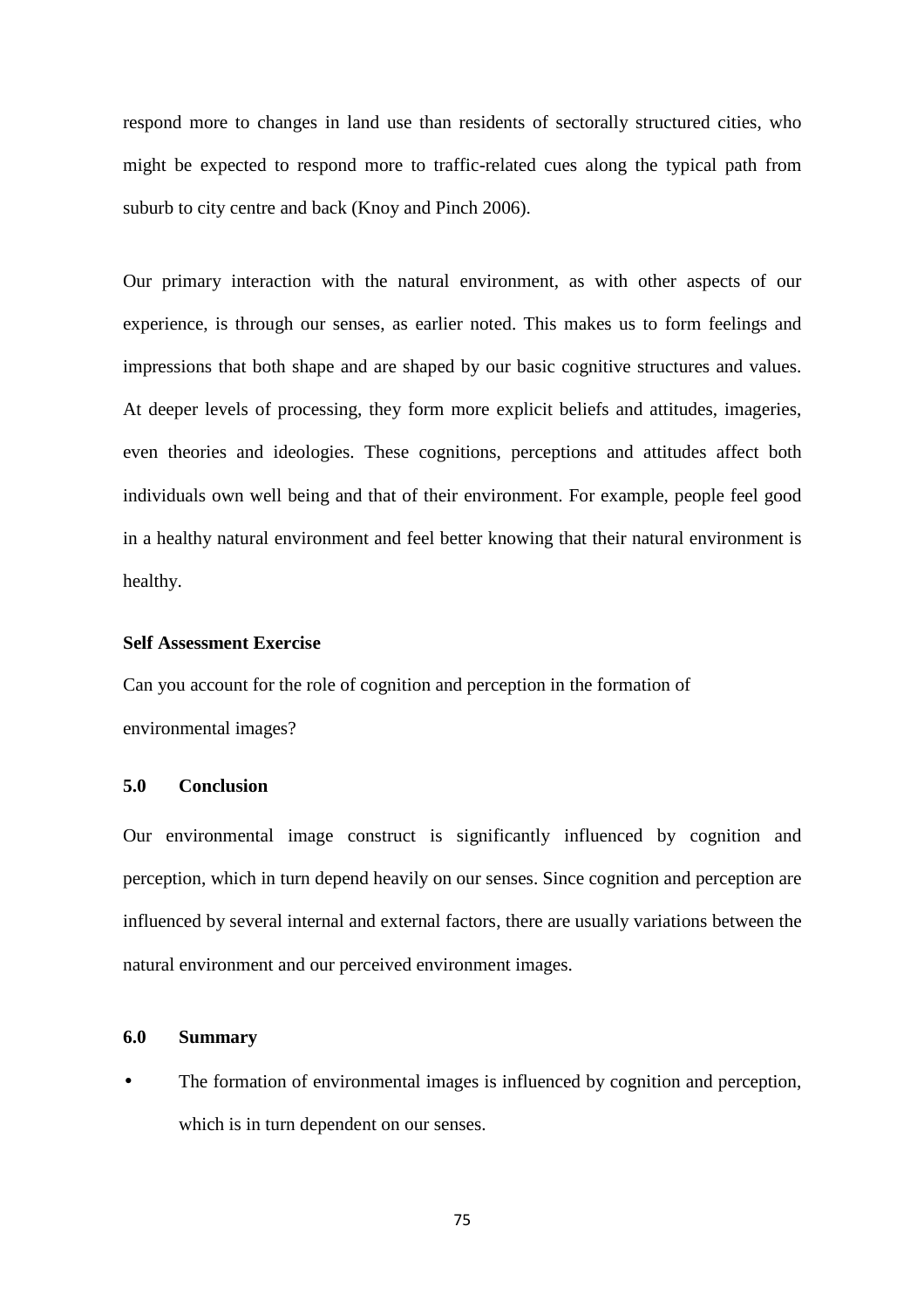- Cognition is the mental processes that take place in gaining and understanding information.
- Cognition and perception help the brain to filter the barrage of environmental stimuli that it's subjected; thus allowing the mind to work with a partial, simplified (and often distorted) version of reality.

# **6.0: Tutor Marked Assignment**

- (1) \_\_\_\_\_\_\_\_\_\_ is the mental processes that take place in gaining and understanding information.
- (2) The way we process information is called  $\qquad \qquad$
- (3) What part of the body processes and give meaning to environmental stimuli? \_\_\_\_\_\_\_\_\_\_\_\_\_
- (4) Which of the following reasons may account for certain aspects of environmental images to be held in common over quite large groups of people?
	- (a) similarities in their socialization (b) similar past experience (c) similar learning (d) all of the above
- (5) Which of the following statement is true of perceived environmental

images?

- (a) They are exactly the same with natural images
- (b) They are not in any way like the natural images.
- (c) They are similar to the natural images.
- (d) none of the above.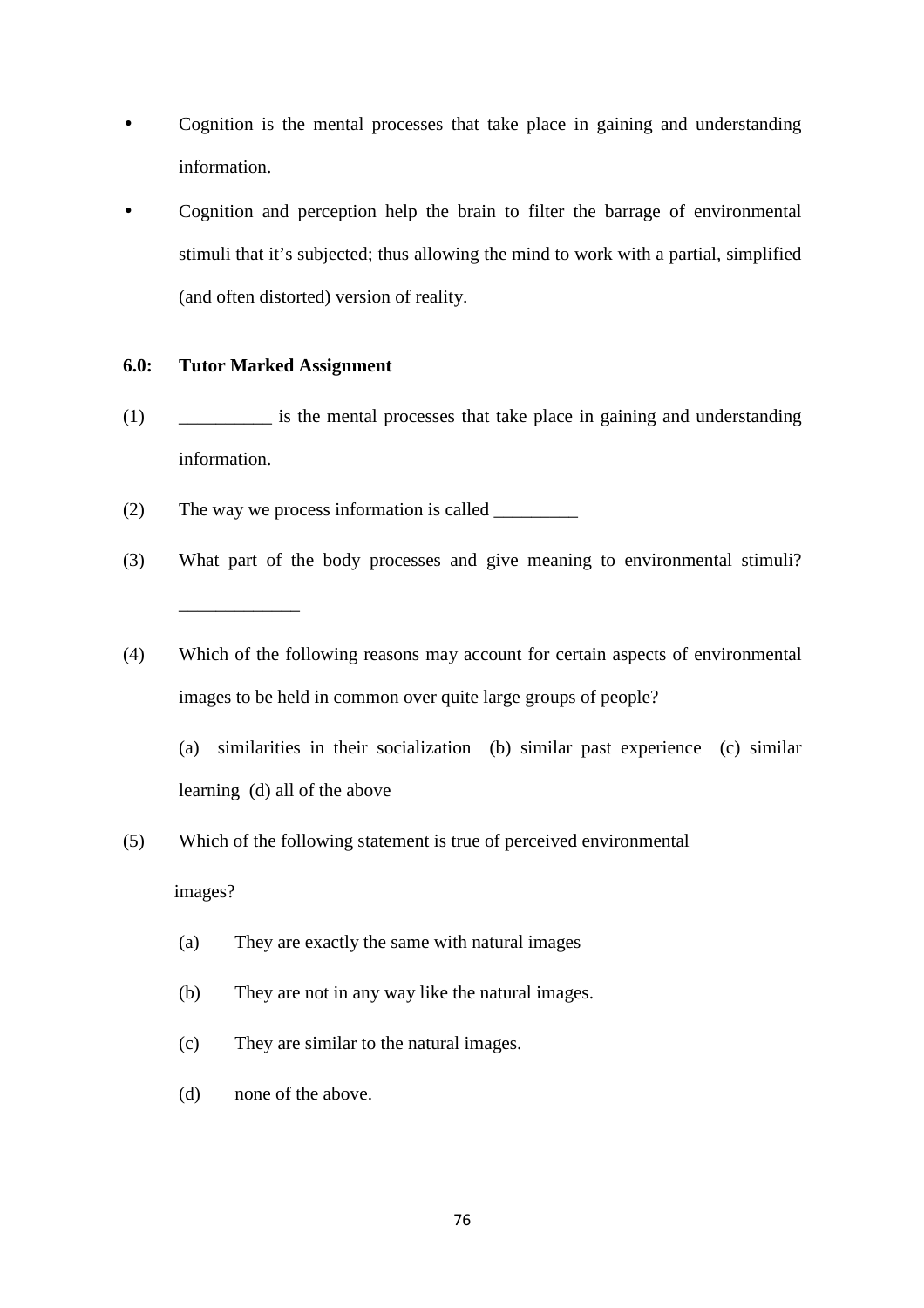(6) Which of the following help the brain to filter the barrage of environmental stimuli.

(a) the sense organs (b) perception and cognition (c) knowledge

(d) current experience

# **7.0 References/Further Reading**

Forgus R. H. (1966). *Perception: The Basic Process in Cognitive Development.* McGraw-Hill Book Company, New York.

http://en.wikipediaorg/wiki/cognition and pinch5. 28/07/2011

Knoy, P. (2006). *Urban Social Geography: An Introduction. Fifth Edition* Pearson Prentice Hall, England.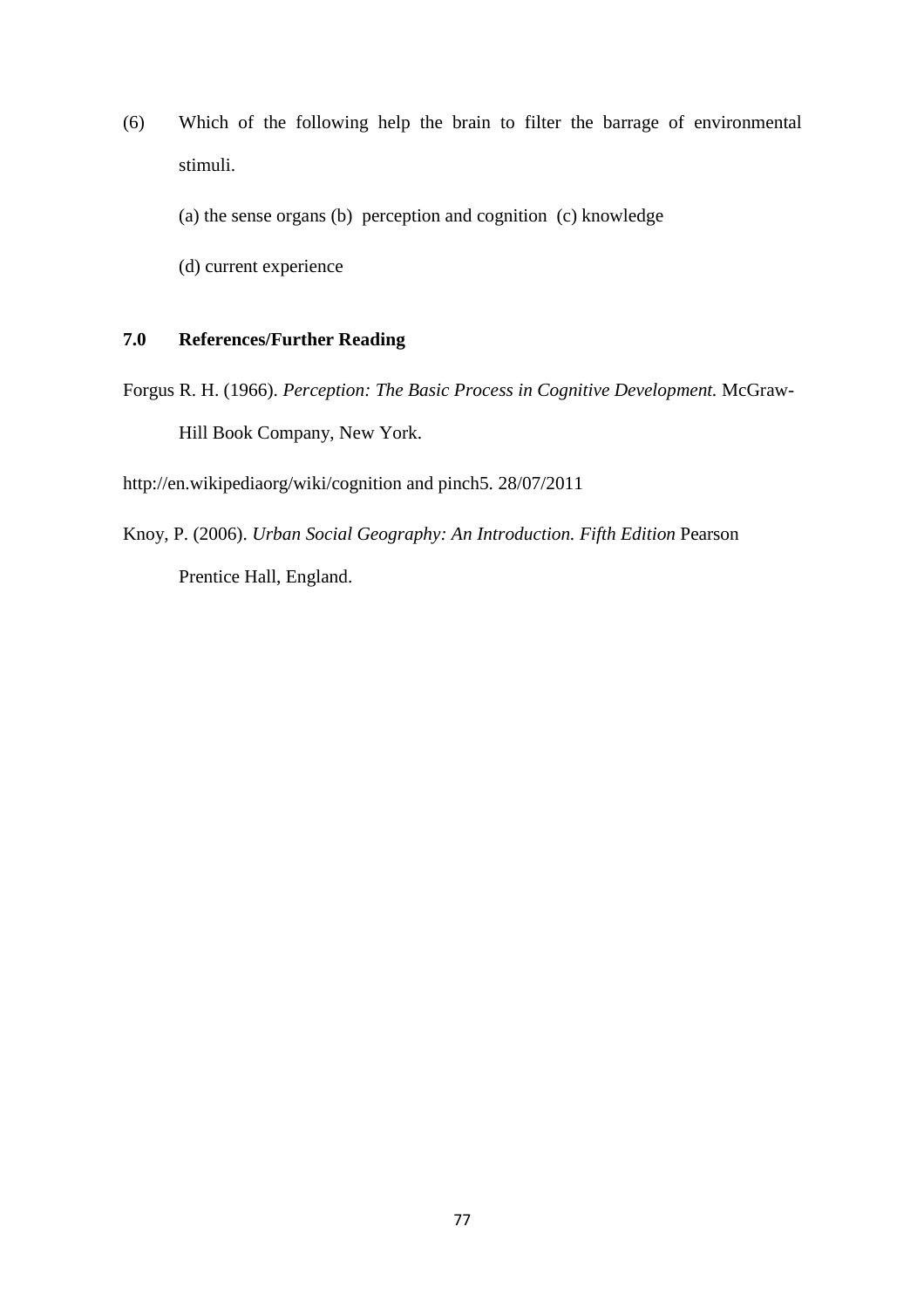# **Module III**

- Unit 1: Cognitive Development
- Unit 2: Environmental Perception and Decision Making
- Unit 3: Perception and Environmental Resource Management
- Unit 4: Waste Perception and Management
- Unit 5: Environment Perception and Renewable Alternative Energy Sources.

# **Unit 1: Cognitive Development**

# **Contents**

- 1.0 Introduction
- 2.0 Objective
- 3.0 Main Content
- 3.1 Process of Piaget's Theory of Cognitive Development
- 3.2 Stages of Cognitive Development
- 3.2.1 Sensorimotor Stage
- 3.2.2 Pre-operational stage
- 3.2.3 Concrete Operational Stage
- 3.2.4 Formal Operational Stage
- 4.0 Conclusion
- 5.0 Summary
- 6.0 Tutor Marked Assignment
- 7.0 References/Further Reading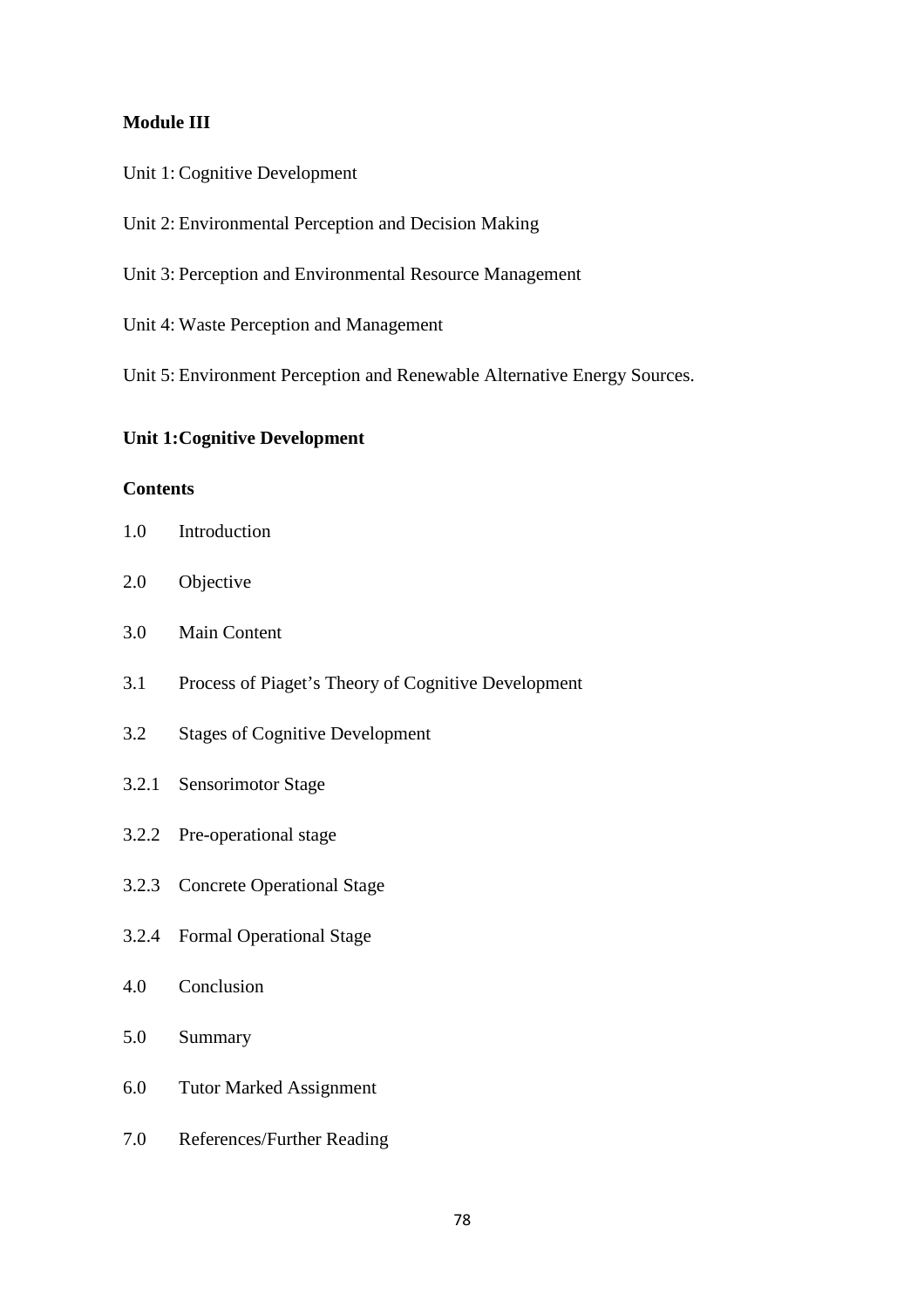#### **1.0 Introduction**

In unit 5 of module II, we did say that cognition and perception influence the formation of environmental images. And we defined cognition as the mental processes that take place in gaining and understanding information. What then is the process of cognitive development? What are the stages of cognitive development? Answers to these questions shall form the major theme of this unit. In the discussions however, emphasis shall be on Jean Piaget theory of cognitive development. This theory examined cognitive development from infancy to adulthood. It is one of the most influential theories of cognitive development in the field of developmental psychology.

# **2.0 Objective**

The learning objectives are as follows.

- (1) To examine the process of cognitive development
- (2) To list and explain the stages of cognitive development.

# **3.0 Main Content**

### **3.1 Process of Piaget's Theory of Cognitive Development**

Jean Piaget's interest in cognitive development made him to conduct studies in order to understand the intellectual development process of children. The outcome of his studies resulted to what is now popularly referred to as "Piaget's Theory of Cognitive Development". Cognitive Development involves changes in cognitive process and abilities. As earlier noted, Piaget's theory examined cognitive development from infancy to adulthood. In his view, early cognitive development involves processes based upon actions and later progresses into changes in mental operations. Piaget believed that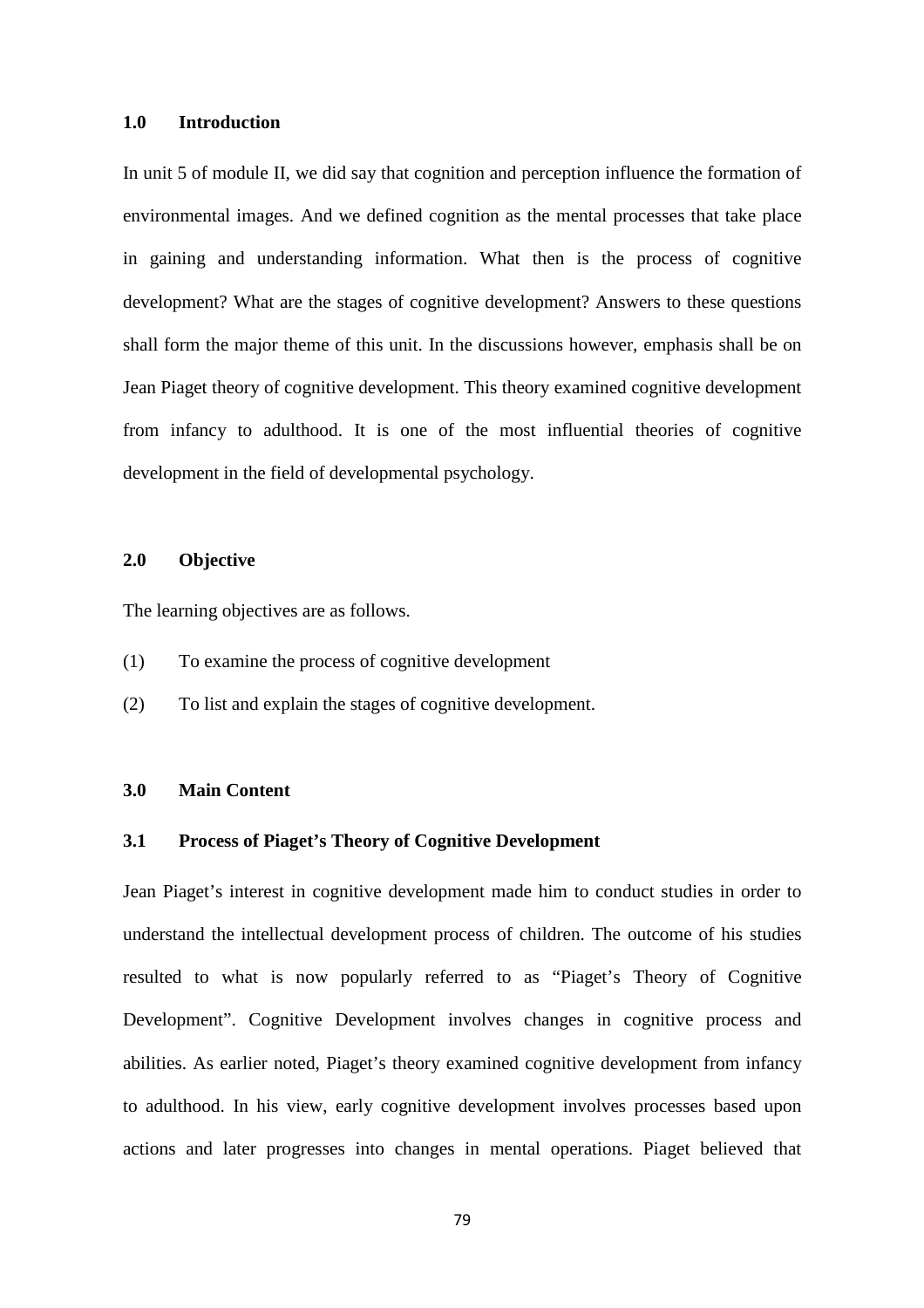humans are unique in comparison to animals because human have the ability to do "abstract symbolic reasoning".

 $\overline{a}$ 

Piaget identified four major processes of cognitive development. They include schemas, assimilation, accommodation and equilibration. Let us now examine each of the four processes or concepts.

**Schemas:** Schemas are categories of knowledge that help us to interpret and understand the world around us. Piaget postulated that infants are born with schemas, which operate at birth. These schemas he referred to as reflexes, which are subject to replacement with constructed schemas, as the infant uses the reflexes to adapt to the world around him. For example, a child may have a schema about an apple. If the child's previous experience has been with green apples, he might believe that all apples have green colour. However, if the child eventually sees a purple coloured apple, he will take in the new information; modify the existing schemas to include this new information, that apples could have both green and purple colours. In the case of animals, these reflexes control their behavior throughout life.

**Assimilation:** This is the process of taking in new information into or previously existing schemas. This process is somewhat subjective, because we tend to modify experience or information somehow to fit in with our pre-existing beliefs.

**Accommodation:** This process of adaptation to the environment involves altering existing schemas, or ideas, as a result of new information or new experiences. During this process, new schemas may also be developed. Both assimilation and accommodation processes are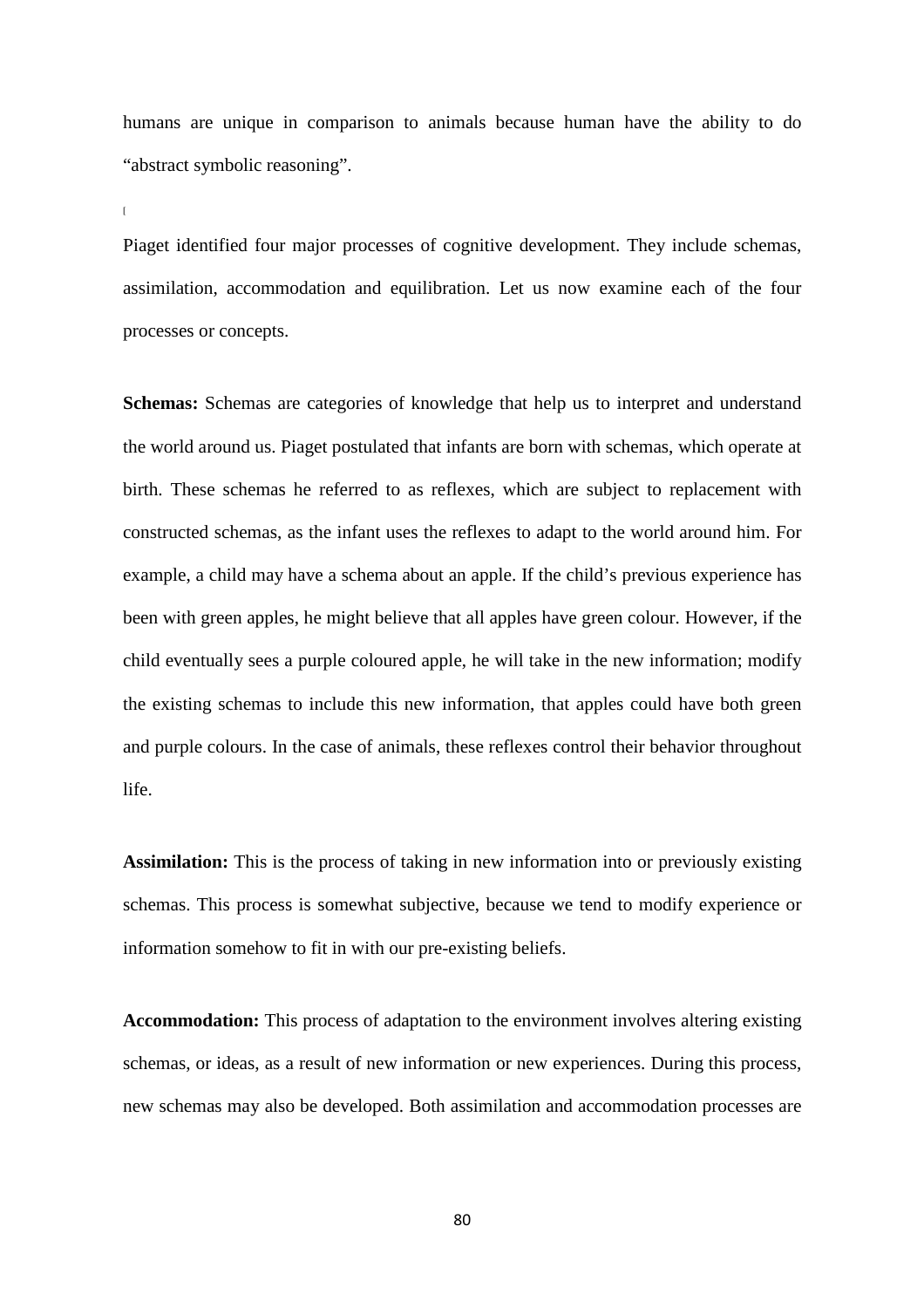used simultaneously and alternately throughout life as we increasingly adapt to the environment in a more complex manner.

**Equilibration:** The process, by which children try to strike a balance between assimilation and accommodation in the process of adaptation to the environment, is what Piaget referred to as equilibrium. Piaget believe that as children progress through the stages of cognitive development, they tend to maintain a balance between applying previous knowledge (assimilation) and changing behavior to account for new knowledge (accommodation). Equilibration helps explain how children are able to move from one stage of thought into the next (Cherry, 2011). Having gone through the process of cognitive development, let us now examine the stages of cognitive development as postulated by Jean Piaget.

#### **3.2 Stages of Cognitive Development**

Jean Piaget identified four major stages of cognitive development. They include sensorimotor, pre-operational, concrete operational and formal operational stages. We shall now examine each of the stages in turn.

#### **3.2.1 Sensorimotor Stage (0 – 2 years)**

Piaget's first stage of cognitive development, the sensorimotor stage occurs from 0-2 years. This stage is further subdivided into six stages, based on some unique characteristics, which include reflexes (0-1 month), primary circular reactions (1-4 months), secondary circular reactions (4-8 months), coordination of reactions (8-12 months), tertiary circular reaction (12-18 months) and early representational thought (18- 24 months).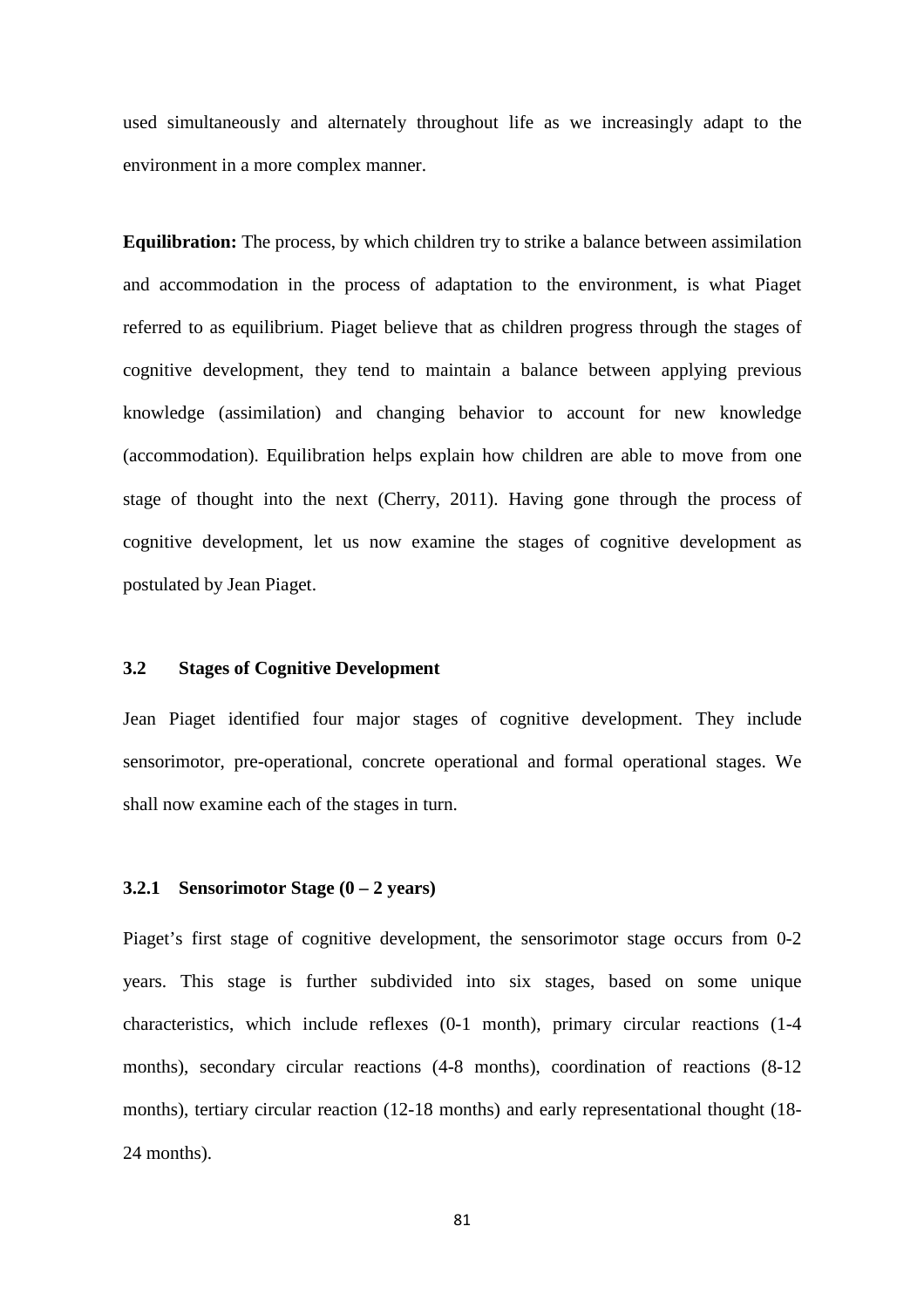At the sensorimotor stage, the infant's knowledge of the world and behavior is limited to their sensory perceptions and motor activities, in response to sensory stimuli. Children learn more about their environment by depending on their reflexes (skills and abilities), which they were born with. Such reflexes include looking, listening, grasping and sucking. Let us briefly take a look at the distinguishing characteristics of each of the six sub stages of the sensorimotor stage.

**Reflexes**  $(0 - 1$  **month):** At this stage, the child's interaction with the environment is solely through inborn reflexes such as looking and sucking.

**Primary Circular Reactions (1 – 4 months):** At this stage the child is involved in the coordination of sensation and new schemas and tends to repeat pleasurable actions. For example, a child may suck his finger by accident and then later intentionally repeat the action because the child finds it pleasurable.

**Secondary Circular Reactions (4-8 months):** At this sub stage, the child becomes more focused on the world and begins to intentionally repeat an action in order to trigger a response in the environment.

**Coordination of Reactions (8-12 months):** This sub stage is dominated by the exhibition of intentional actions, imitation of observed behavior of others and understanding of objects with their associated qualities. For example, a child may observe that a bell will make a sound when struck.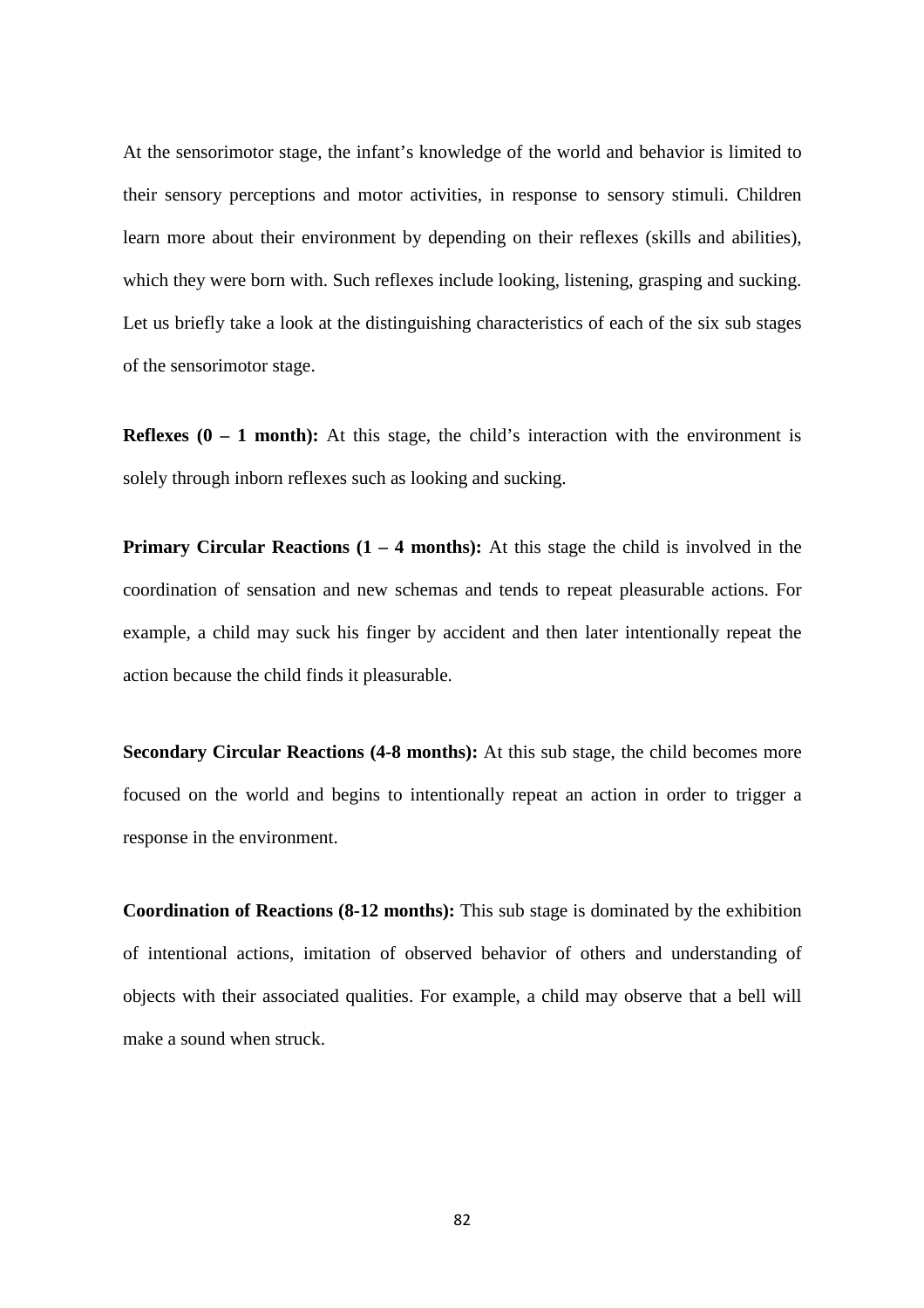**Tertiary Circular Reactions (12-18 months):** This sub stage is characterized by a period of trial-and-error experimentation. For example, a child may try out different sounds or actions as a way of getting attention from a caregiver.

**Early Representational Thought (18-24 months):** At these sub stages, the child's understanding of the world is through both mental operations and actions. Children also develop symbols to represent objects and events in the world around them.

One of the most outstanding accomplishments during the sensorimotor stage of cognitive development according to Piaget is object permanence which is a child's understanding that objects continue to exist even though they cannot be seen or heard.

### **3.2.2 Pre-Operational Stage (2-6 years)**

This is the second identified stage of cognitive development by Jean Piaget. This stage occurs at the ages of 2-6 years. One of the most outstanding characteristics of this period is language development. Also, there is development in memory and imagination, however, the child is unable to think logically. The child at this stage is involved in what Piaget called egocentrism – inability to take the point of view of other people.

During the preoperational stage, children also become increasingly adept at using symbols, as evidenced by the increase in playing and pretending. For example, a child is able to use an object to represent something else, such as pretending a broom is a horse. Role playing also becomes important during the preoperational stage. Children often play the roles of "mummy", "daddy", "doctor" and many others (Cherry, 2011).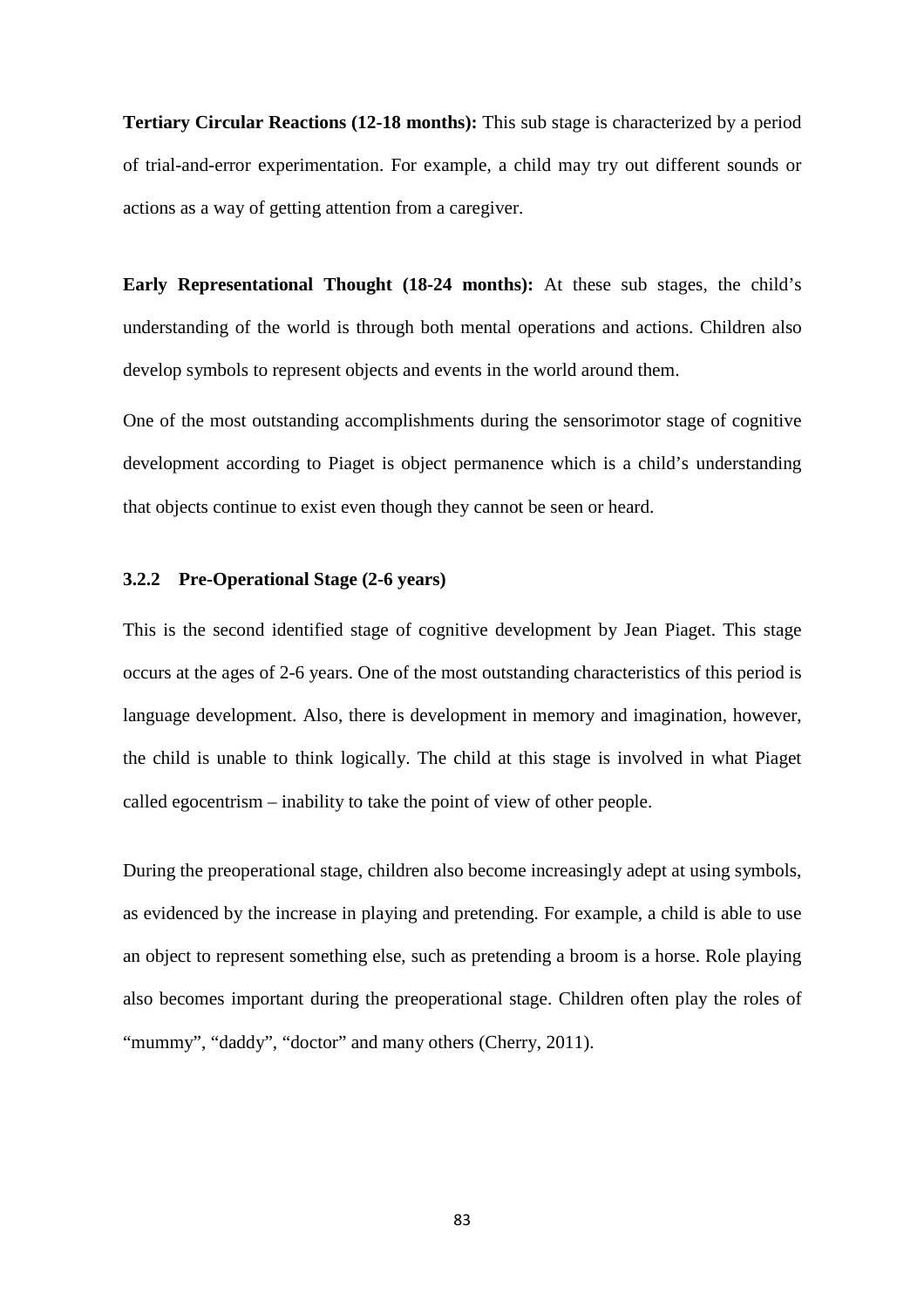#### **3.2.3 Concrete Operational Stage (7-11 years)**

This stage of cognitive development according to Piaget starts from 7 years and last to about 11 years. During this period, children have better understanding of thinking logically about concrete events, but face a lot of challenges in trying to understand abstract concepts. Piaget observed that children at this stage are capable of inductive reasoning – going from a specific observation to a general conclusion, but have difficulties in deductive reasoning-from general principles to make inference about specific events.

Another important characteristic of this stage is the understanding of the concept of reversibility, i.e. the consciousness that actions can be reversed. An example of this is being able to reverse the order of relationships between mental categories. For instance, a child at this stage might be able to recognize that his fruit is an apple, that an apple is a fruit, and that a fruit is a plant. Also, egocentric thought diminishes as the child begins to accept other people's point of view.

#### **3.2.4 Formal Operational Stage: 12 years Adulthood**

This stage, which is the last stage of Piaget's cognitive development theory, begins at age 12 to adulthood. At the early period of formal operational stage, egocentric thinking stages a comeback. It is however, overcome later. Those at this stage are capable of logical use of symbols related to abstract concepts.

#### **Self Assessment Exercise**

Jean Piaget identified four major stages of cognitive development. Can you list and state the dominant characteristics of each of the stages?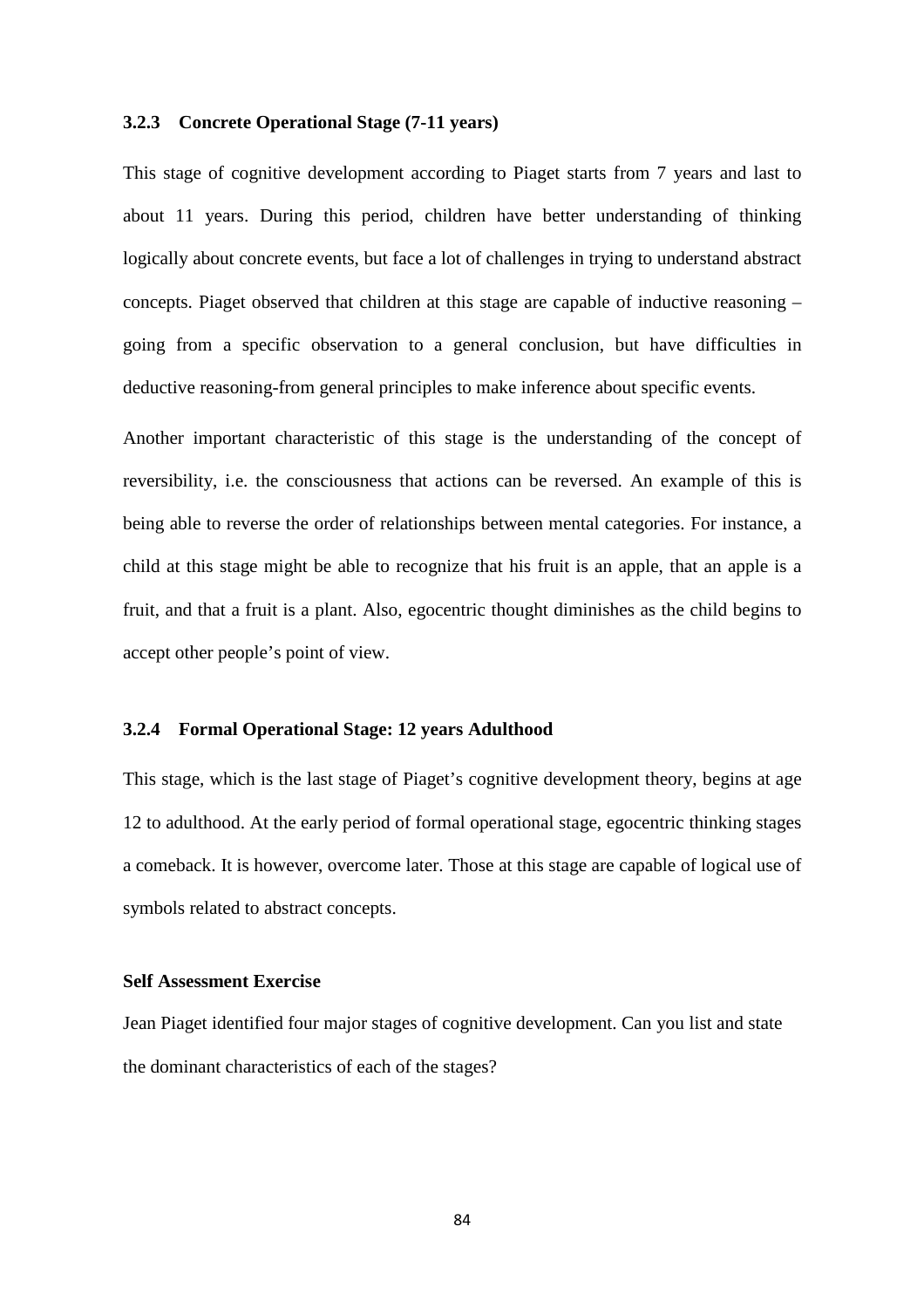#### **4.0 Conclusion**

Having gone through this unit, you should by now know that cognitive development is a process, which occurs in stages from infancy to adulthood. The adaptation of a child to his or her environment progresses from the simple use of reflexes to abstract conceptualization of events at adulthood. The particular stage of cognitive development of an individual influences his or her environmental perception and formation of environmental imageries. Thus, cognitive development should be well understood in order to appreciate people's responses and actions towards their environment.

#### **5.0 Summary**

- There are four processes of cognitive development, which include schemas, assimilation, accommodation and equilibration.
- Piaget identified four stages of cognitive development, which include senserimotor stage (0-2 years), pre-operational stage (2-6 years), concrete operational stage (7- 11 years), and formal operational stage (12-adulthood).
- Each of the four stages of Piaget's theory of cognitive development has some unique characteristics. For example sensorimotor stage is based on the use of reflexes to adapt to the environment; pre-operational stage is characterized by language development; concrete operational state is characterized by the ability of logical thinking about concrete events; and formal operational stage is known for logical use of symbols related to abstract concepts.

#### **6.0 Tutor Marked Assignment**

(1) \_\_\_\_\_\_\_\_\_\_\_ are categories of knowledge that help us to interpret and understand the world around us.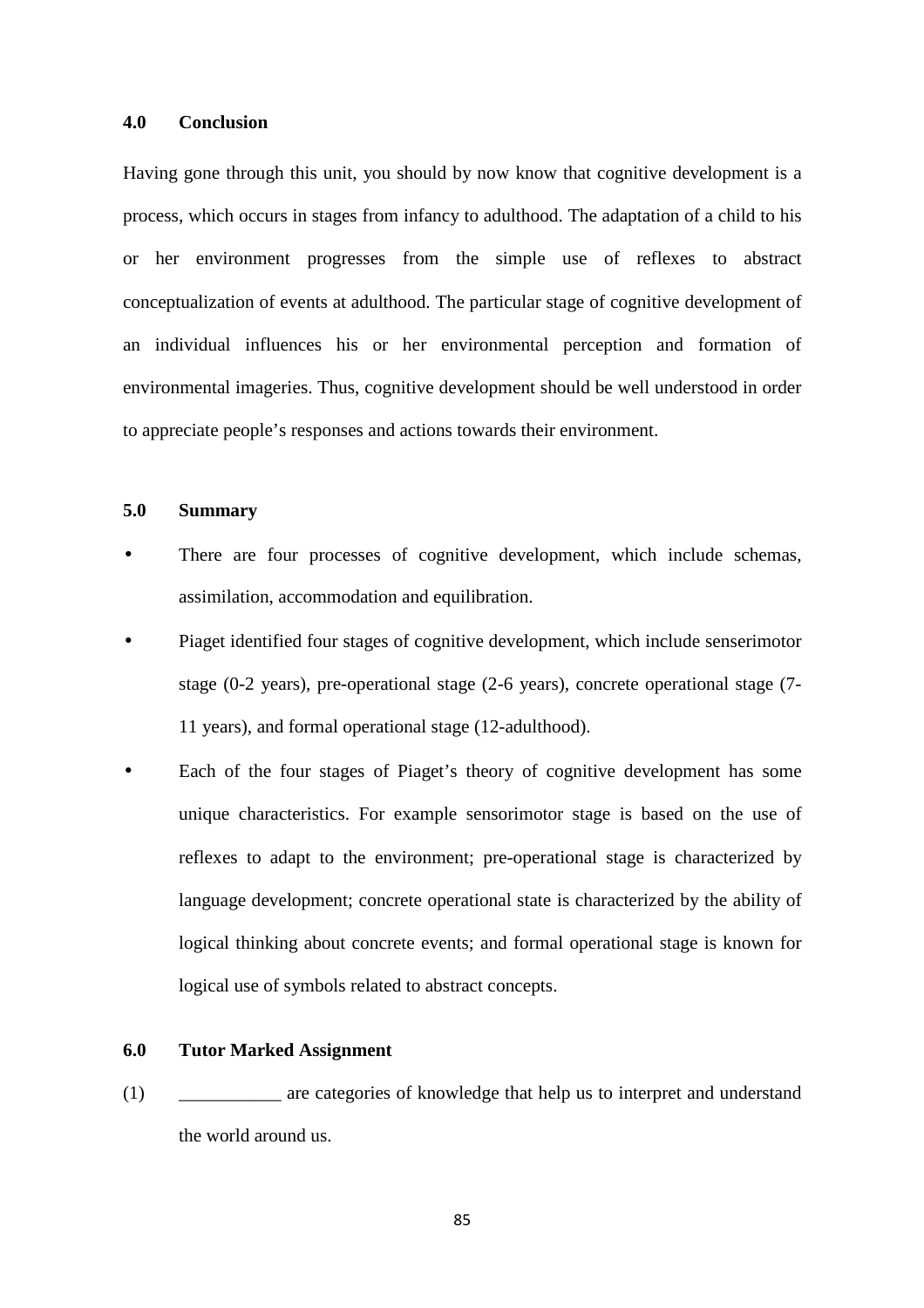- (2) The process of taking in new information into our previously existing schemas is called  $\Box$
- (3) The first stage of Piaget's cognitive development theory is \_\_\_\_\_\_\_\_\_
- (4) Which of the following is not a substage of Piaget's cognitive development theory? (a) formal operational (b) reflexes (c) secondary circular reactions (d) coordination of reactions
- (5) Pre-operational stage is between what age brackets (a)  $0 2$  years (b)  $2 6$  years (c)  $6 - 11$  years (d)  $12 - \text{adulthood.}$
- (6) Egocentrism is dominant at which of the stages of cognitive development (a) formal operational (b) concrete operational (c) pre-operational (d) none of the above.

# **7.0 References / Further References**

Cherry, K. (2011). Background and Key Concepts of Piaget's Theory. http//www/psychology.about.com/od/piagetstheory/a/keyconcepts.htm 25-7-11.

http://www//en.wikipedia.org/wiki/cognition, 10/08/2011

Santrock, J.W. (2008). *A Topical Approach to Life – Span Development.* 

 *4th Edition.* McGraw-Hill, New York.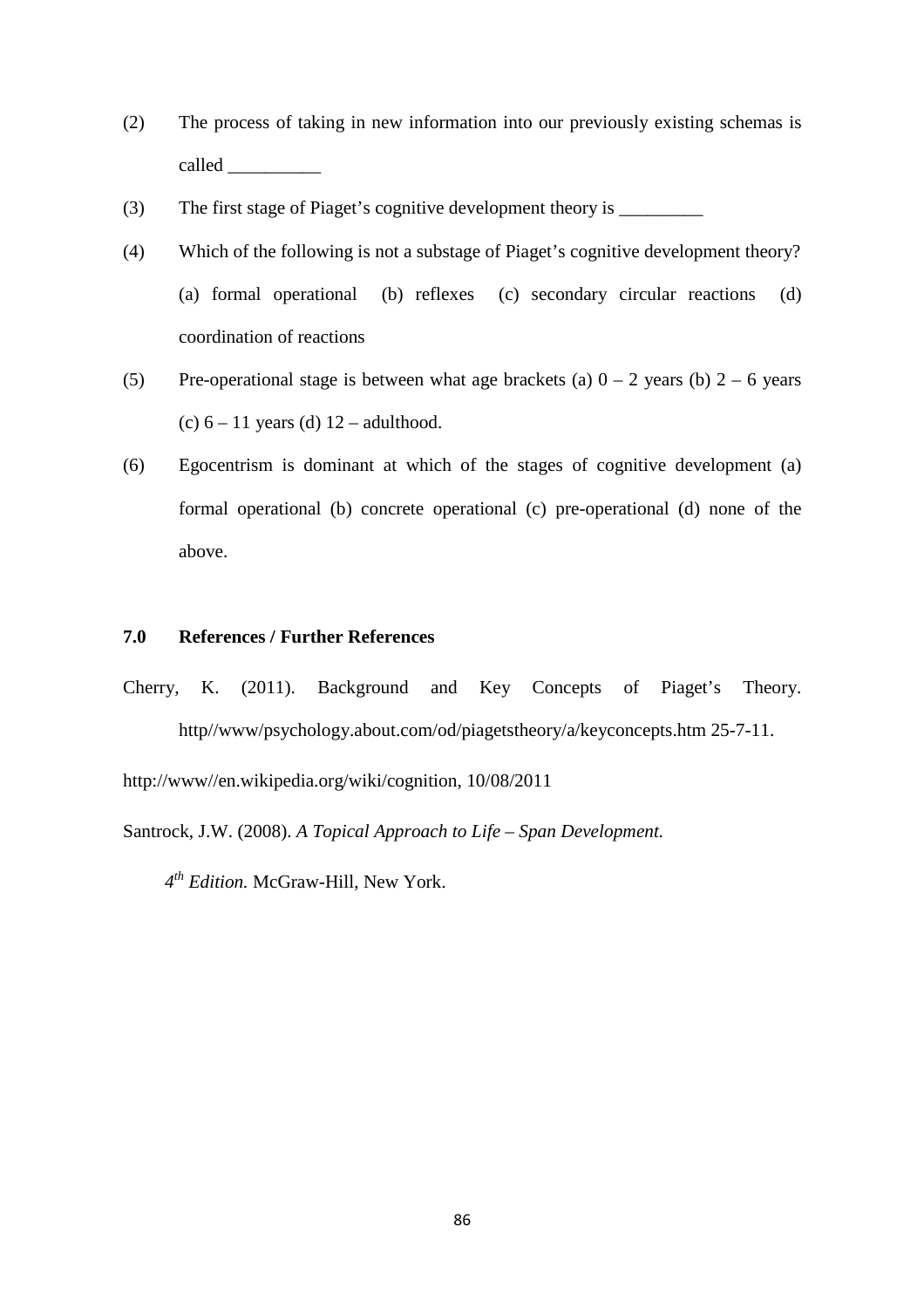# **UNIT 2: ENVIRONMENTAL PERCEPTION AND DECISION MAKING**

### **Contents:**

| 1.0 | Introduction |
|-----|--------------|
|-----|--------------|

- 2.0 Objective
- 3.0 Main Content
- 3.1 What is Environmental Perception?
- 3.2 The Role of Environmental Perception in Decision Making
- 4.0 Conclusion
- 5.0 Summary
- 6.0 Tutor Marked Assignment
- 7.0 References / Further Reading

#### **1.0 Introduction**

Perception and cognition play fundamental roles in an individual behavioural pattern and process of adaptation to his or her environment, as have been revealed in the preceding units. Since the process of adaptation to one's environment requires choice selection, what then is the role of perception in decision making? This unit will therefore, focus on the examination of the role of perception in decision making, and the definition of environment perception.

### **2.0 Objective**

The learning objects are as follows:

- (1) To defined environment perception
- (2) To examine the role of environmental perception in decision making.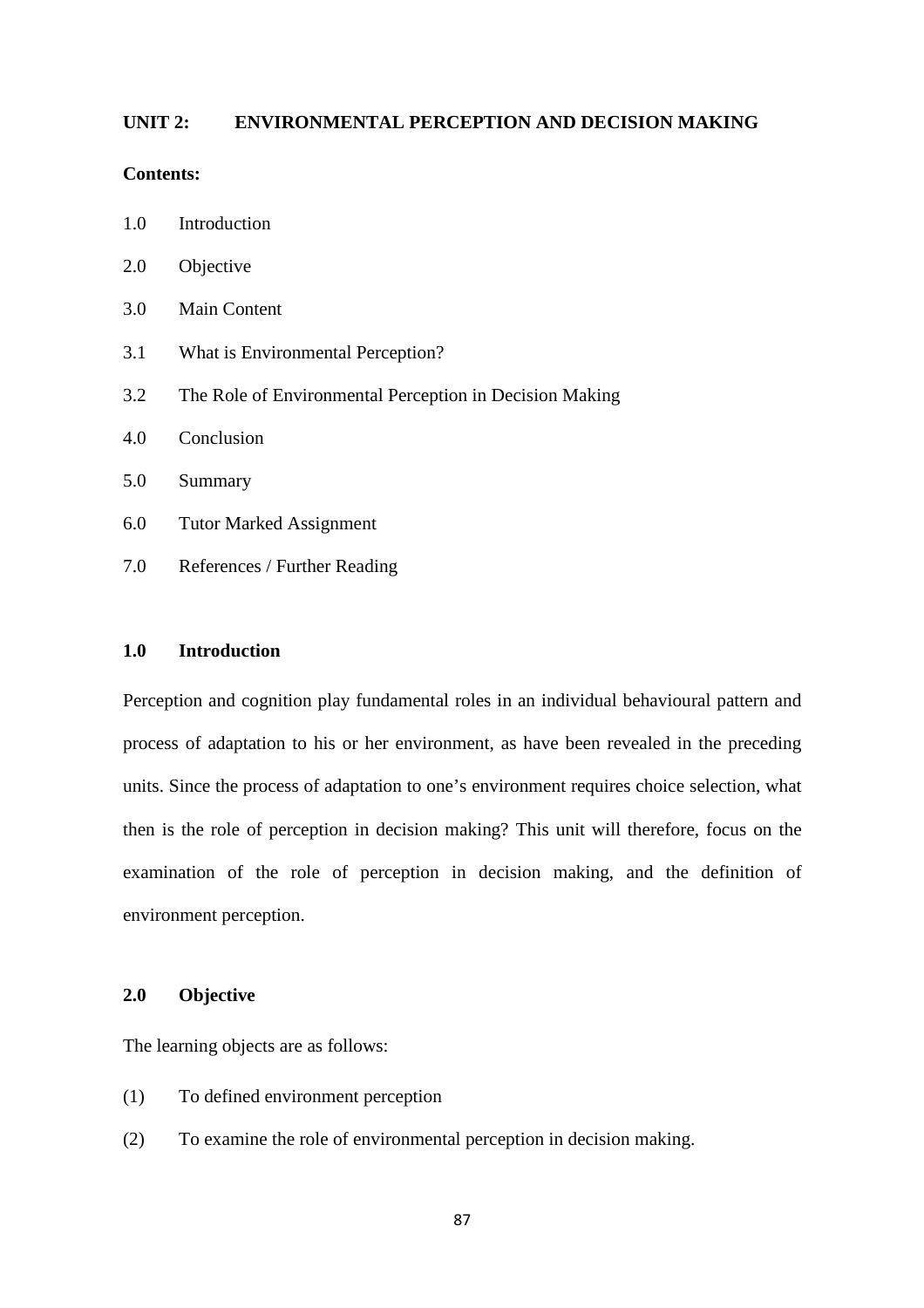#### **3.0 Main Content**

#### **3.1 What is Environmental Perception?**

Before we attempt the definition of environment perception, recall we earlier defined perception as the process by which an individual becomes aware of, and interprets information about the environment (see module II, unit 1). Having refreshed our memory of the definition of perception, it will now be easier to understand environmental perception.

Whyte (2011) defined environmental perception as the means by which we seek to understand environmental phenomena in order to arrive at a better use of environmental resources and a more effective response to environmental hazards. He further noted that the processes by which we arrive at these decisions include direct experience of the environment (through the senses of taste, touch, sight, hearing and smell) and indirect information from other people, science, and the mass media. They are mediated by our own personalities, values, roles and attitudes. The study of environmental perception has to encompass all these means of processing environmental information and to place the individual psychological processes of prediction, evaluation, and explanation into a relevant social and political framework. Having defined environmental perception, let us now examine its role in decision making.

# **3.2 The Role of Environmental Perception in Decision Making**

Before we proceed to examine the role of environmental perception in decision making, it is pertinent to know what decision making is all about.

Decision making can be defined as the mental processes (cognitive process) leading to the selection of a course of action among numerous alternative options. The end result of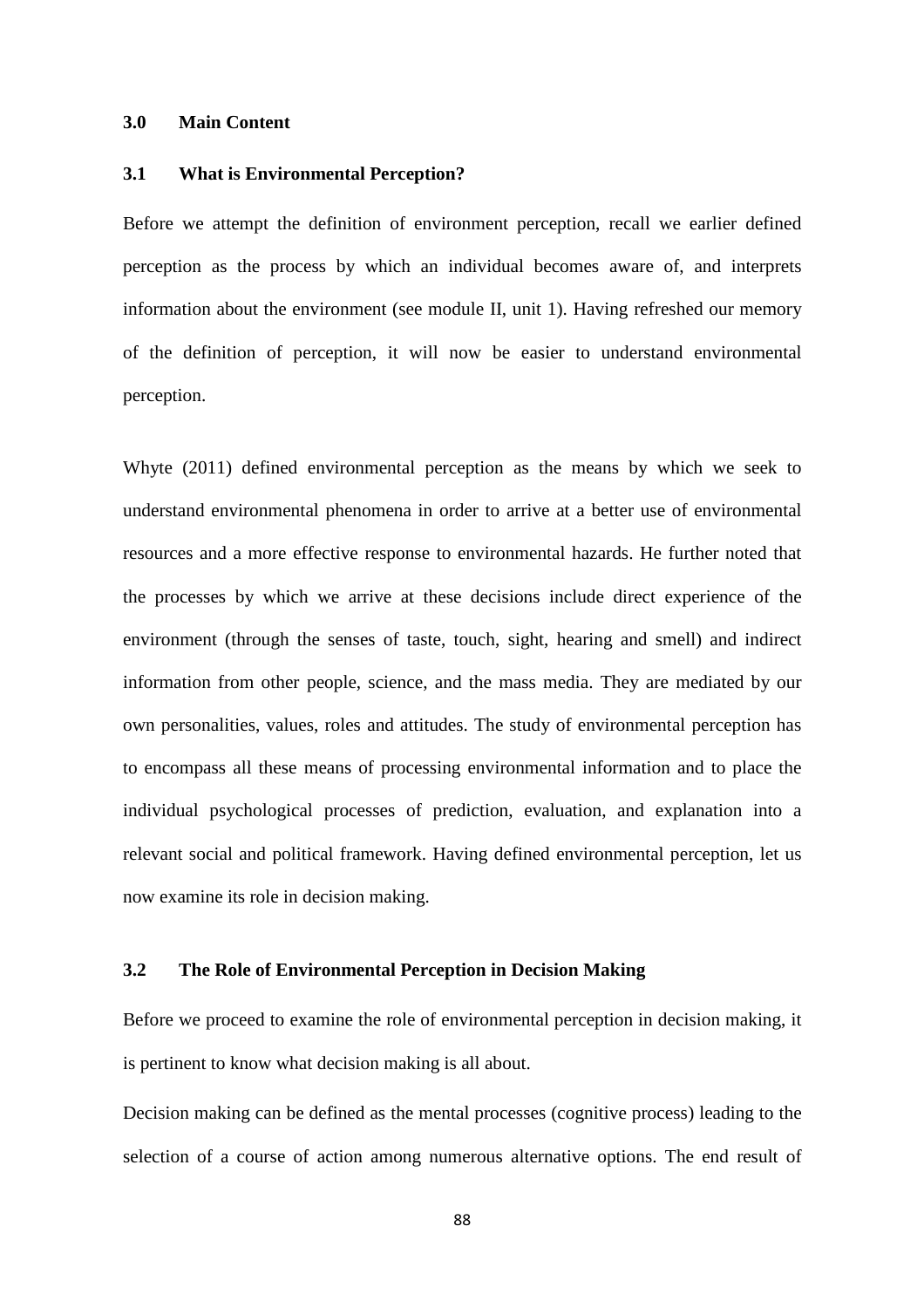every decision making process is a final choice, which result to an action, whether positive or negative. If the process of our decision making is based on wrong information or premise, the outcome is most likely going to be negative and vis-à-vis.

The role of perception in the decision making process go beyond the five senses of touch, sight, smell, hearing and taste. The representation of perception in decision making is based on a person's internal understanding and personal analysis of environmental observations combined with past experiences. Consequently, choice selection in the decision making process varies from one individual to the next.

Decision makers make decisions based on how they perceive (i.e. sense and understand) the events, people, and the environment around them. Hence, they make choices within the framework of perceived alternatives and available information. Alternatives and information are profoundly affected by people's attitudes and values and the roles they play in relation to the decision to be made (Whyte, 2011).

The perception of environmental problems by the public and policy makers is heavily influenced by the magnitude, frequency, nature and distribution of the impacts of the perceived problem. For instance studies have shown that policy-makers and the public alike tend to disregard future risks and put resources instead into responding to more immediate problems. They are likely to attach greater importance to events which are likely to occur and about which there is some experience, or at least agreement, about what will happen. Thus, scientific uncertainty and controversy becomes translated into public apathy in a world where problems compete for attention and resources.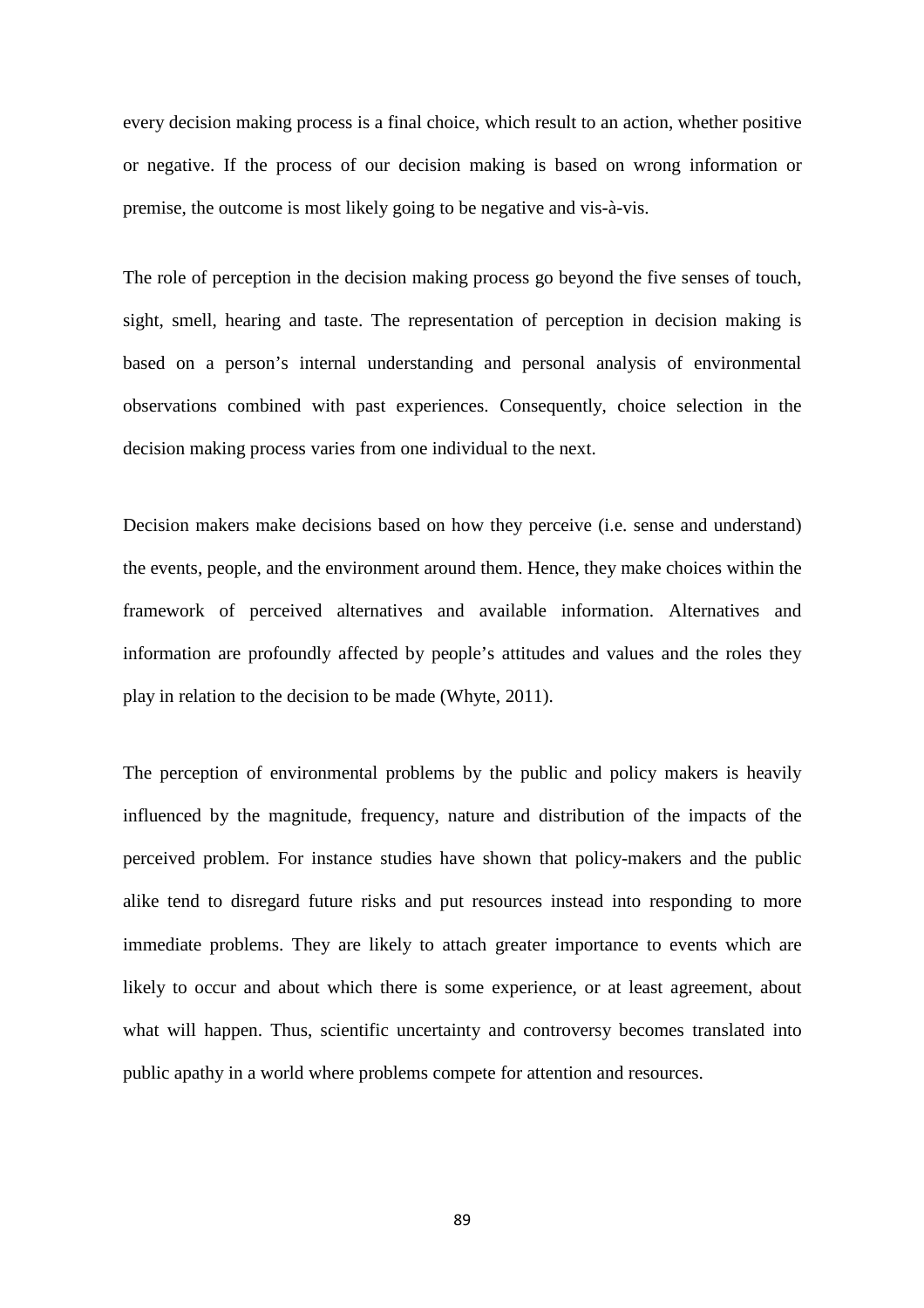One way to understand the complex set of interactions between past events, future expectations, and perception processes within the decision makers according to Whyte (2011), is to imagine it in terms of a decision-frame. The decision-frame is composed of all the information, values and attitudes which the decision-maker brings to bear on a particular choice. The inclusion or exclusion of a particular piece of information can profoundly affect the eventual choice. Sometimes information is excluded from consideration in a particular decision, not because it is unknown, but because it is deemed not to be relevant or to belong to a different category.

In the climate context, the decision-frame can be powerfully affected by the imaginability of the climatic processes, or events (Slovic et al, 1974) as quoted from Whyte (2011). Thus, for the layperson, hurricanes provide well defined 'events', each of which can be added to the mental category of 'hurricane'. The victims of a hurricane sufficiently well grouped in space and time that they are attributed to a named event. In contrast, drought regions and drought periods have more blurred edges. When the "events" are less well defined, they are less likely to be remembered as falling in a sequence or as units in a longer category of events. The proportion of indirect victims is greater for droughts than for hurricanes and many losses will never be included in drought impacts. Put simply, the decision-frame for drought is likely to be based on a sub sense of past events and past impacts (Whyte, 2011).

The perception of policy-makers would depend on the decision that would be taken to solve an identified environment problem. While more accurate perception should obviously provide a stronger base for decision making; there are however situations where policy makers perceptions are obviously erroneous, resulting in poor decision. In such situations, the resultant consequences could be very costly. In order to avoid or reduce the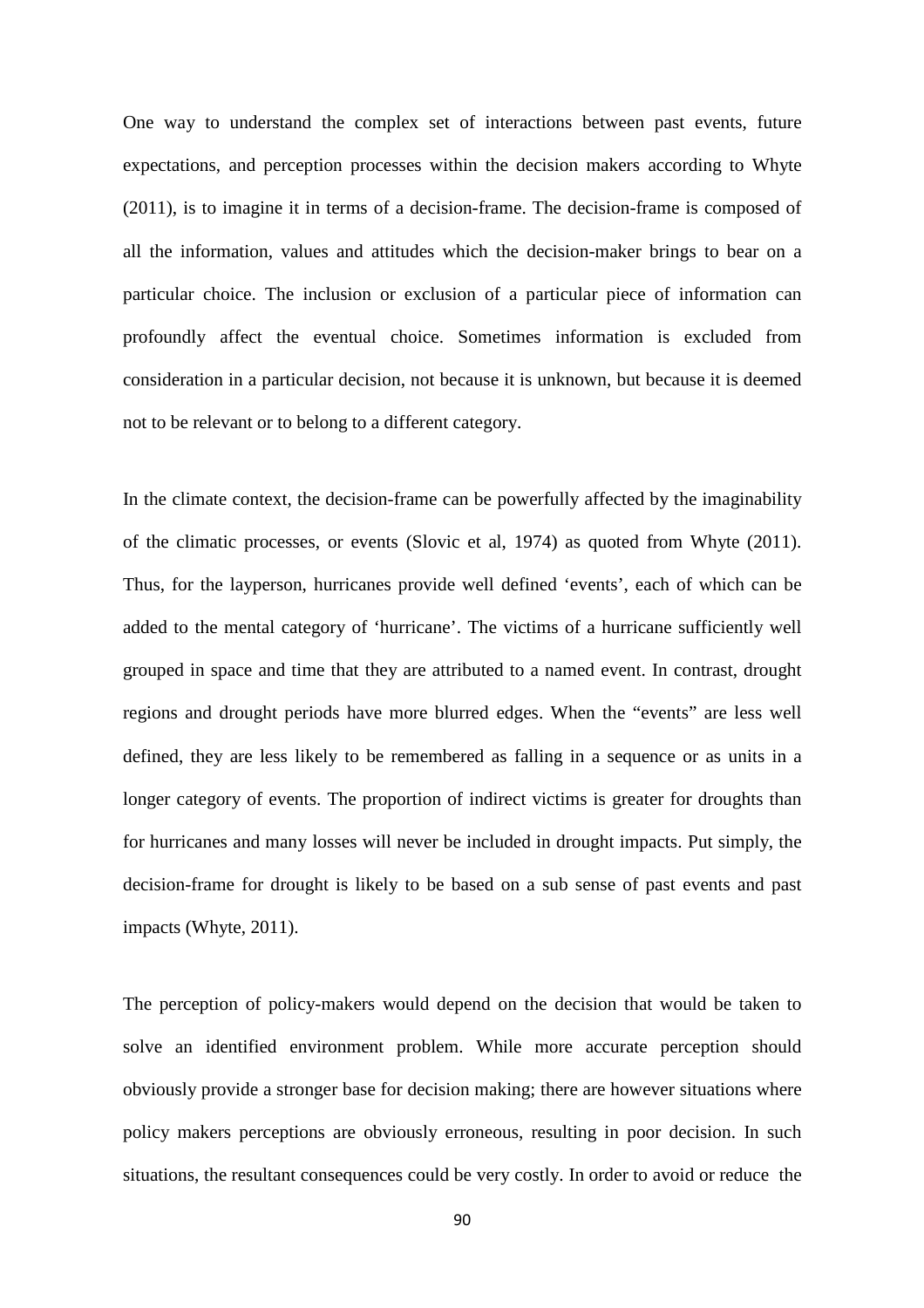incidence of poor decision, policy makers should seek to understand the perceptual process better in order to develop the skills necessary to perceive problems, events and people more accurately, and thus have a better base for making qualitative decisions.

In order to enhance the abilities of policy-makers in achieving qualitative decisions, McMahon (2007) proposed seven steps, which are as follows:

First Step: Outline your goal and outcome. This will enable decision makers to see exactly what they are trying to accomplish and keep them on a specific path.

**Second Step:** Gather data. This will help decision makers have actual evidence to help them come up with a solution.

**Third Step:** Brainstorm to develop alternatives, which will enable the decision maker to see, which one of the alternatives can actually work.

**Fourth Step:** List pros and cons of each alternative. With the list of pros and cons, the decision maker can eliminate the solutions that have more cons than pros, making the decision easier.

**Fifth Step:** Make the decision. Once you analyze each solution, you should pick the one that has many pros (or the pros that are most significant), and is a solution that everyone can agree with.

**Sixth Step:** Immediately take action once the decision is picked, the decision maker should implement it right away.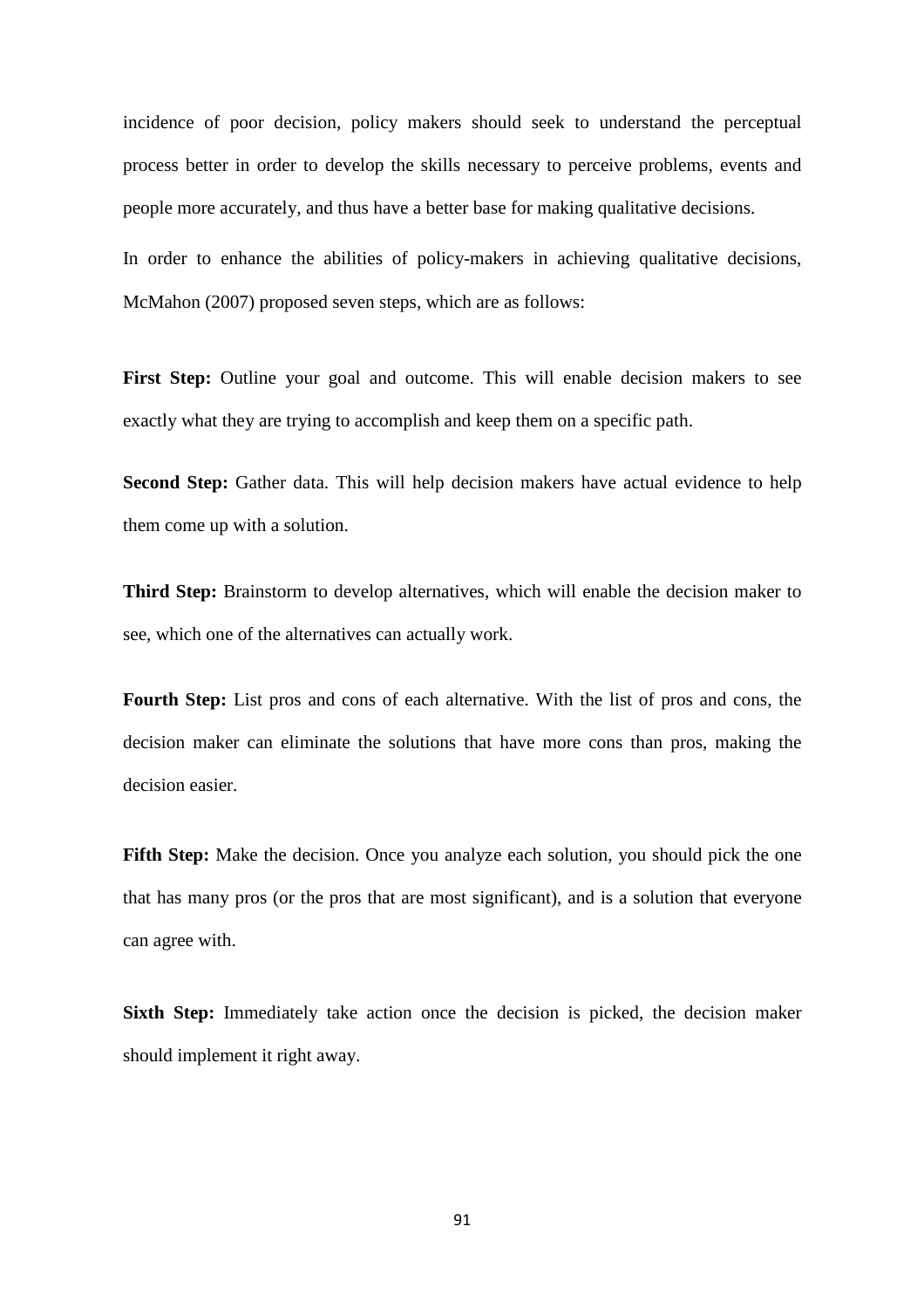**Seventh Step:** Learn from, and reflect on the decision making process. This step allows the decision maker to see what he or she did right or wrong when coming up, and putting the decision to use.

The above outlined steps, if judiciously adhered to, will help the policy maker in the decision making process.

#### **Self Assessment Exercise**

Decision making is the cognitive process leading to the selection of a course of action among numerous alternative options. In your opinion, what influences the process of decision making?

### **4.0 Conclusion**

The factors that influence the decision making process are numerous, as you would have read from above. Apart from our senses, which offer us the opportunity of direct observation of the environment, our psychological make-up, and other external factors act in a complex mix to influence the outcome of our decisions.

The ability of the decision maker to make qualitative decision therefore, is vested in his or her abilities to develop skills to understand the perceptual process. This will sharpen his or her environmental perception, thus leading to qualitative decision, which will help in the proper management of the environment.

# **5.0 Summary**

• Environmental perception is the means by which we seek to understand environmental phenomena in order to arrive at a better use of environmental resources and a more effective response to environmental hazards.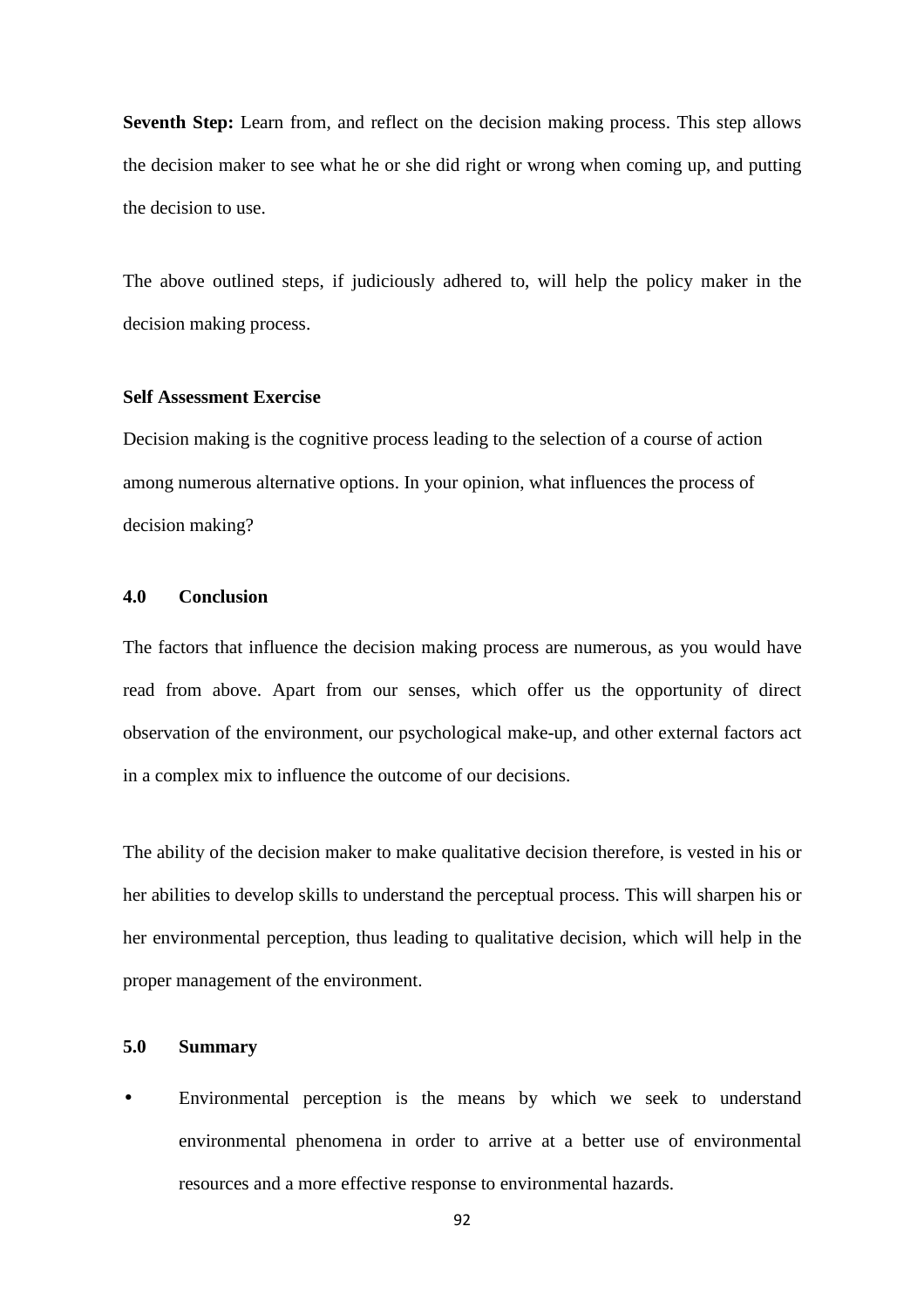- Decision makers make decisions based on their perception of the event, people and environment around them.
- The perception of environmental problems by the public and policy makers is heavily influenced by the magnitude, frequency, nature and distribution of the impacts of the perceived problem.
- Accurate perception provides a strong based for qualitative decision making while erroneous perception results in poor decision.

## **6.0 Tutor Marked Assignment**

- (1) \_\_\_\_\_\_\_\_\_\_ is the means by which we seek to understand environmental phenomena, achieve better use of environmental resources and response to environmental hazards.
- (2) The mental processes leading to the selection of a course of action among numerous alternative option is known as
- (3) All the information, values and attitudes which the decision-maker brings to bear on a particular choice of alternatives is called \_\_\_\_\_\_\_\_\_
- (4) The role of perception in the decision making process include all of the following except.

(a) the five senses (b) past experience (c) psychological disposition (d) none of the above.

(5) Which of the following is the final outcome of a decision making process? (a) choice (b) action (c) alternatives (d) objectives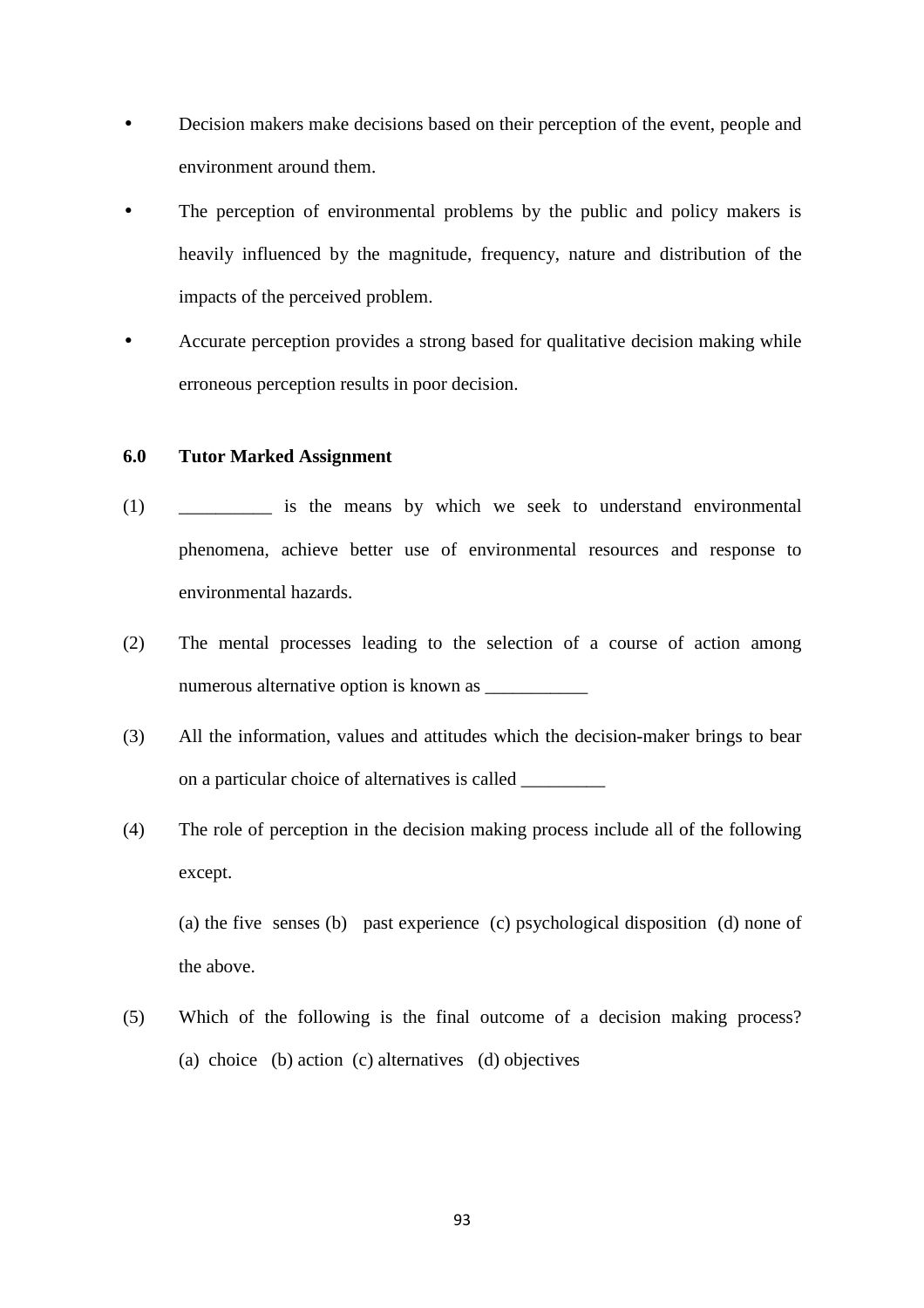- (6) Which of the following is not true of the decision making process
	- (a) Perception has little or no impact in the process.
	- (b) Past experience influence the process
	- (c) Information from other people influence the process
	- (d) None of the above

# **7.0 References / Further Reading**

http://en.wikipedia.org/wiki/DecisionMaking. 25/07/11

Whyte, A.T. (2011): Climate Impact Assessment httt:www.incsu-

scope.org/downloadspubs/scope27/chapter16.html. 25/07/11.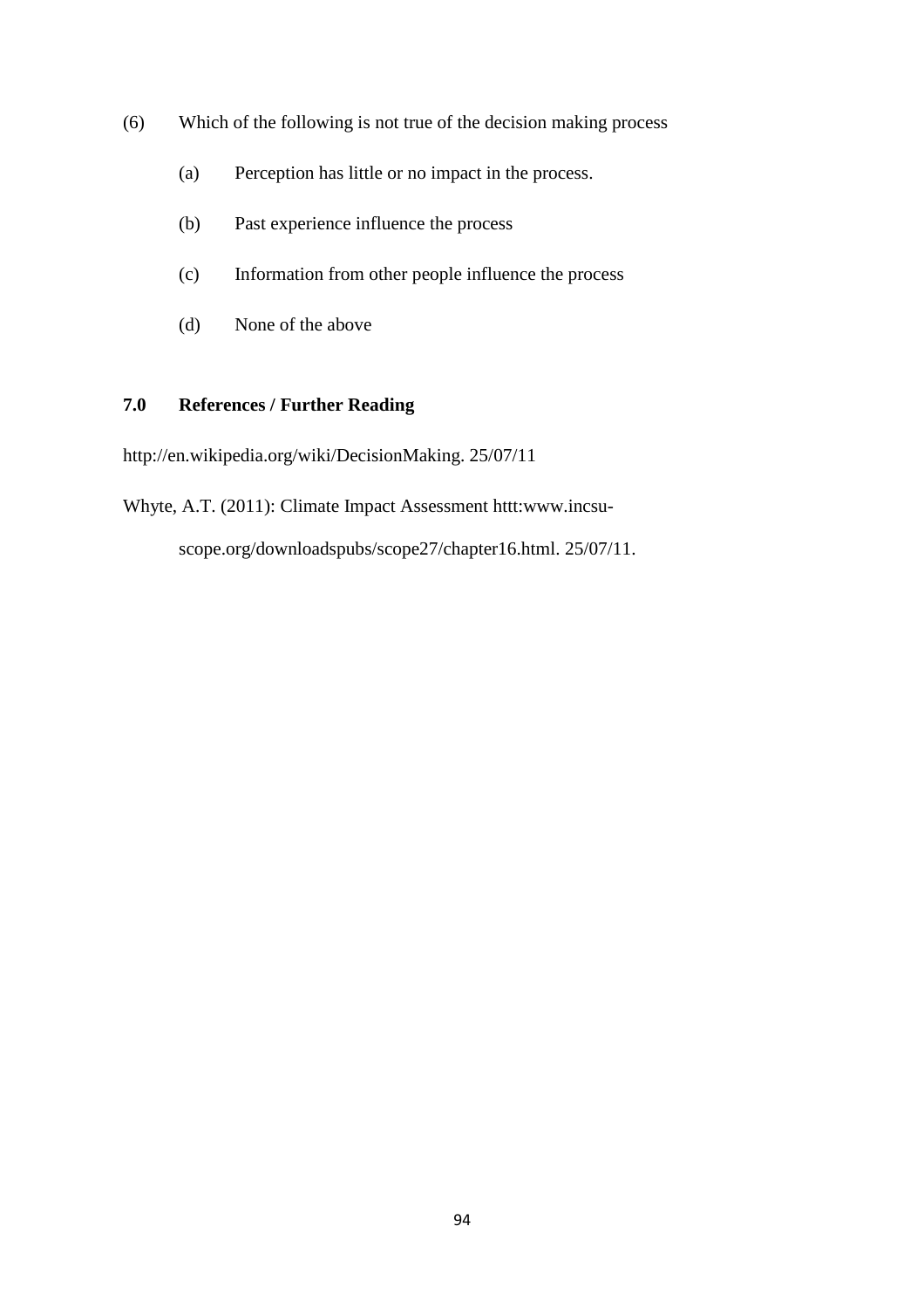#### **UNIT 3: PERCEPTION AND ENVIRONMENTAL RESOURCE**

### **MANAGEMENT**

# **Contents**

| 1.0 | Introduction                                  |
|-----|-----------------------------------------------|
| 2.0 | Objective                                     |
| 3.0 | <b>Main Content</b>                           |
| 3.1 | The Concept of Resource Management            |
| 3.2 | The Role of Perception in Resource Management |
| 4.0 | Conclusion                                    |
| 5.0 | Summary                                       |
| 6.0 | <b>Tutor Marked Assignment</b>                |
| 7.0 | References/Further Reading                    |

### **1.0 Introduction**

There has been a remarkable and refreshing interest in environmental resource management over the past few years. A major impetus was provided by the 1987 report of the World Commission on the Environment and Development (the Brundtland Report); the Rio Summit in 1992, sought to accelerate the impetus. Much of the discussions on environmental issues and sustainable development are about the better management of current activities in harmony with the environment.

Having gone through modules I and II, the word "perception" and "environment" should no longer be strange to you. To refresh your memory however, we did define perception as the process by which an individual becomes aware of and interprets information about the environment, while environment was defined as the whole sum of surrounding external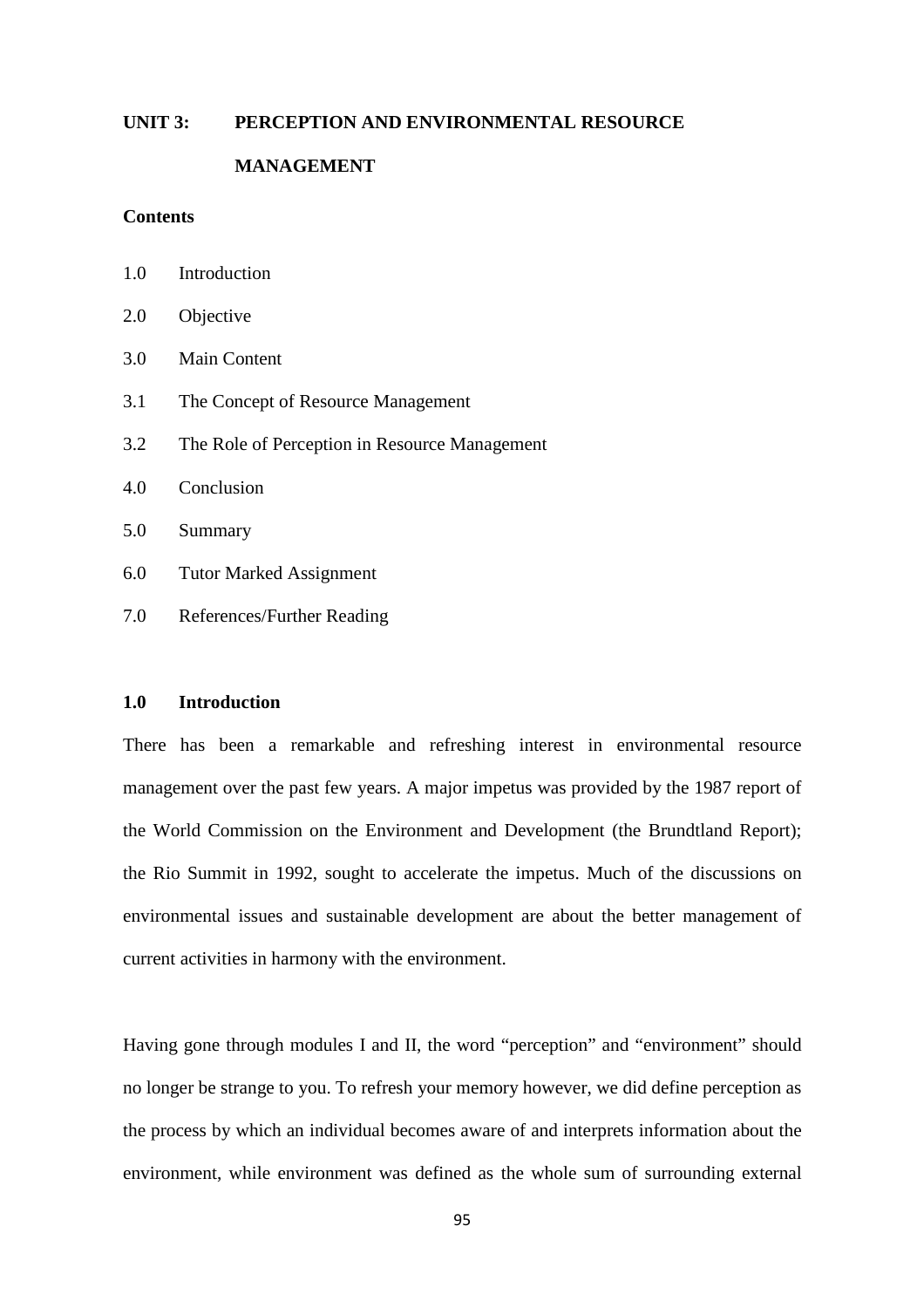conditions within which an organism, community or object exist. It was further stated that the components of the environment include the atmosphere, lithosphere, hydrosphere and biosphere. At this point one may ask, what is resource management? How does perception affect environmental resource management? The answers to these questions shall be focus of this unit.

### **2.0 Objectives**

The learning objectives are as follows:

- (1) To define resource management
- (2) To state how perception affects environmental resource management.

# **3.0 Main Content**

# **3.1 The Concept of Resource Management**

Before we explain the concept of resource management, it is important we offer a definition of a resource. According to Getis and Fellmann (1985), resources are naturally occurring materials that a population at any given state of economic development and technological awareness perceives to be necessary and useful to its maintenance and wellbeing. From the above definition, it can be summarized that a resource is anything that is of value to man. Resources can be both natural and human. However, for the purpose of this discussion, our attention shall be limited to the natural resources such as rocks, soil, water, air, mineral, vegetation and wildlife. A significant aspect of natural resources is that they are not evenly distributed in space. The distribution of natural resources is dependent on several factors which may include rock structure, prevailing climatic conditions, and age long physical and chemical processes amongst others.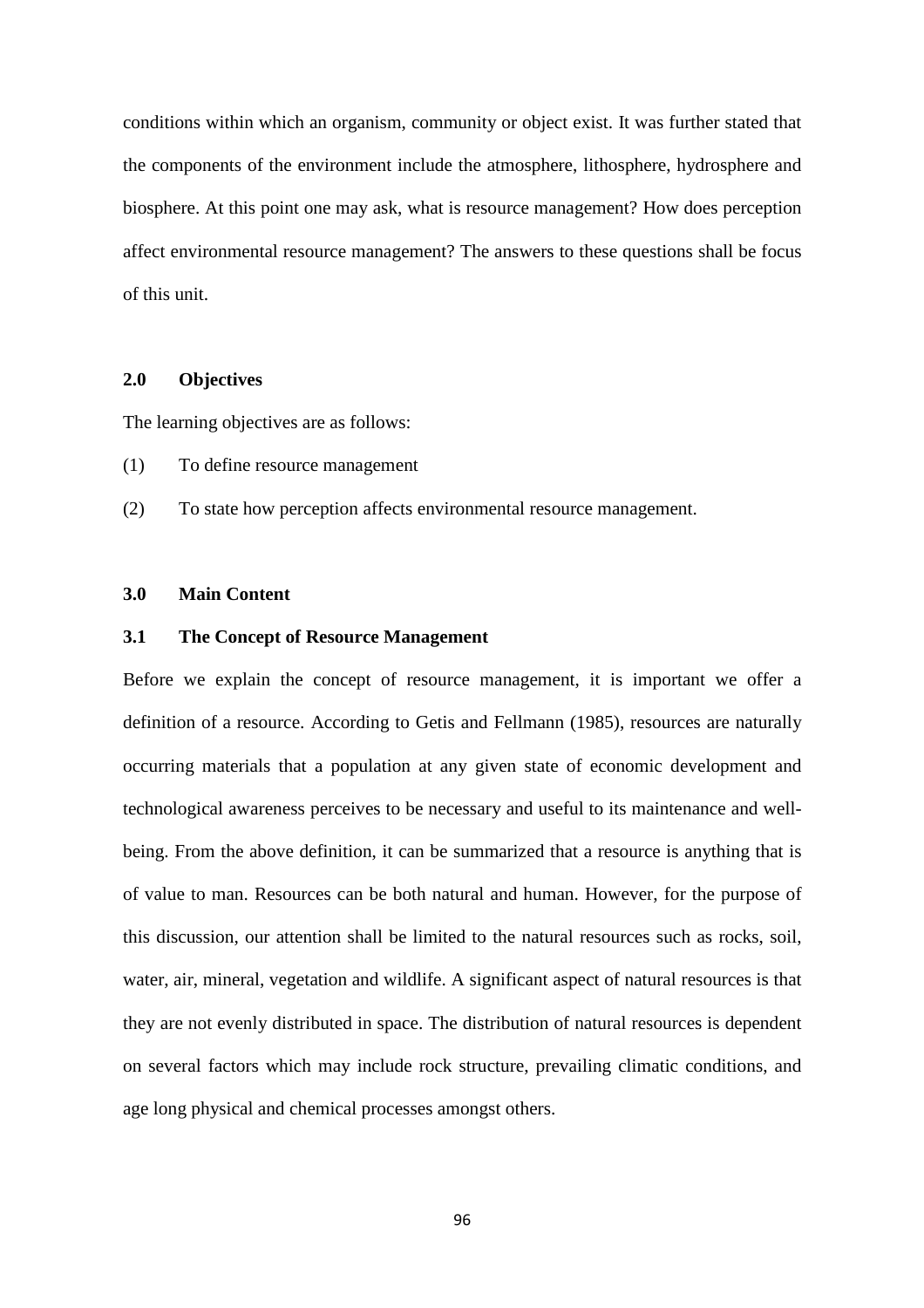Taking a second look at our definition of a resource, you will observe that the key word is perception. Hence, what is termed as a resource in a particular place may not necessarily be seen as such in another environment because of the differences in their perception. Thus, natural resources are regarded as "neutral stuff" until their presence are perceived, located and transformed to useable materials. A resource exists, then, only when it perceived to exist (Olomo, 1999). However, perception alone is not enough, accessibility to the perceived resource is important because it influences resources appraisal. Hence, Zimermman (1951) argued that "resources are not they become". This means that it is the availability for human use and not mere physical presence that defines a resource. Spencer and Thomas (1978) in support of this point of view stated that no product, natural or created, thus becomes a true resource until its utility is properly understood, its technology becomes mastered, and its output becomes utilized by people somewhere on the earth surface. For example, in the Niger Delta region of Nigeria, prior to 1956, when oil was discovered, the region was seating on a large pool of oil resources without perceiving its presence. The oil which was a "neutral stuff" before its discovery has today become a valuable resource for Nigeria, since its utility became properly understood, its technology mastered and its output become utilized as a source of energy.

The utility of a resource is enhanced by development. Resource development is a process whereby resources are given specific value owning to development. When resource development takes place, a value is added to an existing resource. An example might be the damming of a river to create an irrigation scheme where the water is used for agriculture but can be more productive when also used for boating (Hugo, et al, 2000).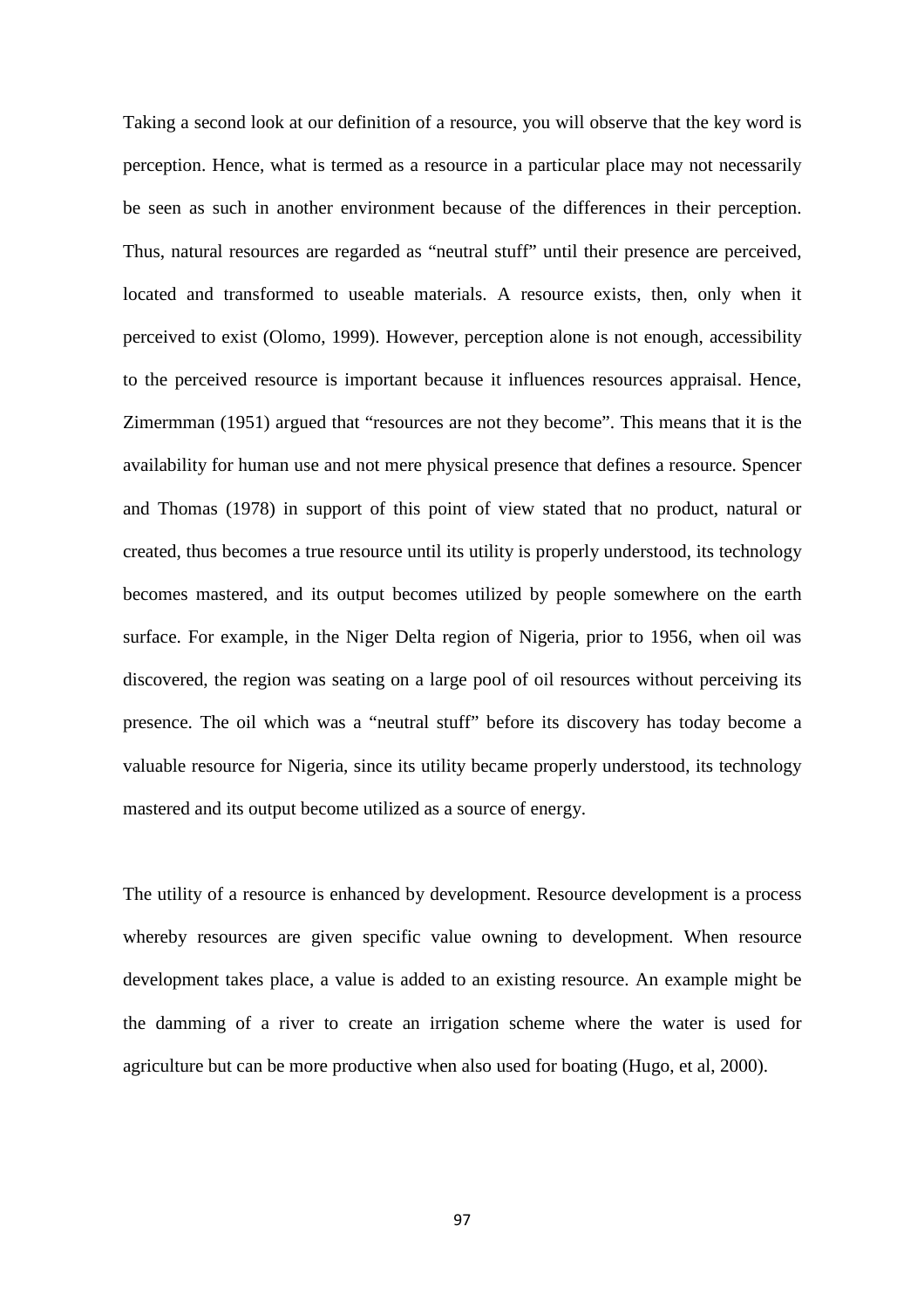Having taken time to explain the concepts of resource and resource development, let us now turn to examine the concept of resource management. Oriordan (1971) defined resource management as a process of decision-making whereby resources are allocated over space and time according to the needs, aspirations and desires of human kind, within the framework of technological inventiveness, political and social institutions and a legal and administrative framework; and to this might be added, within the confines of the carrying capacity of the resources. From the definition, it is obvious that resource management is a wide concept, which involves control relating to the amount, quality, timing, availability and the general direction of resource development. Resource management strategies are therefore designed to promote exploitation, enhancement and the restoration of resources. Hence, resource management studies are concerned with the allocation of resources in the biophysical and social economic milieu in which resources are or ought to be developed. Resource management examines strategies and technologies for resources development in order to sustain economic growth without causing unnecessary environmental degradation and destruction (Hugo et al, 2000).

The term "resource management" has been used within the last few decades in place of "resource conservation" because the latter is seen to be ambiguous and vaguely conceived. Proponents also exhibit tremendous differences relating to varying points of view. The term "conversation" retains an implicit undertone of "no use" (preservation) thus leading to the understanding that conservationists advocated "no growth'. In contrast, resource management is a more comprehensive and positive term which does not allow resource allocation to be dominated by market forces or by quasi-political forums, but rather by a combination of compromises based on social, cultural, economic, ecological and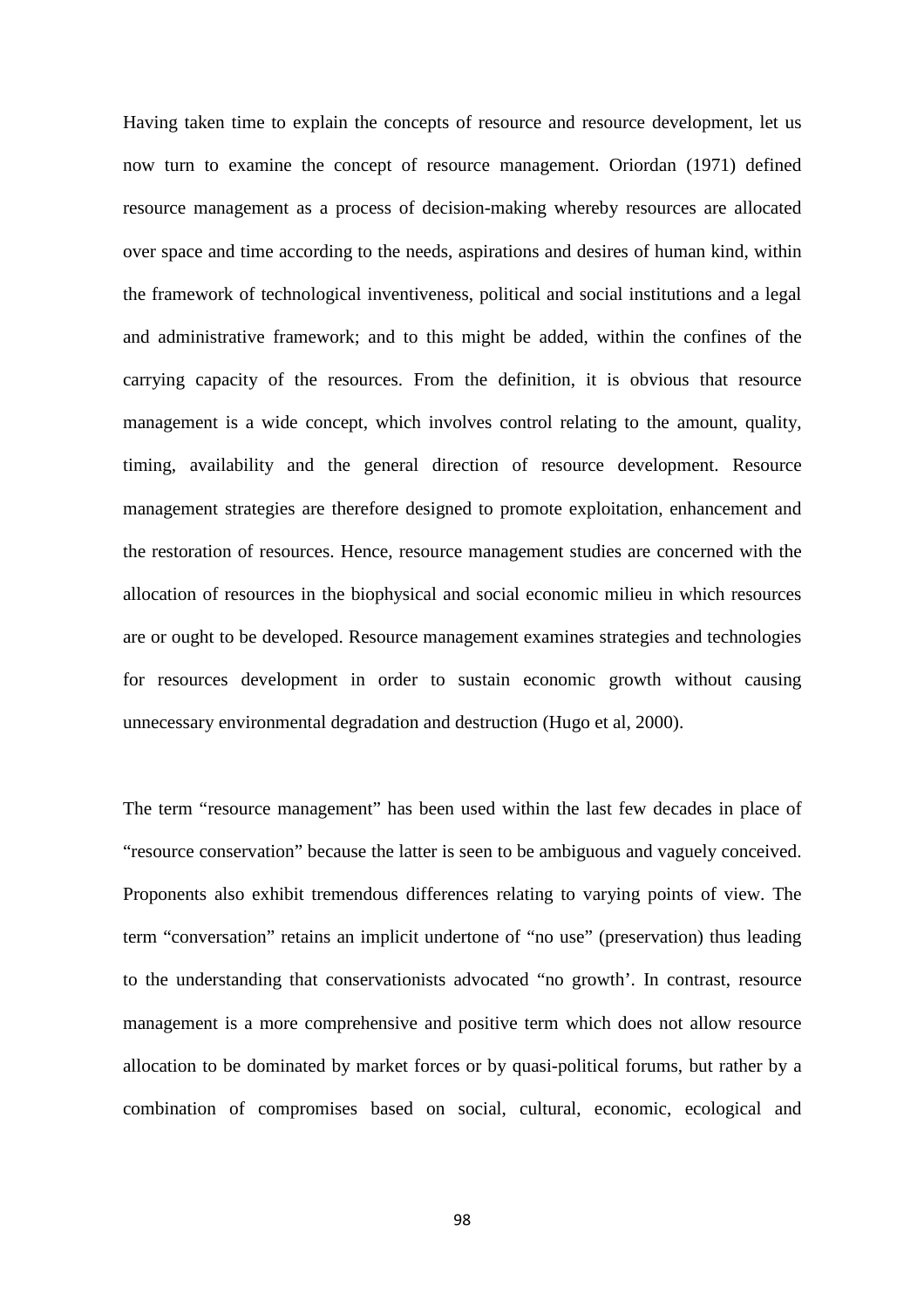institutional processes (Omara-Ojungu, 1992). Having explained the concept of resource management, let us now examine the role of perception in resource management.

## **3.2 The Role of Perception in Resource Management**

In our discussion of the concept of resources, we did established that something can only become a resource if first perceived and later extracted for use. By implication, perception is at the heart of resource management.

According to Simmons (1981), man sees the world around him through the spectacles of culture, and so, nature is thus transformed into resource. The elements of values, behaviour and technology, which are fuse together to make up culture are very varied, and the mix is different for diverse times and places. The sensory perception of the environment and the psychological translation and information of that knowledge into a decision to act or not to act upon the environment is a complex process. Culture, which can be defined as the way of life of a people, to a large extent determines a society's perception of their environment, and the way the society perceptive their environment determine how they relate and react to it (Olomo, 1999).

The approaches to environmental resource management have changed in space and time in accordance with changing technology, knowledge and perception. For instance, in the early years of human technological development some natural resources like groundwater, forest and even mineral resources were thought to be inexhaustible, or renewable irrespective of the exploitation method adopted. But the reality today is that mineral resources are exhaustible and even renewable resources such as groundwater can be turned to non renewable resources if destructive methods are adopted in their exploitation.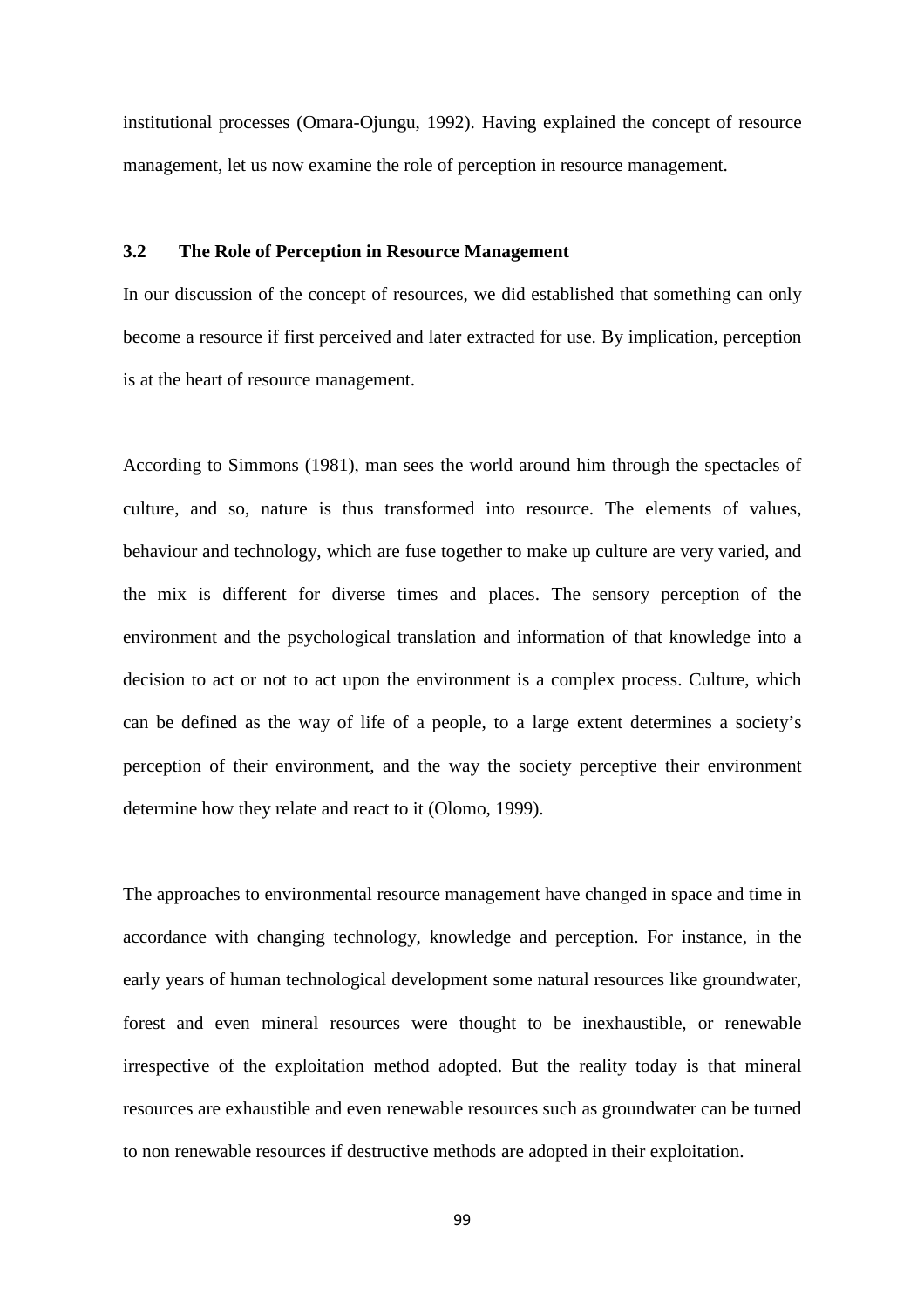The acquisition of more knowledge and information has shaped our perception of the environment, thus, leading to changing approaches to environmental resource management. Some of the approaches to resource management according to Hugo, et al (2000) include historical approach, cost/benefit approach, ecological approach and human or ethological approach. Let us now examine the major focus of these approaches briefly.

**Historical Approach:** This approach was dominant during the early times of human development, when the prevailing perception was that human was subjected to the dictates of the environment, which was popularly referred to as environmental determinism. The perception later changed as a result of the industrial revolution, which brought the awareness that human kind can in fact modify the environment to suite his purpose. This was referred to as possibilism (see details in module 1, unit 2).

**Cost/Benefit Approach:** This approach to environmental resource management was based on the assessment of the total cost of a project in relation to the benefits and savings of the project. If the total cost is less than the total benefits measured in monetary terms, then the project will be allowed to go ahead. One of the major problems with this approach is that it often takes place at the detriment of the sustainable resource value (Hugo etal, 2000). In spite of the limitations of this approach, it is still being practiced in some developing countries.

**Ecological Approach:** According to Hugo etal (2000), this approach is based on the allocation of resources on the basis of an understanding of the functional components and interrelationships between the physical and biological environment. The community concept has great value in resource management owing to the fact that it emphasizes life in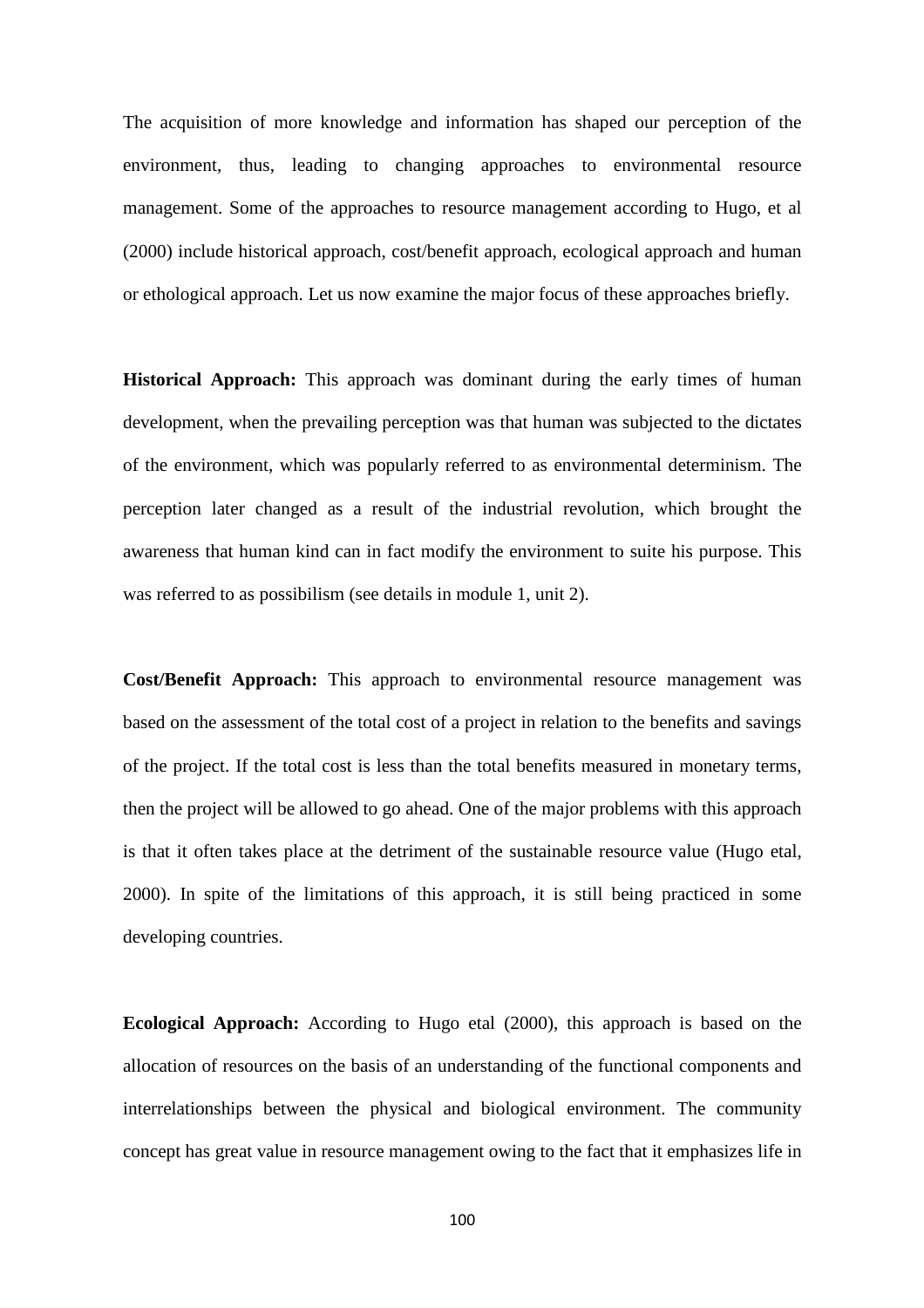an orderly manner. The concept demonstrates the dependence of an organism on the quality of the community of which it is part.

In the ecological approach to resource management, it is imperative that the ecosystem should be studied first in its total complexity. The interaction between all organism, the inorganic environment and natural processes need to fully understood before any changes are made. This is because any alterations to an ecosystem will always result in a sequence of side-effects, which are often impossible to identify beforehand (Hugo etal, 2000).

**Human or Ethnological Approach:** This approach to resource management is based on the point of view that the attitudes and perceptions of people (within the confines of the resource base) are the ultimate determining factors in resource management. This approach has its inherent drawback because people who do not have the background or technological knowledge are given a free hand to decide what is best for then. And very often their choices are influenced by their cultural heritage, selfish ideals, perception of the environment and of the potential value systems of the resource base (Hugo et al, 2000).

In order to achieve proper management of our environmental resources, the various approaches should be well integrated for optimal management of the available resources. Emphasis should be placed on the concept of sustainable development, which is defined as meeting the needs of today without comprising the abilities of future generations to meet their own needs.

### **Self Assessment Exercise**

How does perception affect the management of environmental resources?

101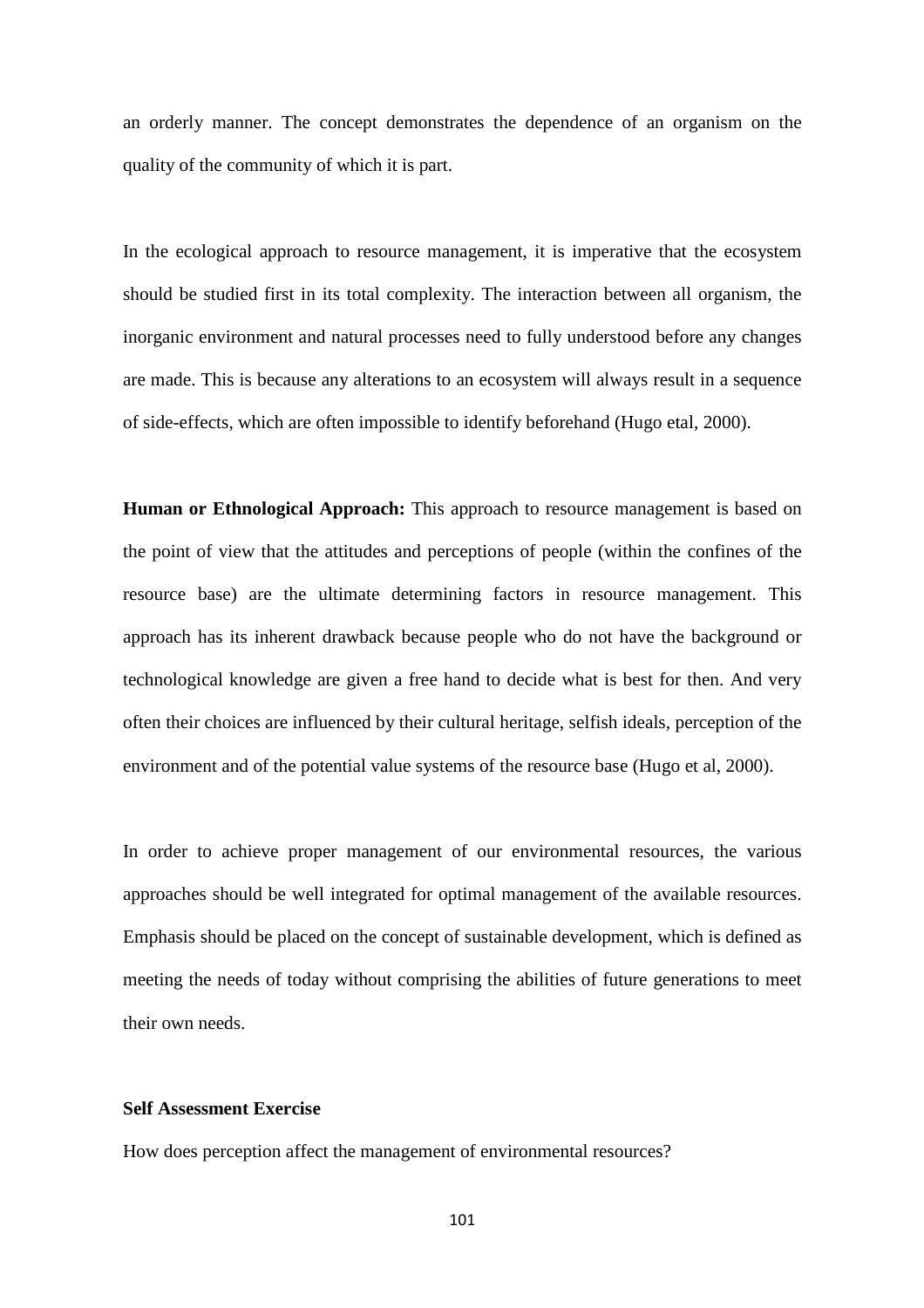### **4.0 Conclusion**

The above discussions have been able to demonstrate that the approaches to environmental resource management are influenced to a large extent by our perception. This is so because resource management is a decision making process, which is heavily influenced by cognition and perception. However, perception alone is not enough for the sustainable management of our environmental resources. There are situations were we have distorted perception of resources, which eventually leads to wrong approaches to resource management.

## **5.0 Summary**

- Resource management is concerned with the examination of strategies and technologies for resource development in order to sustain economic growth without causing unnecessary environmental degradation and destruction.
- The approaches to environmental resource management have changed in space and time in accordance with changing technology, knowledge and perception.
- A resource exists only when it is perceived to exist. However, perception alone is not enough, accessibility to the perceived resource is important because it influences resource appraisal.

#### **6.0 Tutor Marked Assignment**

- (1) Anything that is of value to man is called a
- $(2)$  Resources can be broadly classified as  $\qquad$  and  $\qquad$
- (3) When a natural resource has not been perceived, located and transformed to useable material it is known as \_\_\_\_\_\_\_\_\_\_\_\_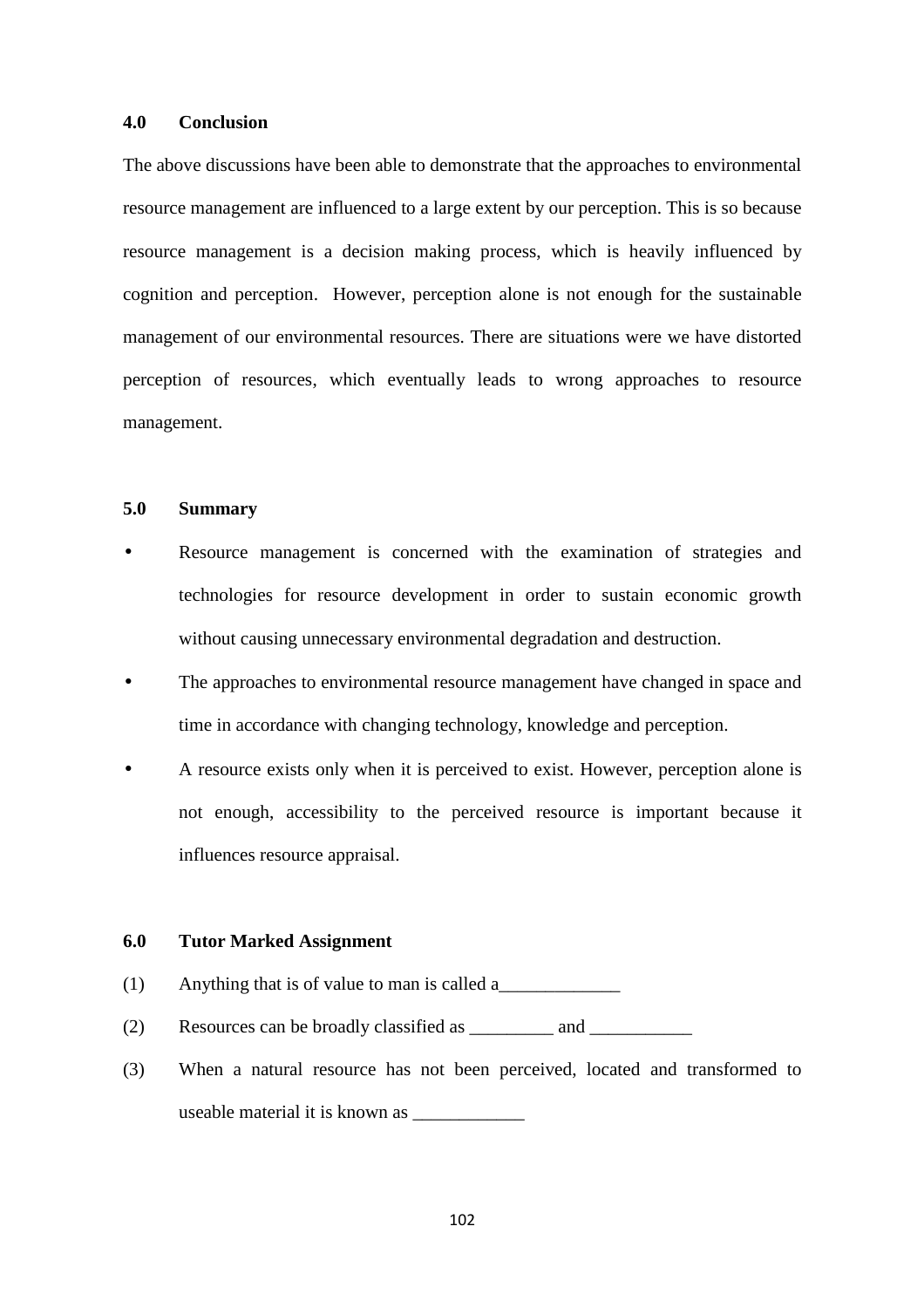- (4) The process of enhancing the utility of a resource is called (a) allocation (b) exploitation (c) development (d) exploration
- (5) Which of the following statements is not true of resources?
	- (a) resources exist only when they are perceived
	- (b) the value of resources can be enhanced
	- (c) all resources are renewable
	- (d) resources are not evenly distributed
- (6) Which of the following is an approach to resource management?
	- (a) ethnological approach (b) historical approach (c) cost/benefit approach (d) all of the above

# **7.0 References/Further Reading**

- Getis A. and Fellmann J. (1985). *Human Geography, Culture and Environment* MacMillan New York.
- Hugo, M.L. et al (2000). *The Ecology of Natural Resource Management. The Question of Sustainable Living*. Kagiso Tertiary, South Africa.
- Olomo, R.O. (1999). Nature and Resources: Renewable and Non-Renewable Resources in *History and Philosophy of Science,* Edo State University Publishing House.
- O'Riordan, T. (1971). *Perspectives on Resource Management.* London, Pio Press. New York Academic Press.

Simmon, I.G. (1981). *The Ecology of Natural Resources.* Edward Arnold, London.

Spencer, J.E. and Thomas, W.L. (1978). *Introducing Cultural Geography.* John Wiley and Sons, New York.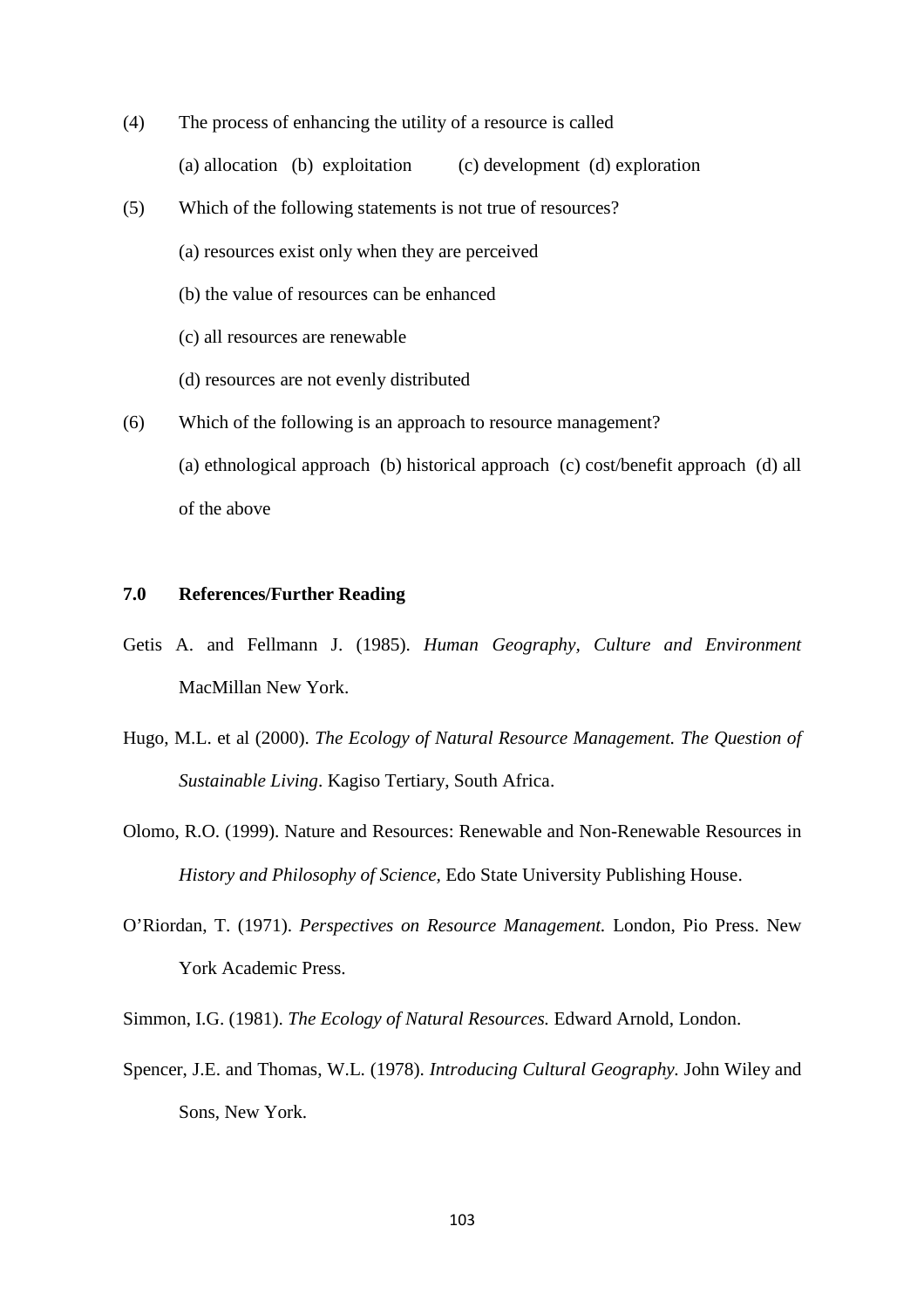# **UNIT 4: WASTE PERCEPTION AND MANAGEMENT**

### **Contents**

- 1.0 Introduction
- 2.0 Objective
- 3.0 Main Content
- 3.1 Early Trends of Waste Perception and Management
- 3.2 Modern Trends of Waste Perception and Management
- 3.2.1 Integrated Waste Management (IWM)
- 3.2.1.1 Reduce, Reuse and Recycle
- 3.2.1.2 Landfill
- 3.2.1.4 Composing
- 4.0 Conclusion
- 5.0 Summary
- 6.0 Tutor Marked Assignment
- 7.0 References/Further Reading

# **1.0 Introduction**

Waste can simply be defined as anything or material which is no longer needed and thrown away. However, waste varies in space and tie. What may be considered as waste in a particular area may actually be a valuable resource in another area. Also, what may be considered as waste in a particular area at a given time may eventually become a resource in the same area over time. One of the reasons for this change is perception. As knowledge and technology improves our perception of environmental stimuli changes.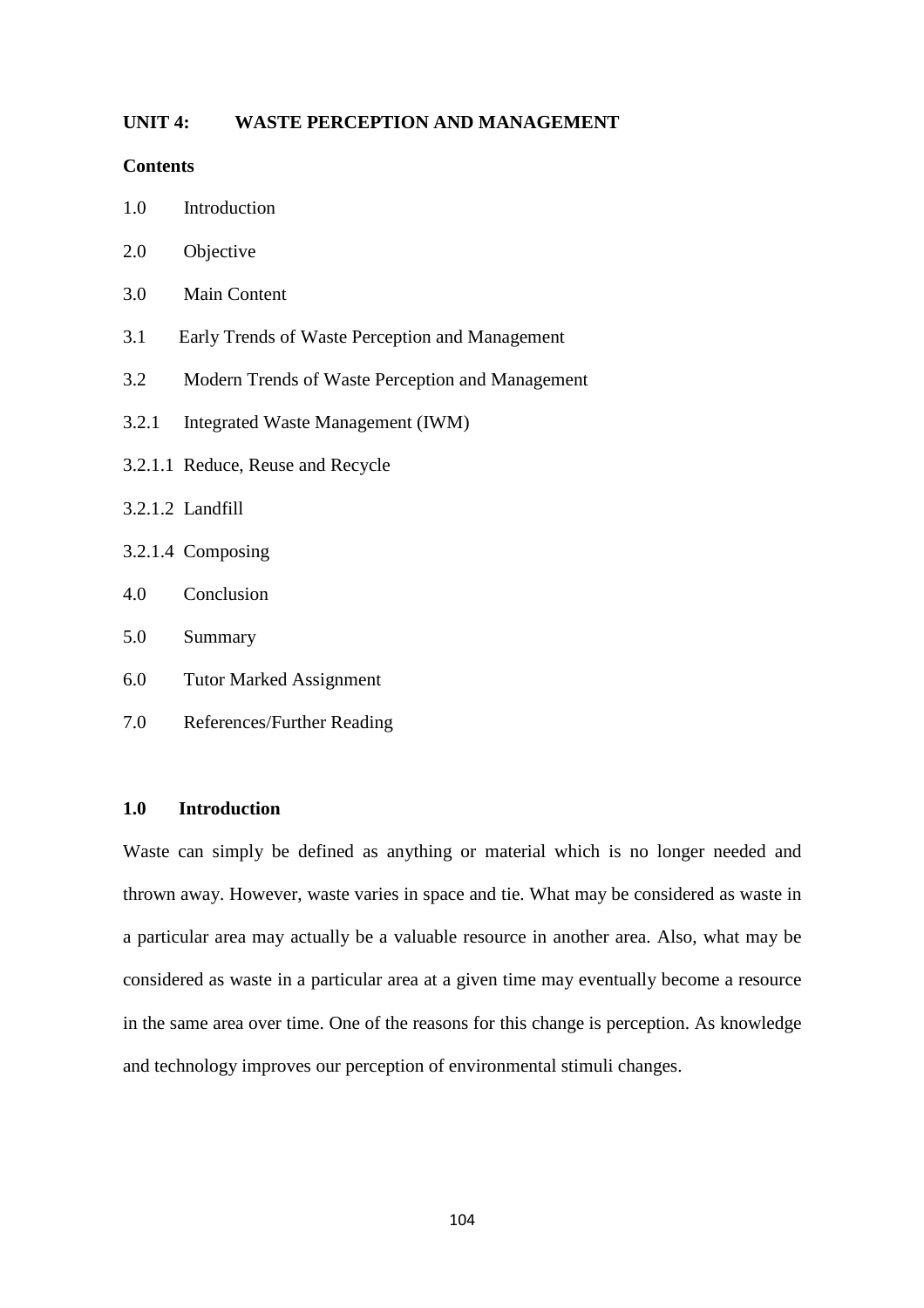One of the consequences of production and consumption is waste generation. During the pre-industrial revolution, production and consumption levels were low, thus, waste generation was equally low, and its management did not constitute any serious challenge. However, after World War II, production and consumption levels increased dramatically, thereby posing serious challenges for waste management.

In this unit, we shall be discussing both the early and modern trends of waste perception and management. The management technique or approach adopted may also be influenced by the hazardous perception of the waste.

# **2.0 Objective**

The learning objectives are as follows:

- (1) To understand the early and modern trends in waste perception and management.
- (2) To understand the relationship between perception and adopted waste management techniques.

## **3.0 Main Content**

#### **3.1 Early Trends of Waste Perception and Management**

During the pre-industrial revolution as earlier noted in our introduction, waste generation level was low. In addition, the waste generated was not perceived as hazardous as those generated post World War II. Hence, the adoption of the dilute and disperse method of waste management.

At this period according to Botkin and Keller (1998), factories were located near rivers because the water provided a number of benefits, including easy transportation of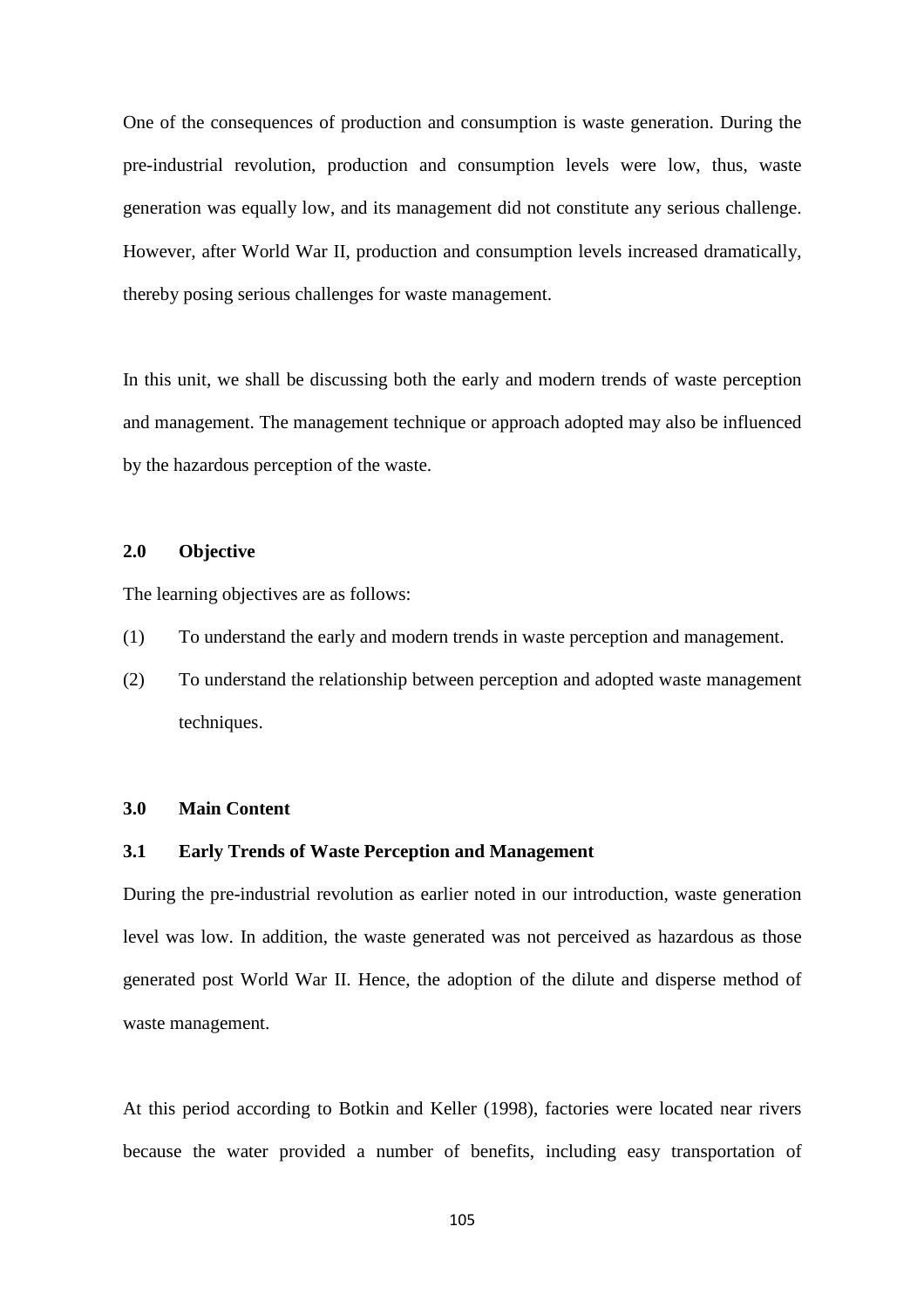materials by boat, sufficient water for processing and cooling, and easy disposal of waste into the river. With few factories and a sparse population, dilute and disperse method seemed to remove the waste from the environment.

Unfortunately, after the Second World War, the industrial and urban expansion and growth that followed led to increase production and consumption, the consequence of which was a rapid increase in waste generation. The disposable life style that people were made to adopt by aggressive marketing companies most especially in the developed economies of Europe and America exacerbated the problem of waste management. Engner and Smith (2002) succinctly describe the situation thus, "a popular lifestyle was marketed as the wave of the future and as a way to cut down on household chores. "Use it once and throw it away" became a very popular advertising slogan in the 1950s".

The perceived inadequacies of the dilute and disperse method in the face of increasing municipal solid waste, led to the embrace of the open dump method of waste managing. In this method, solid waste was usually accumulated in open dumps, where the refuse was piled up without being covered or otherwise protected. In this method, dumps are indiscriminately located provided land is available, without concern for safety, health hazards, and aesthetic degradation. Such open dumps according to Botkin and Keller (1998) created a nuisance by being unsightly, providing breeding grounds for pests, creating a health hazard, polluting the air and sometimes polluting groundwater and surface water. Unfortunately, this method of waste management is still common in some parts of the world, especially developing countries including Nigeria.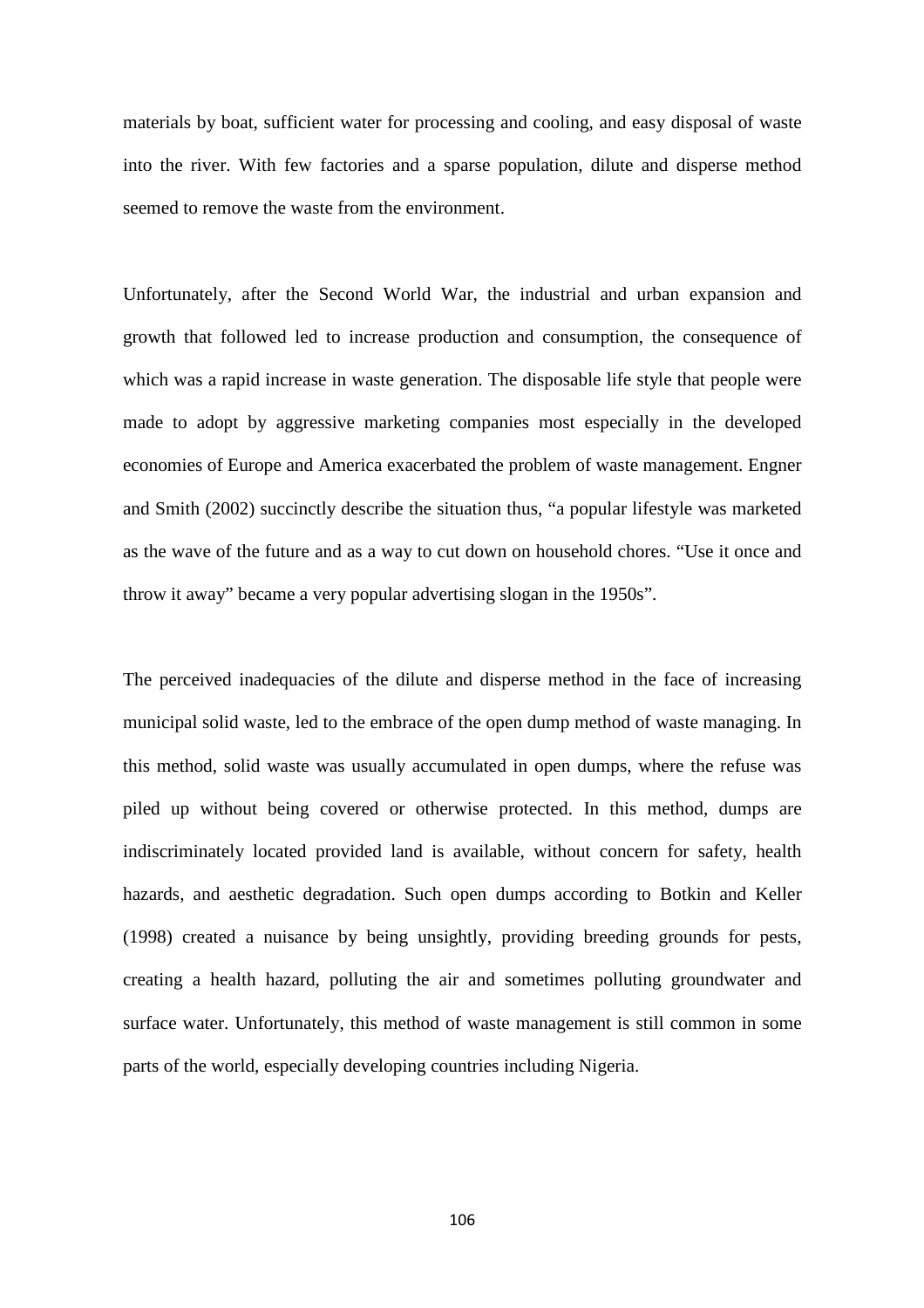The increasing perception of some classes of waste as being hazardous led to the development of other management techniques such as the concentrate and contains method. This practice however revealed that containment was not always achieved. There have been reported cases of leakages or breakage of some of the containers used for this purpose, which have allowed waste to escape causing serious health and ecological disaster.

The current knowledge of the public on the value of a healthy environment for human survival and ecological balance; and the perceived hazards related to inadequate waste management have led to the evolvement of the modern trends of waste perception and management.

# **3.2 Modern Trends of Waste Perception and Management**

As the public perception of the value of the environment for human survival and optimal functioning of the ecosystems continue to grow, better waste disposal technologies are developed. The era of simply dumping and burning of waste is no longer an acceptable practice because of its inherent health implications. The modern trend in waste management is to perceive waste as resources out of place. Recall in our introduction, we did say that waste vary in space and time. Instead of the throw away habit, emphasis is currently been put on how waste can be turned a resource-something which is of value to man. This current emphasis has led to several successful waste management programmes in some parts of the world. An example of such programme is the "waste to wealth" concept, where for instance waste is converted to energy for power supply.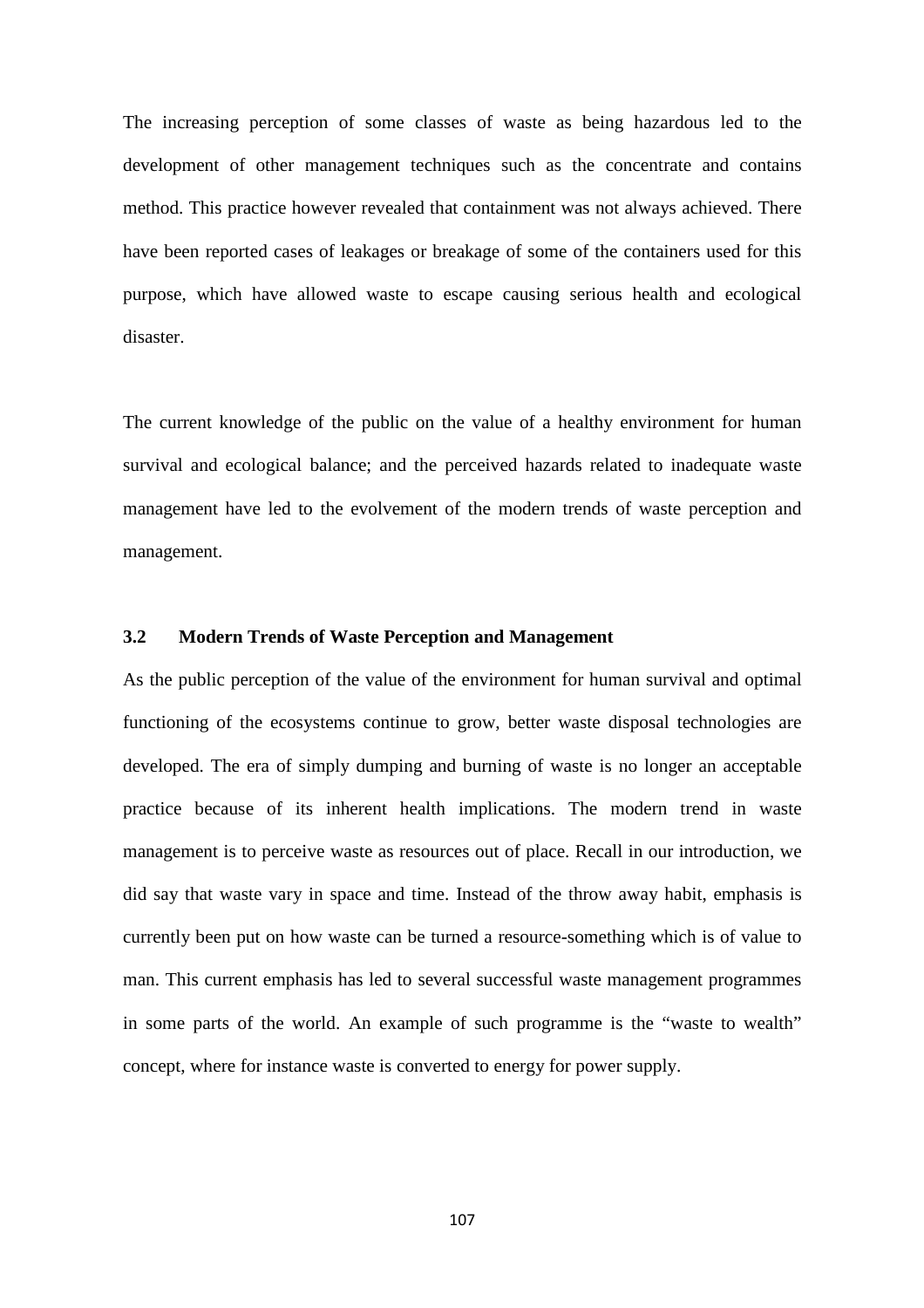The modern perception of waste as a resource out of place has led to the current concept of waste management called the integrated waste management (IWM) approach.

#### **3.2.1 Integrated Waste Management (IWM)**

Integrated waste management can be defined as a set of management alternatives, which can be comprehensively integrated to compliment and strengthen the observed inadequacies of a single management method. The set of management alternatives include reduce, reuse, recycle, landfill, incineration and composting.

#### **3.2.1.1. Reduce, Rescue and Recycle**

Enger and Smith (2002) noted that the most fundamental way to reduce waste is to prevent it from ever becoming waste in the first place. Waste prevention, also known as source reduction, is the practice of designing, manufacturing, purchasing, or using materials (such as products and packaging) in ways that reduce the amount or toxicity of trash created. Reusing items is another way to prevent waste at the source because it delays or prevents the entry of those items into the waste collection and disposal system (Enger and Smith, 2002).

Waste reduction and reuse have many inherent advantages, Miller (1998) stated that wastes reduction extends resource supplies, keeps high-quality matter resources from being reduced to low-quality matter waste, and reduces energy use and pollution even more than recycling. In addition, it reduces costs associated with recycling, composting, landfilling and incineration. It should be noted however, that waste is not just created when consumers dispose of any product. Throughout the life cycle of a product fro extraction of raw materials, to transportation, to processing manufacturing and use-waste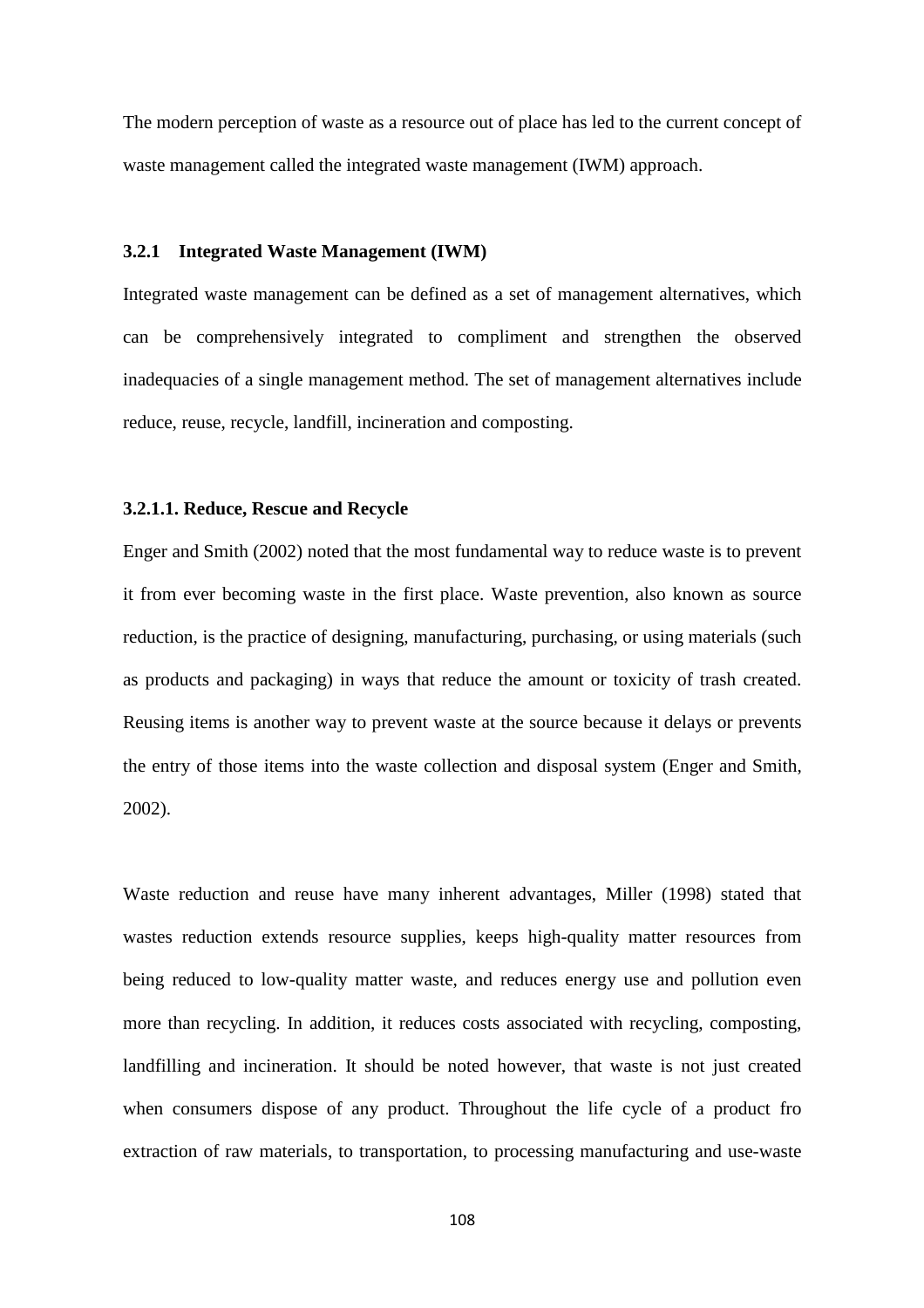is generated. Reusing items or making them with less materials decreases waste significantly. Ultimately, fewer materials will need to be cycled or sent to landfills or waste combustion facilities (Enger and Smith, 2002).

Recycling as an integral part of the integrated waste management approach is concerned with the identification of resources in the waste stream that may be collected and reused. The ultimate aim of the three R's (reduce, reuse and recycle) is to reduce the amount of waste to be disposed in landfills, incinerated or compost.

Some of the strategies that can be adopted to reduce waste and pollution according to Miller (1996) include decrease consumption; redesign manufacturing processes to produce less waste and pollution; individuals should use less hazardous cleaning products; products should be design to last longer; eliminate or reduce unnecessary packaging; and green design and life-cycle assessment can help develop products that are easy to repair, reuse, remanufacture, compost, or recycle. Even with an effective and efficient practice of the three R's, waste will still be generated. The generated waste has to be disposed off either through composting, incineration or landfill.

#### **3.2.1.2 Landfill**

Landfill is still one of the modern methods of the final disposal of solid waste. Modern landfills are referred to as sanitary landfills because they are designed to concentrate and contain refuse without causing nuisance or hazard to public health or safety. The strategy is to confine the waste to the smallest practical area, reduce it to smallest practical volume, and covers it with a layer of compacted soil at the end of each day of operation or more frequently if necessary.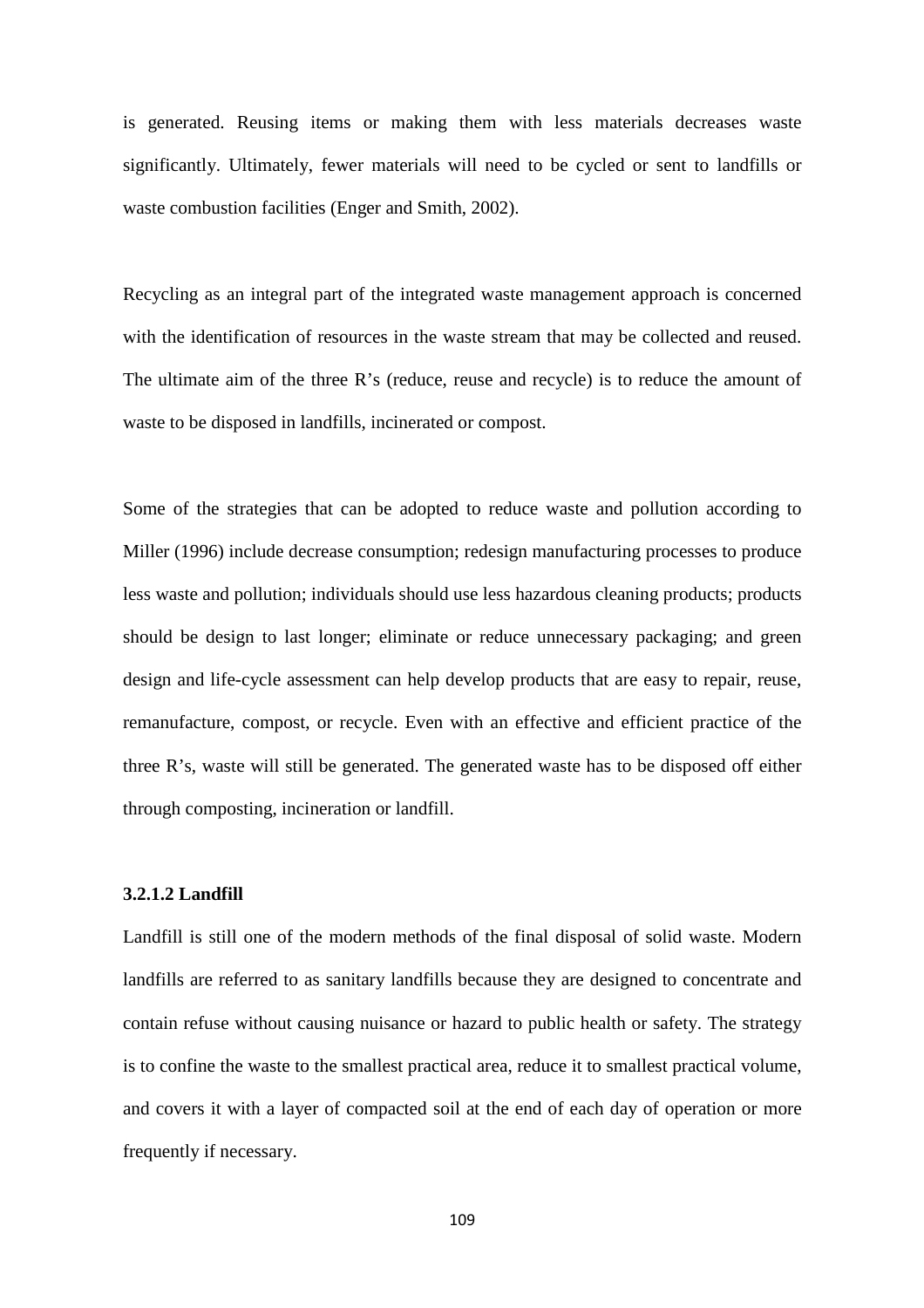A modern landfill is normally situated in an impermeable clay layer that is lined with an impermeable membrane. For the selection of an appropriate site, consideration must be given to the soil type, groundwater geology and the local community effect. Because of the earlier associated effects of landfills resulting to groundwater pollution, the new ones correctly constructed have complex bottom layers to trap contaminant-laden water, called leachate, leaking through the buried trash. In addition, monitoring systems are necessary to detect methane gas production and groundwater contamination. In some cases, methane produced by rotting garbage is collected and used to generate electricity (Enger and Smith, 2002).

Sanitary landfills offer some benefits. For instance, it helps to prevent pollution caused by open air burning and to large extent groundwater pollution, if the location of the site is adequate. In addition, it can be put into use quickly, with low operating cost. An added advantage is its capacity to handle large volume of solid waste. Miller (1998) noted that after a landfill has been filled, the land can be graded, planted and used as a park, golf course, ski hill, athletic field, or wildlife area, or for some other recreational purposes.

#### **3.2.1.3 Incineration**

This is another method of waste management, where waste is burn in incinerators at very high temperatures (900-1000 $^0$ c), to consume all combustible material, leaving only ash and noncombustibles to dispose of in a landfill. Under deal conditions, incineration may reduce the volume of waste by 75% to 95%. In practice, however, the actual decrease in volume is closer to 50%, because of maintenance problems as well as waste supply problems (Botkin and Keller, 1998).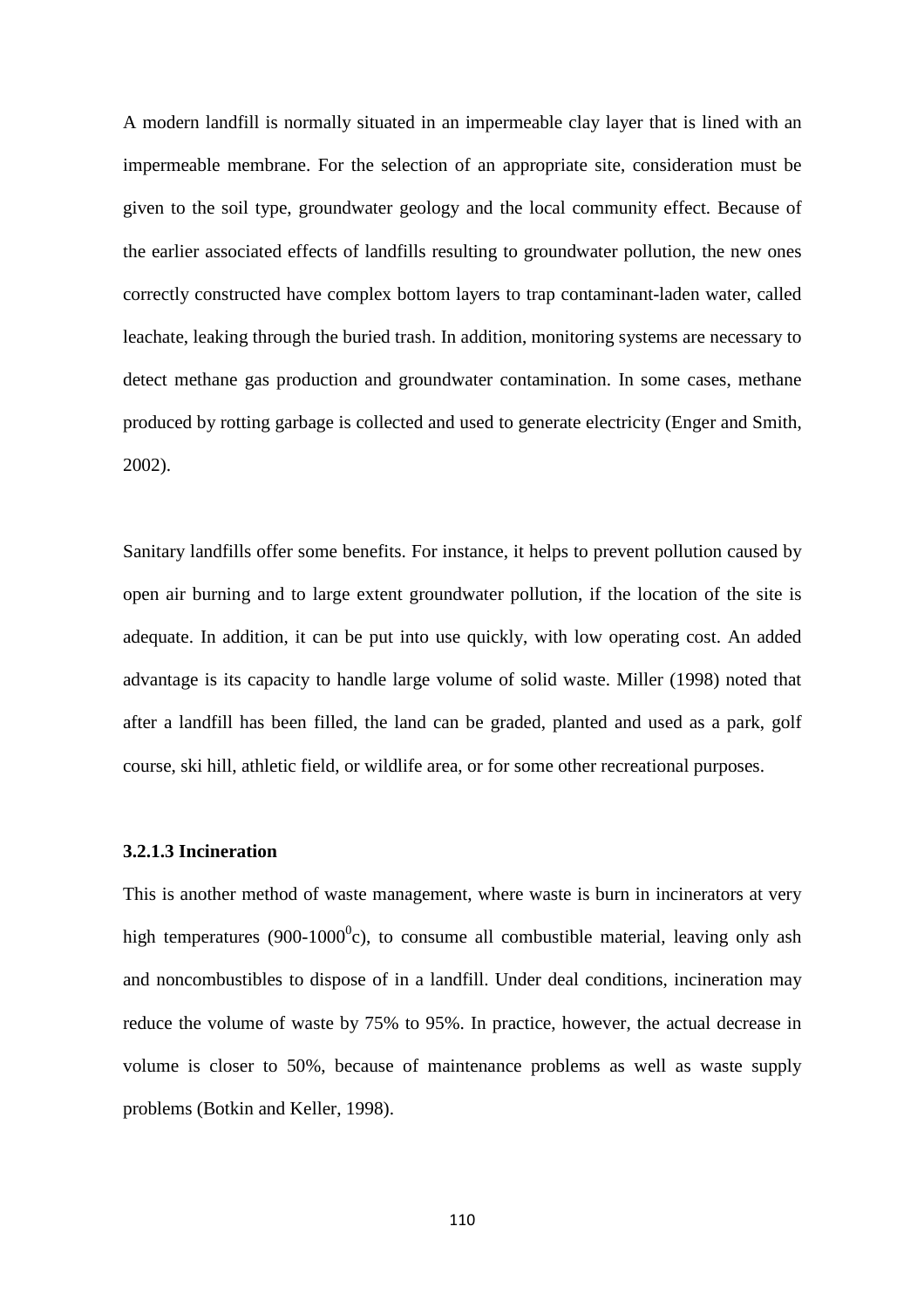The newest form of incineration is called mass burn, which is an European concept. In this technique, the waste is fed into a furnace, where it falls onto moving grates and is burned at temperature up to  $1300^0$ C. The burning waste heats waster, and the steam drives a turbine to generate electricity, which is then sold to a utility (Enger and Smith, 2002).

The major limitations surrounding the use of incineration method of waste management are the high cost of setting up, associated air pollution, and aesthetic concerns.

#### **3.2.l.4 Composting**

Botkin and Keller (1998) defined composting as a biochemical process in which organic materials such as lawn clippings and kitchen scraps decompose to a rich, soil-like material. It is a process of rapid, partial decomposition of moist, solid, organic waste by aerobic organisms. With proper management of air and moisture, the compositing process can transform large quantities of organic material into compost over a relatively short period of time. This method of waste management is a popular technique in Europe and Asia, where intense farming creates a demand for the compost (Botkin and Keller, 1998).

The major challenge of this method is the need to separate organic material from other waste. As an important component of the integrated waste management approach, its impact will certainly grow in future because the composting process of waste management is environment friendly.

### **Self Assessment Exercise**

Do you think waste perception affects its management? Explain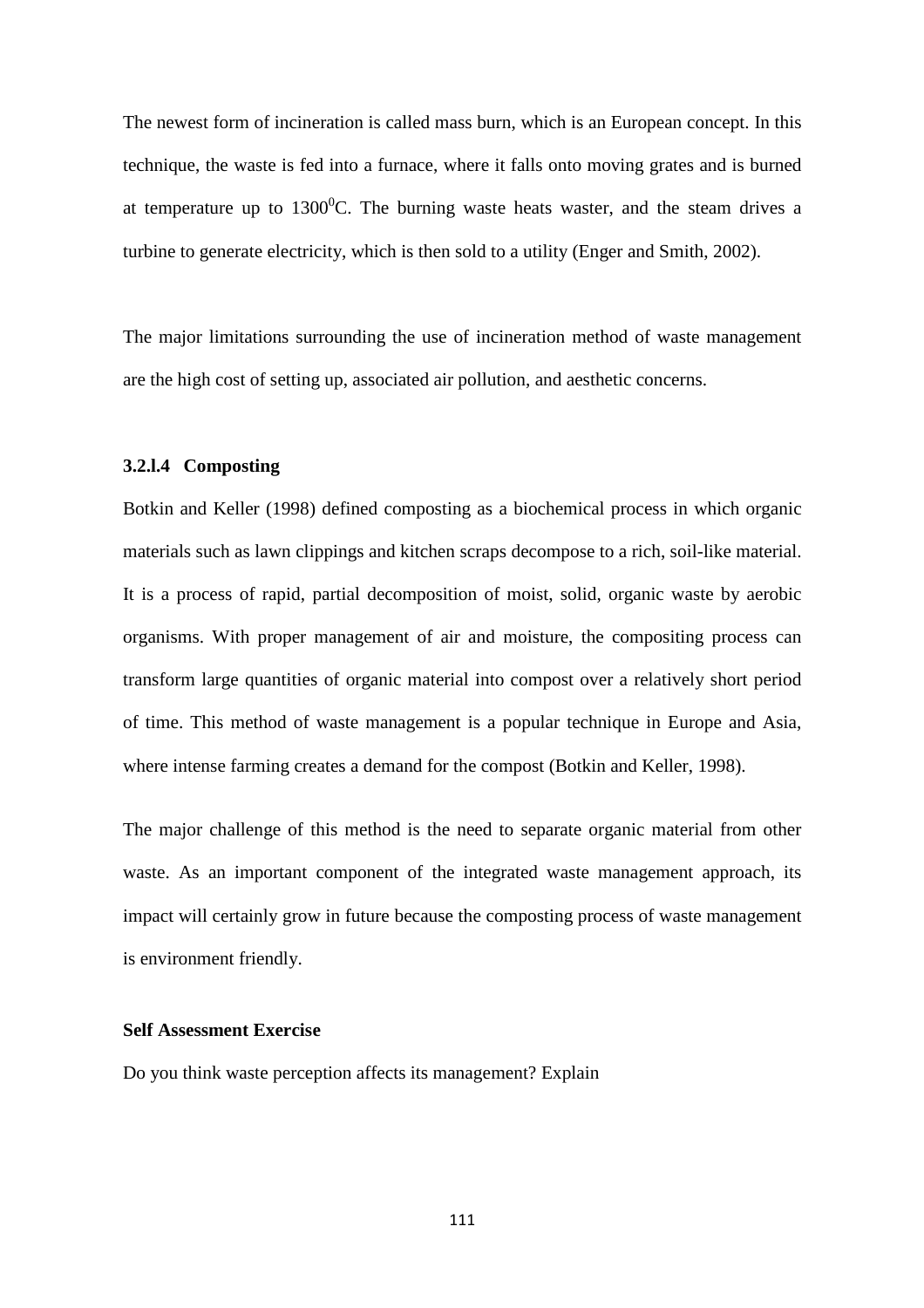### **4.0 Conclusion**

The changing perception of waste over time, and the further appreciation of the environment as key to human well being, has led to the evolvement of different waste management techniques. From the early stage of dilute and disperse to the current emphasis on integrated waste management, efforts have been to achieve minimal environmental impacts.

The current perception of waste as resource out of place has help in turning what was earlier perceived as waste to wealth. This has gone a long way in reducing the volume of waste left for disposal. It has also help in wealth creation and reduction in resource depletion. It is expected that in no distant future, better waste management technologies will be developed, more people and industries will embrace the concept of reduce, reuse and recycle. This will help to reduce the current challenges of waste management being experienced all over the world

## **5.0 Summary**

- During the pre-industrial revolution waste generation was low and perceived as less hazardous compared to post World War II. These led to the adoption of the dilute and disperse method of waste management.
- The further perception of the environment as key to human well being led to the search and development of better waste management techniques, such as incineration, sanitary landfills, composting, reduce, reuse and recycle, which is generally termed as integrated waste management.
- The current perception of waste as a resource out of place has help in waste reduction and wealth creation.

112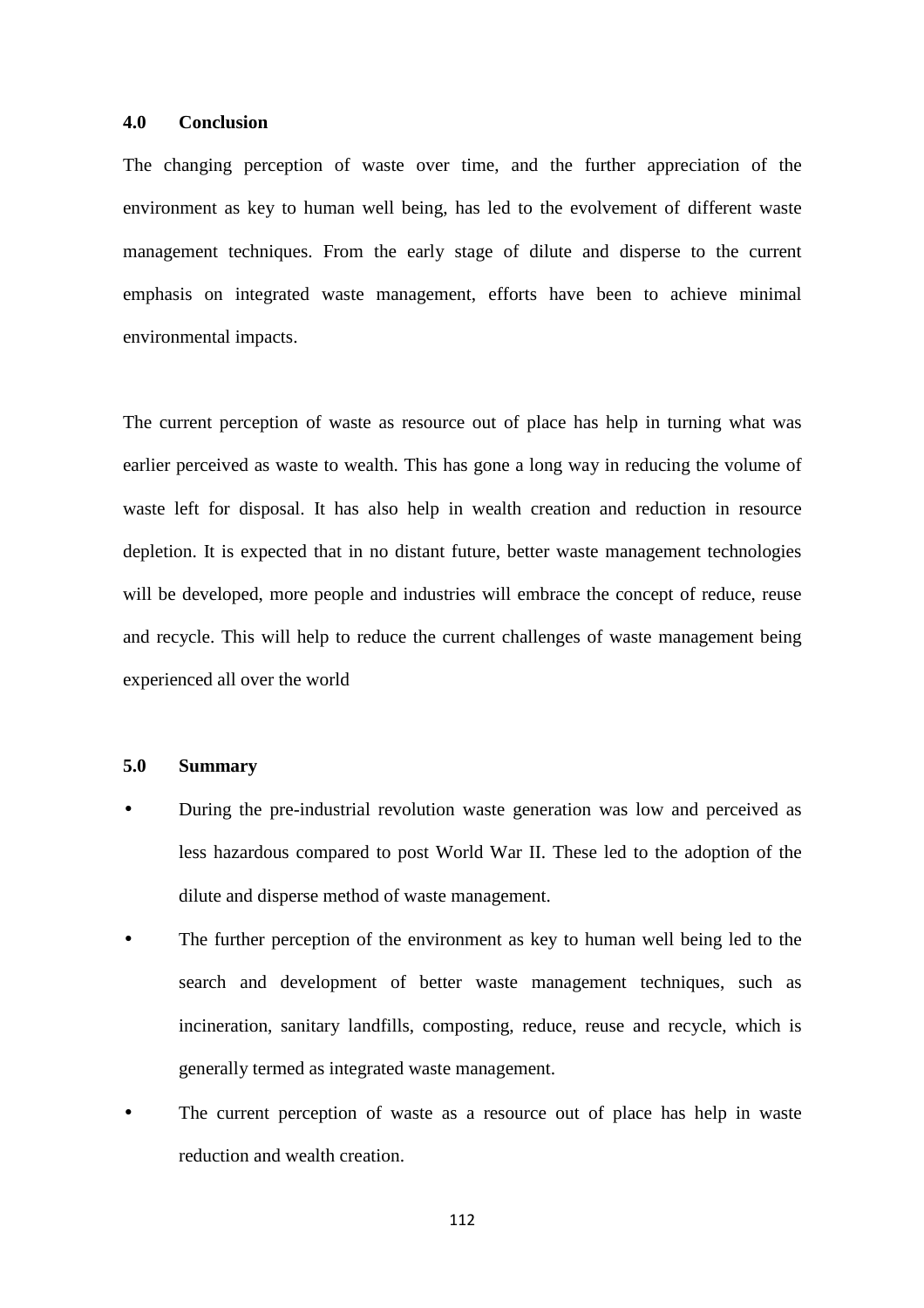#### **6.0 Tutor Marked Assignment**

 $\overline{\phantom{a}}$ 

- (1) Waste is currently perceived as a  $\frac{1}{\sqrt{2\pi}}$
- (2) Waste vary in  $\qquad$  and  $\qquad$
- (3) The pre-industrial revolution waste management technique is called \_\_\_\_\_\_ and
- (4) The three Rs of integrated waste management are  $\blacksquare$ , and  $\qquad \qquad$
- (5) Which of the following is not a method of waste management?
	- (a) composting (b) incineration (c) recycling (d) none of the above
- (6) Which of the following is not true of landfill method of waste management.

(a) there is no production of leachate (b) low cost of establishment (c) accommodates large volume of solid waste (d) none of the above

### **7.0 References / Further Reading**

- Botkin, D. B. and Keller, E.A. (1998). *Environmental Science: Earth as a Living Planet.*  Second Edition. John Wiley and Sons, Inc.; New York.
- Enger, E.D. and Smith, B.F. (2002). *Environmental Science: A Study of Interrelationships*. Eight Edition McGraw-Hill Education.
- Miller, G.T. Jr. (1998). *Sustaining the Earth. An Integrated Approach. Third Edition.* Wadsworth Publishing Company, Belmont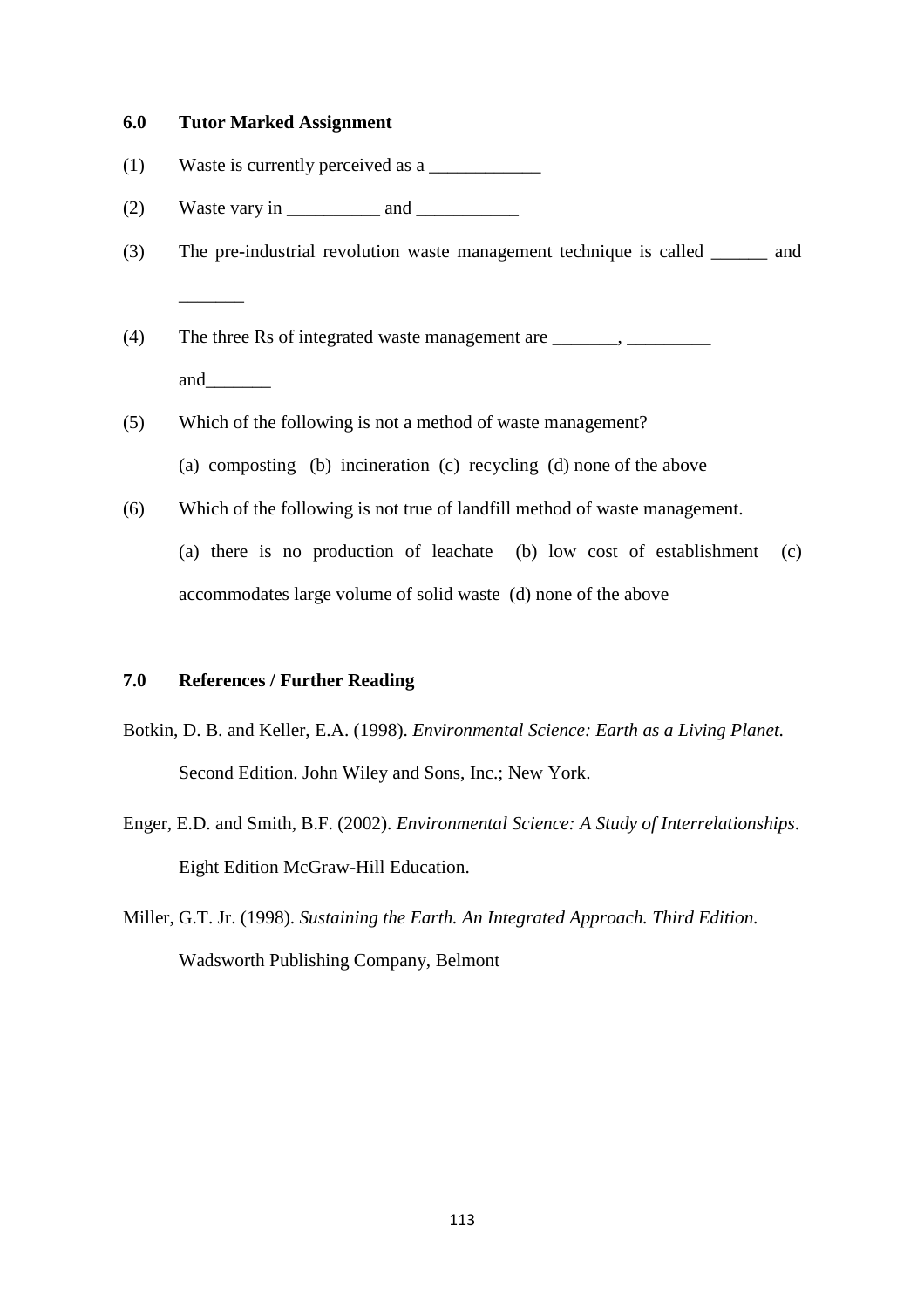#### **UNIT 5: ENVIRONMENTAL PERCEPTION AND RENEWABLE**

### **ALTERNATIVE ENERGY SOURCES**

#### **Contents**

1.0 Introduction

- 2.0 Objective
- 3.0 Main Content
- 3.1 Solar Energy Source and the Environment
- 3.2 Wind Energy Source and the Environment
- 3.3 Water Energy Source and the Environment
- 3.4 Biomass Energy Source and the Environment
- 4.0 Conclusion
- 5.0 Summary
- 6.0 Tutor Marked Assignment
- 7.0 References / Further Reading

### **1.0 Introduction**

Our current major source of the energy supply in the world is fossil fuel, which principally comprises of crude oil, natural gas and coal. Over the years, there has been a growing concern over the use of fossil fuel as our primary source of energy supply because of its environmental impact. The opposition to the use of fossil fuel has increased in recent years since the perception that the burning of fossil fuel is responsible for the increase in carbon dioxide – which have been implicated in the global warming debacle. In addition, the non renewable status of fossil fuel has increased the fear of sudden exhaustion, which informed the need for an alternative energy source.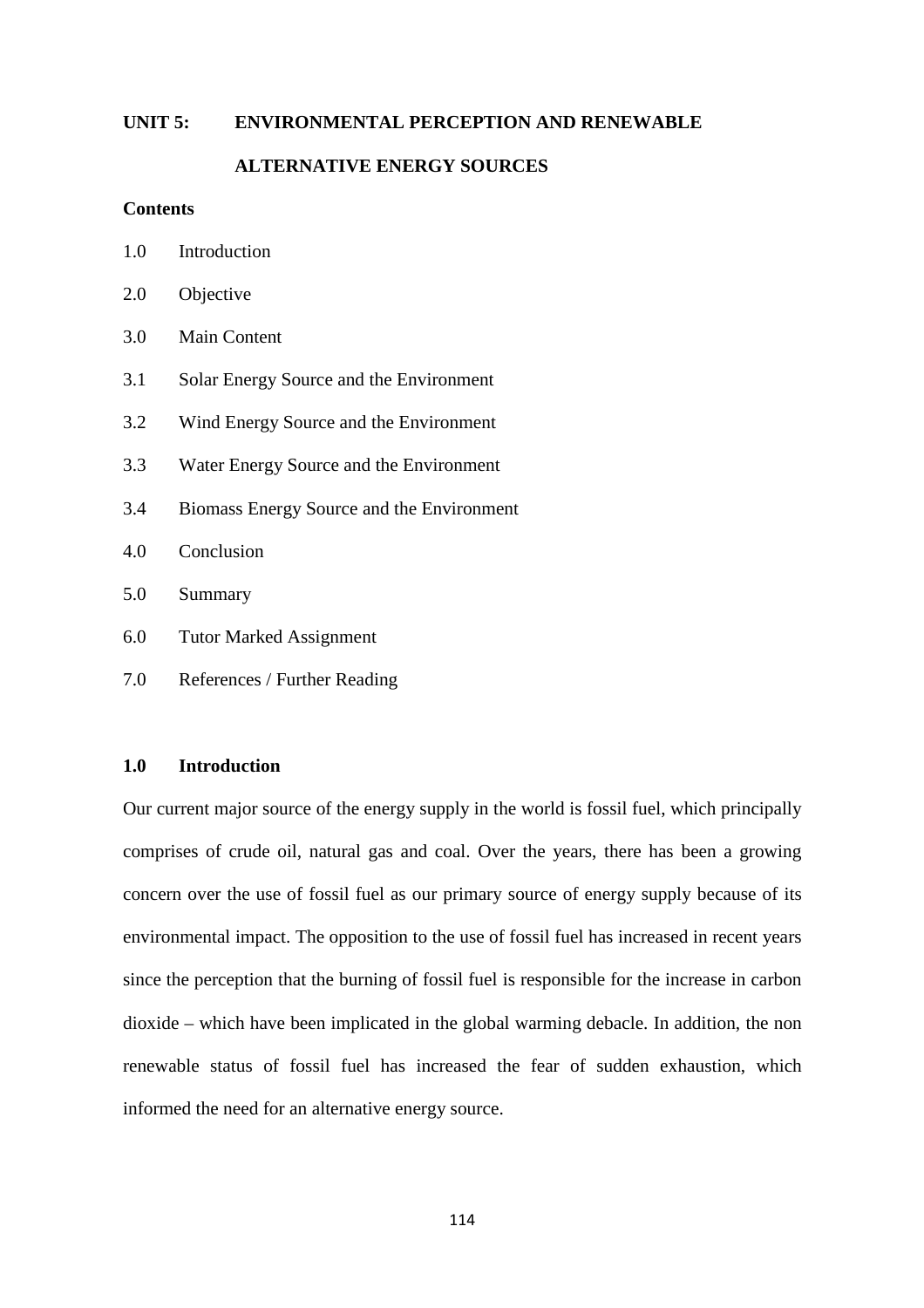The outcry has resulted in the development of alternative energy sources. These alternative sources are classified into two-renewable and non renewable energy sources. Non renewable alternative energy sources include nuclear energy and geothermal energy. While the renewable alternative include solar, wind, water and biomass energy sources.

The discussion in this unit shall however, be restricted to renewable alternative energy sources because of their potentials to be used without exhaustion. The discussion shall examine the perceived environmental relationship of each of the identified renewable alternative energy sources on the environment.

### **2.0 Objective**

The learning objectives are as follows:

- (1) To list the major sources of energy supply
- (2) To assess the impact of solar energy on the environment
- (3) To assess the impact of wind energy on the environment
- (4) To assess the impact of water energy on the environment
- (5) To assess the impact of biomass energy on the environment.

### **3.0 Main Content**

#### **3.1 Solar Energy Source and the Environment**

Solar energy is the energy derivable from the sun. The amount of solar energy reaching the earth surface is very high however; the distribution over the earth surface is highly variable. This is dependent on the time of the year, cloud cover, topography, latitude and other local factors.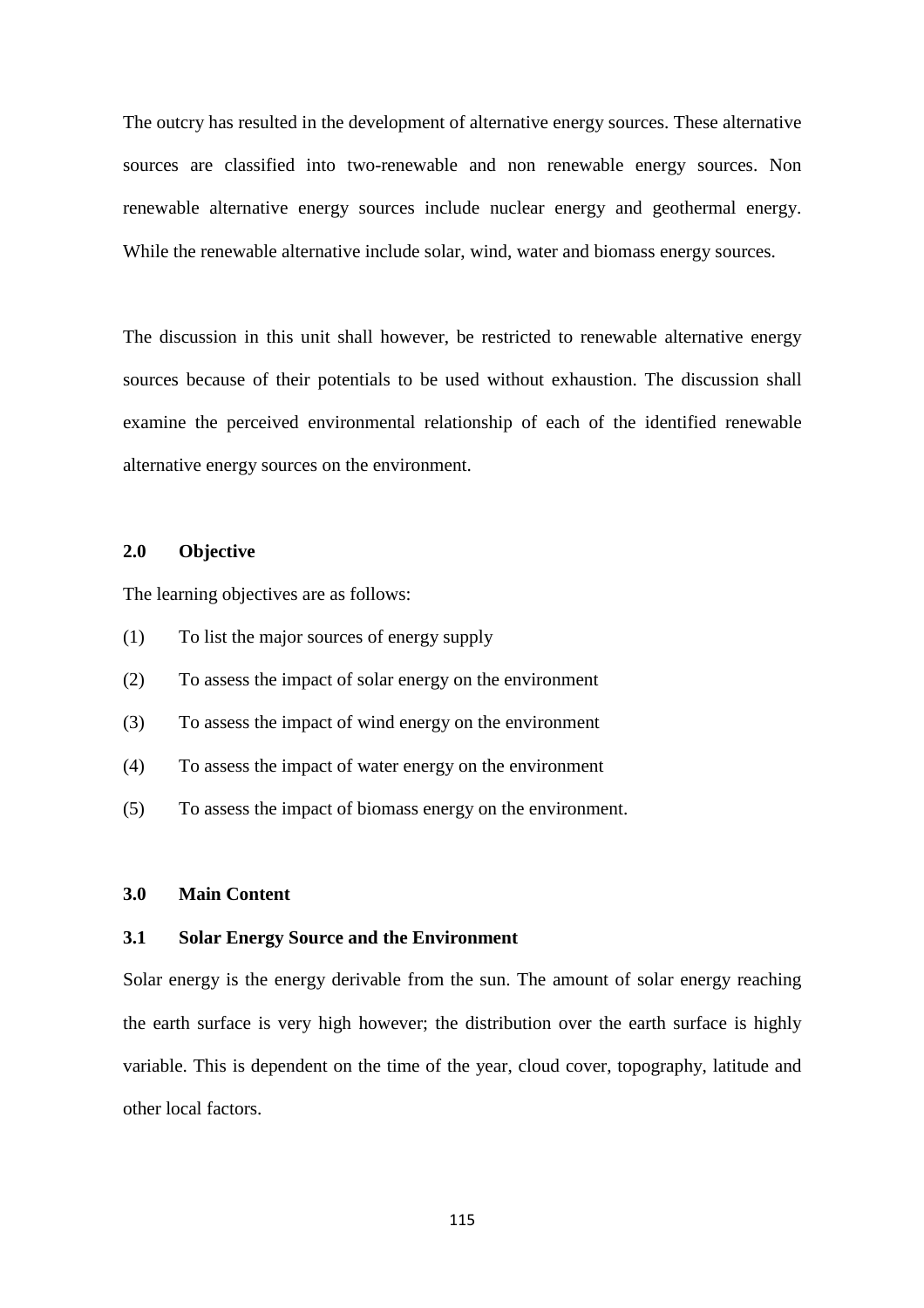In spite of its variability, there is an increasing use of solar energy in some parts of the world. Solar energy is being used directly through passive or active solar energy systems. The passive system of solar energy does not involve the use of any mechanical power system. Instead, it is usually based on architectural building designs that take advantage of the natural changes of solar radiation reaching the earth surface, which occur throughout the year. The architectural designs help in maximizing the solar energy absorption capacity of the building during winter to heat up the rooms, while during summer the usual high-angle sunlight is prevented from entering the building to heat up the rooms with the aid of constructed overhangs on the building. Another passive method that is also popularly used is to construct building walls with materials that have a high rate of solar energy absorption, which are then emitted into the rooms.

On the other hand, Botkin and Keller (1998) noted that active solar systems require mechanical power, usually pumps and other apparatuses, to circular air, water, or other fluids fro solar collectors to a heat sink, where the heat is stored until used. Solar collectors are usually flat panels consisting of a glass cover plate over a black background where water is circulated through tubes. Short-wave solar radiation enters the glass and is absorbed by the black background. Longer wave radiation is emitted from the black material, but it cannot escape through the glass, so it heats the water in the circulating tubes to between 38<sup>0</sup>c to 93<sup>0</sup>c. This system is similar to the green house effect.

Studies have revealed that the use of solar energy has a lower negative impact on the environment and human health when compared to the use of fossil fuel. Since the use of solar energy does not involve the burning of fuel, which releases carbon-dioxide into the atmosphere, thereby contributing to global warning, has made it a preferable alternative to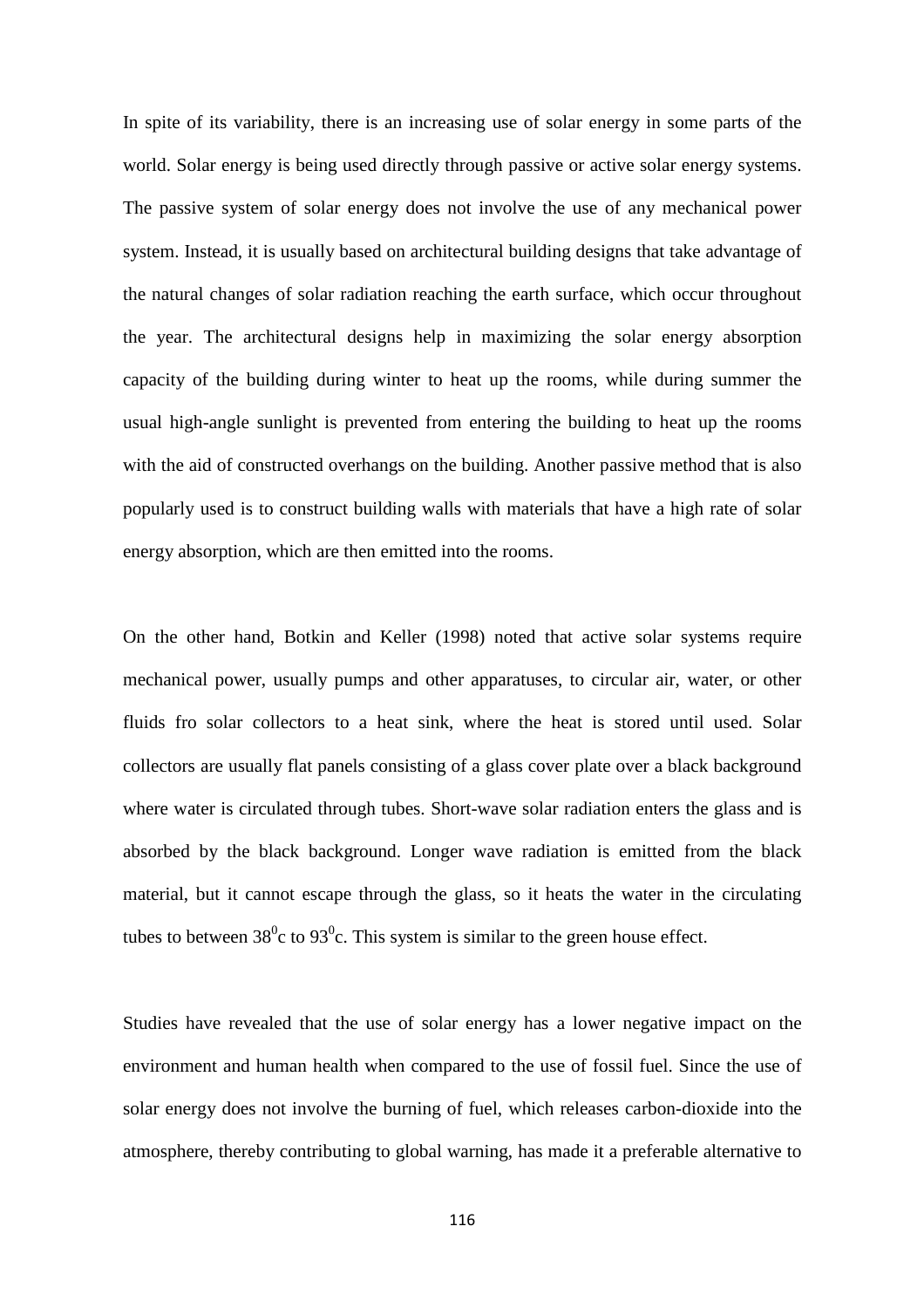fossil fuel. Another advantage of solar energy, just like other renewable alternative energy sources is, that it is not exhaustible. That is, it can be used over and over again.

As earlier noted one of the major drawbacks in the use of solar energy is its variability and dispersed distribution. Hence, a large area is needed to generate a large amount of solar energy. This problem can however be tackled by combing solar collectors with existing structures, as with the addition of solar hot-water heaters on the roofs of existing houses. Though it is recognized that the rate of pollution of the environment is minimal with the use of solar energy, when compared to fossil fuel however, the increasing development of active solar energy systems may lead to an increase pollution of the environment. We had earlier mention that the development of active solar system requires the use of mechanical power system. And the development of these mechanical power systems require the use of a variety of materials, such as metals, plastics, fluids, amongst others, which can cause environmental pollution, by producing toxic waste or by accidentally releasing toxic materials. This threat to pollution is not associated with passive solar energy systems that use water and rock.

The variability of sunshine on the earth surface has made solar energy to be site specific. Therefore, detailed observation in the field is necessary in order to have an informed knowledge of the likely potentials of solar energy present in a particular location. In other words, not all locations can yield the required amount of sunshine to warrant the establishment of a solar energy plant. In addition, some of the solar energy units such as solar power tower have a great impact on the land, because the construction requires a wide expanse of land, where the power tower and the surrounding mirror modules are located. The impact of solar energy systems can be minimized by locating centralized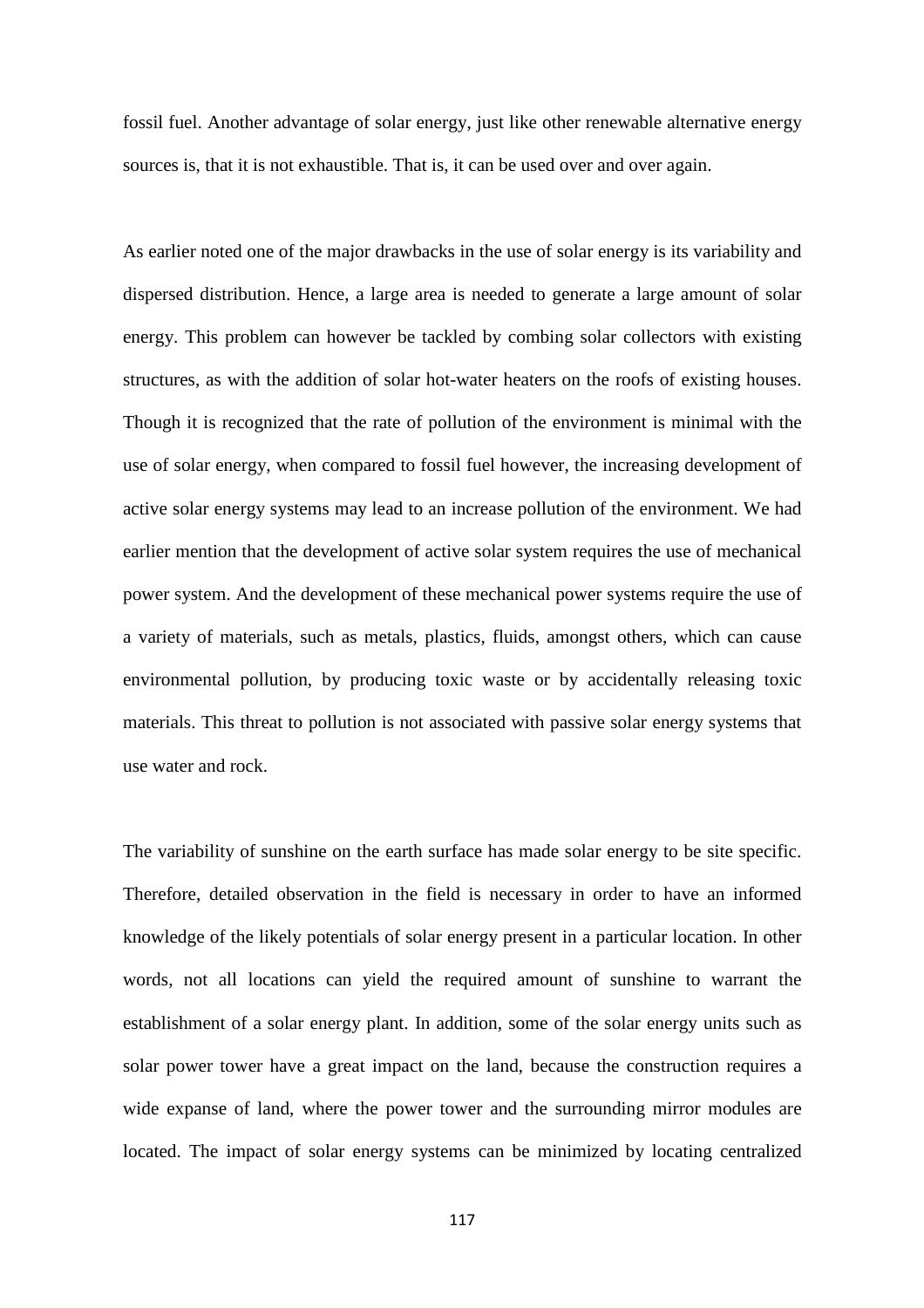systems in areas not used for other purposes and by making use of dispersed solar energy collectors on existing structures wherever possible (Botkin and Keller, 1998).

One of the reasons that account for the low useage of solar power has to do with its cost in relation to the cost of fossil fuel. In addition, the efficiency of the conversion of solar energy to electricity is still very low, contributing to the high cost of electricity generation. With further development in solar power technologies, with emphasis on large scale production at reduced prices, couple with increasing price of fossil fuel, solar energy will be competitive and economically attractive.

### **3.2 Wind Energy Source and the Environment**

Wind energy is the energy derivable from moving winds. Winds are formed due to solar heating of the earth surface. The uneven heating of the earth surface produces air masses with varying heat contents and densities, which stimulus wind action. The potentials for wind energy is enormous, but unfortunately, just like in solar energy, its distribution varies significantly over space, time and intensity. In spite of this obvious limitation, wind energy has been put to several uses over the years. Such uses include pumping of water, propelling ship, and generation of electricity. Wind energy as a renewable energy resource can be used over and over again.

Wind energy is perceived as a green energy source because to a very large extent it is free of land, air and water pollution. Its development does not require the release of greenhouse gases or ozone depleting substances into the atmosphere. It also does not emit any dangerous pollutant to water bodies or the land. Furthermore, it does not have any significant negative impacts on the ecosystems where it is established.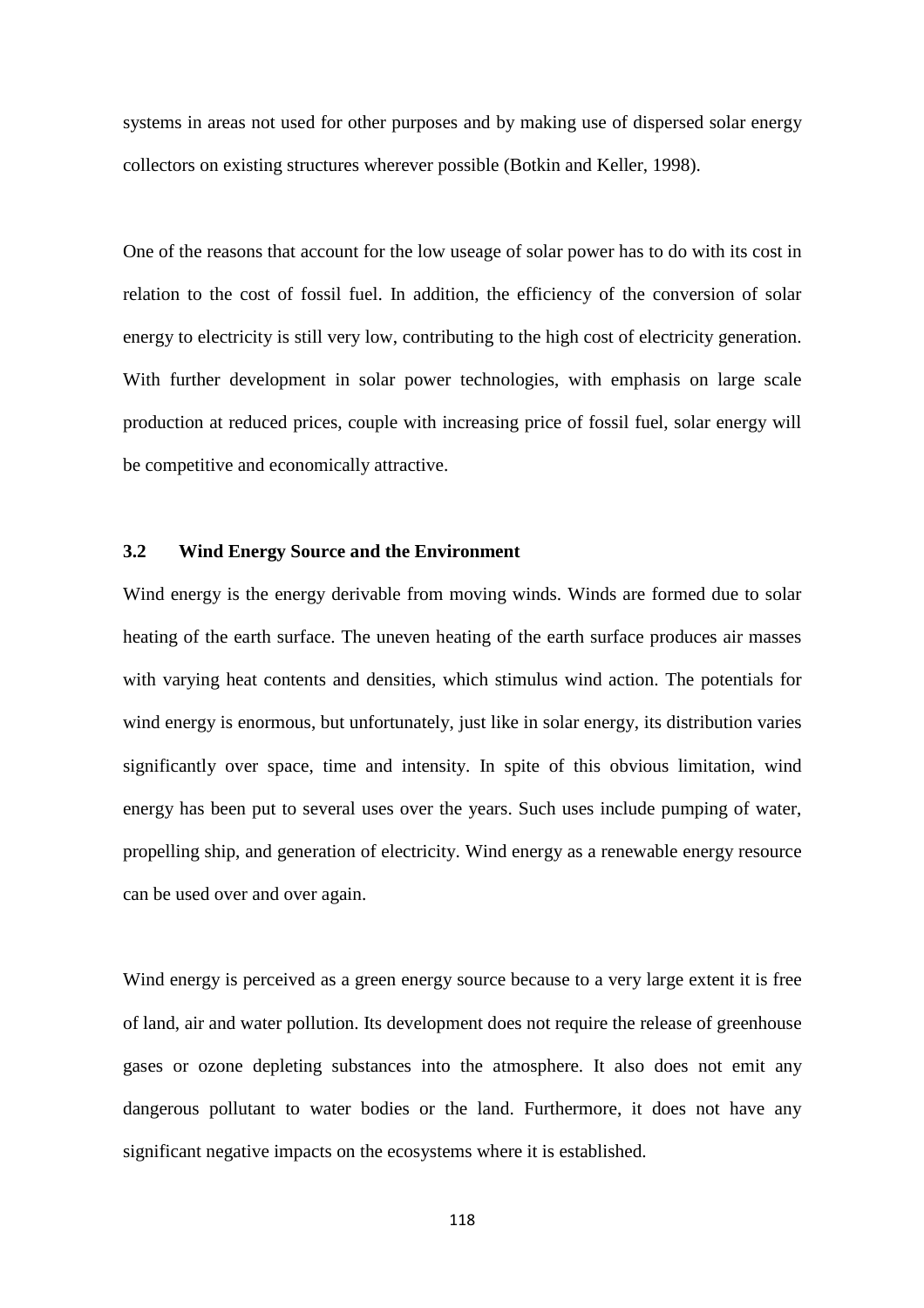Although wind energy is eco-friendly, it has its own limitations and impact on the environment. Its variability in terms of space, time and intensity, has been one of its limiting factors in its development. This is why its development is site specific, and can only be located were the potentials for wind movement in required intensity and duration is available. For this reason, areas which may be in dire need of this energy source may not be able to tap into its potentials, if the wind requirement in the location does not meet the required criteria for its establishment.

A major environmental impact of wind energy source is noise pollution. Studies have shown that windmills produce high level noise, which may be of serious discomfort to people leaving close to the site location. Apart from associated discomfort, such noise may probably affect the sense of hearing of the affected people. Researches have also revealed that windmills can interfere with both radio and television signals. The interference may course distortions in the social communication network. Added to the above limitation is the impact it has on the aesthetic quality of the area where it is located. Similarly, the development of wind energy as a source of electricity generation requires a large expense of land, which may not be available or where available, may encroached into other land uses, such as farmland, roads etc.

The rate of bird kill might likely increase in windmills locations. Birds such as falcons and hawks are highly vulnerable because they tend to move freely in the open sky for hours, and can easily be hit and killed by the rotating blades of the windmills.

In spite of the associated limitations of windmill, it is still perceived as a better alternative to fossil fuels because of its limited environmental impacts. The challenge now, is to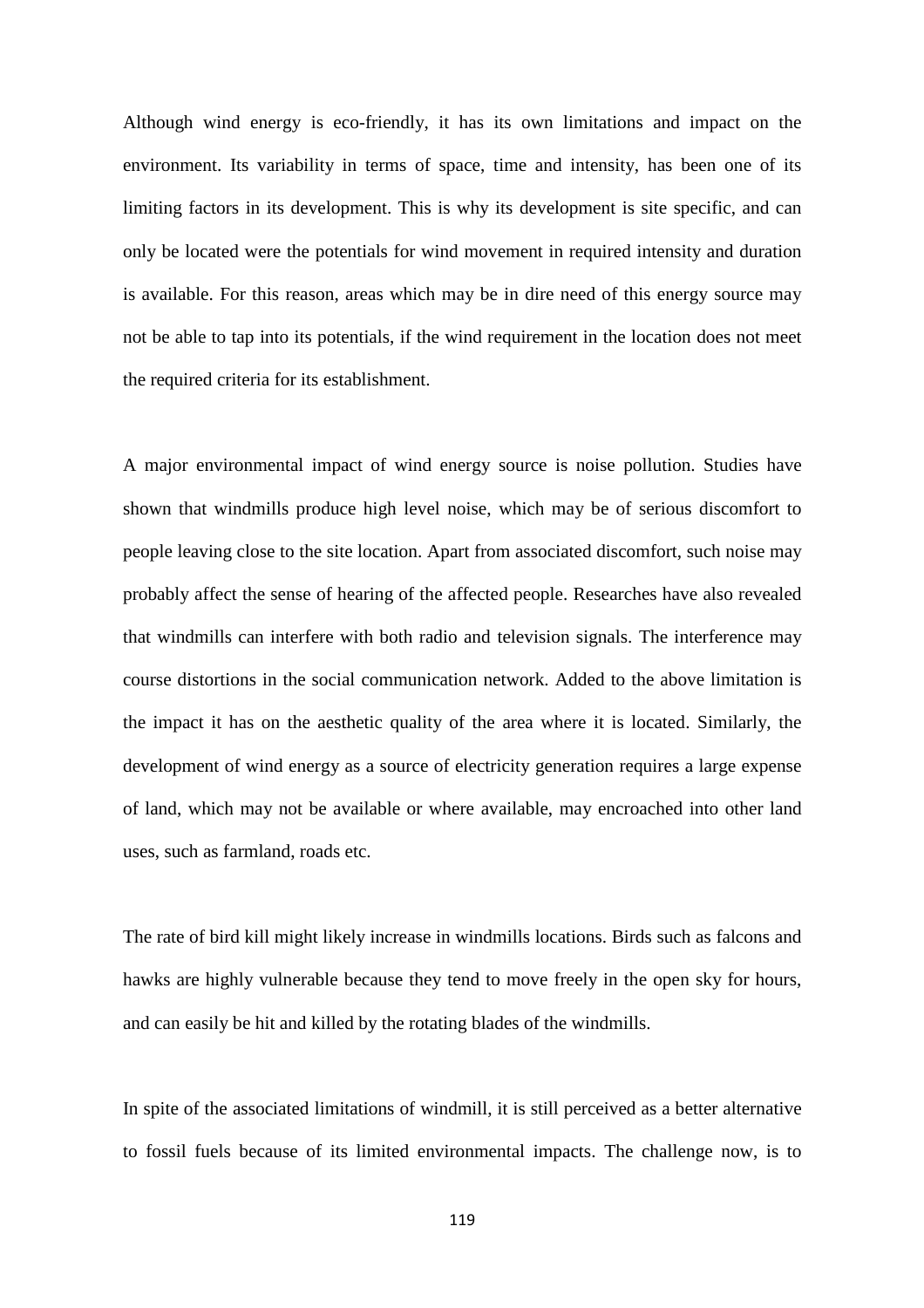develop the technology to enhance the efficient use of wind energy and reduce its cost to make it more economically competitive.

### **3.3 Water Energy Source and the Environment**

As noted above, water energy is also a renewable alternative source of energy. Water energy is energy derivable from the force of moving water, which is driven by the sun. The energy potentials of water have since been recognized and tapped by man dating back to the Roman Empire. Water energy have been used to power machineries, grain mills, sawmills, and currently heavily used for generation of electricity all over the world.

As common with other alternative sources of renewable energy discussed above, water energy potentials are not uniformly distributed on the earth's surface. Hence, their exploitation are only limited to areas where their potentials are available. Water power as a source of energy is also perceived by many people as environment friendly, just as both wind and solar energies. Botkin and Keller (1998) stated that water power is clean power; it requires no burning of fuel, does not pollute the atmosphere, produces no radioactive or other waste, and is efficient.

In spite of the advantages of the use of water power mentioned above, there are however certain negative environmental impact. Notable amongst which, are effects on stream biota and its productivity, sediment build up behind dams, and direct impact on fish lives. Studies have shown that water falling over high dams is most likely to pick up nitrogen gas, which is very harmful to fish. When the nitrogen gas gets to the blood of the fish, it expands and kills the fish. This situation impact on the fish population and has the potential of affecting the aquatic ecosystem. Similarly, the continuous growth in the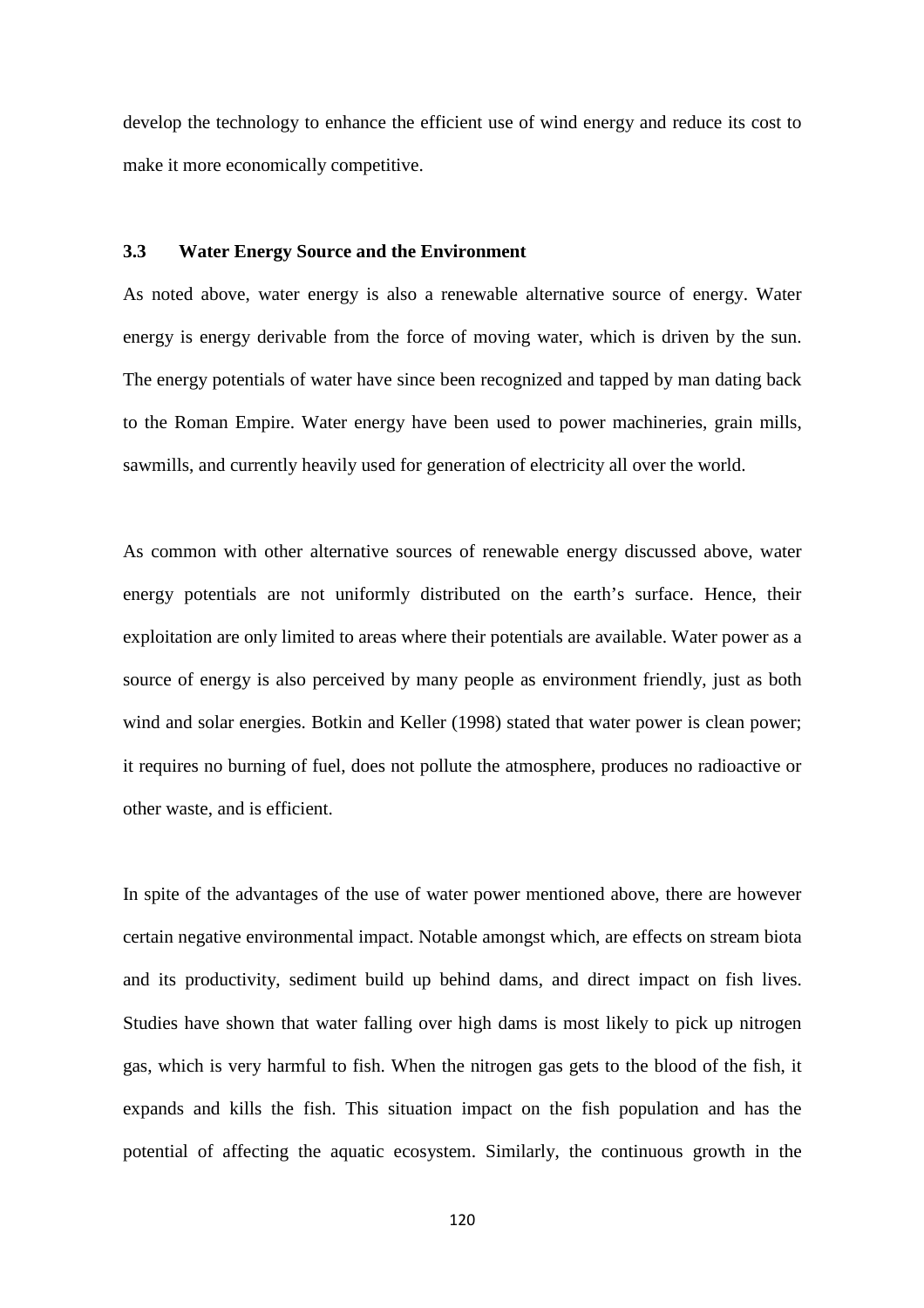development of micro-hydropower plants has a combined effect on natural stream flow, with negative impact on stream biota and productivity. The establishment of these hydropower plants distorts or disturbs the natural balance of the environment, with affects on aquatic lives. In addition, dams tend to trap sediment that is being transported to the sea, which normally would have replenished the sand on beaches.

#### **3.4 Biomass Energy Source and the Environment**

Biomass energy is energy obtainable from plant materials (e.g. firewood) animal waste (dung) and peat – compressed dead vegetation. Before the discovery of fossil fuel, man depended heavily on biomass as a source of energy for heating, cooking etc.

Biomass energy can be obtained directly by burning firewood or cattle dung. Firewood can also be converted to charcoal and later burn to obtain energy. Combustible urban waste is also processed to generate electricity.

According to Botkin and Keller (1998), more than 1 billion people in the world today still use wood as their primary source of energy for heat and cooking. Energy from biomass may take several routes; direct burning of biomass either to produce electricity or to heat water and air; heating of biomass to form a gaseous fuel (gasification), or distillation or processing of bio-mass to produce biofuels such as ethanol, methanol, methane, or biocrude.

One of the major limitations of biomass as an energy source is its low net energy yield, compare to other sources of energy such as fossil fuel and water.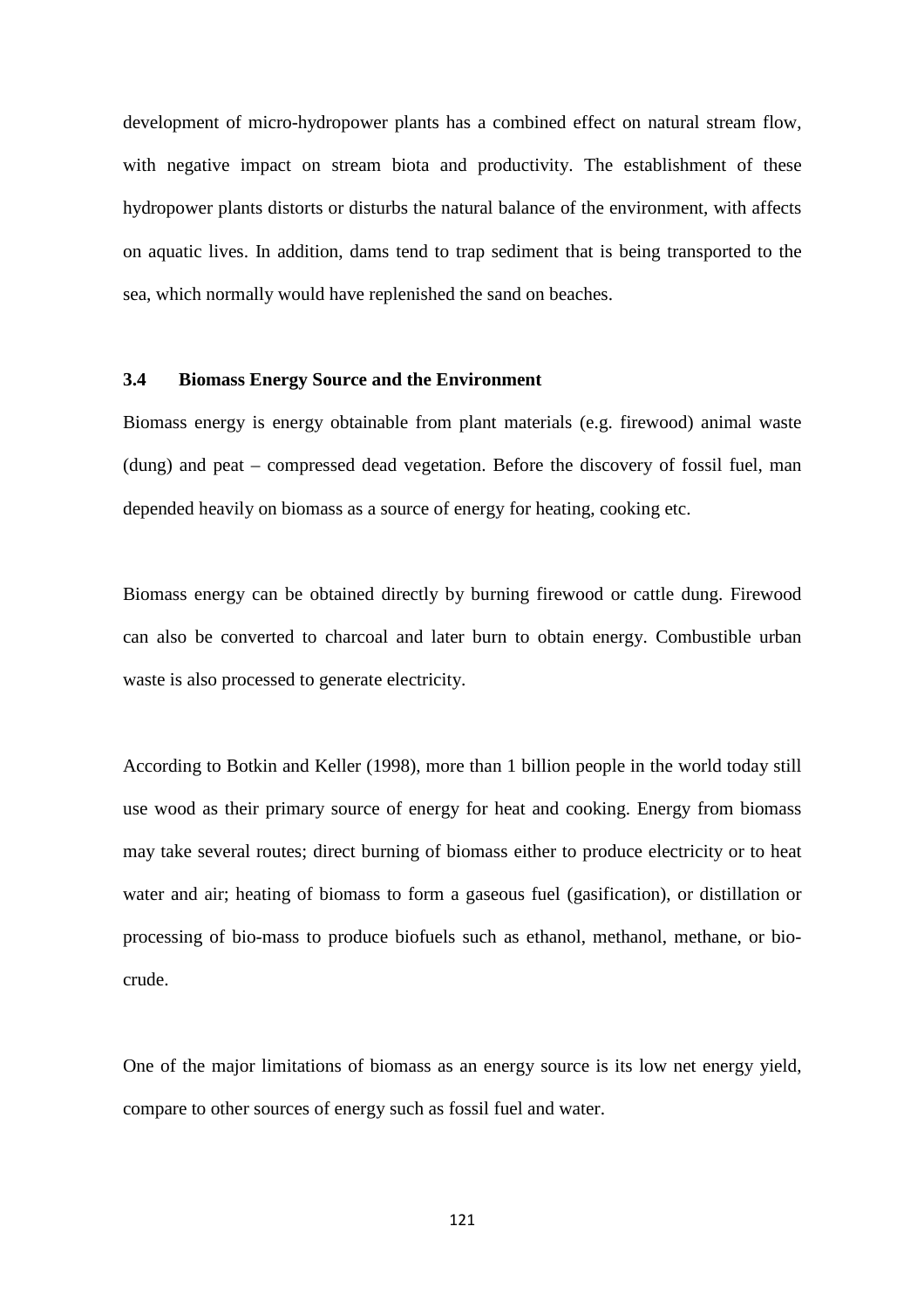The perception that biomass fuel can cause land degradation and air pollution has affected their preferences as an energy source. Burning of wood and urban waste releases carbon dioxide into the atmosphere, which contributes to global warming. Smoke produced from the burning of biomass has the potentials of causing respiratory track infections.

Biomass fuel may not be economically used in semi-arid or arid regions of the world, where forest resources are in short supply. Even in regions, with rich forest, if their use is not sustainable, it may result to forest depletion with dire environmental consequences. Such consequences may include and not limited to soil erosion, lost of biodiversity and destruction of animal habitat.

If the problem of forest depletion can be replaced with sustainable forest management, it will enhance the perception of biomass fuel as a dependable energy source. Some proponents of the use of biomass fuel argued that the use produces less carbon dioxide and other pollutants such as sulfur dioxide and nitrogen oxides, compared to fossil fuel. And that if biomass fuel replaces fossil fuel, the net carbon dioxide in the atmosphere will significantly reduce.

#### **Self Assessment Exercise**

Do you agree that renewable alternative energy sources are preferable to fossil fuel? Explain

### **4.0 Conclusion**

The perception of the associated environmental impacts of the use of fossil fuel as the world's major source of energy, has led to the search for alternative sources of energy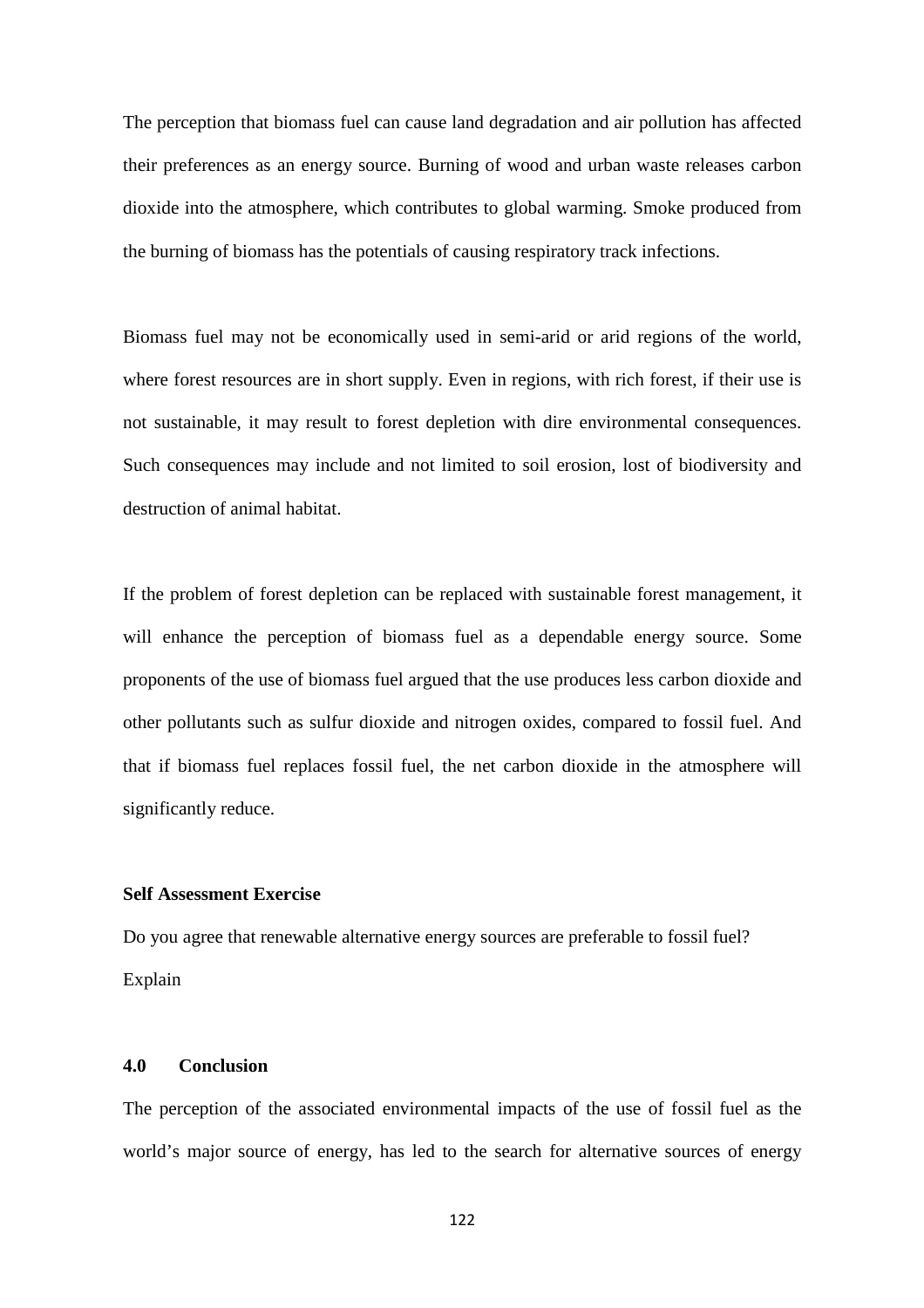supply. The attention of environmentalists has focused on renewable alternative sources of energy supply, such as solar, wind, water and biomass. One of the major attractions of these energy sources are their potentials for renewal. Furthermore, they have minimal impact on the environment. For instance their uses except biomass do not release carbon dioxide (a major greenhouse gas) into the atmosphere.

In addition, some of the associated environmental impacts of the renewable alternative energy sources can be minimized or eliminated with sound practices and improved technology. From the above discussions, one may conclude that the future looks bright for the use of the alternative sources, most especially as fossil fuel gets depleted resulting to higher prices.

## **5.0 Summary**

- Fossil fuels are currently the major source of world energy supply. However, their environmental impact and non renewable status has led to search for alternative energy sources.
- From an environmental perspective, environmentalists and other stakeholders are advocating for the further development and use of solar, wind, water and biomass as alternative energy sources, because they are perceive as environment friendly.

#### **6.0 Tutor Marked Assignment**

- (1) The current major sources of energy supply in the world is \_\_\_\_\_\_\_\_\_\_\_\_\_\_\_\_\_
- (2) Alternative energy sources are classified into \_\_\_\_\_ and \_\_\_\_\_\_\_ energy sources.
- (3) Energy obtainable from plant materials and animal waste is called \_\_\_\_\_

123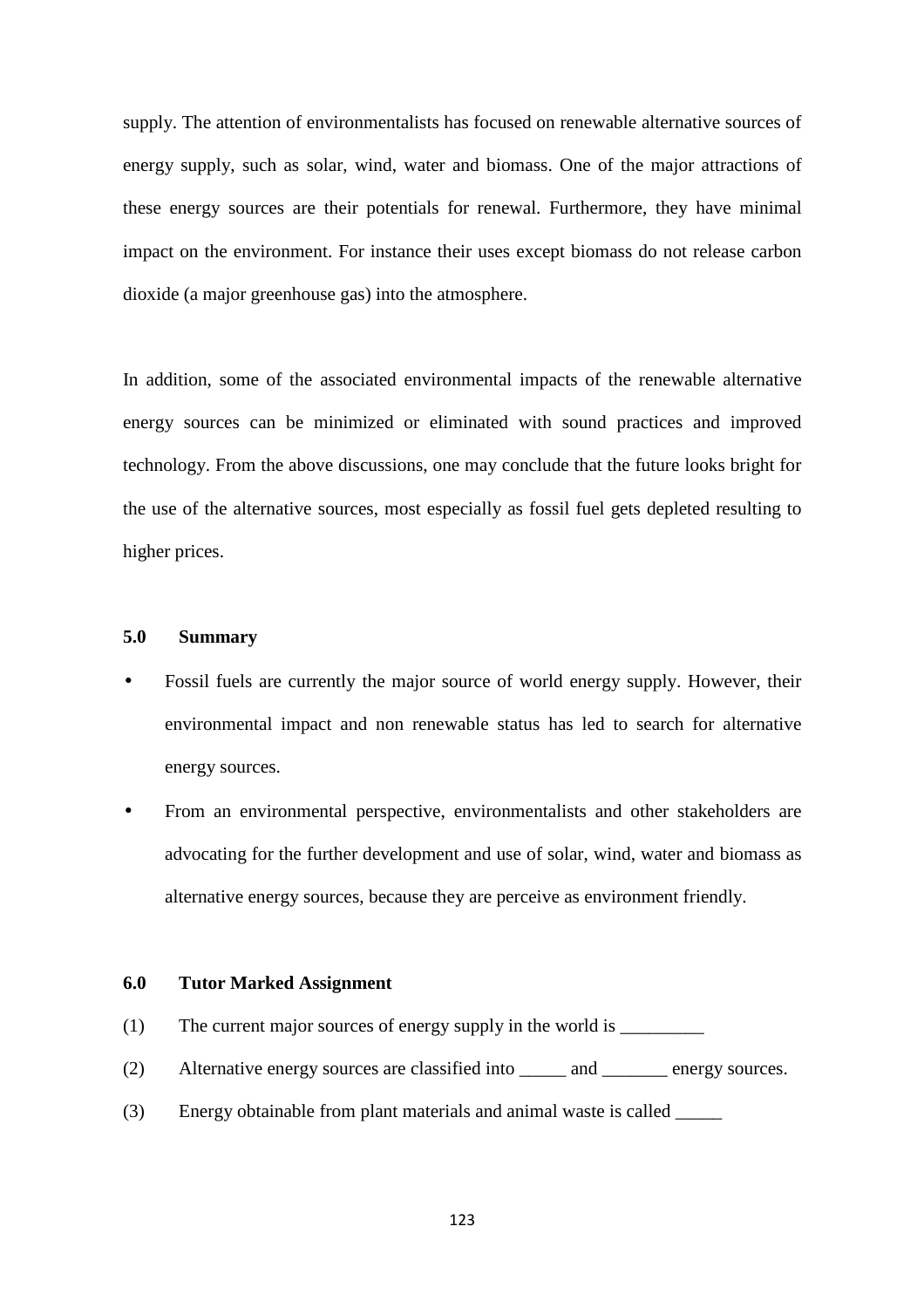- (4) Which of the following sources of energy releases the highest amount of pollutant into the atmosphere? (a) biomass (b) water (c) fossil fuel (d) peat
- (5) Which of the following factors influence the amount of solar radiation received in a particular area?
	- (a) topography (b) cloud cover (c) latitude (d) all of the above
- (6) One major common disadvantage of all the natural alternative energy sources is (a) not evenly distributed (b) limited in potential (c) may be depleted if not well used (d) none of the above

## **7.0 References / Further Reading**

- Botkin, D.B. and Keller, E.A. (1998). *Environmental Science. Earth as a Living Planet. Second Edition,* John Wiley and Sons Inc, New York.
- Pennington, I. (2008). Solar Energy and the Environment. http://ezinearticles.com/?solarenergy-and-the-environment&id=1346102 04/08/2011.
- Spurgeon, C.H. (2010). Renewable Power. www.renewablepowernews.com/ archives/973. 04 /08 /2011.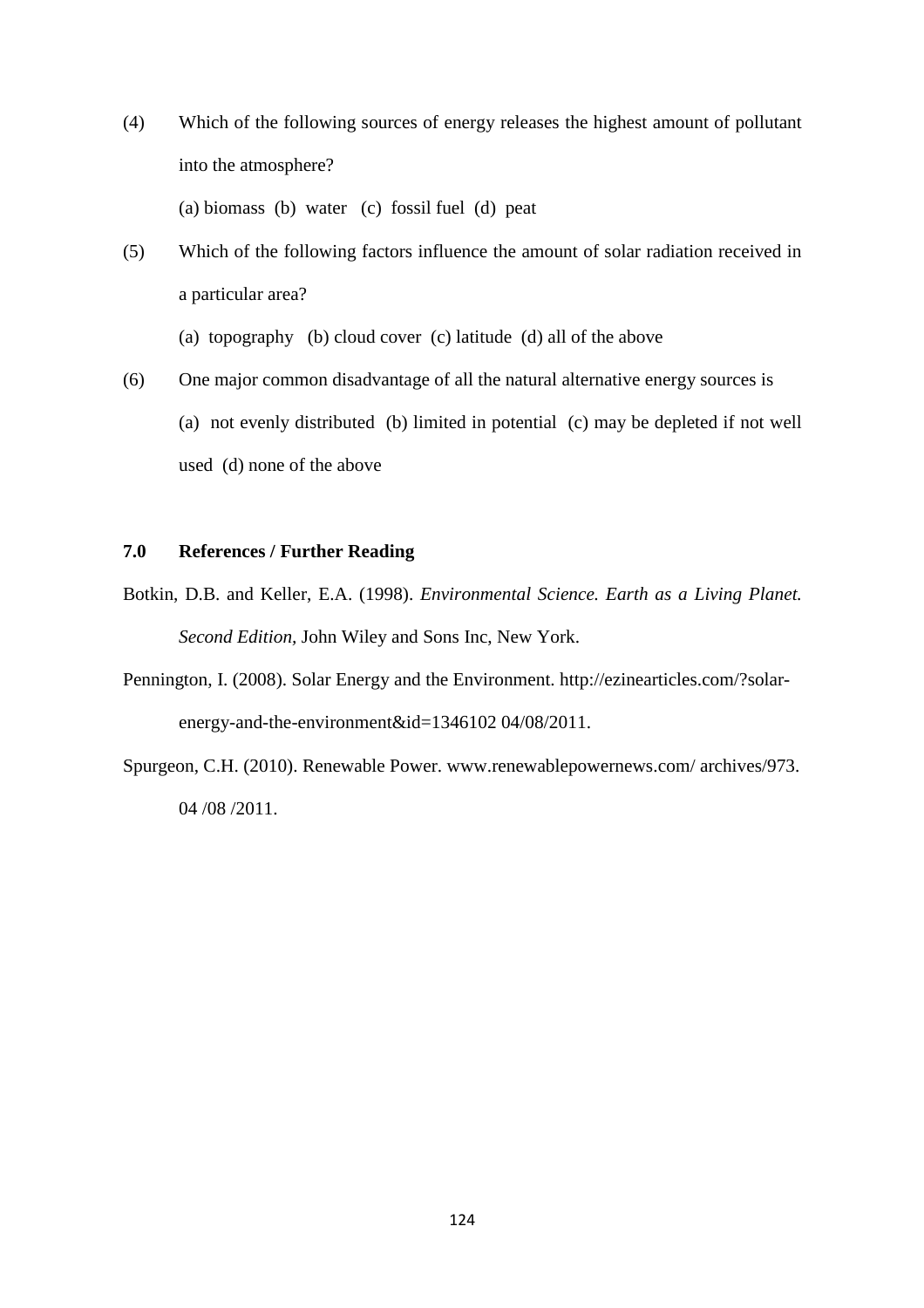# **ANSWERS TO TUTOR MARKED ASSIGNMENTS**

## **MODULE I**

### **Unit1: Components of the Environment**

- (1) Hydrosphere, Lithosphere, Atmosphere and Biosphere
- (2) Biosphere
- (3) Igneous, Sedimentary and Metamorphic
- (4) (c) Troposphere
- (5) (a) Mesosphere
- (6) (d) Autotroph

### **Unit 2: Man-Environment Relationship**

- (1) Environmental Determinism
- (2) Environmental Possibilism
- (3) Climate
- (4) (b) Germany and France
- (5) (a) Ellen Semple
- (6) (d) None of the above

### **Unit 3: Man and the Lithosphere**

- (1) On-site effect
- (2) Construction
- (3) (d) None of the above
- (4) (c) Exploitation rights
- (5) (d) Increase the rate of afforestation
- (6) (c) Control grazing of grassland causes soil erosion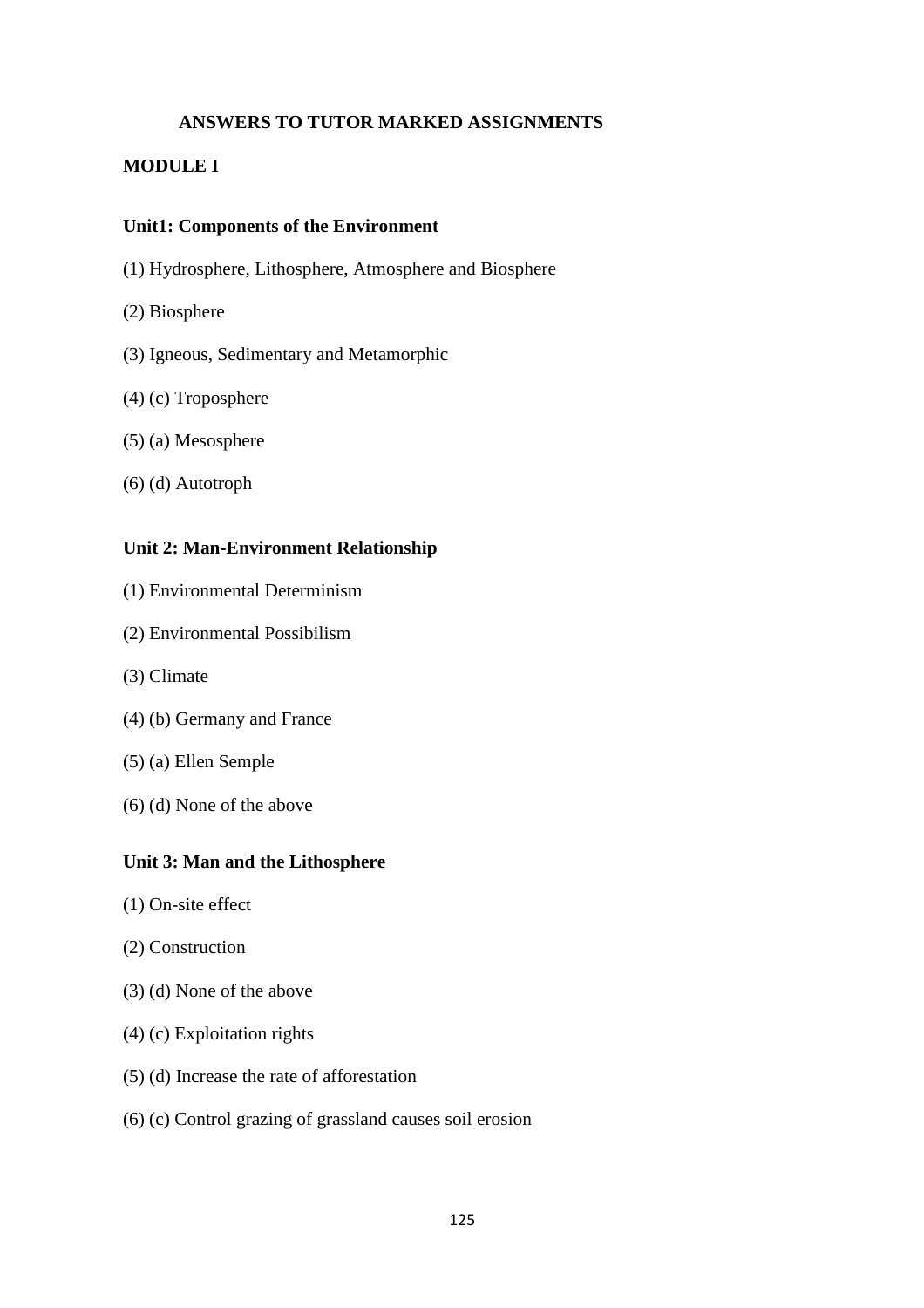### **Unit 4: Man and the Hydrosphere**

- (1) Water Pollution
- (2) Point and non point sources
- (3) Landfill method
- (4) (c) Ocean is the largest source of freshwater
- (5) (d) It can lead to increase in evaporation
- (6) (b) It can affect human health

### **Unit 5: Man and the Atmosphere**

- (1) Ozone depletion
- (2) Pollutant
- (3) Global warming
- (4) Oxygen
- (5) (d) All of the above
- (6) (c) CFCs

# **MODULE 11**

## **Unit 1: The Concept of Perception**

- (1) Perception
- (2) Constancy
- (3) Hearing, vision, touch, smelling and tasting
- (4) Visual system
- (5) (b) Touch
- (6) (c) Gustatory calyculi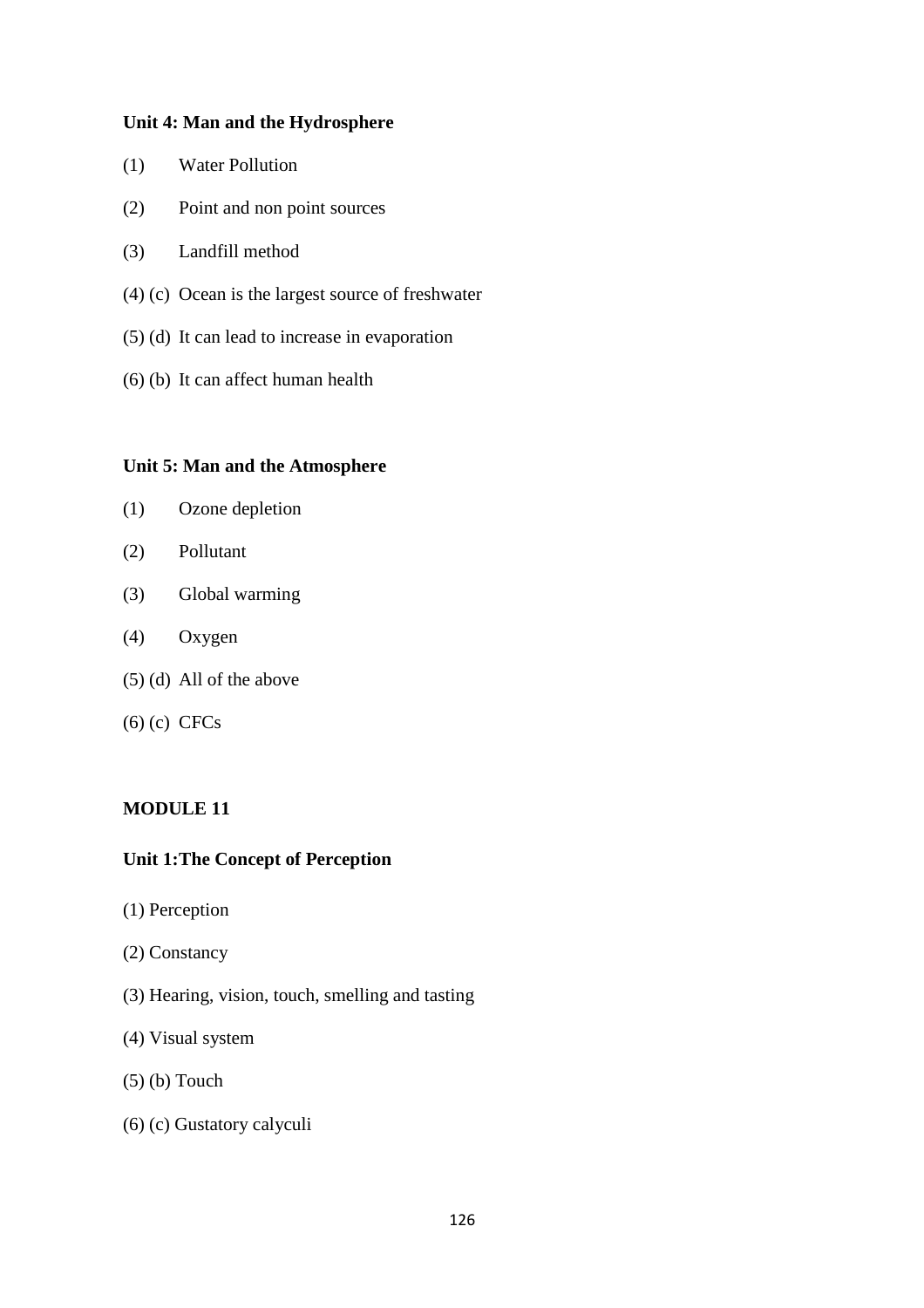# **Unit 2: Perceptual Process**

- (1) Distal
- (2) Stimulus
- (3) Attended Stimulus
- (4) (b) Transduction
- (5) (c) Neutral pattern
- (6) (d) All of the above

# **Unit 3: Factors Affecting Perception**

- (1) Internal and external
- (2) Absolute threshold
- (3) External
- (4) (b) Sensory limit
- (5) (d) All of the above
- (6) (c) Stimulus

# **Unit 4: The Objective and Perceived Environment**

- (1) Objective
- (2) Appearance
- (3) Veridical
- (4) (b) Illusory
- (5) (a) Hue
- (6) (d) All of the above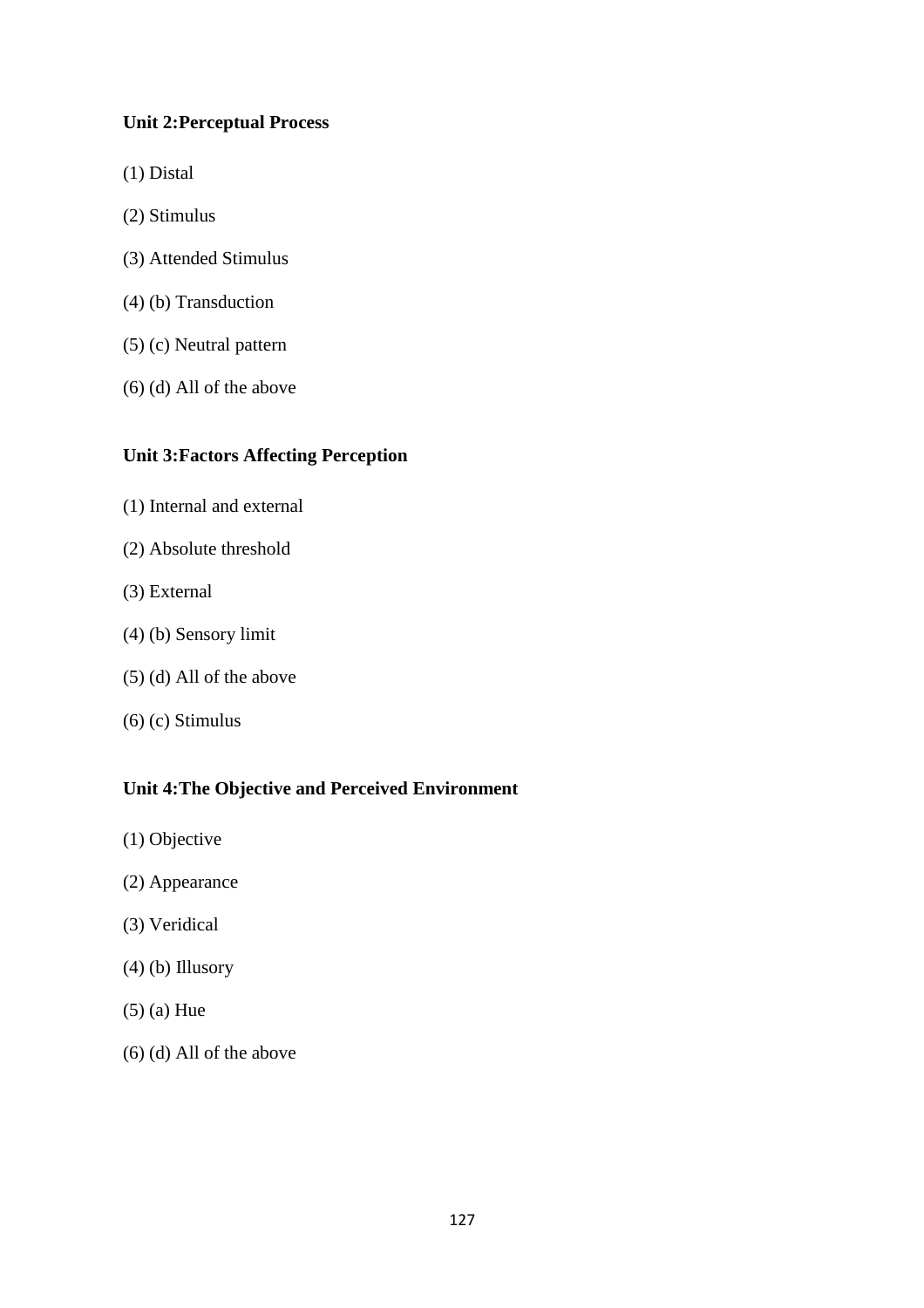# **Unit 5: Perception and Formation of Environmental Images**

- (1) Cognition
- (2) Cognitive process
- (3) Brain
- (4) (d) All of the above
- (5) (c) They are similar to the natural images
- (6) (b) Perception and cognition

# **Module III**

# **Unit 1: Cognitive Development**

- (1) Schemas
- (2) Assimilation
- (3) Sensorimotor
- (4) (a) Formal operational
- (5) (b) 2-6 years
- (6) (c) Pre-operational

# **Unit 2: Environmental Perception and Decision Making**

- (1) Environmental perception
- (2) Decision making
- (3) Decision frame
- (4) (d) None of the above
- (5) (b) Action
- (6) (a) Perception has little or no impact in the process